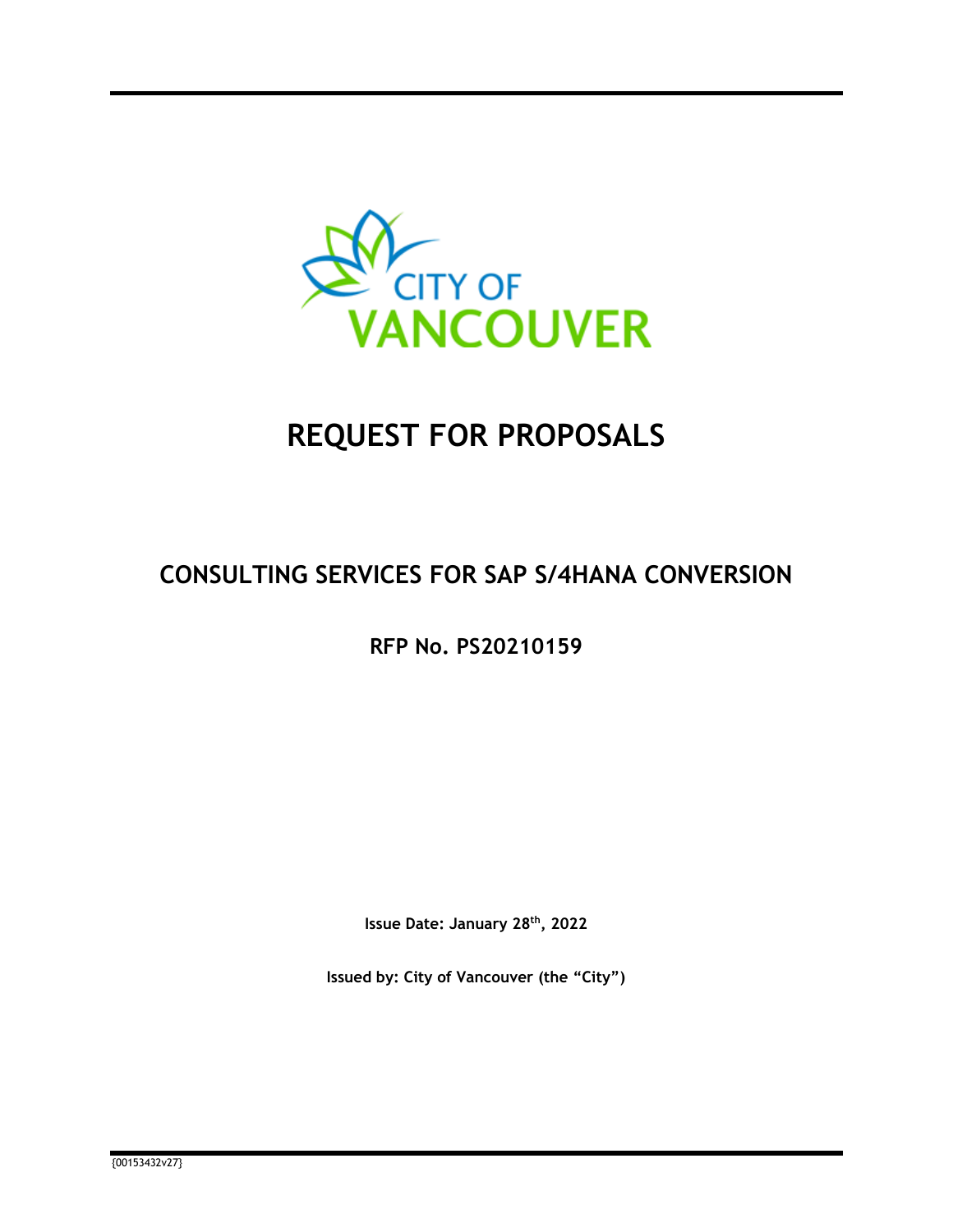## REQUEST FOR PROPOSALS NO. PS20210159<br>CONSULTING SERVICES FOR SAP S/4HANA CONVERSION TABLE OF CONTENTS

## **TABLE OF CONTENTS**

| 1.0  |                                                                    |  |
|------|--------------------------------------------------------------------|--|
| 2.0  |                                                                    |  |
| 3.0  |                                                                    |  |
| 4.0  |                                                                    |  |
| 5.0  |                                                                    |  |
| 6.0  |                                                                    |  |
| 7.0  |                                                                    |  |
| 8.0  |                                                                    |  |
| 9.0  |                                                                    |  |
| 10.0 |                                                                    |  |
| 11.0 |                                                                    |  |
| 12.0 |                                                                    |  |
| 1.0  |                                                                    |  |
| 2.0  |                                                                    |  |
| 3.0  |                                                                    |  |
| 4.0  |                                                                    |  |
| 5.0  |                                                                    |  |
| 6.0  |                                                                    |  |
| 7.0  | ADDITIONAL FOLLOW ON SERVICES (Business Transformation Program) 15 |  |
| 8.0  |                                                                    |  |
| 1.0  |                                                                    |  |
| 2.0  |                                                                    |  |
| 3.0  |                                                                    |  |
| 4.0  |                                                                    |  |
| 5.0  |                                                                    |  |
| 6.0  |                                                                    |  |
| 7.0  |                                                                    |  |
| 8.0  |                                                                    |  |
|      |                                                                    |  |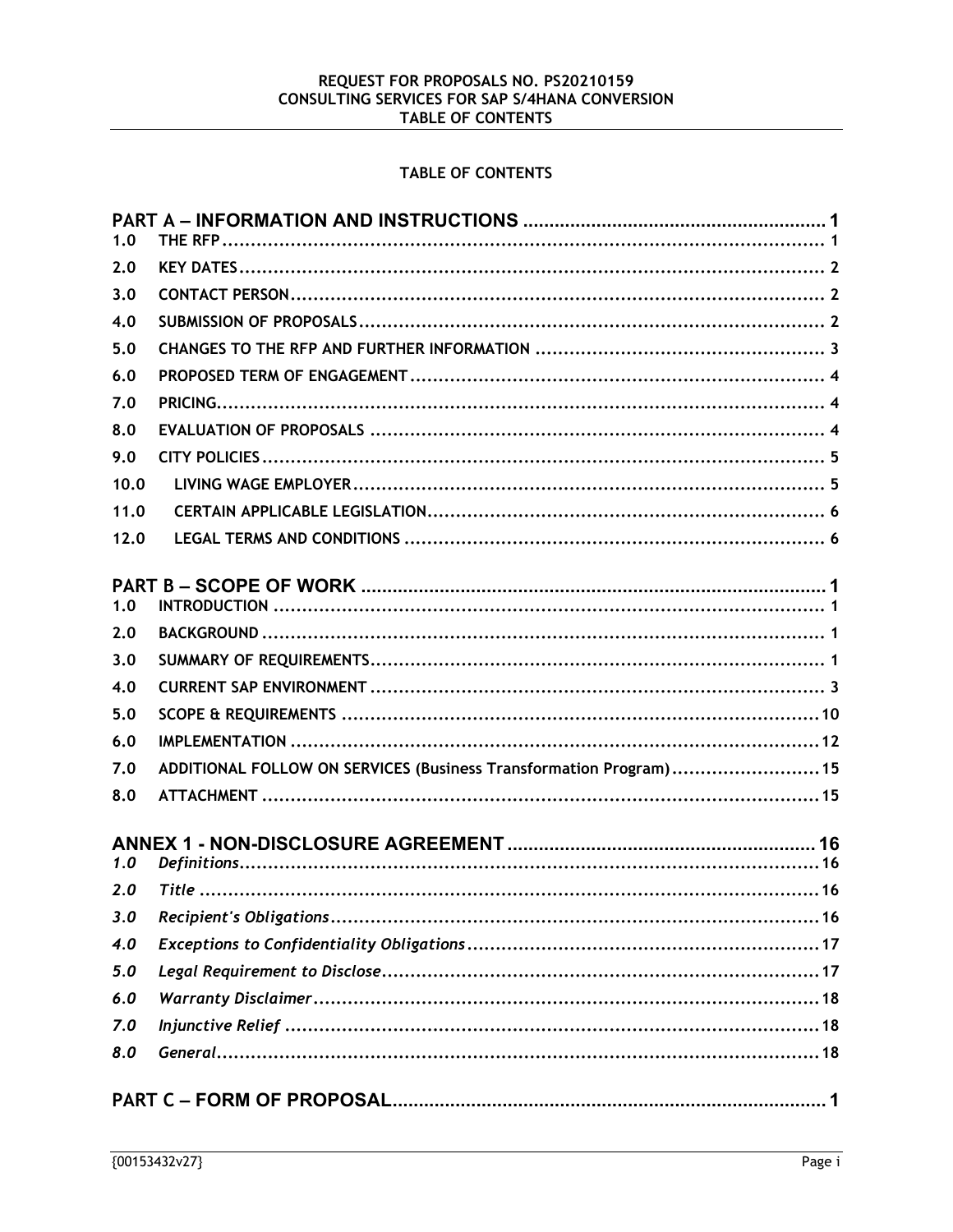## **REQUEST FOR PROPOSALS NO. PS20210159 CONSULTING SERVICES FOR SAP S/4HANA CONVERSION TABLE OF CONTENTS**

| APPENDIX 6 DECLARATION OF SUPPLIER CODE OF CONDUCT COMPLIANCE  24 |  |
|-------------------------------------------------------------------|--|
|                                                                   |  |
|                                                                   |  |
|                                                                   |  |
|                                                                   |  |
|                                                                   |  |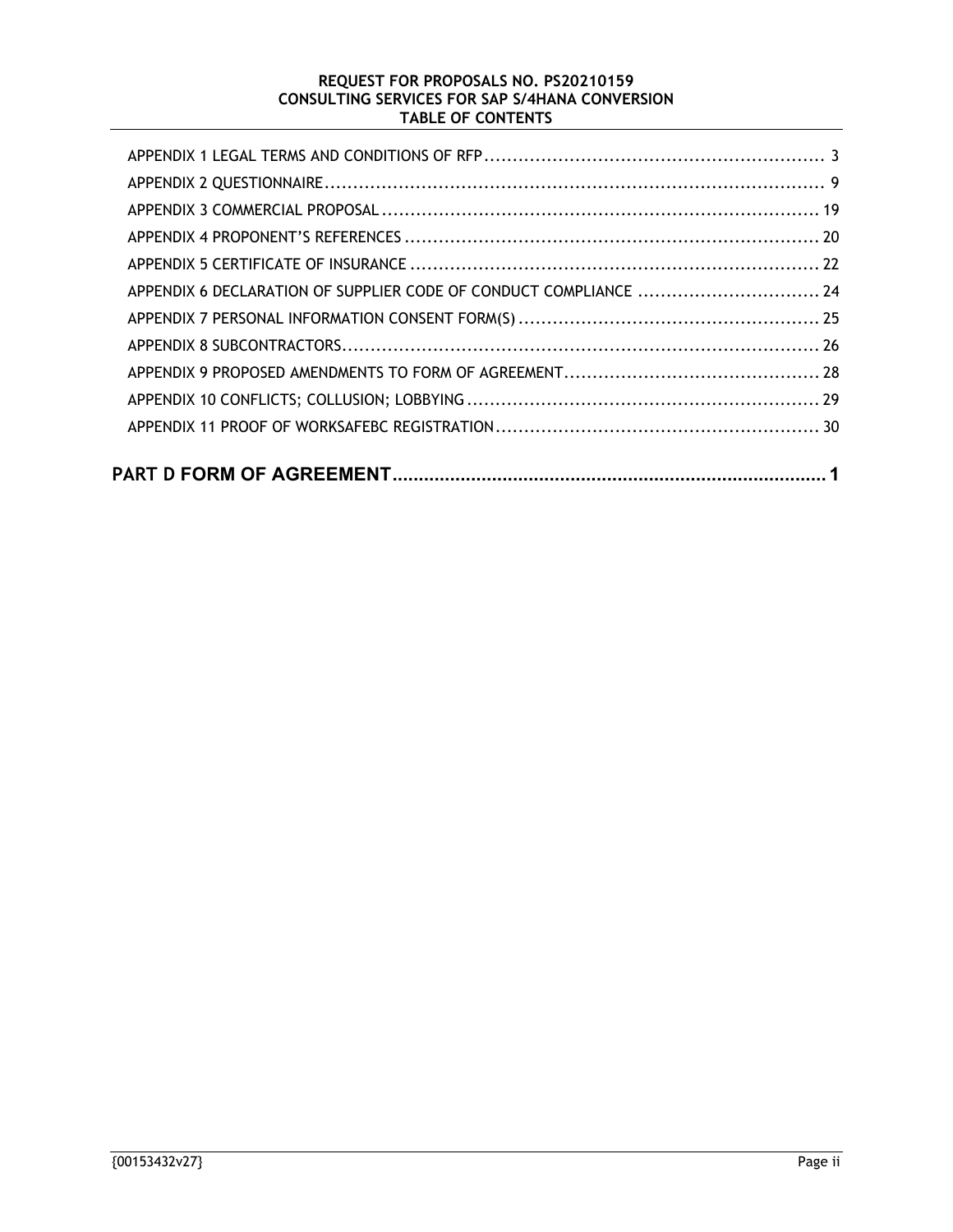## **SUMMARY**

The City is seeking an experienced SAP consultant to provide leadership, guidance and assistance in completing a technical conversion of the City's SAP ECC system to the SAP S/4HANA platform.

## **PART A – INFORMATION AND INSTRUCTIONS**

## **1.0 THE RFP**

- 1.1 Except where expressly stated otherwise in Appendix 1 of Part C of the Request for Proposals ("**RFP**"): (i) no part of the RFP consists of an offer by the city to enter into any contractual relationship; and (ii) no part of the RFP is legally binding on the city.
- 1.2 The City is interested in selecting an entity, which is not, by the terms hereof, barred from submitting a Proposal, and which does submit a Proposal (each such entity, a "**Proponent**") with the capability and experience to efficiently and cost-effectively meet the objectives and requirements described in the RFP. The City currently expects to select such a Proponent and then enter into negotiations with that Proponent, which will conclude in the execution of a contract between the Proponent and the City (such a contract, an "**Agreement**"). However, the City may: (i) decline to select any Proponent; (ii) decline to enter into any Agreement; (iii) select multiple Proponents for negotiation; or (iv) enter into one or more agreements respecting the subject matter of the RFP with one or more Proponents or other entities at any time. The City may also terminate the RFP at any time.
- 1.3 The City currently intends that Proposals will be evaluated by the City in relation to their overall value, which will be assessed in the City's sole and absolute discretion. In assessing value, the City expects to consider the factors described in Section 8.0 below, among others.
- 1.4 No bid security is required from Proponents in connection with the submission of Proposals because no Proposal will be deemed to be an irrevocable or otherwise binding legal offer by a Proponent to the City. The legal obligations of a Proponent that will arise upon the submission of its Proposal will be limited to the terms and conditions stated under the heading "Legal Terms & Conditions" in Appendix 1 to the Part C - Form of Proposal.
- 1.5 The execution of an Agreement may be contingent on funding being approved, and the relevant Proposal being approved, by the Vancouver City Council.
- 1.6 The RFP consists of four parts, plus appendices:
	- (a) PART A INFORMATION AND INSTRUCTIONS: This part is intended to serve as a guide to the RFP process for Proponents.
	- (b) PART B SCOPE OF WORK: This part describes the subject matter of the RFP, in respect of which the City invites Proposals.
	- (c) PART C FORM OF PROPOSAL: This is the form in which the Proposal should be submitted.
	- (d) PART D FORM OF AGREEMENT: This part contains a model Agreement (the "**Form of Agreement**"). Any Agreement resulting from the RFP is expected to be substantially in the form of the Form of Agreement.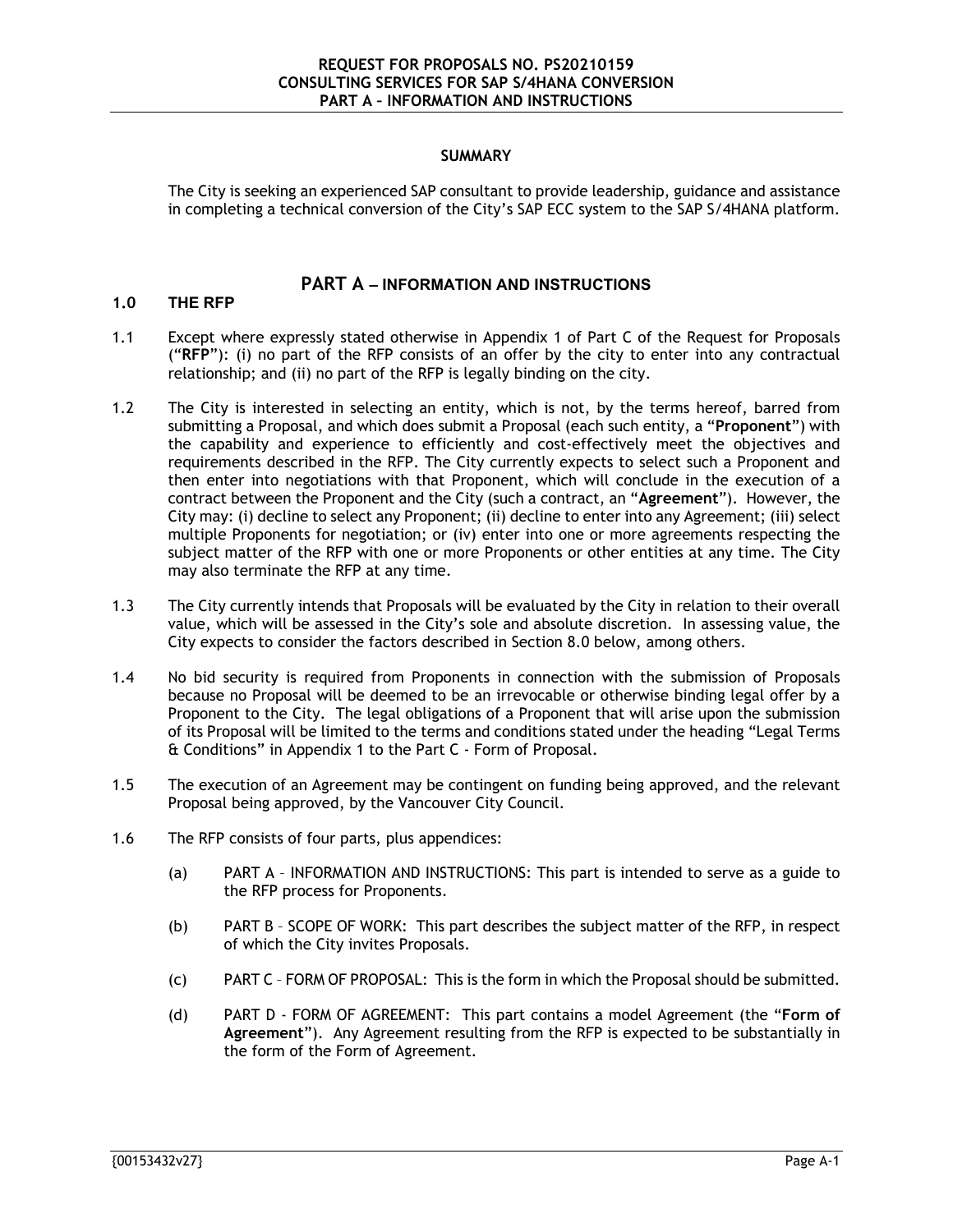## **2.0 KEY DATES**

2.1 Potential Proponents should note the following key dates:

| Event                  | <b>Time and Date</b>        |  |  |
|------------------------|-----------------------------|--|--|
| Deadline for Enquiries | 3:00pm on February 17, 2022 |  |  |
| <b>Closing Time</b>    | 3:00pm on February 24, 2022 |  |  |

2.2 All references to time in the RFP are references to the time in the City of Vancouver, as indicated in the electronic timestamp the Proposal receives upon delivery to the email address specified herein, which is in turn synchronized to Network Time Protocol (NTP) provided by the National Research Council of Canada adjusted to local Pacific Time Zone.

## **3.0 CONTACT PERSON**

3.1 All enquiries regarding the RFP must be addressed to:

Wen Shi wen.shi@vancouver.ca

- 3.2 All enquiries must be made in writing and are to be directed only to the above contact person. In-person or telephone enquiries are not permitted. Any communication from potential Proponents to City staff other than the contact person regarding the content of this RFP may lead to disqualification of the Proponent from this RFP process, at the City's sole discretion.
- 3.3 **IF A POTENTIAL PROPONENT BELIEVES THAT THE CITY MAY BE UNABLE TO SELECT IT DUE TO A CONFLICT OF INTEREST, BUT IS UNCERTAIN ABOUT THIS, THE POTENTIAL PROPONENT IS URGED TO CONTACT THE ABOVE-MENTIONED INDIVIDUAL AS SOON AS POSSIBLE WITH THE RELEVANT INFORMATION SO THAT THE CITY MAY ADVISE THE POTENTIAL PROPONENT REGARDING THE MATTER.**

## **4.0 SUBMISSION OF PROPOSALS**

- 4.1 Proponents should submit their Proposals on or before the time and date specified in the bottom row of the table in Section 2.1 above (the "**Closing Time**").
- 4.2 Each Proponent should submit its Proposal by email in accordance with the following:
	- Subject of the file to be: PS20210159 SAP S4HANA Consulting Services Vendor name.
	- Document format for submissions:
		- $\circ$  Completed RFP Part C in PDF format 1 combined PDF file in the following sequence including, but not limited to,
			- a cover page that clearly indicates the name of the Proponent and the PS# and Title of the Proposal,
			- a brief executive summary of your proposal (no more than one page long),
			- a detailed table of contents,
			- a section titled "Technical Proposal," which should address the requirements in the Scope of Work together with the completed documentation and questionnaire contained in Part C – Form of Proposal (from Appendix 1 to Appendix 11),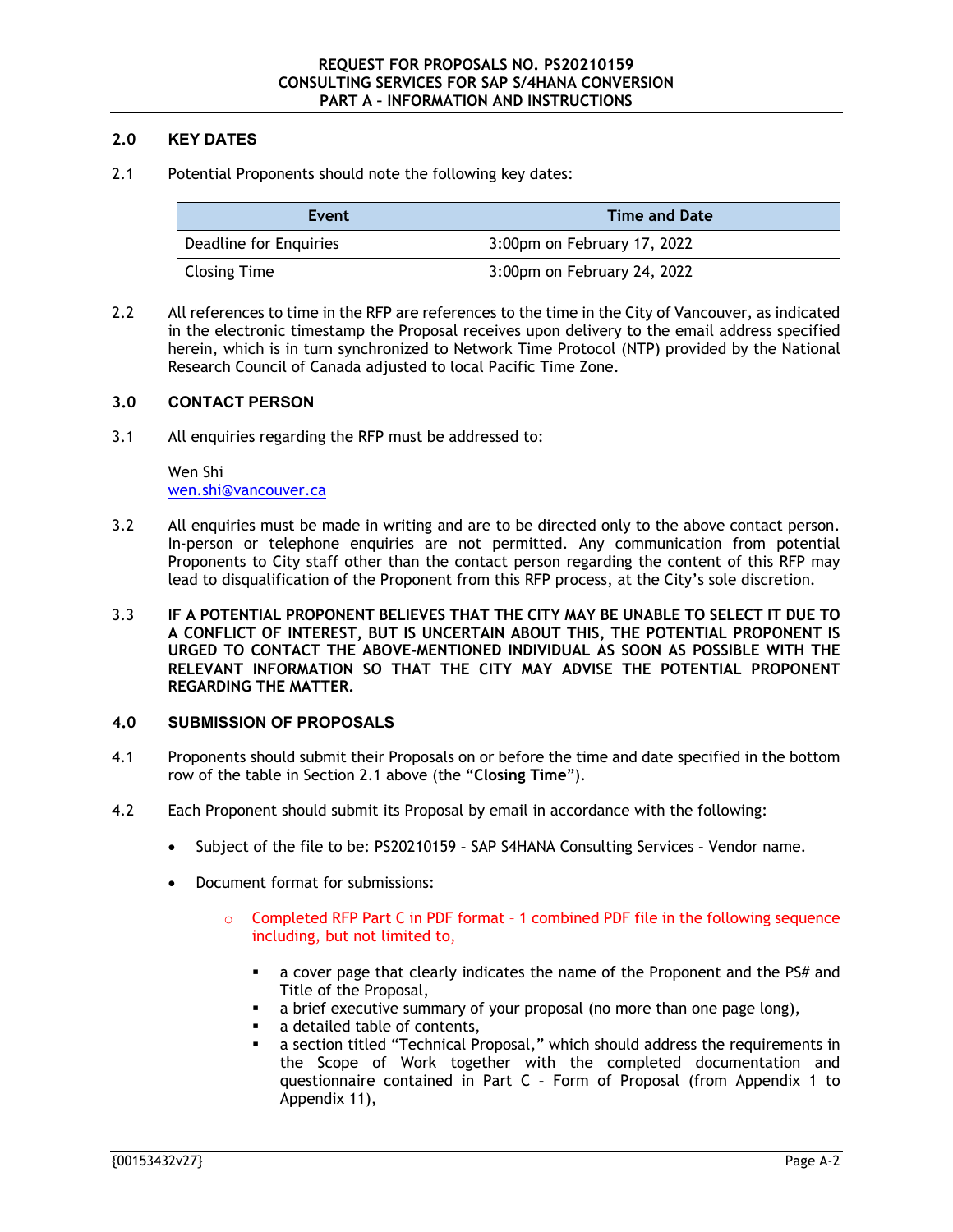- any other schedules/attachments/appendices if necessary; and
- o Completed Part C Appendix 3 Commercial Proposal in Excel format. It should contain full details of the Proponent's proposed pricing and payment terms, which must be in accordance with Part A of the RFP and reflect requirements as provided in the Part B of the RFP.
- Zip the files to reduce the size or email separately if needed.
- Send your submissions to Bids@vancouver.ca; do not deliver a physical copy to the City of Vancouver.
- Submitting the files via Drop box, FTP, or similar programs, is not acceptable.
- Due to cybersecurity concerns, the City of Vancouver will quarantine any inbound email with attachments not in PDF or Microsoft Office formats which will result in non-delivery to Supply Chain Management and will be deemed not submitted. Non-compliant file formats will be detected and quarantined even if they are compressed, zipped, renamed, and include password protected zipped files.
- The maximum number of attachments allowed in an email message is 250 attachments.
- The maximum size limit for an email message, including all attachments, is 20MB per message
- 4.3 To be considered by the City, a Proposal must be submitted in the form set out in Part C (the "**Form of Proposal**"), completed and duly executed by the relevant Proponent.
- 4.4 Amendments to a Proposal may be submitted via the same methods, at any time prior to the Closing Time.
- 4.5 Proposals are revocable and may be withdrawn at any time before or after the Closing Time.
- 4.6 All costs associated with the preparation and submission of a Proposal, including any costs incurred by a Proponent after the Closing Time, will be borne solely by the Proponent.
- 4.7 Unnecessarily elaborate Proposals are discouraged. Proposals should be limited to the items specified in Part C of the RFP.
- 4.8 The City is willing to consider any Proposal from two or more Proponents that wish to form a consortium for the purpose of responding to the RFP, provided that they disclose the names of all members of the consortium and all members complete and sign the first page of the Form of Proposal. Nonetheless, the City has a strong preference for Proposals submitted by a single Proponent, including a Proponent that would act as a general contractor and use subcontractors as required.
- 4.9 Proposals that are submitted after the Closing Time or that otherwise do not comply in full with the terms hereof may or may not be considered by the City and may or may not be returned to the Proponent, in the City's sole discretion.

## **5.0 CHANGES TO THE RFP AND FURTHER INFORMATION**

5.1 The City may amend the RFP or make additions to it at any time.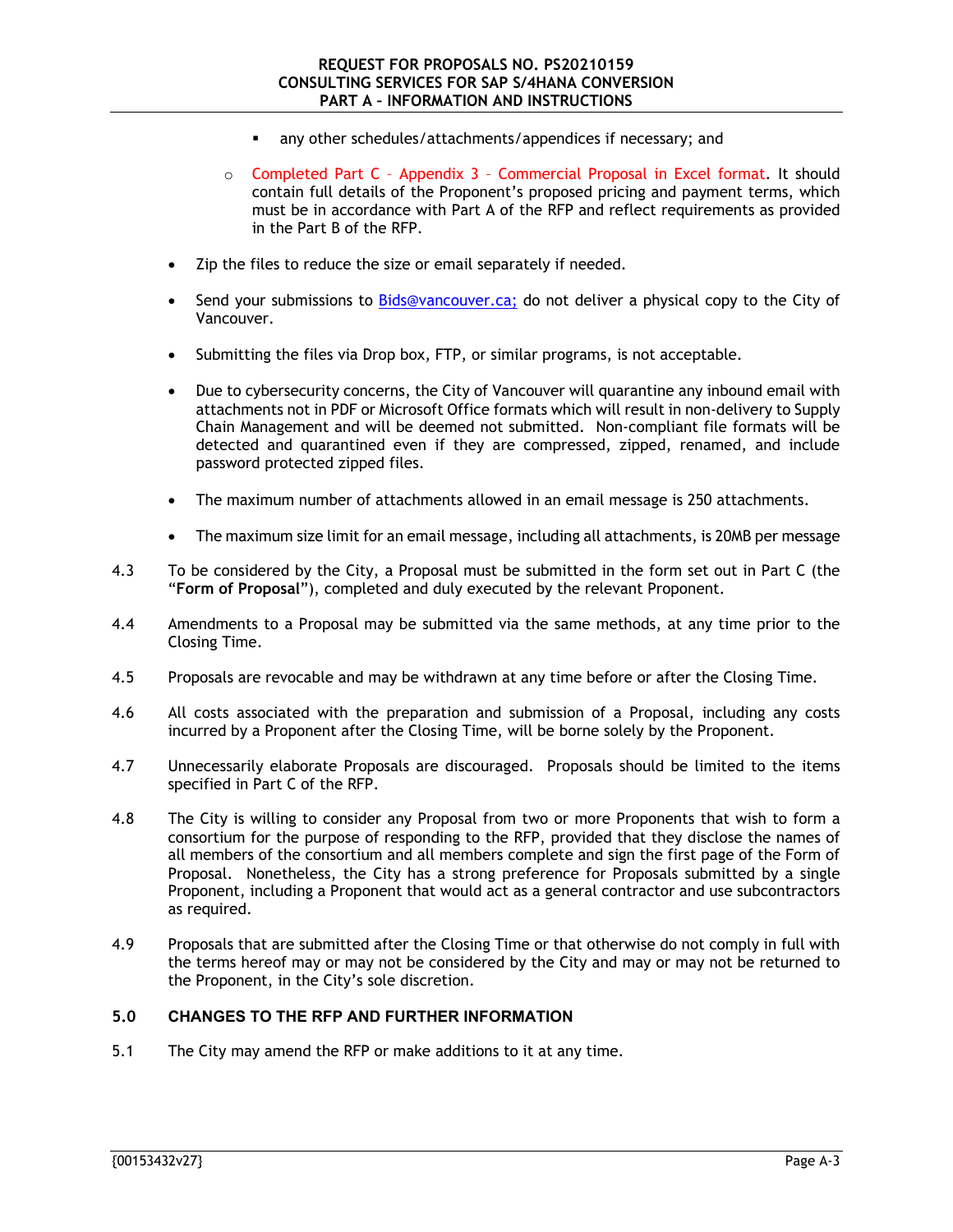- 5.2 It is the sole responsibility of Proponents to check the City's website at: http://vancouver.ca/doing-business/open-bids.aspx regularly for amendments, addenda, and questions and answers in relation to the RFP.
- 5.3 Proponents must not rely on any information purported to be given on behalf of the City that contradicts the RFP, as amended or supplemented in accordance with the foregoing Section 5.2.

## **6.0 PROPOSED TERM OF ENGAGEMENT**

- 6.1 The term of the engagement is expected to be five years with the details as follows,
	- (a) complete the S/4 HANA conversion within 12 months from contract execution, and
	- (b) provide additional consultancy services on as if and when needed basis post implementation for the  $2^{nd}$  and  $3^{rd}$  year, with two (2) possible one year extensions, for a maximum total contract term of five (5) years.

## **7.0 PRICING**

- 7.1 All prices quoted in any Proposal are to be exclusive of applicable sales taxes calculated upon such prices, but inclusive of all other costs.
- 7.2 Prices must be quoted in Canadian currency and fixed prices must be quoted for the full term of the Proponent's proposed agreement.

## **8.0 EVALUATION OF PROPOSALS**

- 8.1 The City may open or decline to open Proposals in such manner and at such times and places as are determined by the City.
- 8.2 The City currently intends that all Proposals submitted to it in accordance with the RFP will be evaluated by City representatives, using quantitative and qualitative tools and assessments, as appropriate, to determine which Proposal or Proposals offer the overall best value to the City. In so doing, the City expects to examine:

| <b>Evaluation Criteria</b> | <b>Evaluation Weighting</b> |
|----------------------------|-----------------------------|
| Technical                  | 65%                         |
| Financial                  | 30%                         |
| Sustainability (Social)    | 5%                          |
| Total                      | 100%                        |

- 8.3 The City will retain complete control over the RFP process at all times until the execution and delivery of an Agreement or Agreements, if any. The City is not legally obligated to review, consider or evaluate Proposals, or any particular Proposal, and need not necessarily review, consider or evaluate Proposals, or any particular Proposal in accordance with the procedures set out in the RFP. The City may continue, interrupt, cease or modify its review, evaluation and negotiation process in respect of any or all Proposals at any time without further explanation or notification to any Proponents.
- 8.4 The City may, at any time prior to signing an Agreement, discuss or negotiate changes to the scope of the RFP with any one or more of the Proponents without having any duty or obligation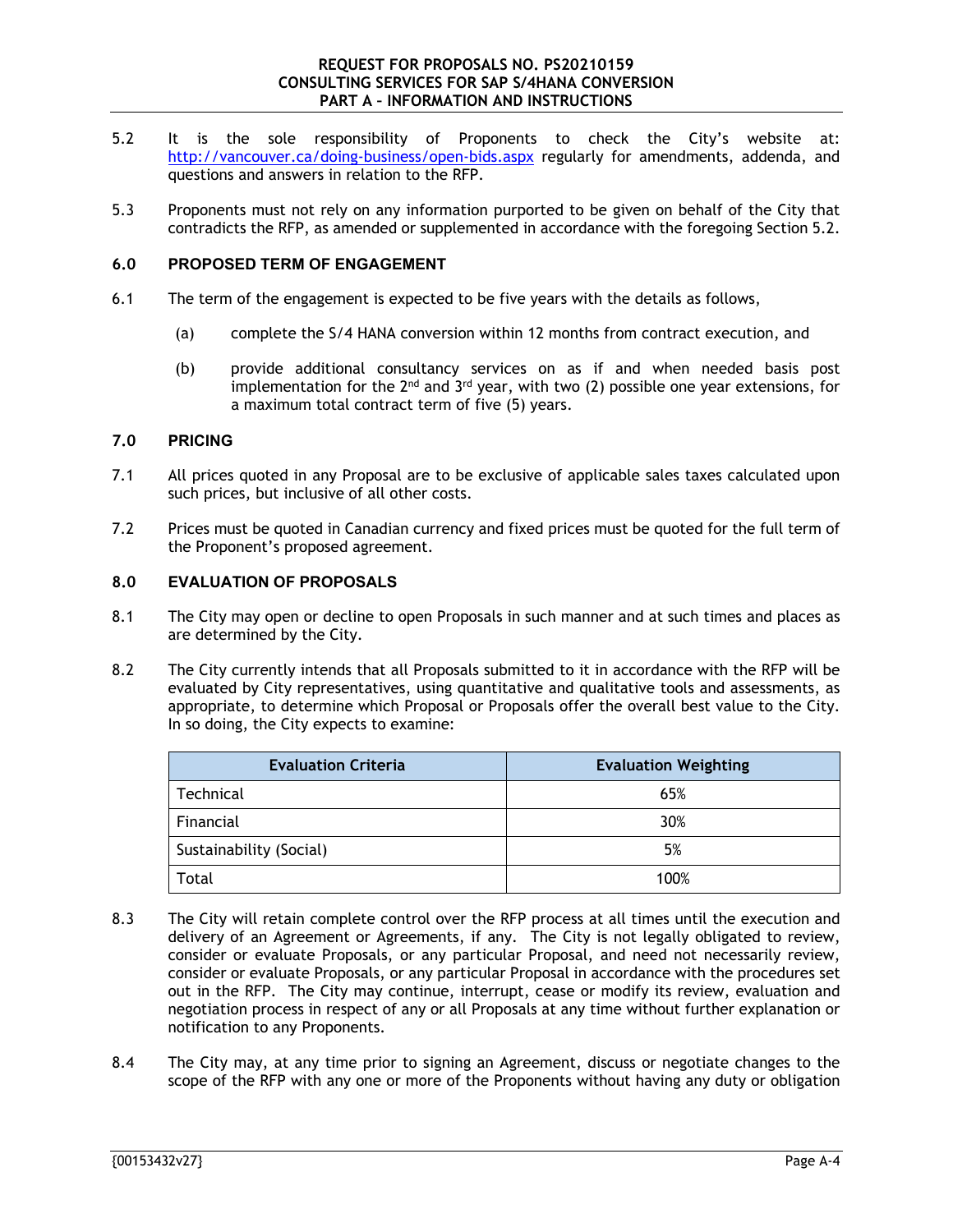to advise the other Proponents or to allow the other Proponents to vary their Proposals as a result of such discussions or negotiations.

- 8.5 The City may elect to short-list Proponents and evaluate Proposals in stages. Short-listed Proponents may be asked to provide additional information or details for clarification, including by attending interviews, making presentations, supplying samples, performing demonstrations, furnishing technical data or proposing amendments to the Form of Agreement. The City will be at liberty to negotiate in parallel with one or more short-listed Proponents, or in sequence, or in any combination, and may at any time terminate any or all negotiations.
- 8.6 The City may also require that any proposed subcontractors undergo evaluation by the City.
- 8.7 For the avoidance of doubt, notwithstanding any other provision in the RFP, the City has in its sole discretion, the unfettered right to: (a) accept any Proposal; (b) reject any Proposal; (c) reject all Proposals; (d) accept a Proposal which is not the lowest-price proposal; (e) accept a Proposal that deviates from the requirements or the conditions specified in the RFP; (f) reject a Proposal even if it is the only Proposal received by the City; (g) accept all or any part of a Proposal; (h) split the scope of work between one or more Proponents; and (i) enter into one or more agreements respecting the subject matter of the RFP with any entity or entities at any time. Without limiting the foregoing, the City may reject any Proposal by a Proponent that has a conflict of interest, has engaged in collusion with another Proponent or has otherwise attempted to influence the outcome of the RFP other than through the submission of its Proposal.

## **9.0 CITY POLICIES**

- 9.1 The City's Procurement Policy, Ethical Purchasing Policy and related Supplier Code of Conduct found at http://vancouver.ca/doing-business/selling-to-and-buying-from-the-city.aspx align the City's approach to procurement with its corporate social, environmental and economic sustainability values and goals. They evidence the City's commitment to maximize benefits to the environment and the community through product and service selection, and to ensure safe and healthy workplaces, where human and civil rights are respected. Each Proponent is expected to adhere to the supplier performance standards set forth in the Supplier Code of Conduct. The Ethical Purchasing Policy shall be referred to in the evaluation of Proposals, to the extent applicable.
- 9.2 The City's Alcohol, Controlled Drugs and Medications Policy applies to all contractors doing work on behalf of the City and can be found at https://policy.vancouver.ca/ADMIN011.pdf . The policy is intended to set expectations regarding the use of alcohol, medication and controlled drugs that may render an employee unfit for work, impair performance or cause risk of harm to health and safety. The successful Proponent will be required to ensure compliance with the policy by its employees when doing work for the City.

## **10.0 LIVING WAGE EMPLOYER**

10.1 Effective May 1, 2017, the City of Vancouver became a "Living Wage Employer". As such, the City requires all firms that are contracted by the City to provide services on City-owned and leased properties to pay employees who perform those services on City property a Living Wage as calculated by the Living Wage for Families Campaign.

Please see the Living Wage for Families Campaign website for the current Living Wage for Vancouver:

http://www.livingwageforfamilies.ca/living\_wages\_in\_bc\_and\_canada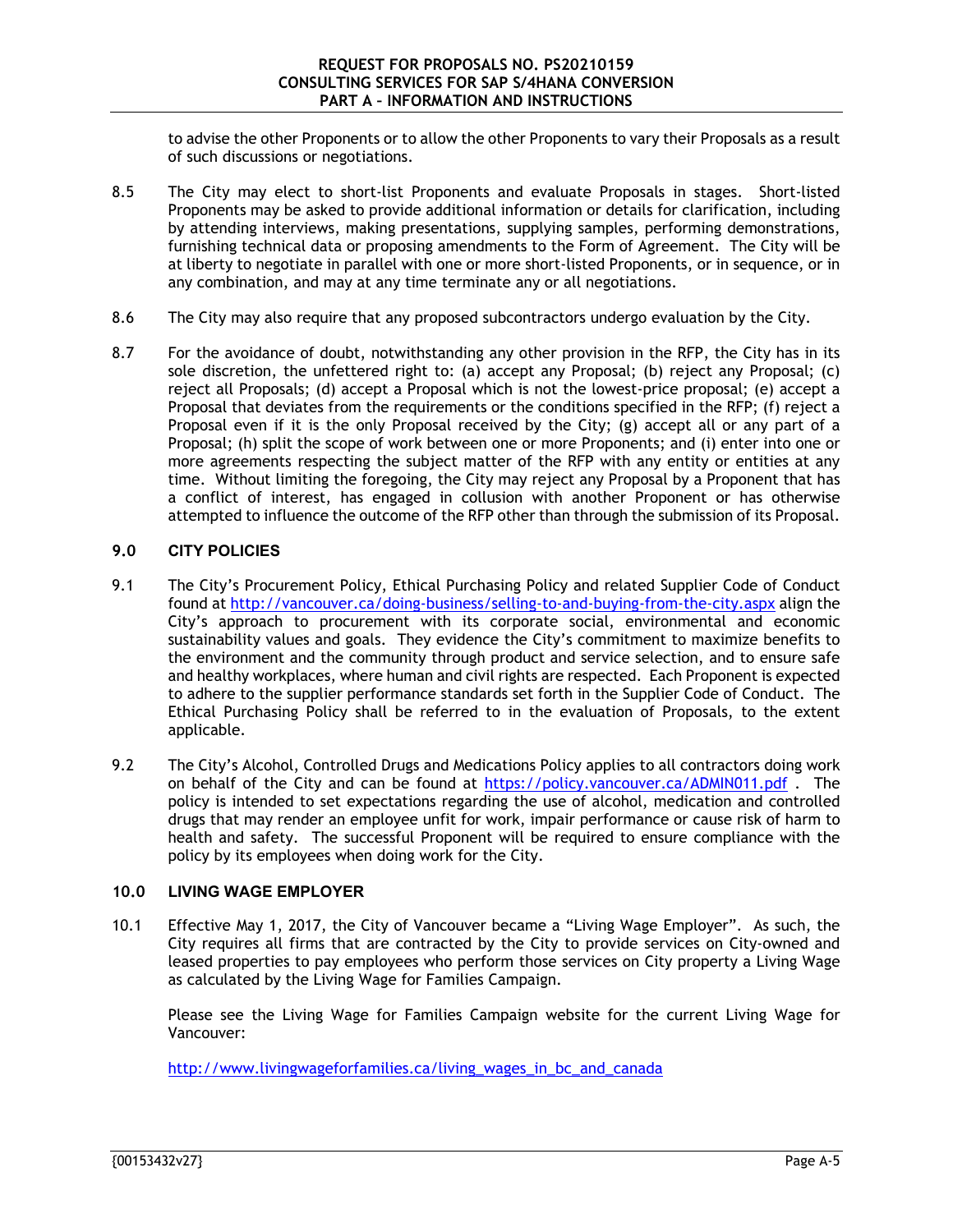The Living Wage includes the value of any non-mandatory benefits such as paid sick leave, employer-paid Medical Services Plan premiums and extended health benefits.

The Living Wage for Families has created a Living Wage Calculator to assist with the calculation of an employee's hourly rate with benefits. The Living Wage Calculator can be found at the following website:

http://www.livingwageforfamilies.ca/employers/living-wage-calculator/

Proponents should refer to the Form of Agreement attached as Part D to this RFP for the specific requirements related to the Living Wage, which include:

- (a) paying the Living Wage to all employees who perform services pursuant to the Agreement on City property during the term of the Agreement; and
- (b) ensuring that all subcontractors pay the Living Wage to their employees who perform services on City property during the term of the Agreement.

Failure to comply with the Living Wage requirement will entitle the City to terminate the Agreement.

## **11.0 CERTAIN APPLICABLE LEGISLATION**

- 11.1 Proponents should note that the City of Vancouver is subject to the *Freedom of Information and Protection of Privacy Act* (British Columbia), which imposes significant obligations on the City's consultants or contractors to protect all personal information acquired from the City in the course of providing any service to the City.
- 11.2 Proponents should note that the *Income Tax Act* (Canada) requires that certain payments to nonresidents be subject to tax withholding. Proponents are responsible for informing themselves regarding the requirements of the *Income Tax Act* (Canada), including the requirements to qualify for any available exemptions from withholding.

## **12.0 LEGAL TERMS AND CONDITIONS**

12.1 The legal obligations of a Proponent that will arise upon the submission of its Proposal are stated in this Appendix 1 to the Form of Proposal. Except where expressly stated in these Legal Terms and Conditions: (i) no part of the RFP consists of an offer by the City to enter into any contractual relationship; and (ii) no part of the RFP is legally binding on the City.

## **POTENTIAL PROPONENTS MUST REVIEW THESE LEGAL TERMS AND CONDITIONS CAREFULLY BEFORE SUBMITTING A PROPOSAL.**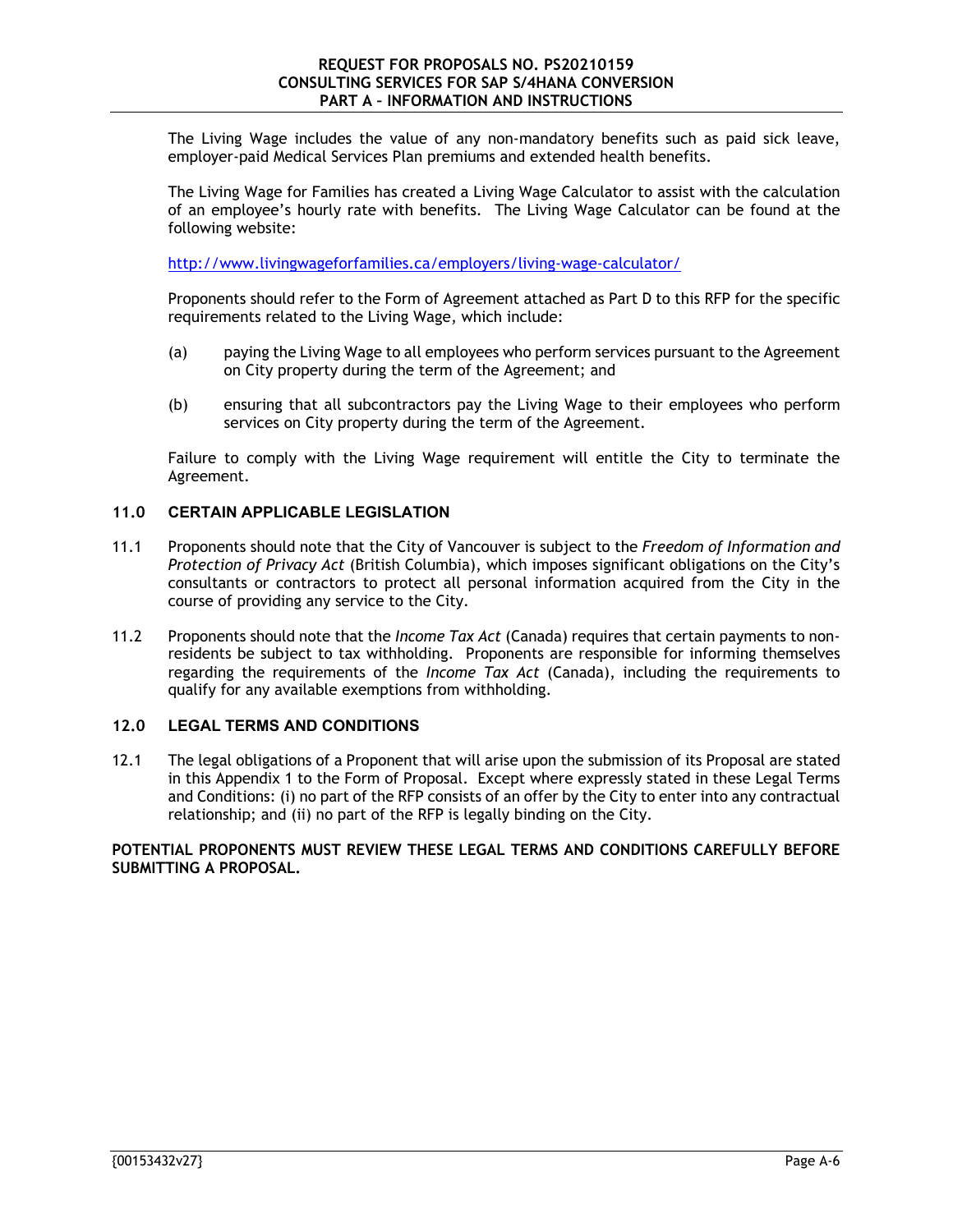## **PART B – SCOPE OF WORK**

## **The scope of work stated in this Part B (collectively, the "Scope of Work") is current as of the date hereof, but may change or be refined in the course of the evaluation of Proposals or otherwise.**

Unless otherwise stated, if, and wherever, the Scope of Work states a brand name, a make, the name of a manufacturer, a trade name or a vendor catalogue number, it is for the purpose of establishing a grade or quality of materials, goods or equipment only. It is not intended to rule out the use of other equivalent materials, goods or equipment. If, however, products other than those specified are proposed in any Proposal, the Proposal must explicitly include under the heading "Alternative Solutions" the names of such products and their manufacturers, any trade names and any applicable vendor catalogue numbers, and the City may request that the Proponent provide specific evidence of equivalency. Evidence of quality in the form of samples may also be requested.

## **1.0 INTRODUCTION**

The City is seeking an experienced SAP consultant to provide leadership, guidance and assistance in completing a technical conversion of the City's SAP ECC system to the SAP S/4HANA platform and the anticipated subsequent program of transformation projects.

## **2.0 BACKGROUND**

SAP was implemented as the City's integrated ERP system in 1999 (SAP R/3 version 3.1H) in order to replace many outmoded, fragmented and non-compliant applications and to provide opportunities to improve business processes. The initial implementation included SAP Financials, Controlling, Materials Management, Core HR and Canadian Payroll applications.

Since 1999 the SAP footprint has grown to include several additional solutions including (but not limited to) Employee Health & Safety, Training & Events Management, Enterprise Asset Management, Flexible Real Estate, Project Systems, Classic Supplier Relationship Management and Business Analytics. More recently, SuccessFactors Recruiting and some Fiori functions have also been introduced. For a more complete description of the current SAP platform at the City of Vancouver, refer to the Current SAP Environment section.

Over the past decade the City's SAP platform has remained relatively stable (minimal change and improvements have been pursued). The resulting increased desire for business transformation via SAP coupled with the upcoming end of support for our current version (SAP ECC) has lead the City to initiate a conversion to the most current SAP platform (S/4HANA). Following this conversion, our intention is to work towards leveraging the new platform to improve a number of business operations.

## **3.0 SUMMARY OF REQUIREMENTS**

## **3.1 General**

The City is performing a technical conversion of its SAP ECC system to SAP S/4HANA. This conversion is being undertaken in order to remain on a current and supported SAP platform and to provide opportunities for future business improvements. This project will be limited as much as possible to the technical and data conversion work that is required to transition our existing SAP ECC system to the S/4HANA platform. The new platform must also continue to function and integrate with other related systems and applications (eg. SAP SRM, Enterprise portal, Gateway, SuccessFactors, ReadSoft Invoice Processing, Business Warehouse and Business Objects Analytics)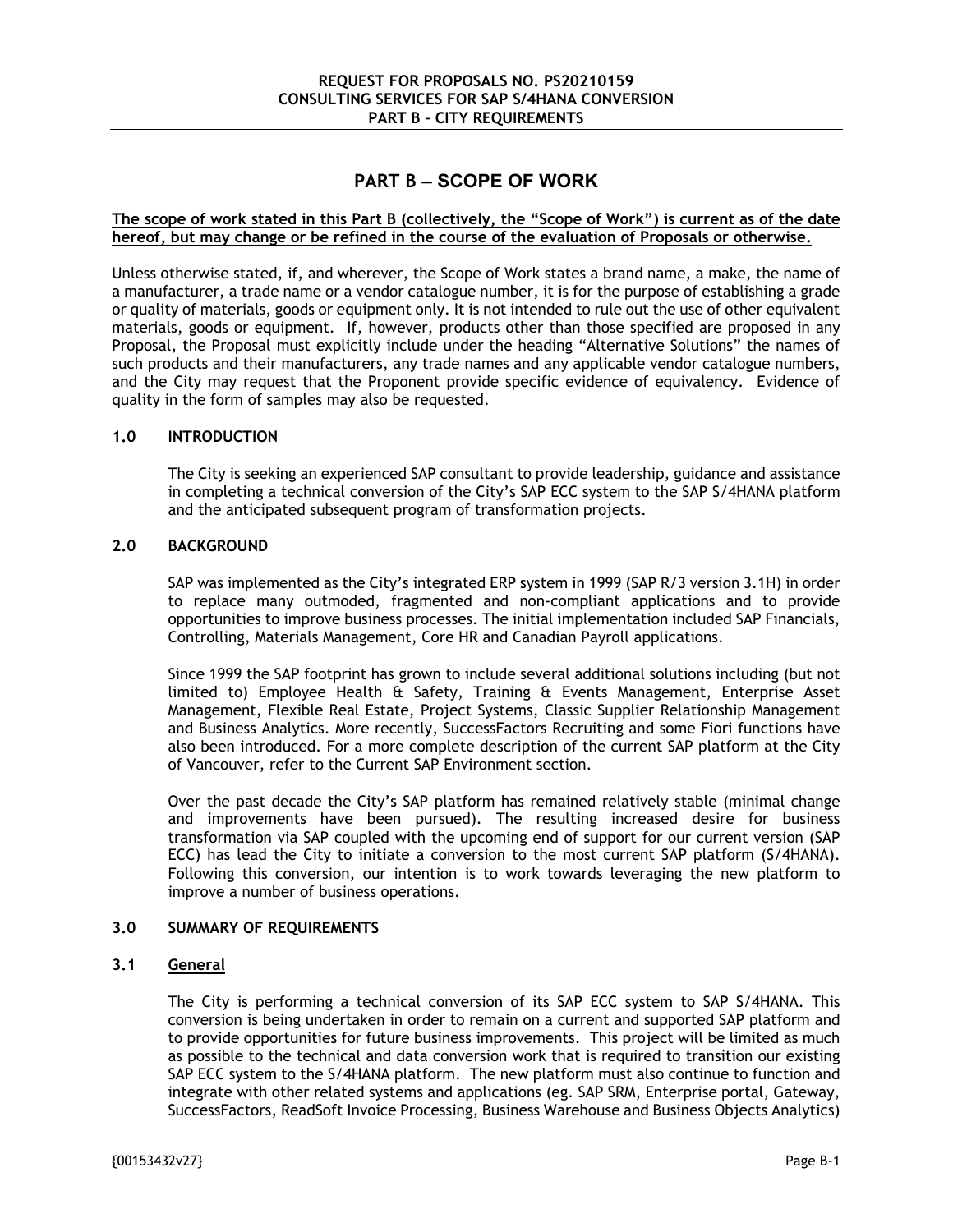as required. The pricing for this program of work should be accurate and provided in detail in the Appendix 3 - Commercial Proposal.

In addition, the City is also looking for the flexibility to engage the Proponent for other consultancy services. This is likely to include supporting a program of transformation projects that will leverage new S/4 functions and features following the technical conversion to deliver business benefits; see Section 7 of the City Requirements.

## **3.2 Technical Conversion - Service Requirements**

The City is assigning experienced SAP resources to this initiative (see description of the City's SAP team in the Current SAP Environment section). The City requires the services of an SAP consultant that is well experienced in completing conversions to S/4HANA of similar scope to provide leadership, guidance and assistance in completing this work. An important part of the engagement will be to impart the required technical knowledge of the new platform to the City's SAP group so that they are prepared to support the system ongoing.

Under the overall direction of the City, the services provided by the consultant will include:

- Working with the City's leadership to assist in defining and controlling project scope and the project work plan;
- Leadership and project management on the conversion of SAP ECC to SAP S/4HANA (across the City's SAP development and production landscape) including the provision of a proven conversion methodology;
- Providing a plan and approach that ensures all existing SAP functions (and interfaces with other applications) remain available following the conversion;
- Providing guidance in the identification and completion of required adjustments to custom code (interfaces, reports, other);
- Working with the City's SAP team, ensuring that all required conversion work is identified, completed and tested as necessary;
- Ensuring the resolution of conversion issues as they arise;
- Ensuring that a HANA HA/DR (High Availability/Disaster Recovery) environment is established for the HANA DB;
- Ensuring that the City's SAP group gain the experience and knowledge necessary to support the new platform ongoing.
- Other services/support as required to successfully complete the conversion to SAP S/4HANA.

## **3.3 Technical Conversion - Service Provider Qualifications**

The City requires an experienced consultant team to provide leadership, guidance and assistance in completing the conversion to S/4HANA. In particular, the City requires that:

• the Proponent has the required experience and successful history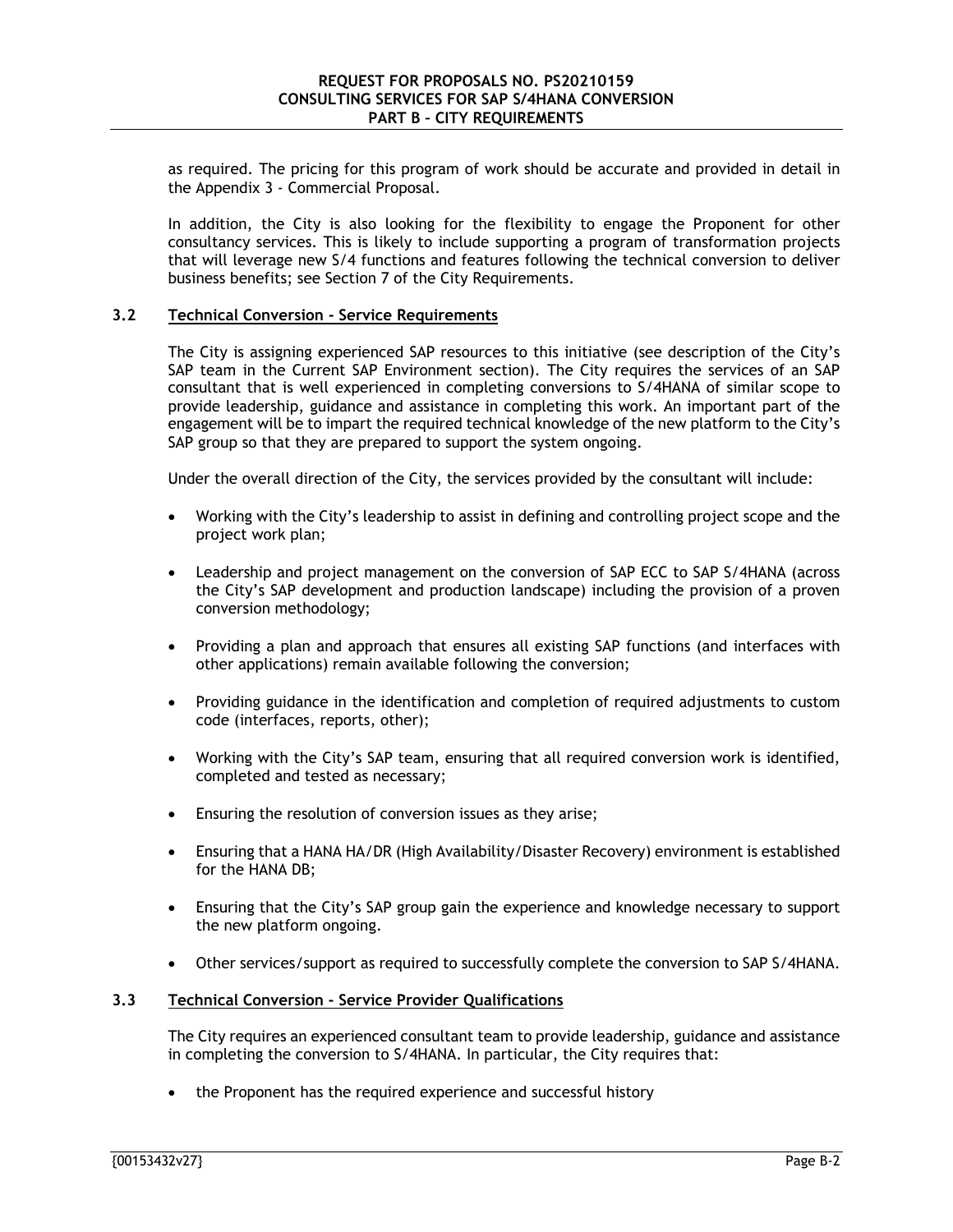- $\circ$  At least 10 years' experience implementing and working with SAP, with a minimum of 3 years working in the S/4HANA environment.
- $\circ$  A proven methodology for the successful completion of an S/4HANA conversion from SAP ECC.
- the proposed team is balanced with appropriate senior personnel with related expertise and skills
	- $\circ$  Team lead with experience leading and successfully completing at least three (3) technical conversions of SAP ECC to S/4HANA of similar or greater significance and size to the City's conversion.
	- $\circ$  Team member(s) with experience working with and converting the specific SAP applications (including required data conversions) in use at the City (see below) to S/4HANA.
	- $\circ$  Team member(s) with experience converting SAP HR applications to S/4HANA with the S/4HANA compatibility packs.

## **4.0 CURRENT SAP ENVIRONMENT**

## **4.1 SAP Technical Environment**

Hardware: IBM P-Series (P8/P9) Database: DB2

The SAP environment is virtualized on IBM Power hardware running in City data centres. The system landscape includes a typical 3 tier implementation (DEV, QA, PRD) with additional Sandbox and Training environments. A *disaster recovery* (DR) and *high availability* (HA) solution has been implemented for all core applications and the DB2 Database.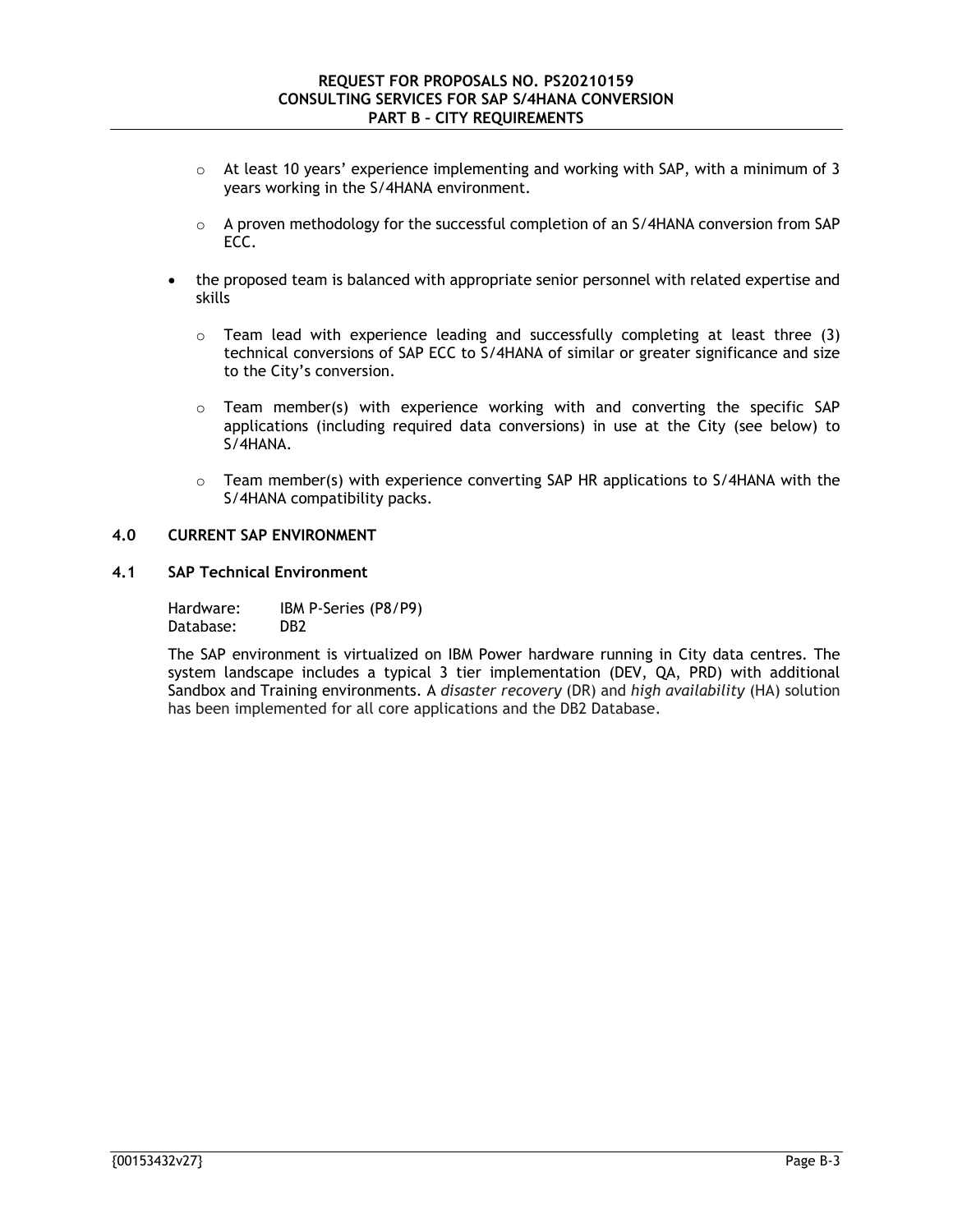## **REQUEST FOR PROPOSALS NO. PS20210159 CONSULTING SERVICES FOR SAP S/4HANA CONVERSION PART B – CITY REQUIREMENTS**



SAP PRODUCTION LANDSCAPE **Jan 2021** 

## **4.2 SAP ECC (version 6.17)**

The following SAP ECC applications are currently in use at the City of Vancouver:

- **1) FI Finance** 
	- General Ledger (classic)
	- Accounts Payable
	- Accounts Receivable
	- Asset Accounting
	- Financial reporting
	- Business Areas

## **2) CO – Controlling**

- CE Accounting (master data, planning, act posting, reporting)
- CC Accounting (master data, planning, act posting, assess, reporting)
- Internal Orders (master data, act postings, settlement, reporting)
	- Activity Types (master data, planning, act postings, reporting)
- Cost Obj Control (co production orders)
- CO Reporting

## **3) MM – Materials Management**

- Purchasing (RFP, RFQ, PO's, outline agreements, service entry)
	- Inventory Mgmt (inv verif, goods receipt/issue, transfers, reservations)
- Physical Inven (including cycle counting)
- MRP
- Service / Material / Vendor Master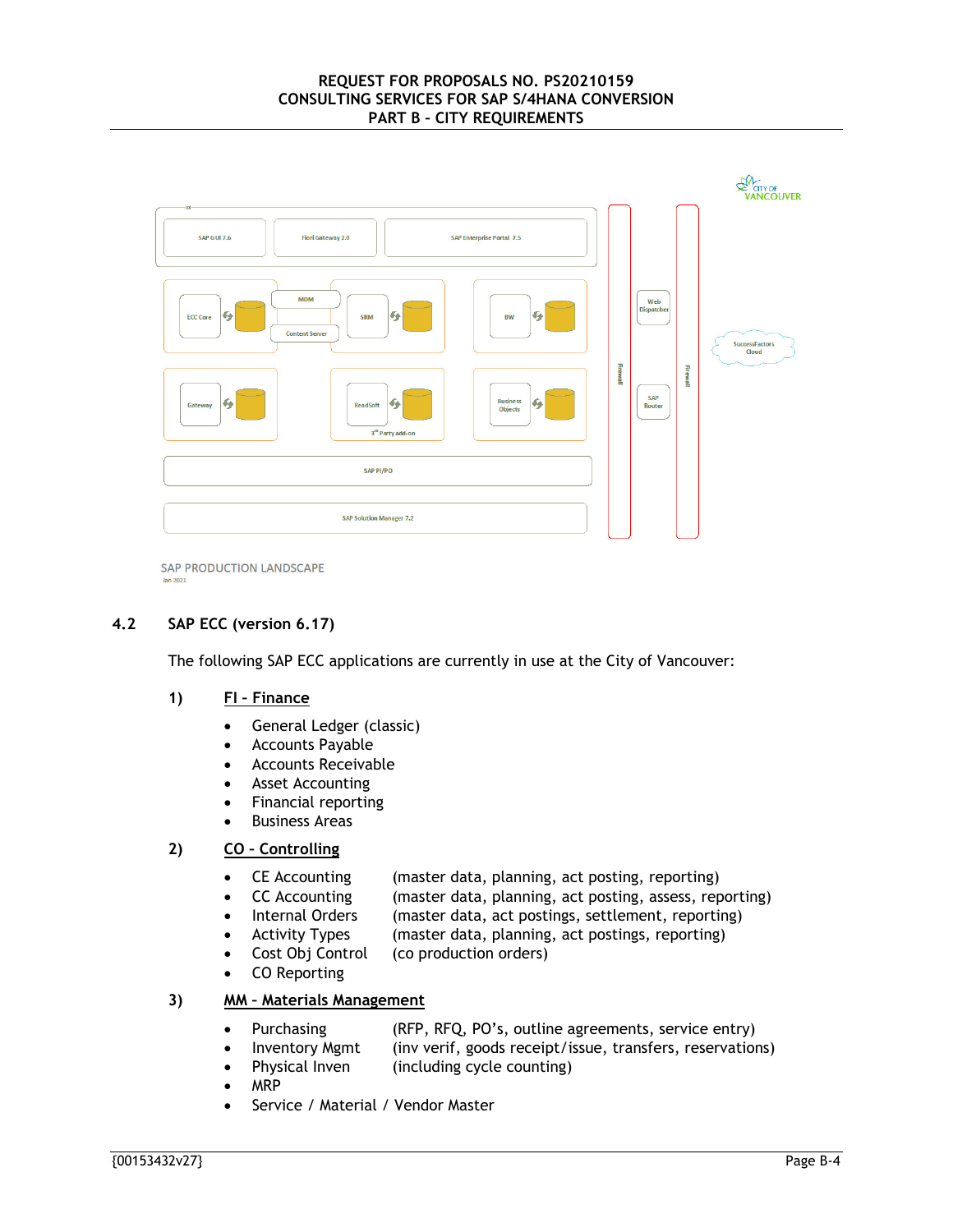## **4) PM – Plant Maintenance**

- Tech Objects (fl's, equipment, serialization, bom's, warranties)
- Mtce Processing (notifications, orders, work centers)
- Preventive Mtce (mtce planning, task lists)

## **5) PS / IM – Project System / Investment Management**

- Investment Prog (master data only)
- PS Master Data (proj def'n, wbs, network/activity)
- Planning (wbs by version, planning settlement)
- Overhead (for eng network)
- Actual Posting (wbs/network and settlement)
- PS Reporting

## **6) REFX – Flexible Real Estate**

- Master Data (business partners, entities, buildings, rental units)
- RE Contracts
- Settlement Unit Cost Collector
- REFX Reporting

## **7) SD – Sales & Distribution**

- Customers
- Pricing
- Sales orders
- Credit / Debit memos,
- Billing & Invoicing

## **8) Core HR / Payroll**

- Benefits
- Organizational Management
- Personnel Administration
- Personnel Cost Planning and Payroll Accounting (gross to net pay).
- Personnel Time Management using time evaluation, with clock times and without clock times.
- Employees paid hourly on both exception and positive time entry. Production of T4/T4A's, off cycle cheques. The City runs SAP's Canadian version of payroll.

## **9) CATS – Cross Application Time Sheet**

- Record/Display working time (for all staff including exception reporters).
- Allocations via activity types to cost centres, orders and wbs.
- Direct entry of hours as well as clock time entry.

## **10) PA/MS – Manager's Desktop**

- Organizational based HR and Financial reporting.
- **11) PD Personnel Development** 
	- Employee Appraisals (Appraisal Systems subcomponent only not the Objective Setting & Appraisals subcomponent).

## **12) EH&S – Employee Health & Safety**

Tracking of WCB (Workers Compensation Board) related incident records.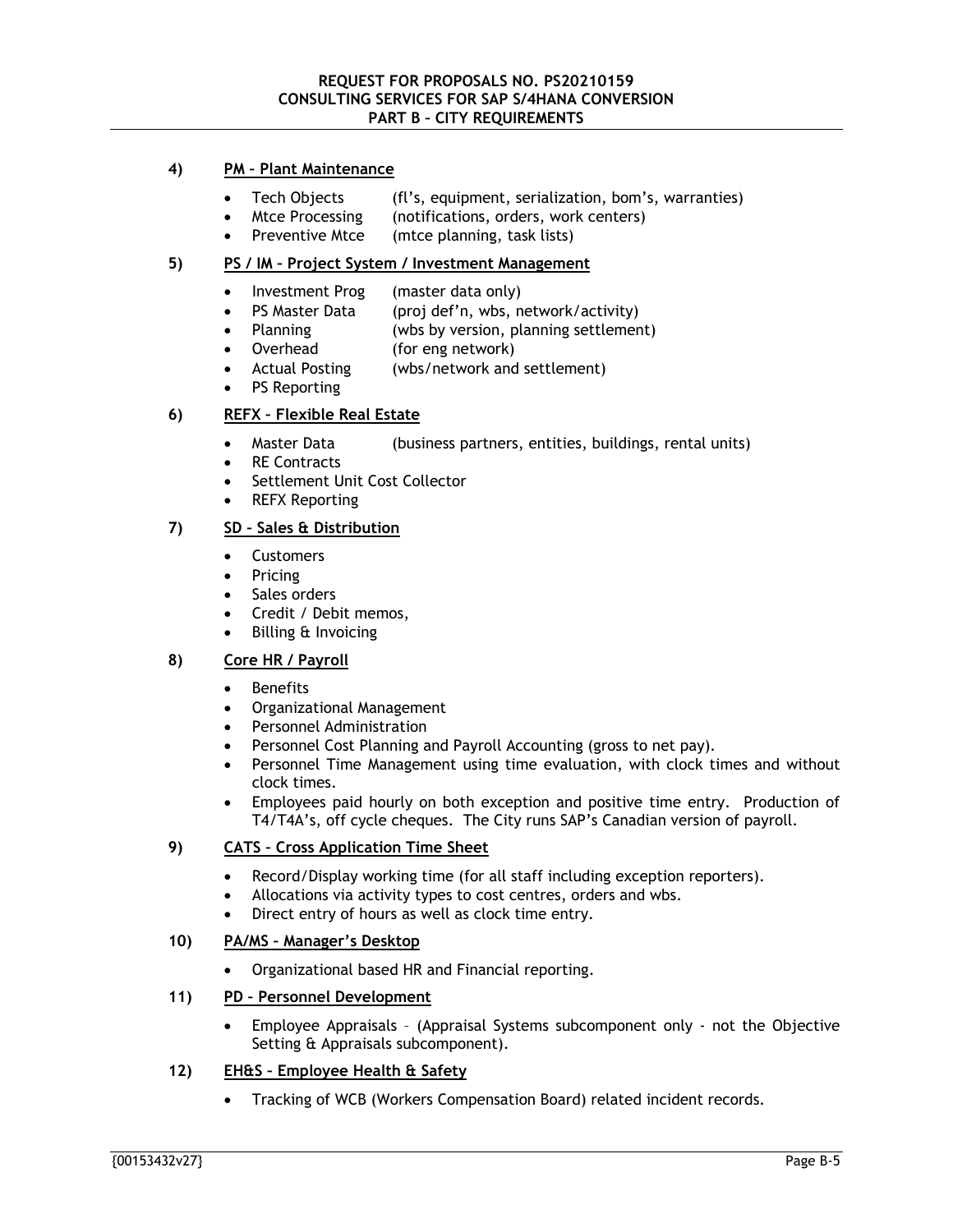Currently in the process of replacing this application.

## **13) TEM – Training & Events Management**

- Tracking of internal and external staff training
- Note not using the SAP Learning Solution Add-on.

## **14) BW – Business Warehouse**

The City's Business Warehouse solution includes the following functional areas enabled as data flow with a combination of standard and customized content.

| <b>Functional Areas / Data Flows</b>                    |                                |                    |                        |                 |  |  |
|---------------------------------------------------------|--------------------------------|--------------------|------------------------|-----------------|--|--|
| <b>Financial</b>                                        | HR / Pay                       | <b>SCM</b>         | <b>REF<sub>x</sub></b> | Accounting      |  |  |
| Finance<br>Controlling<br>Project System<br>Invest Mgmt | Payroll<br>Time<br><b>CATS</b> | Spend<br>Inventory | <b>Real Estate</b>     | AP<br><b>AR</b> |  |  |

## **4.3 SAP BO – Business Objects (version 4.3)**

Business Objects is used to report on data from the BW system OLAP Cubes and Bex Queries. Business users consume the BW data using Web Intelligence, AOLPA, Report Publications, Lumira Dashboards, Fiori Dashboards and Analysis for Office applications.

## **4.4 SAP Workflow**

SAP Application Controlled workflow is used for Adobe Interactive Form (AIF) time sheet approvals (see AIF under Related Applications). SAP Process Controlled workflow is used for SRM shopping cart approval (see in subsequent SAP SRM section).

## **4.5 SAP EP - Enterprise Portal (version 7.5)**

The SAP Enterprise Portal is currently used for access to SRM Classic (Shopping Carts) and Time Entry/Approvals. As outlined within the Scope & Requirements section the expectation is that the Enterprise Portal will continue to function (with integration to S/4HANA as required) in order to provide access to SRM and Time Entry. However, if new S/4 solutions are available to cover off these functions then consideration will be given to retiring the Enterprise Portal.

## **4.6 SAP SRM – Supplier Relationship Management (version 7.5)**

Creation of shopping carts, Goods Receipt, Service Entry processing and related reporting. Shopping carts are currently created via the Enterprise Portal and approved via Fiori application (Approve Shopping Carts). As outlined within the Scope & Requirements section, the expectation is that we will continue to run SRM via the Enterprise Portal.

## **4.7 SAP ESS/MSS (via Enterprise Portal)**

Currently, some staff complete their own time entry via the Enterprise Portal. Managers access this and other related staff information via the Portal for the purpose of approving staff time (via the MSS Managers Add-on). As noted within the Scope & Requirements section, the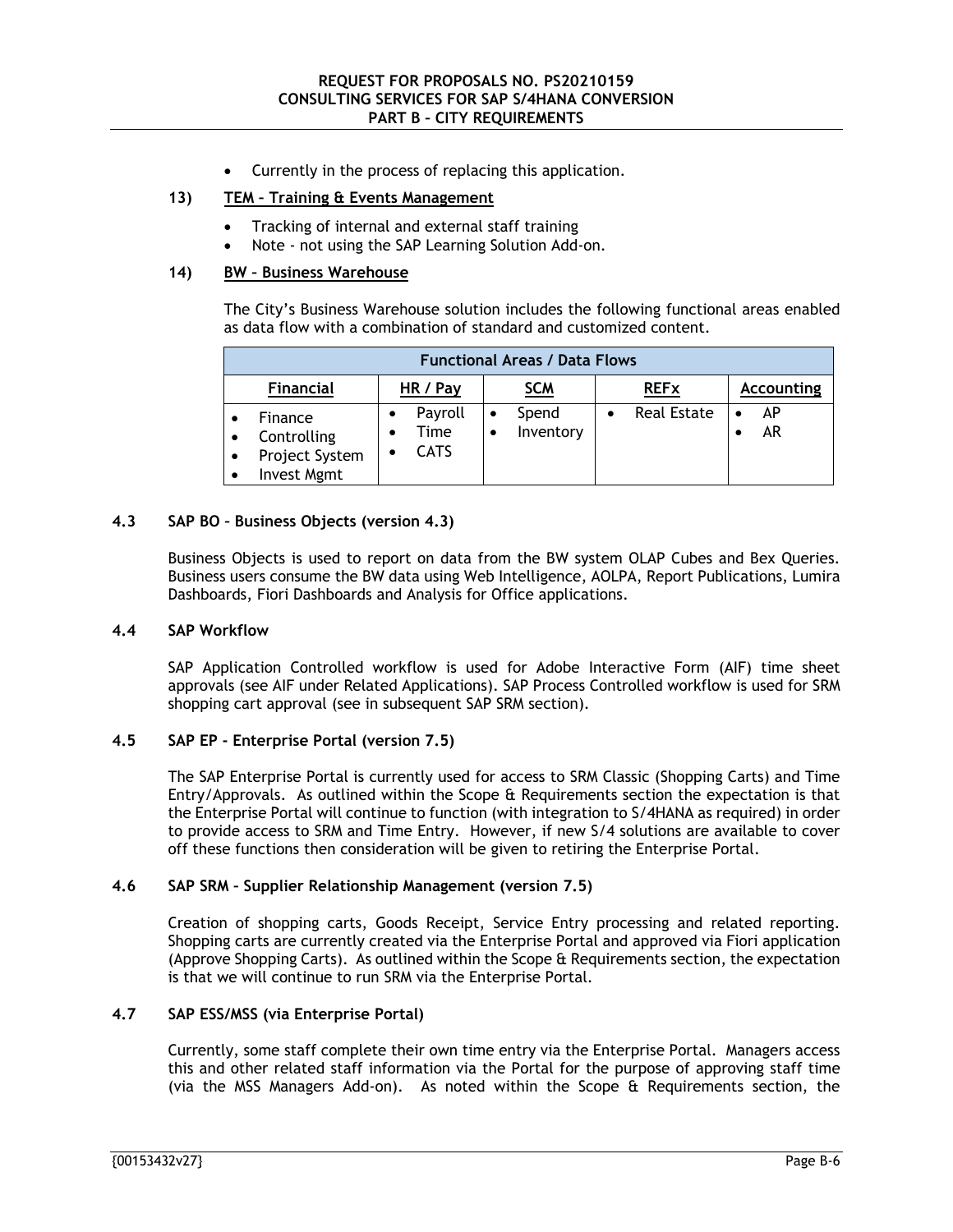expectation is that we will continue to run ESS/MSS Time Entry and Approvals via the Enterprise Portal.

## **4.8 SAP PI/PO – Process Integration / Orchestration (version 7.5)**

SAP Process Integration is currently used to provide integration between SAP and Non- SAP Applications. Please refer to SAP Integration diagram in the Interfaces & Custom Code section.

## **4.9 SAP MDM – Master Data Management (version 7.1)**

MDM is used for Internal Catalog Management and is connected to SRM Shopping Carts. ECC Contracts & SRM Suppliers are replicated into MDM for Rich Catalog Maintenance.

## **4.10 SAP Fiori**

A number of custom developed and updated SAP standard Fiori applications for accessing information and processing a few key approvals and transactions are in use at the City as follows. The City's Fiori applications are installed under a central hub deployment model.

## **1) SAP Standard (with minor adjustments)**

- My Paystubs
- My Benefits
- My Profile
- My Tax Forms
- My Paystubs
- Employee Lookup
- My Addresses
- My Leave Requests
- Approve Leave Requests
- Track Shopping Carts
- Approve Shopping Carts
- Approve Timesheets
- My Team Calendar
- Manage My Substitutes

## **2) Custom Developed**

- Fiori Analytics (provides metrics on the use of Fiori applications)
- My Released Work Orders (provides list of PM orders to mtce staff for update)
- My Completed Work Orders (provides list of completed PM orders to mtce staff)
- Goods Receipt
- Goods Issue
- Inventory Cycle Count
- Transfer Posting (Inventory Management)
- Location Change (MM default storage location)
- Employee Bank Information Change
- Emergency Contact Information Change
- Employee Employment Letter

## **4.11 SAP Solution Manager (version 7.2)**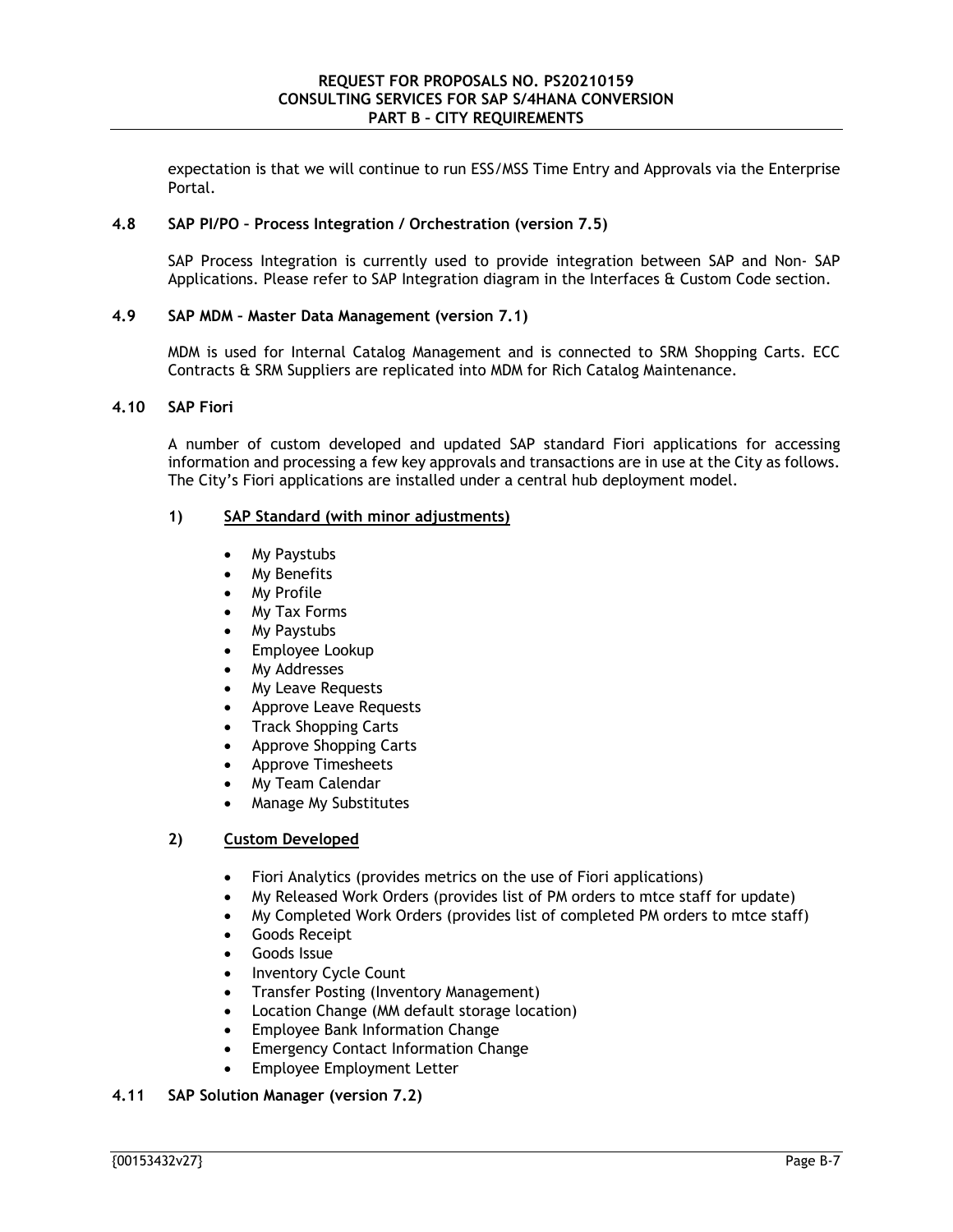Solution manager is used for job monitoring, system monitoring and Early Watch alerts. Change Request Management (ChaRM) is also used for transport management.

## **4.12 SAP SuccessFactors**

SuccessFactors Recruiting (RCM – Recruitment Management, RMK – Recruitment Marketing) is used in support of approximately 10,000 positions.

SuccessFactors Learning Management.

## **4.13 SAP Launchpad**

The SAP Launchpad is a custom developed portal page (under the Fiori framework) which is used for enabling Single Sign-on (SSO) for all SAP Applications. The Launchpad provides SSO based access to SAP GUI, Portal, Fiori, SuccessFactors (Recruiting and LMS), Solution Manager Charm and other third party applications using the Fiori tile based framework.

## **4.14 Related Applications**

## **1) ReadSoft (version 5.7)**

ReadSoft Invoices and Process Director are utilized for the scanning, recognition and processing of incoming invoices into the SAP system. The current version of ReadSoft (5.7) is not compatible with S/4HANA and therefore will either be upgraded (early 2021) to the most current available version (Invoices 6.0, Process Director 7.8) or replaced prior to the conversion to S/4HANA.

## **2) Adobe Interactive Forms (version 8.01)**

An AIF form is currently utilized for some employees to record overtime work hours for subsequent approval (by way of standard SAP application workflow) and automated upload into the SAP CATS application.

## **3) Epi-Use Data/Client Sync (version DSM4)**

Data Sync and Client Sync applications (from Epi-Use) are utilized by the City's SAP support team to copy and scramble SAP data. An upgrade is planned to version DSM5 prior to the conversion to S/4HANA.

## **4.15 Interfaces & Custom Code**

## **1) Interfaces**

There are currently approximately 100 interfaces that exist to/from SAP ECC. Many of these are outgoing flat files via FTP as well as a number of API interfaces that connect to external organizations.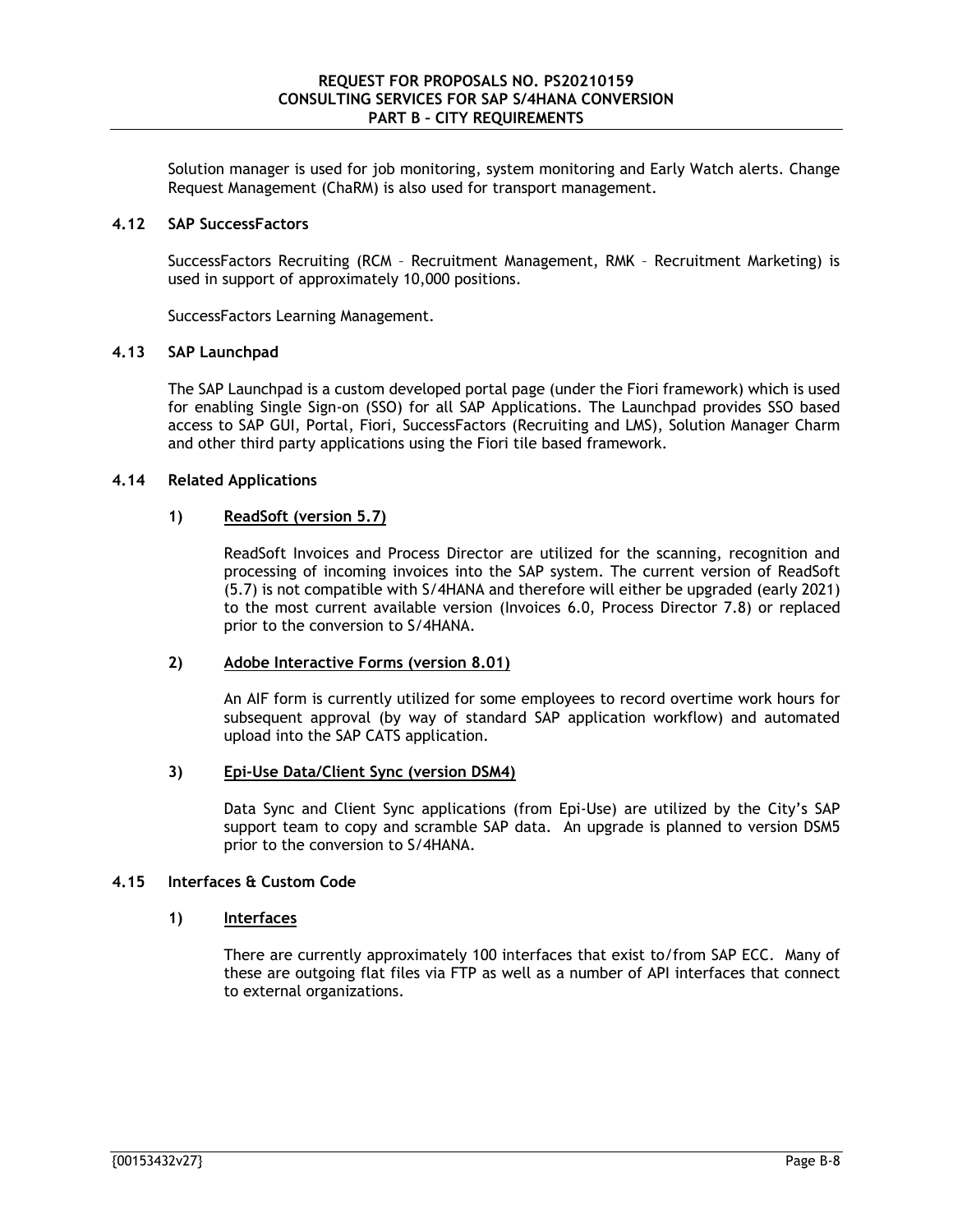

## **2) Custom Code**

Custom code in SAP has been limited primarily to reports, interfaces and user exits (a very small number of core modifications exist). The SAP Readiness Check for SAP S/4HANA Report (that provides more information on customizations) will be made available to vendors that submit proposals. Refer to Section 8.0 Attachment.

## **4.16 Security & Authorizations**

## **1) Overview**

The City uses a number of security/authorization features to provide access to the various SAP application areas as follows (note that CUA is not utilized):

- Direct (to SAPID) and indirect (to position) standard role assignments.
- Structural authorizations (for controlling access to some HR related data).
- SAP BW (reporting authorization concept and analysis authorization concept)
- SAP BO (via Central Management Console)
- Portal roles LDAP (ECC, SRM, Solution Mgr)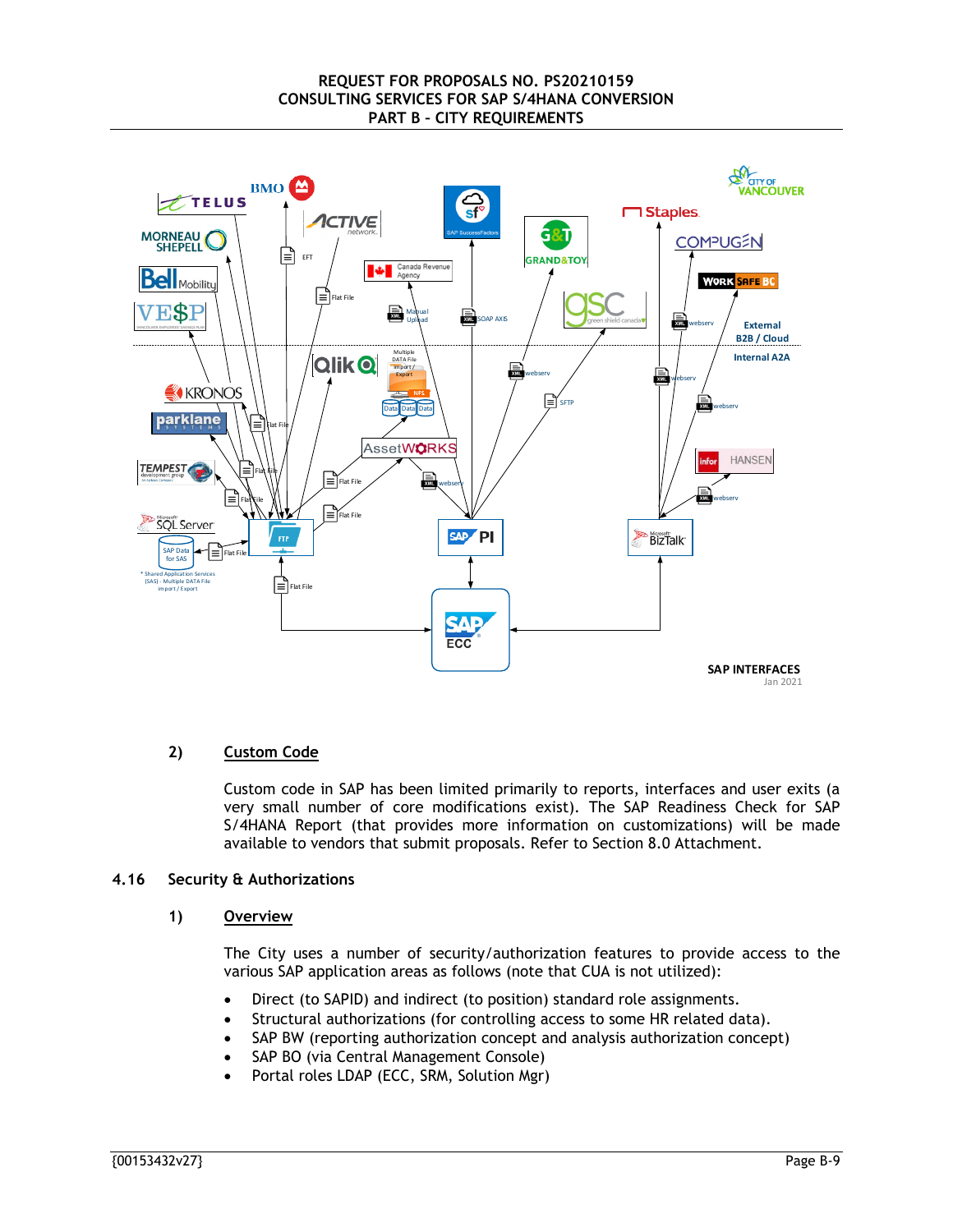## **4.17 Key Metrics**

## **1) SAP Users**

- # ECC Users: ~2,000
- # SRM Users: ~1,000
- $\bullet$  # ESS Users:  $-4,500$

## **2) Transactions / Volumes**

- Payroll: ~ 12k employees
	- Financial: ~530k FI docs/yr (AA, AP, AR, GL); ~2m CO docs/yr
- Logistics: ~28k PO's/yr; ~150k Material Docs/yr; ~40k Notifications/yr

## **4.18 SAP Support & Development Team**

The City of Vancouver is assigning a number of SAP technical and functional staff from our SAP Support & Development team to work on this conversion project. Individuals from the business units will also be involved as part of the testing effort.

The SAP Support & Development team is made up of 25 well-experienced SAP professionals that provide functional and technical support, system customization and development across all SAP applications. They are well-versed in implementing SAP solutions from start to finish as well as completing upgrades to the ECC platform. The expectation is that up to 50-60% of this team's capacity (~ 12-14 FTE) will be assigned to the S/4HANA conversion effort (the balance will support/maintain the existing SAP platform during the conversion). The team is made up of the following resources:

- 3 SAP Managers (Finance, HR and Technical)
- 13 SAP Business Analysts (providing ongoing support and development)
	- $\circ$  SAP HR/Pay BA (6) [ ~3 FTE's available for conversion ]
	- o SAP Finance BA (6) [ ~4 FTE's available for conversion ]
	- $\circ$  SAP BI/BW BA (1) [ ~0.5 FTE available for conversion ]
- $\bullet$  4 SAP BASIS Analysts  $\lceil$  -2 FTE's available for conversion ]
	- 2 SAP Security Analysts [ ~1 FTE available for conversion ]
- 3 SAP Developers [ ~2 FTE's available for conversion ]

## **5.0 SCOPE & REQUIREMENTS**

## **5.1 Functional Scope**

- 1) All SAP ECC applications (as outlined in Section *4.0 Current SAP Environment*) will be converted to S/4HANA with the exception of EH&S (as we are replacing) and the following (as it is our understanding that these HR applications are not available under S/4HANA – even with the application of Compatibility Packs):
	- a. PD Personnel Development / Appraisals
	- b. TEM Training & Event Management
- 2) HR Function Strategy: The City recognizes that there may be different options for accommodating HR/Payroll functions as part of this conversion. It is our understanding that the City can utilize HR Compatibility Packs under S/4 (the commercial proposal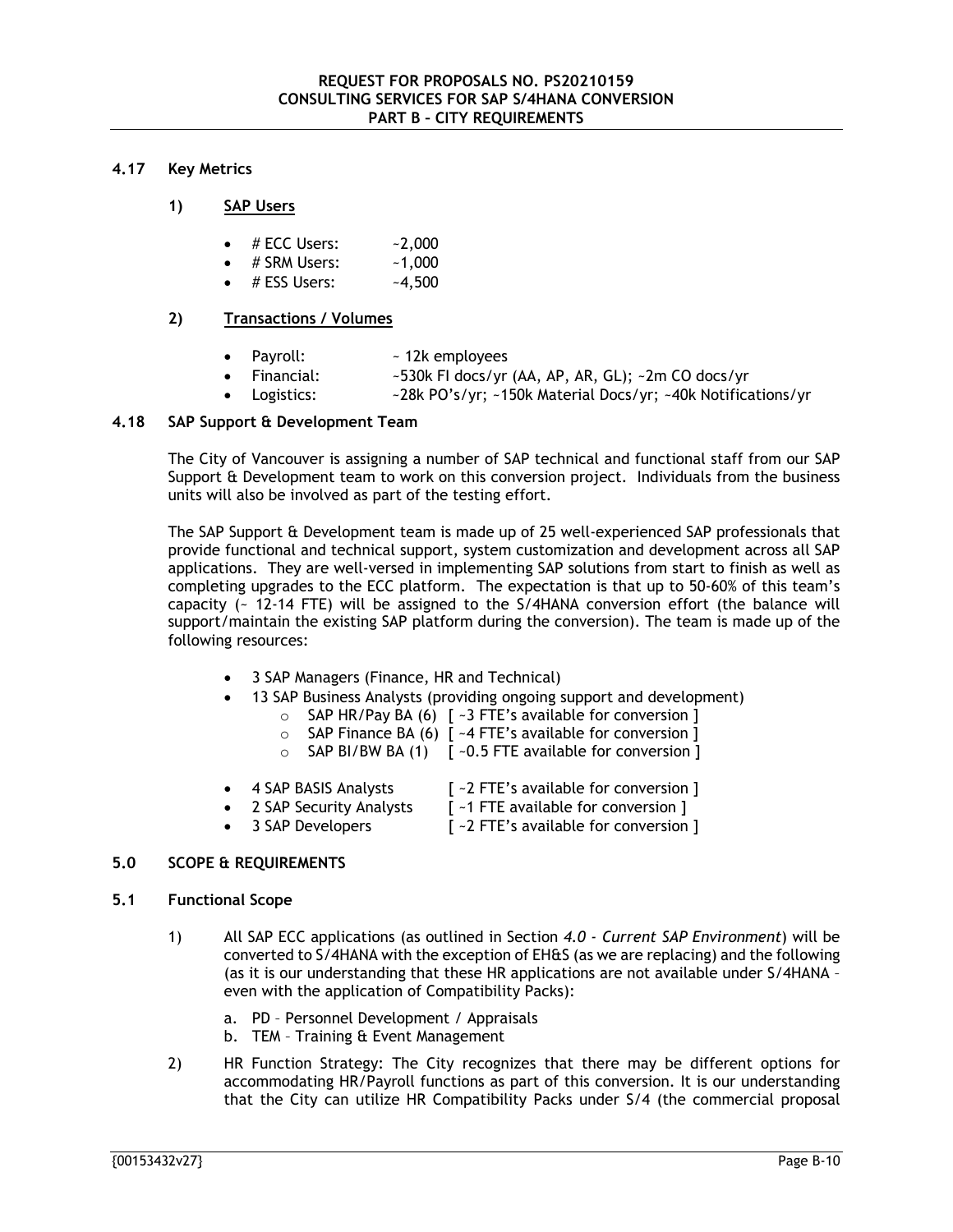should be based on this assumption), continue to run HR/Payroll in the current SAP Business Suite environment, with integration to S/4HANA as required, or consider other possible options until such time that a new HR-enabled S/4HANA version becomes available. Therefore, part of the scope of this engagement is to work with the City team to consider, confirm and implement the best approach for this area. Scope should include the development of an HR Function strategy to consider other possible options until a new HR enabled version becomes available. Review of this deliverable may result in amendment of project plan.

- 3) 3<sup>rd</sup> Party Add-On Strategy: SRM Classic functions (Shopping Carts, Goods Receipts, Service Entries) and ESS/MSS functions (Time Entry/Approvals) that are currently accessed via the Enterprise Portal are expected to continue (integrating to S/4HANA as required); the commercial proposal should be based on this assumption. Scope should include the development of a 3rd Party Add-On Strategy to determine if the effort to transitioning these functions to S/4HANA is of same or similar effort to converting the current Enterprise Portal and SRM solution to operate under S/4HANA. Review of this deliverable may result in amendment of project plan.
- 4) All SAP Fiori applications currently in use (including SAP standard and custom developed) will be updated if/as necessary to function under S/4HANA. Consideration will be given to replacing those existing Fiori applications where a new SAP standard Fiori application is available under S/4HANA (provided that the replacement is of similar effort to updating the current).
- 5) All related applications (as noted in the Current SAP Environment section) as well as interfaces and system customizations (including custom reports) will continue to function and integrate with SAP as required (under the new S/4HANA platform).
- 6) An appropriate level of functional testing and signoff will occur across the SAP (and related) landscape and that users are prepared to operate on the new platform.

In preparation for the conversion project the City has recently completed a conversion to Unicode on the ECC system, simplified a number of interfaces and is completing plans for the purchase of new hardware.

## **5.2 Technical Scope**

## **1) Hardware / Architecture**

As part of the transition to S/4HANA the City will be introducing new Intel-based hardware. The new SAP S/4HANA platform will be installed to operate on this new onpremises hardware. This hardware installation will be completed by the City, however, the installation/setup of HANA and Disaster Recovery will be the responsibility of the contractor (working with the City team). Also, we expect the contractor to validate the final overall hardware environment as being SAP S/4HANA appropriate. Consideration will be given to the installation of some of the non-production S/4HANA landscape to a cloud environment particularly if there are advantages in doing so. The City expects that our implementation partner will assist us in confirming the best approach for utilizing the cloud as part of our new SAP platform.

**2) Custom Code**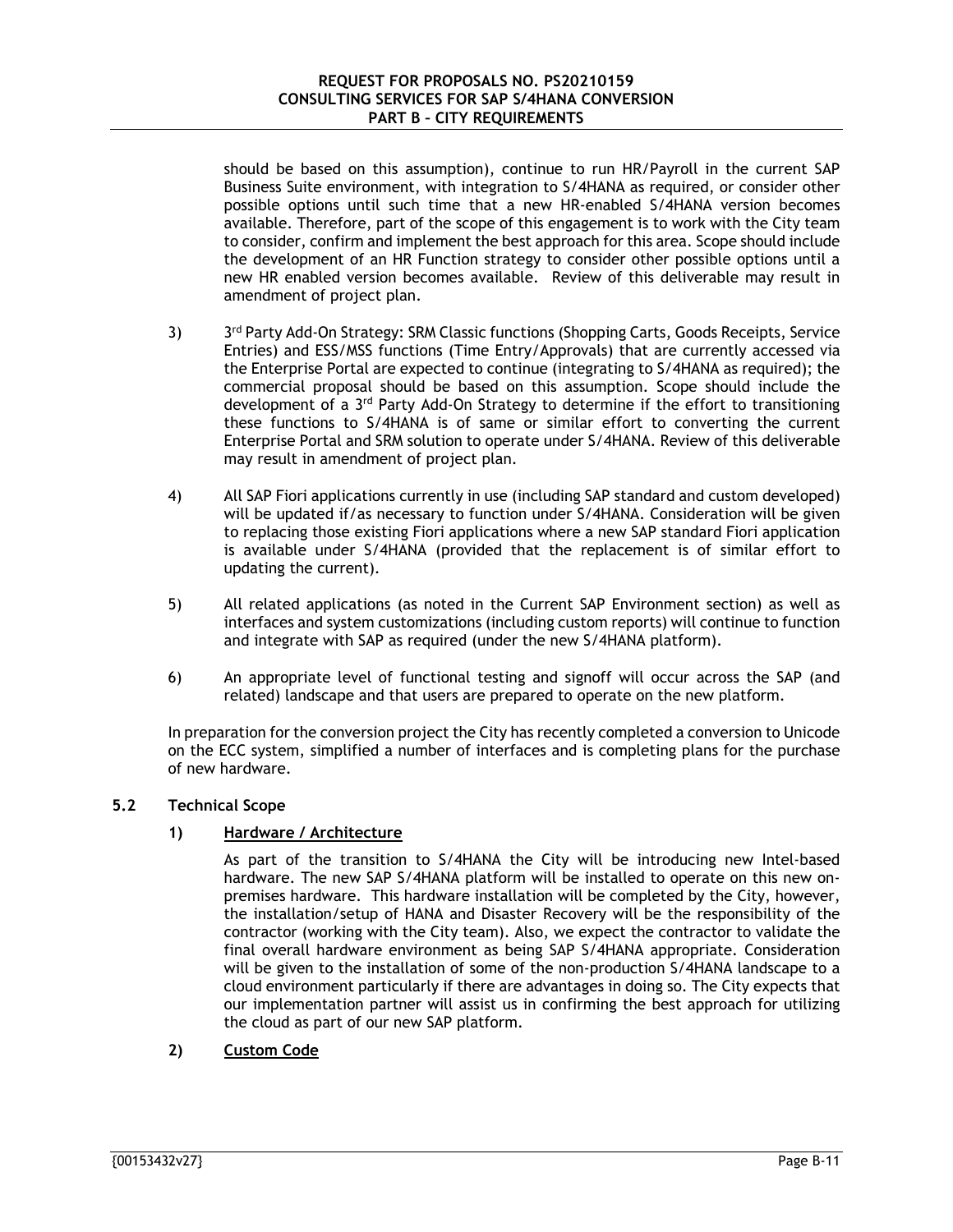Identify and complete any/all required adjustments to custom code (interfaces, reports, other) to ensure the SAP platform (including interfaces with other applications or external partners) continue to function as required under S/4HANA.

## **3) Security / Authorizations**

Convert SAP security/authorization setup as required to function under the S/4HANA platform.

## **6.0 IMPLEMENTATION**

## **6.1 Timeline**

The City expects to begin the conversion project in the third  $(3<sup>rd</sup>)$  quarter of 2022 and complete approximately six to ten months thereafter. After the technical conversion as per SAP best practice the City expects to embark on a series of innovation projects to leverage the value of the S/4HANA functionality.

## **6.2 Project Organization**

The project will be structured with a modest steering committee and a core project team. The core team will be primarily staffed with members of the City's SAP group (SAP Managers, SAP BA's, Developers, security analysts and Basis resources). As this is a technical conversion, our SAP Technical Manager will act as the City's Project Coordinator. An extended team of individuals from our core business units will engage part time for the purpose of verifying decisions, data cleanup/conversion and testing. As noted, our expectation is that our experienced consultant will provide overall project leadership and management for the initiative as well as the necessary SAP technical and functional resources to work together with our team to identify and complete all conversion work as required. It is our expectation that City resources will complete much of the hands-on work related to the conversion (with guidance and assistance from the consultant).

The anticipated organization of the project team is noted in the table below.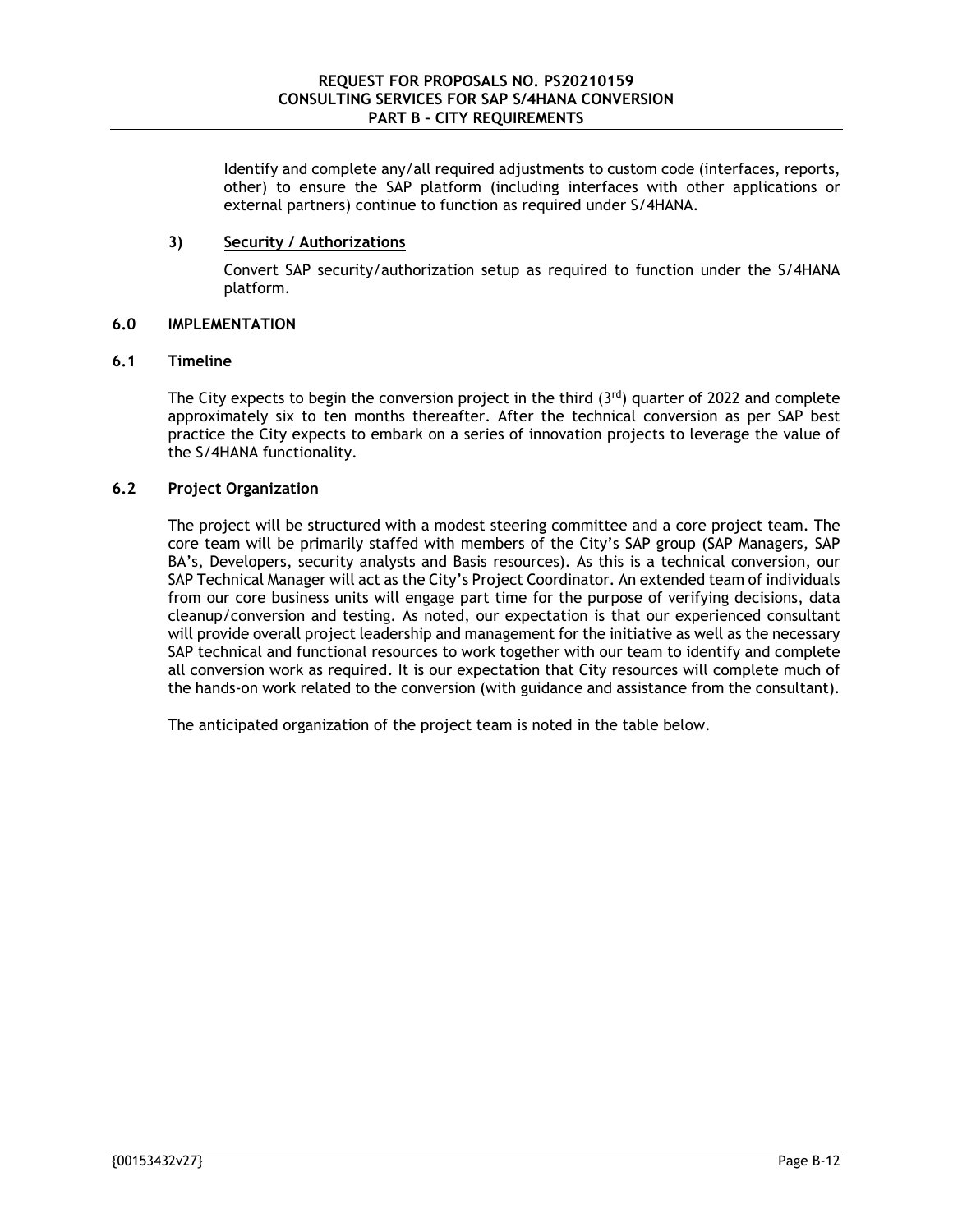## **REQUEST FOR PROPOSALS NO. PS20210159 CONSULTING SERVICES FOR SAP S/4HANA CONVERSION PART B – CITY REQUIREMENTS**

| <b>GROUP / MEMBERSHIP</b>                                                                                                                                     | <b>GENERAL RESPONSIBILITIES</b>                                                                                                       |  |  |  |
|---------------------------------------------------------------------------------------------------------------------------------------------------------------|---------------------------------------------------------------------------------------------------------------------------------------|--|--|--|
|                                                                                                                                                               | <b>STEERING COMMITTEE</b> (every 2-4 weeks)                                                                                           |  |  |  |
| - City IT/Business Leadership<br>- Consultant Lead/PM<br>- City Project Coordinator                                                                           | - remain up to date on project status<br>- resolve issues of significance<br>- ensure adequate resourcing<br>- signoff of completions |  |  |  |
|                                                                                                                                                               | <b>CORE PROJECT TEAM</b>                                                                                                              |  |  |  |
| <b>Project Management</b><br>- Project Leadership<br>(Consultant/City)                                                                                        | - manage activities of project team<br>- provide regular status updates (biweekly)                                                    |  |  |  |
| <b>Technical</b><br>- SAP Tech Resources<br>(Consultant)<br>- SAP Technical Mgr<br>(City)<br>- SAP Basis Analysts<br>(City)<br>- SAP Security Analysts (City) | - technical and data conversion<br>- testing                                                                                          |  |  |  |
| <b>Finance/Logistics</b><br>- SAP FILO Resources<br>(Consultant)<br>- SAP FILO Mgr<br>(City)<br>- SAP FILO BA's (City)<br>- SAP Developers<br>(City)          | - data conversion<br>- testing<br>- end user preparation                                                                              |  |  |  |
| <b>HR/Payroll</b><br>- SAP HR/Pay Resources (Consultant)<br>- SAP HR/Pay Mgr<br>(City)<br>- SAP HR/Pay BA's<br>(City)<br>- SAP Developers<br>(City)           | - data conversion<br>- testing<br>- end user preparation                                                                              |  |  |  |
| <b>EXTENDED TEAM</b>                                                                                                                                          |                                                                                                                                       |  |  |  |
| - Business Staff (Finance, Payroll, HR)                                                                                                                       | - assist with data conversion<br>- testing<br>- end user preparation                                                                  |  |  |  |

## **6.3 Work Plan & Responsibilities & Milestone Acceptance Criteria**

The following table outlines the anticipated key work items associated with the conversion to S/4HANA. As the S/4HANA conversion experts, the contractor will further develop this plan as required, provide a proven methodology/approach and work alongside City SAP staff (providing leadership, guidance and hands on assistance) to complete all assessment and conversion work necessary to realize a successful conversion to S/4HANA. The City's SAP resources expect to be engaged and involved in all aspects of the conversion work so that they can gain the experience and knowledge necessary to fully support and work with the new platform.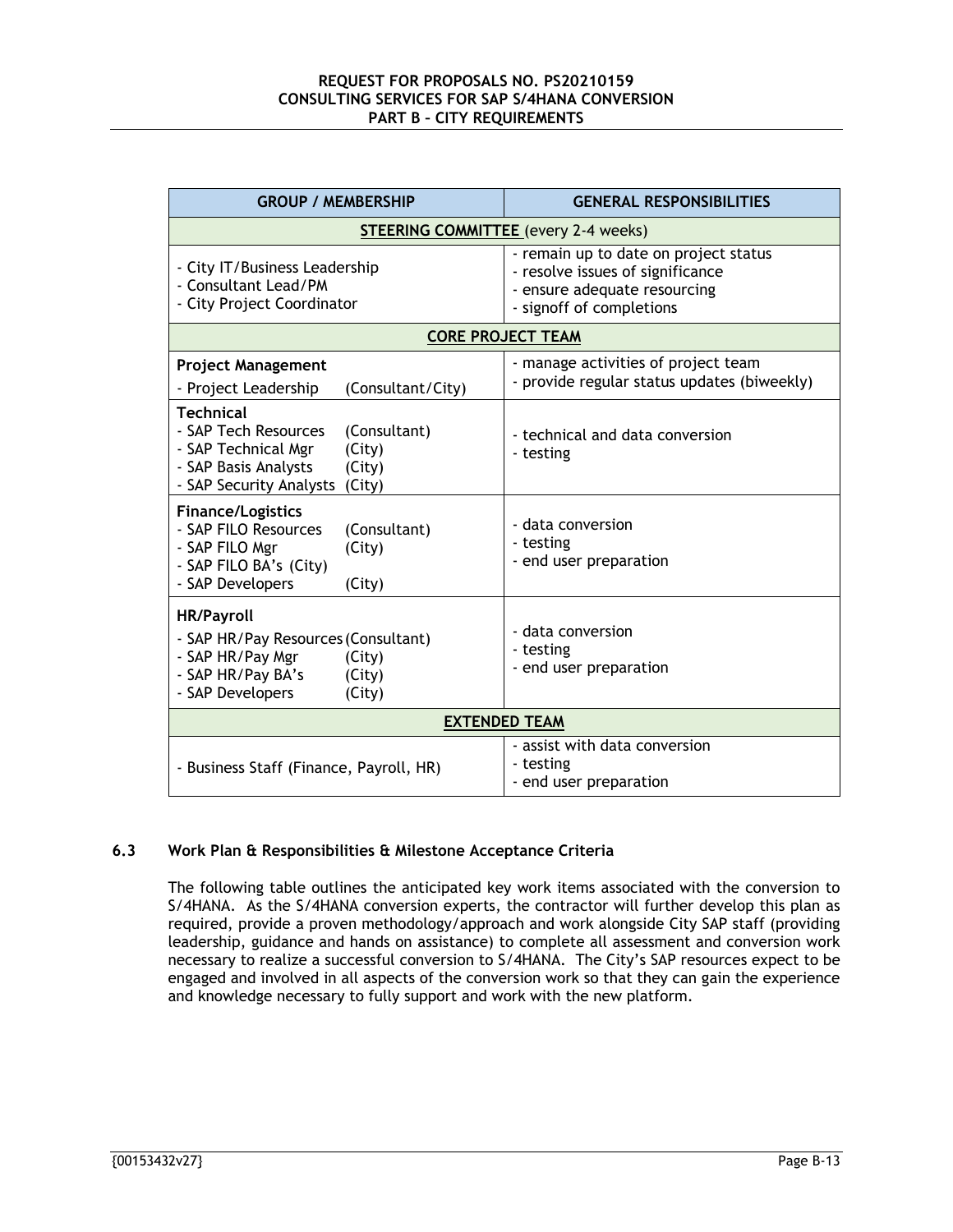#### **REQUEST FOR PROPOSALS NO. PS20210159 CONSULTING SERVICES FOR SAP S/4HANA CONVERSION PART B – CITY REQUIREMENTS**



| #              | <b>PHASE</b>       | <b>TASK DESCRIPTION</b>                    | <b>RESPONSIBLE</b> | <b>ASSISTED BY /</b><br><b>INVOLVING</b> | <b>ACCEPTANCE CRITERIA</b><br>FOR KEY MILESTONES' COMPLETION                                                 |
|----------------|--------------------|--------------------------------------------|--------------------|------------------------------------------|--------------------------------------------------------------------------------------------------------------|
|                |                    | 1.1 - Project Planning                     | Consultant         | City                                     |                                                                                                              |
|                | <b>PREPARATION</b> | 1.2 - Infrastructure Preparation           | City               |                                          |                                                                                                              |
| $\mathbf 1$    |                    | 1.3 - HR Function Strategy                 | Consultant         | City                                     | Confirmation of conversion plan                                                                              |
|                |                    | 1.4 - Third Party Add-On Strategy          | City               | Consultant                               |                                                                                                              |
|                |                    | 1.5 - Team Training (relevant SAP courses) | City               |                                          |                                                                                                              |
|                |                    | 2.1 - Project Mgmt/Leadership              | Consultant         | City                                     |                                                                                                              |
|                |                    | 2.2 - Establish SBX (ECC)                  | City               |                                          |                                                                                                              |
|                |                    | 2.3 - CVI/FI Assessment & Pre Conversion   | Consultant         | City                                     |                                                                                                              |
|                |                    | 2.4 - Interface Assessment                 | Consultant         | City                                     | <b>Completion of Simplification Analysis</b>                                                                 |
| $\overline{2}$ | <b>EXPLORE</b>     | 2.5 - Custom Code Impact Adjustments       | City               | Consultant                               | Confirmation of required custom code and interface adjus                                                     |
|                |                    | 2.6 - Simplification Analysis              | Consultant         | City                                     | S/4HANA converted system (SBX)                                                                               |
|                |                    | 2.7 - S/4HANA Conversion (SBX)             | Consultant         | City                                     | Completion/Signoff of Unit Testing (round 1)                                                                 |
|                |                    | 2.8 - FIN and Custom Code Adjustments      | City               | Consultant                               |                                                                                                              |
|                |                    | 2.9 - Interface Adjustments                | City               | Consultant                               |                                                                                                              |
|                |                    | 2.10 - Unit / Functional Testing           | City               | Consultant                               |                                                                                                              |
|                | <b>REALIZE</b>     | 3.1 - Project Mgmt/Leadership              | Consultant         | City                                     |                                                                                                              |
|                |                    | 3.2 - Establish DEV (ECC)                  | City               |                                          |                                                                                                              |
|                |                    | 3.3 - S/4HANA Conversion (DEV)             | Consultant         | City                                     | S/4HANA converted system (DEV)                                                                               |
|                |                    | 3.4 - Create Customizing & Custom Code     | City               | Consultant                               | Completion of required custom code and interface adjustr                                                     |
|                |                    | 3.5 - Unit / Functional Testing            | City               | Consultant                               | Completion/Signoff of Unit testing (round 2).                                                                |
| 3              |                    | 3.6 - Security Implementation              | Consultant         | City                                     | S/4HANA converted system (QAS).                                                                              |
|                |                    | 3.7 - Establish QAS (ECC)                  | City               |                                          | Completion/Signoff of Integration and UA test.                                                               |
|                |                    | 3.8 - S/4HANA Conversion (QAS)             | Consultant         | City                                     | Completion/Signoff of Parallel Payroll test.                                                                 |
|                |                    | 3.9 - Transports & Data Conversion (QAS)   | Consultant         | City                                     | Completion/Signoff that compatibility packs provide for tl<br>function of all HR applications                |
|                |                    | 3.10 - Integration / UA Testing            | City               | Consultant                               |                                                                                                              |
|                |                    | 3.11 - Parallel Payroll Test               | City               | Consultant                               |                                                                                                              |
|                |                    | 4.1 - Project Mgmt/Leadership              | Consultant         | City                                     |                                                                                                              |
|                |                    | 4.2 - Finalize Testing                     | City               | Consultant                               | Successful execution of conversion rehearsal.<br>Successful conversion of Production (operational with littl |
| 4              | <b>DEPLOY</b>      | 4.3 - End User Preparation                 | City               |                                          |                                                                                                              |
|                |                    | 4.4 - Conversion Rehearsal                 | Consultant         | City                                     |                                                                                                              |
|                |                    | 4.5 - Production Cutover                   | Consultant         | City                                     |                                                                                                              |
|                |                    | 5.1 - Project Mgmt/Leadership              | Consultant         | City                                     | Resolution of any/all Production issues.                                                                     |
| 5              | <b>STABILIZE</b>   | 5.2 - Monitor/Resolve issues               | City               | Consultant                               | Successful completion of first payroll run.                                                                  |
|                |                    | 5.3 - Support users                        | City               |                                          | Successful completion of first month end                                                                     |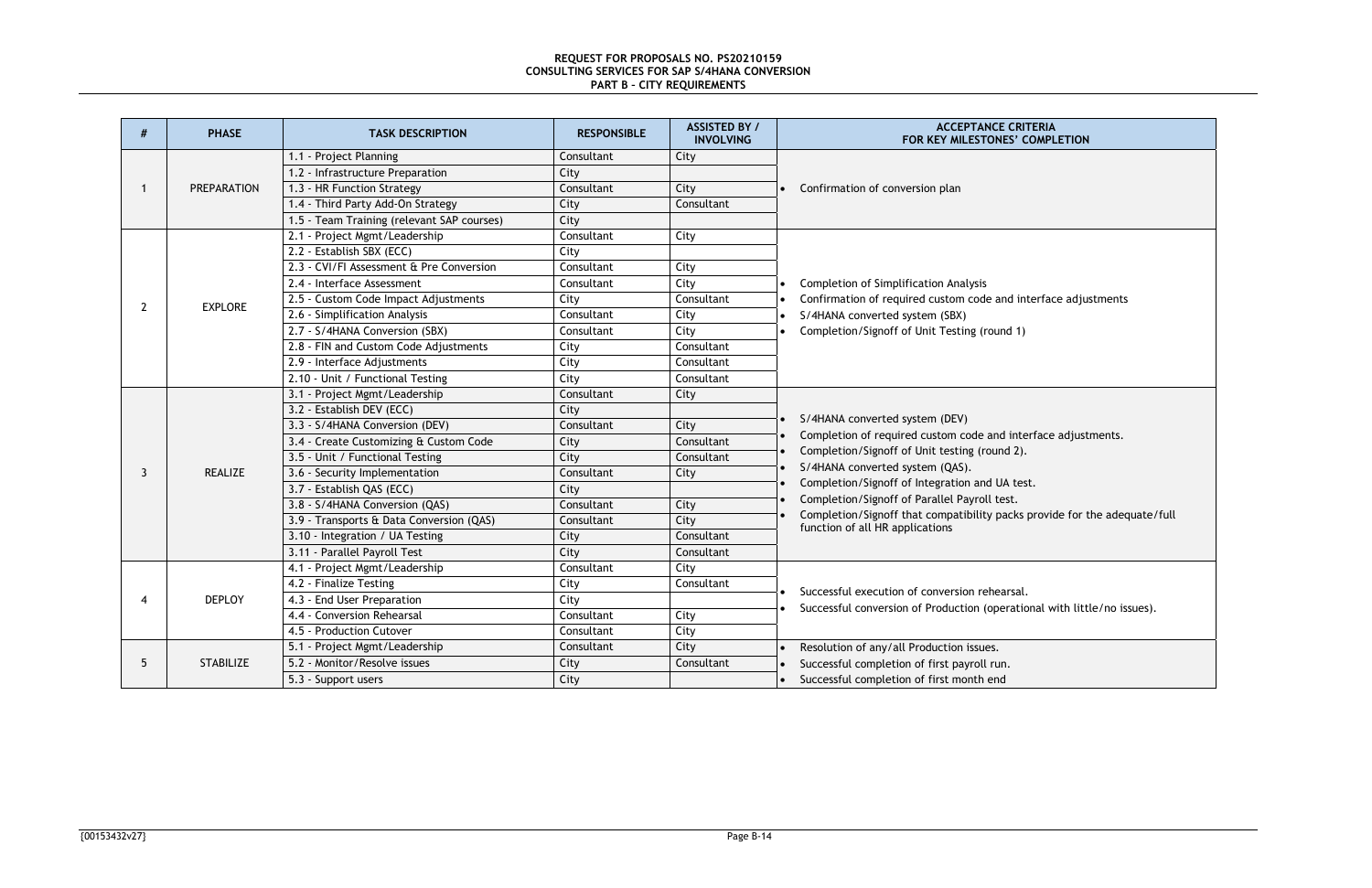## **7.0 ADDITIONAL FOLLOW ON SERVICES (Business Transformation Program)**

## **7.1 Overview**

Following the successful completion of the technical conversion from SAP ECC to SAP S/4HANA the City intends to pursue a number of business transformation initiatives that would leverage the new SAP platform. Example areas of interest include Budgeting/Planning, Financial Reporting and the expansion of Fiori. These initiatives may also require the assistance of experienced SAP S/4 HANA specialists and technical expertise with the implementation of identified SAP S/4 solutions.

Proponents should include in the commercial proposal a roster of resources with rates that are available that could be made available for shorter exploratory work items that would be accessed in response to a statement of work issued by the City but with potential for larger items to assist with the execution of transformation initiatives.

Ideally, the City would like to establish the transformation program prior to the completion the technical conversion and have several initiatives ready to implement shortly afterwards.

## **7.2 Post Conversion (Transformation Projects) - Service Provider Qualifications**

- **1)** 3-5 years of experience working with SAP and functional teams to develop and deliver transformation programs primarily leveraging S/4HANA functionality immediately after the technical conversion is completed.
- **2)** 3-5 years of experience leading and successfully completing SAP S/4 solution implementations in the areas of finance, logistics, HR and reporting (from business process design through to final implementation).
- **3)** Able to provide functional and technical expertise with the implementation of identified SAP S/4 solutions.

## **7.3 Post Conversion (Transformation Program) – Service Requirements**

- 1) A proven methodology, including governance, for identifying, scoping and prioritizing, sequencing S4/4HANA transformation opportunities.
- 2) A proven methodology for the successful design, configuration and implementation of new SAP solutions.

## **8.0 ATTACHMENT**

SAP Readiness Check for SAP S4HANA Report (90 pages)

The interested Proponents are required to complete the following Annex 1 – Non-Disclosure Agreement and submit to Wen.shi@Vancouver.ca in order to get access to this document.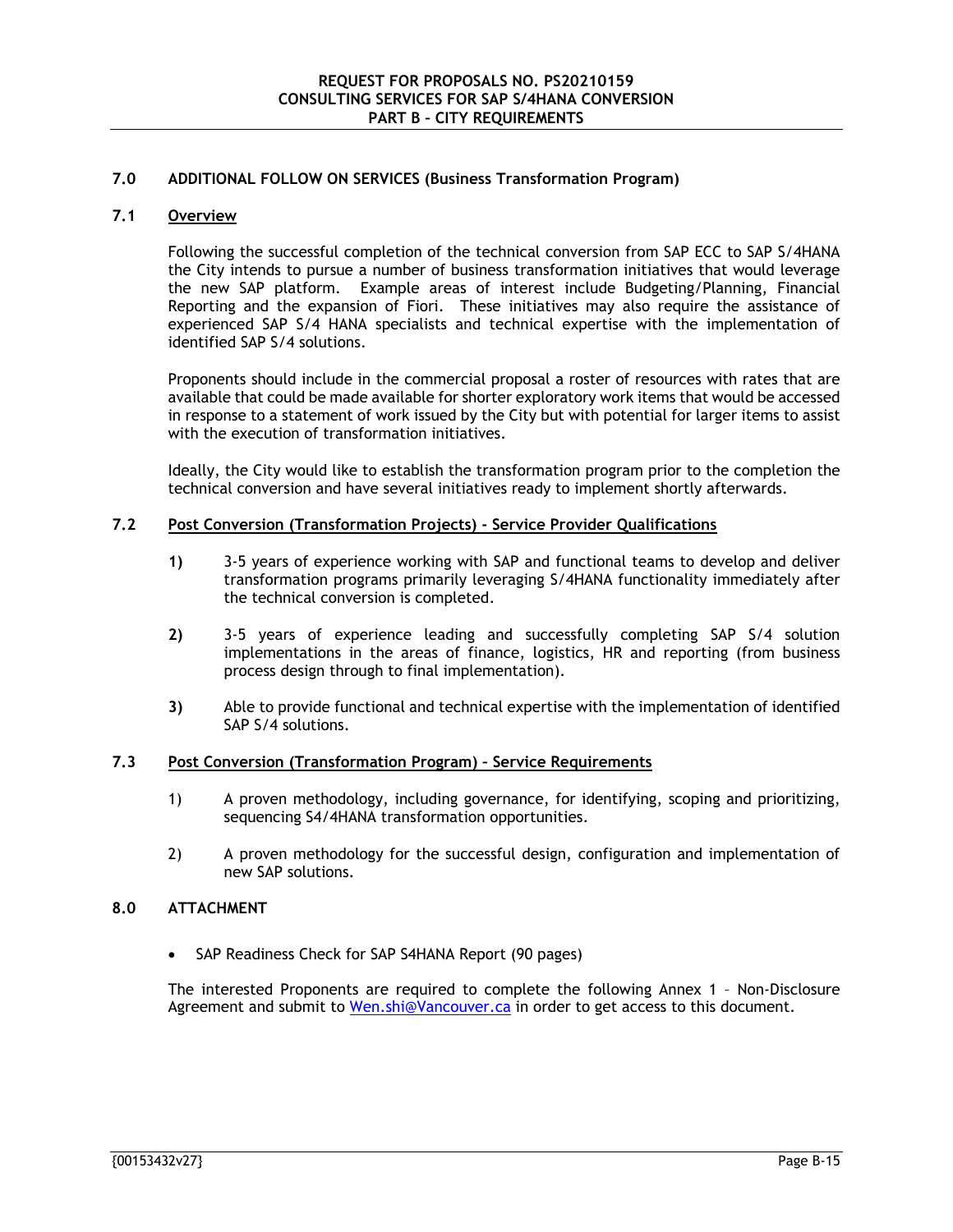## **Annex 1 - Non-Disclosure Agreement**

WHEREAS, for **RFP PS20210159 - CONSULTING SERVICES FOR SAP S/4HANA CONVERSION**, the City shall disclose to (the "**Recipient**", the name of the Proponent), certain Confidential Material of the City for the sole purpose of submitting a proposal (the "**Purpose**") and on the terms and subject to the conditions contained in this Agreement.

NOW THEREFORE, **in consideration of the mutual premises and covenants herein, the receipt and sufficiency of which is hereby acknowledged, the City and the Recipient hereby agree as follows:** 

## *1.0 Definitions*

- 1.1 "**Affiliate**" means an affiliate as defined in the *Business Corporations Act* (British Columbia), as may be amended.
- 1.2 "**Agreement**" means this Non-Disclosure Agreement.
- 1.3 "**City**" means the City of Vancouver, a municipal corporation continued pursuant to the Vancouver Charter, and includes, but is not limited to, the Vancouver Police Board, the City's Board of Parks and Recreation, the Vancouver Fire and Rescue Service, and the Vancouver Library Board;
- 1.4 "**Recipient's Team**" means any person who is a member of the Recipient's team, whether such member is an employee, sub-contractor or agent of the Recipient, or any employee or agent of such person.
- 1.5 "**Confidential Material**" means all information, in any form or medium, known or used by City or an Affiliate of the City which is not known to the general public, including, but not limited to, the know-how, trade secrets, strategic plans, technical information, product information, supplier information, customer information, financial information, marketing information and information as to business opportunities, methods and strategies and research and development of the City and its Affiliates. If and to the extent any Confidential Material is included in any report, assessment, diagram, memorandum or other document or copied or reproduced in any other form or medium, such report, assessment, diagram, memorandum, document or Confidential Material in such other form or medium will be deemed to be Confidential Material.

## *2.0 Title*

2.1 All right, title and interest in and to Confidential Material will be and remain vested in the City. Nothing in this Agreement obliges the City to disclose Confidential Material to the Recipient or grants the Recipient any license or right of any kind with respect to Confidential Material, except the limited right to use such information solely for the Purpose.

## *3.0 Recipient's Obligations*

- 3.1 The Recipient will use Confidential Material only as strictly required for the Purpose and only in the manner and upon the terms specified in this Agreement.
- 3.2 The Recipient will deal in utmost good faith with the City in its use of the Confidential Material provided by the City.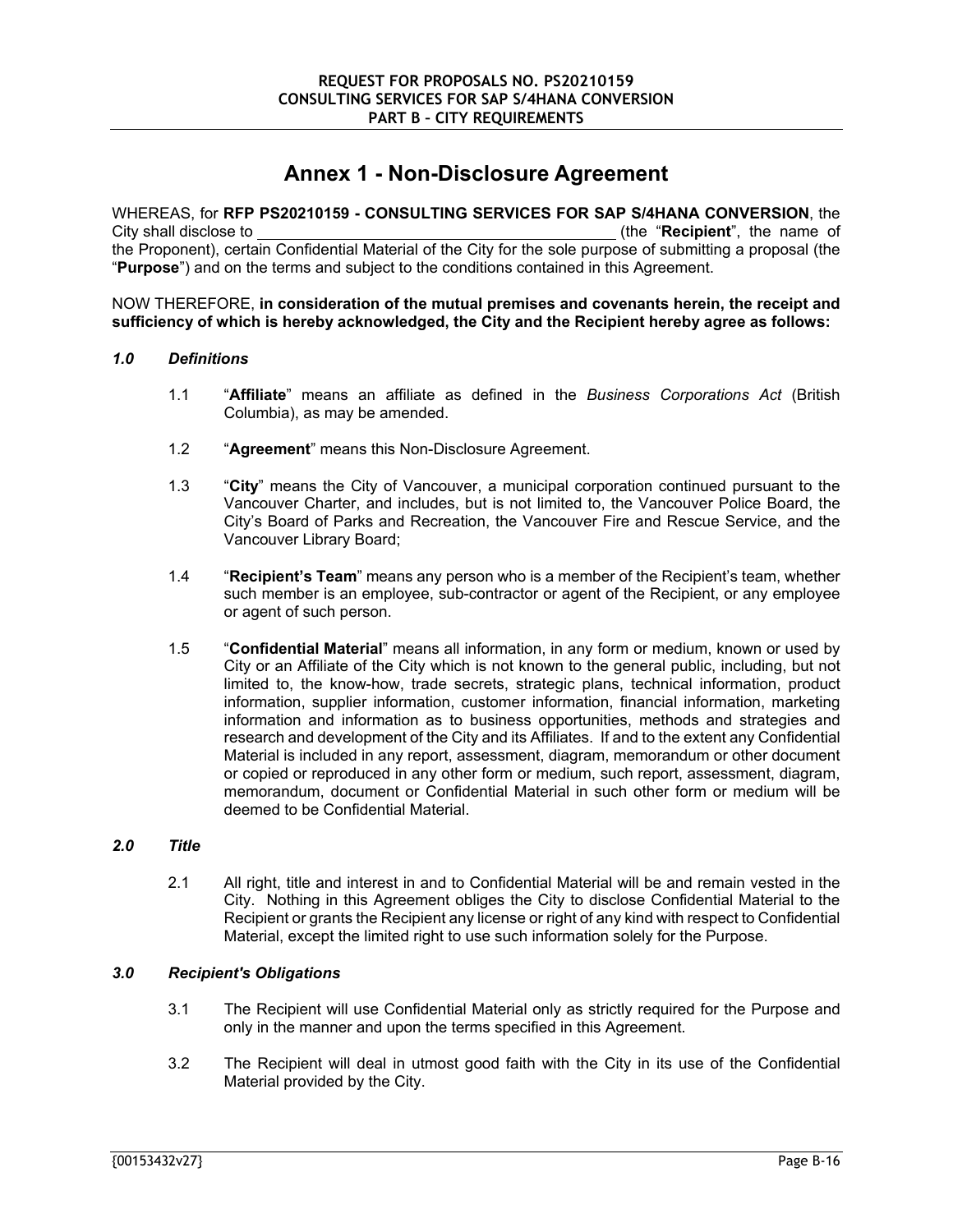- 3.3 The Recipient will hold and keep, and will ensure that all of the Recipient's Team will hold and keep, the Confidential Material in confidence and in trust for the City, using at least the same degree of care, but no less than a reasonable degree of care, as the Recipient uses to protect its own similar confidential information of like importance, and will,
	- (a) prevent any access, reproduction, disclosure or use of the Confidential Material not expressly authorized herein,
	- (b) disclose the Confidential Material only to those of the Recipient's Team who have a definable need to know such information for Purpose, provided that such Recipient's Team are bound by a confidentiality agreement with the Recipient no less restrictive than this Agreement, and in the event the employment or appointment of any such person is terminated, the Recipient agrees to use its best efforts to recover any of the Confidential Material in such person's custody or control. The Recipient will be responsible for all damages arising from any disclosure of all or part of the Confidential Material or any act in contravention of this Agreement by a person to whom such Confidential Material was given by the Recipient as if the disclosure were made or the act performed directly by the Recipient,
	- (c) not, and will ensure that each of the Recipient's Team will not, copy or reproduce any of the Confidential Material, except as strictly necessary in order to carry out the Purpose, and
	- (d) promptly notify the City in writing of any unauthorized copying, reproduction, use or disclosure of the Confidential Material of which the Recipient is or becomes aware, and such notice will include a detailed description of the circumstances of the copying, reproduction, use or disclosure and the parties involved.

## *4.0 Exceptions to Confidentiality Obligations*

- 4.1 This Agreement imposes no obligation upon the Recipient with respect to the City's Confidential Material received hereunder that
	- (a) the Recipient can promptly demonstrate with documentary evidence was already legitimately known to the Recipient without a duty of confidentiality prior to the disclosure thereof by the City,
	- (b) is lawfully received by the Recipient from a third party, other than a supplier introduced to the Recipient by the City, without a duty of confidentiality,
	- (c) has become general public knowledge through no act or fault on the part of the Recipient or the Recipient's Team, or
	- (d) the Recipient can promptly demonstrate with documentary evidence was independently developed by or for the Recipient without the use of any Confidential Material.

## *5.0 Legal Requirement to Disclose*

5.1 If the Recipient or any of the Recipient's Team is or becomes legally required to disclose any Confidential Material to a government body or court of law, the Recipient agrees, to the extent permissible by law, to give, and will ensure that the Recipient's Team give, the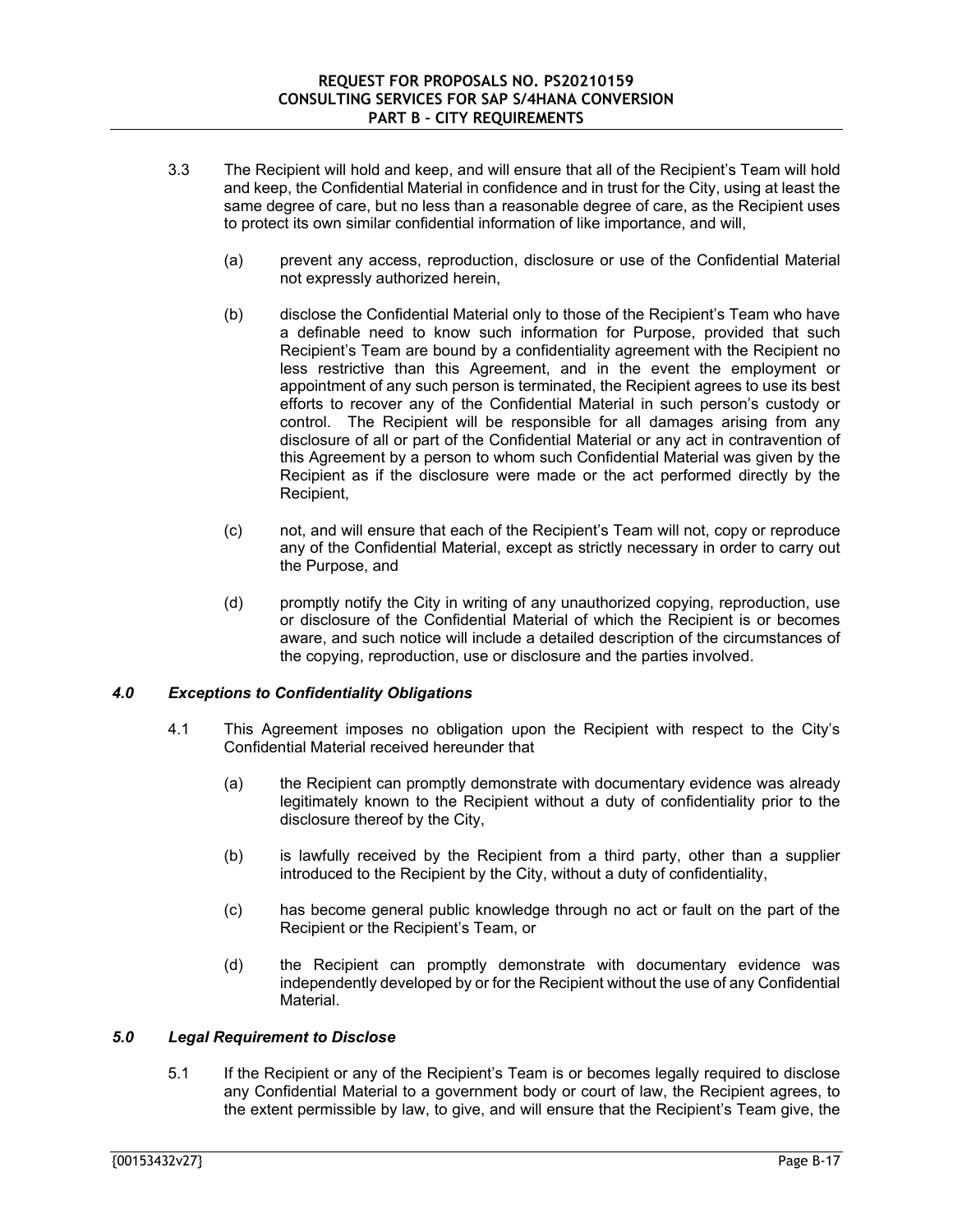City sufficient advance notice to enable the City the opportunity to contest the disclosure or obtain a protective order.

## *6.0 Warranty Disclaimer*

6.1 All Confidential Material is provided on an "as is" basis, and all representations and warranties, express or implied, including as to its accuracy or completeness, fitness for purpose, merchantability, and non-infringement, are hereby disclaimed.

## *7.0 Injunctive Relief*

- 7.1 The Recipient acknowledges and agrees with the City that
	- (a) the secrecy of the Confidential Material is of the utmost importance to the City, and the Confidential Material is of a sensitive and confidential nature such that monetary damages alone may be inadequate to protect the City's interests against any actual or threatened breach of this Agreement
	- (b) the covenants and conditions of this Agreement are reasonable and necessary for the protection of the City's business and security and all defences to the strict enforcement thereof by the City are hereby waived by the Recipient to the fullest extent permitted by law, and
	- (c) a violation of any of the provisions of this Agreement will result in immediate and irreparable damage to the City, and so the City will, in addition to any other rights to relief, be entitled to the remedies of specific performance and injunctive or other equitable relief in respect of any actual or threatened breach of this Agreement, without proof of actual damages or the inadequacy of monetary damages.

## *8.0 General*

- 8.1 Upon the request at any time of the City, the Recipient will promptly **destroy** all Confidential Material and any copies or reproductions thereof in the Recipient's possession or under its control or in the possession or under the control of any of the Recipient's Team, and will certify in writing such destruction or return of all Confidential Material. If compliance with the foregoing would violate any applicable law or regulation, then such information may be retained provided that it is not used for any purpose other than to evidence the Recipient's compliance with such law or regulation, and such retained information must be maintained in confidence as set forth in this Agreement.
- 8.2 Neither party has an obligation under this Agreement to enter into any other business relationship with the other party.
- 8.3 The Recipient will not, without the written consent of the City, disclose to any third party either the fact that discussions or negotiations are taking place concerning the Transactions or any of the terms, conditions or other facts with respect to the Transactions including the status thereof or the subject matter of this Agreement, provided, however, that nothing herein will prevent the Recipient from making such disclosure
	- (a) on a confidential basis to any of the Recipient's Team to the extent such person needs to know such information strictly for the Purpose, or
	- (b) in order to comply with the requirements of applicable securities or other laws.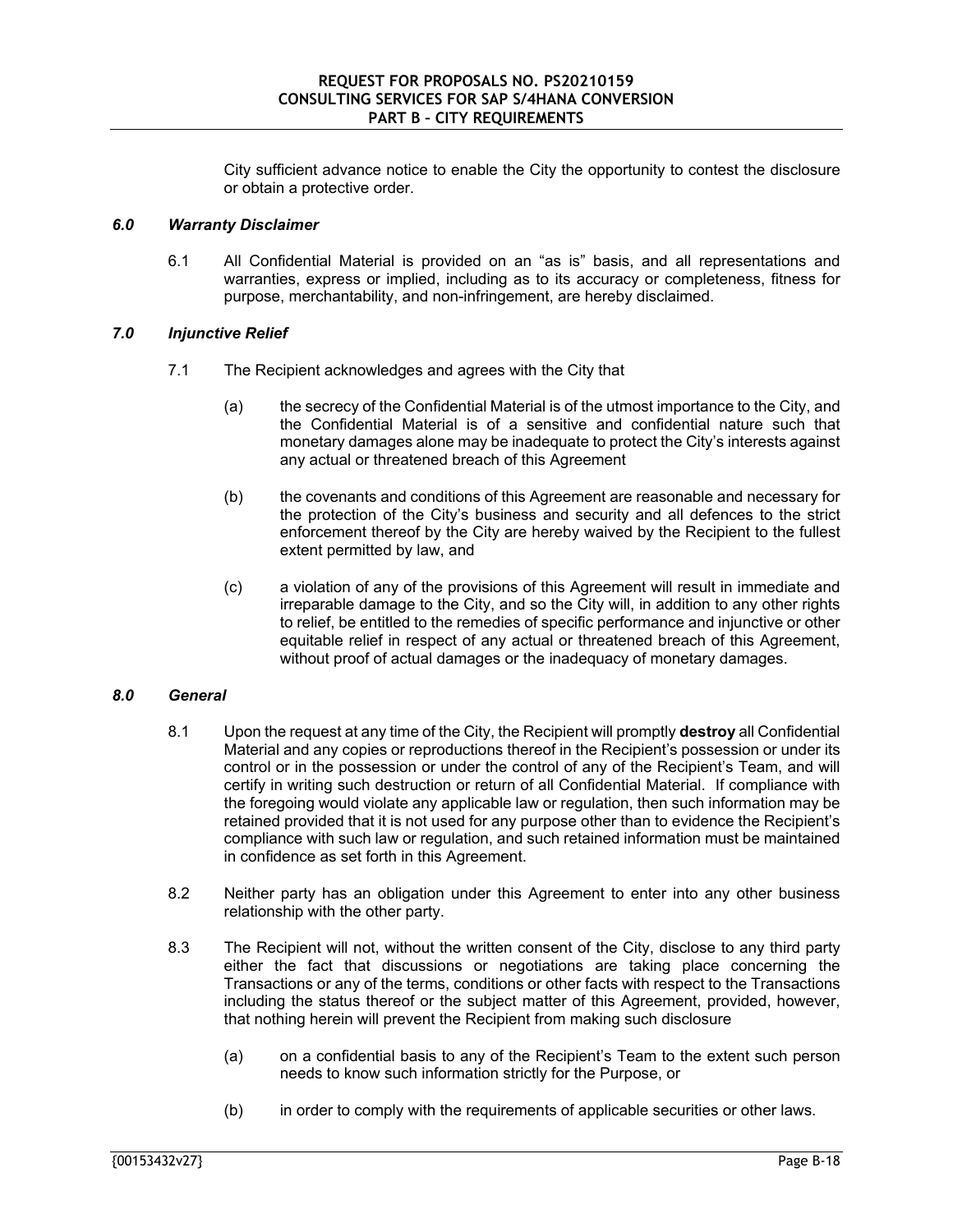#### **REQUEST FOR PROPOSALS NO. PS20210159 CONSULTING SERVICES FOR SAP S/4HANA CONVERSION PART B – CITY REQUIREMENTS**

- 8.4 No waiver, addition to or amendment of this Agreement will be effective unless made in writing signed by authorized signatories of the parties and expressly stated to be a waiver, addition to or amendment of this Agreement. This Agreement states the entire agreement between the parties as to its subject matter and merges and supersedes all previous communications with respect to their obligations hereunder, and the provisions hereof will enure to the benefit of and be binding upon the parties and their respective successors and permitted assigns.
- 8.5 This Agreement will be governed by and interpreted and construed in accordance with the laws prevailing in the Province of British Columbia and the Recipient irrevocably attorns to the exclusive jurisdiction of the courts of British Columbia and all courts having appellate jurisdiction thereover in relation to the interpretation and enforcement of this Agreement.
- **8.6 If the Recipient agrees to the terms and conditions of this Agreement the Recipient is required to sign and return this Agreement to the City of Vancouver Supply Chain Management Office, by email to wen.shi@vancouver.ca, attention Wen Shi.**

Signed by:

\_\_\_\_\_\_\_\_\_\_\_\_\_\_\_\_\_\_\_\_\_\_\_\_\_\_\_\_\_\_\_\_\_\_\_\_\_\_\_\_\_\_\_\_\_\_\_\_\_\_ Signature of Authorized Signatory for the Proponent

\_\_\_\_\_\_\_\_\_\_\_\_\_\_\_\_\_\_\_\_\_\_\_\_\_\_\_\_\_\_\_\_\_\_\_\_\_\_\_\_\_\_\_\_\_\_\_\_\_\_

\_\_\_\_\_\_\_\_\_\_\_\_\_\_\_\_\_\_\_\_\_\_\_\_\_\_\_\_\_\_\_\_\_\_\_\_\_\_\_\_\_\_\_\_\_\_\_\_\_\_

\_\_\_\_\_\_\_\_\_\_\_\_\_\_\_\_\_\_\_\_\_\_\_\_\_\_\_\_\_\_\_\_\_\_\_\_\_\_\_\_\_\_\_\_\_\_\_\_\_\_ Print name in full with title

Print Recipient's company name in full

[Date]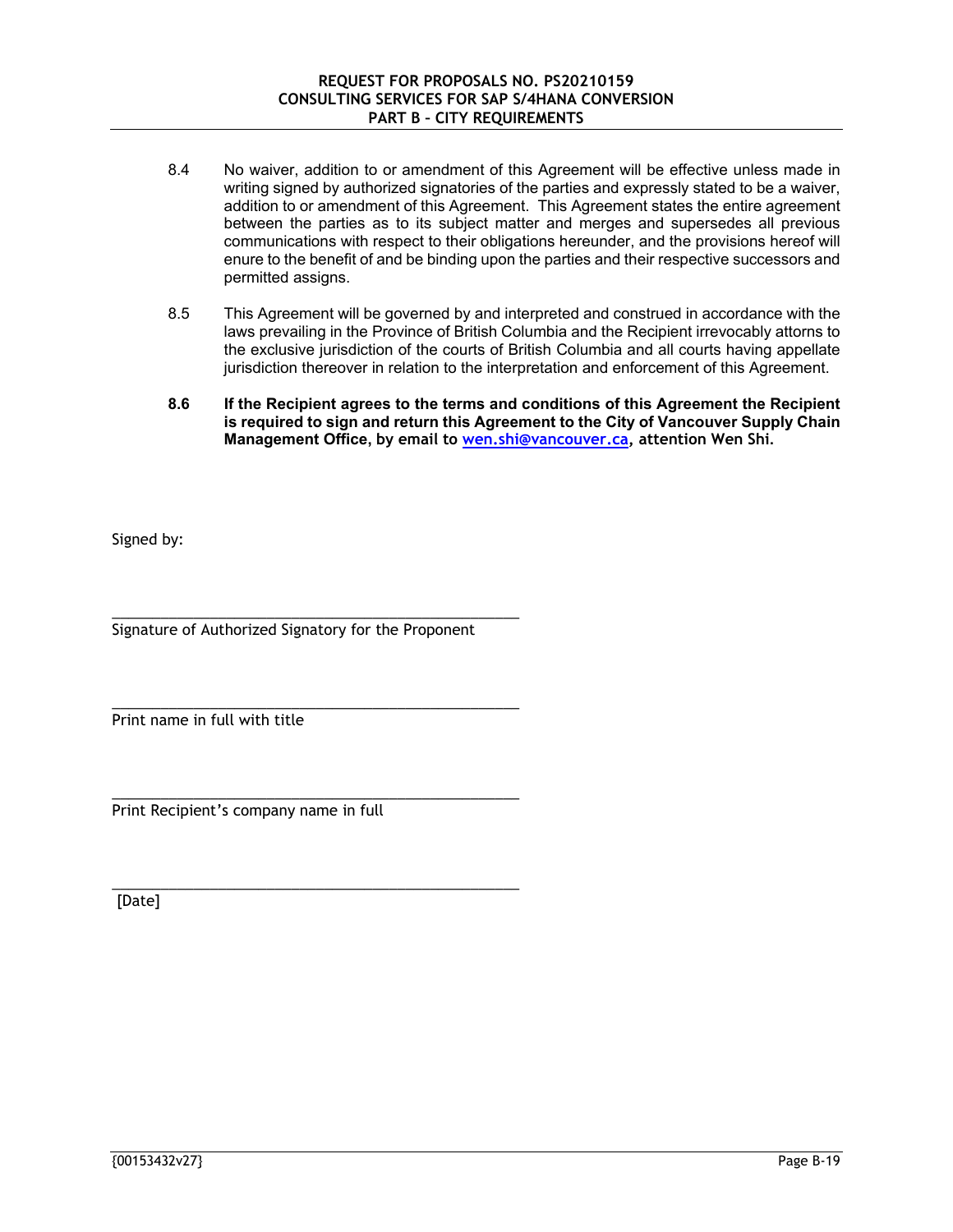**Jurisdiction of Legal Organization:**

**Key Contact Person:**

**Telephone:**

**E-mail:** 

**REQUEST FOR PROPOSALS NO. PS20210159 CONSULTING SERVICES FOR SAP S/4HANA CONVERSION** 

**PART C – FORM OF PROPOSAL** 

**RFP No. PS20210159, CONSULTING SERVICES FOR SAP S/4HANA CONVERSION (the "RFP")** 

**Proponent's Full Legal Name:**

"**Proponent**"

The Proponent, having carefully examined and read the RFP, including all amendments and addenda thereto, if any, and all other related information published on the City's website, hereby acknowledges that it has understood all of the foregoing, and in response thereto hereby submits the enclosed Proposal.

The Proponent further acknowledges that it has read and agrees to the Legal Terms & Conditions attached as Appendix 1 to this Form of Proposal.

IN WITNESS WHEREOF the Proponent has executed this Proposal Form:

 Signature of Authorized Signatory for the Proponent Date

Name and Title

Signature of Authorized Signatory for the Proponent Date

Name and Title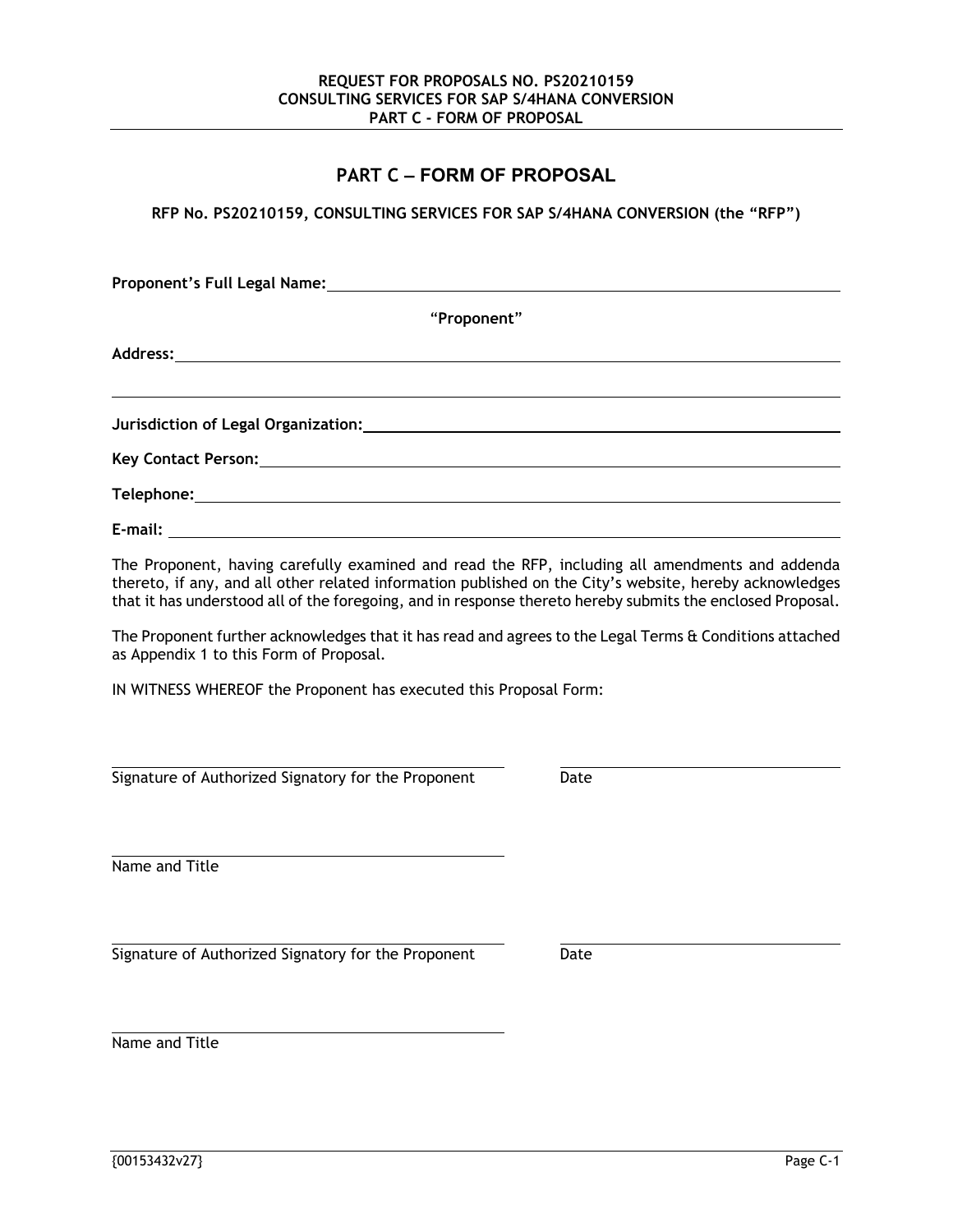#### **REQUEST FOR PROPOSALS NO. PS20210159 CONSULTING SERVICES FOR SAP S/4HANA CONVERSION PART C - FORM OF PROPOSAL**

## **APPENDICES**

The Form of Proposal includes the following attached Appendices:

- APPENDIX 1 Legal Terms and Conditions of RFP
- APPENDIX 2 Questionnaire
- APPENDIX 3 Commercial Proposal
- APPENDIX 4 Proponents References
- APPENDIX 5 Certificate of Insurance
- APPENDIX 6 Declaration of Supplier Code of Conduct Compliance
- APPENDIX 7 Personal Information Consent Form(s)
- APPENDIX 8 Subcontractors
- APPENDIX 9 Proposed Amendments to Form of Agreement
- APPENDIX 10 Conflicts; Collusion; Lobbying
- APPENDIX 10 Proof of WorkSafeBC Registration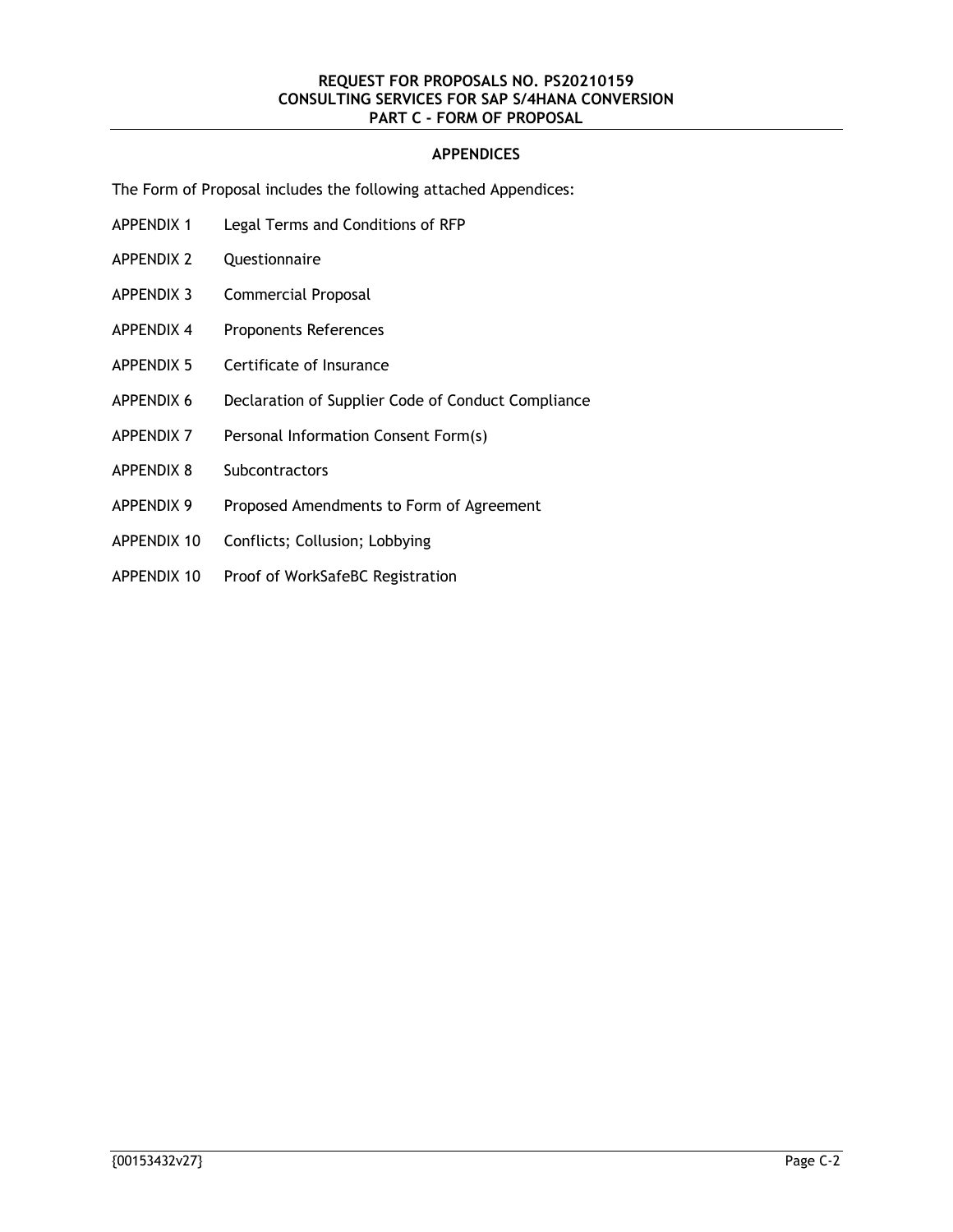## **APPENDIX 1** *LEGAL TERMS AND CONDITIONS OF RFP*

## **1 APPLICATION OF THESE LEGAL TERMS AND CONDITIONS**

These legal terms and conditions set out the City's and the Proponent's legal rights and obligations only with respect to the RFP proposal process and any evaluation, selection, negotiation or other related process. In no event will the legal terms and conditions of this Appendix 1 apply to, or have the effect of supplementing, any Contract formed between the City and the Proponent, or otherwise apply as between the Proponent and the City following the signing of any such Contract.

## **2 DEFINITIONS**

In this Appendix 1, the following terms have the following meanings:

- (a) "City" means the City of Vancouver, a municipal corporation continued pursuant to the Vancouver Charter.
- (b) "Contract" means a legal agreement, if any, entered into between the City and the Proponent following and as a result of the Proponent's selection by the City in the City's RFP process.
- (c) "Losses" means, in respect of any matter, all direct or indirect, as well as consequential: claims, demands, proceedings, losses, damages, liabilities, deficiencies, costs and expenses (including without limitation all legal and other professional fees and disbursements, interest, penalties and amounts paid in settlement whether from a third person or otherwise).
- (d) "Proponent" means the legal entity which has signed the Proposal Form, and "proponent" means any proponent responding to the RFP, excluding or including the Proponent, as the context requires.
- (e) "Proposal" means the package of documents consisting of the Proposal Form (including this Appendix 1), the Proponent's proposal submitted under cover of the Proposal Form, and all schedules, appendices and accompanying documents, and "proposal" means any proposal submitted by any proponent, excluding or including the Proponent, as the context requires.
- (f) "Proposal Form" means that certain Part C of the RFP, completed and executed by the Proponent, to which this Appendix 1 is appended.
- (g) "RFP" means the document issued by the City as Request for Proposals No. PS20210159, as amended from time to time and including all addenda.

## **3 NO LEGAL OBLIGATION ASSUMED BY THE CITY**

Despite any other term of the RFP or the Proposal Form, including this Appendix 1 (except only Sections 7, 8.2 and 10 of this Appendix 1, in each case to the extent applicable), the City assumes no legal duty or obligation to the Proponent or to any proposed subcontractor in respect of the RFP, its subject matter or the Proposal unless and until the City enters into a Contract, which the City may decline to do in the City's sole discretion.

## **4 NO DUTY OF CARE OR FAIRNESS TO THE PROPONENT**

The City is a public body required by law to act in the public interest. In no event, however, does the City owe *to the Proponent or to any of the Proponent's proposed subcontractors* (as opposed to the public) any contract or tort law duty of care, fairness, impartiality or procedural fairness in the RFP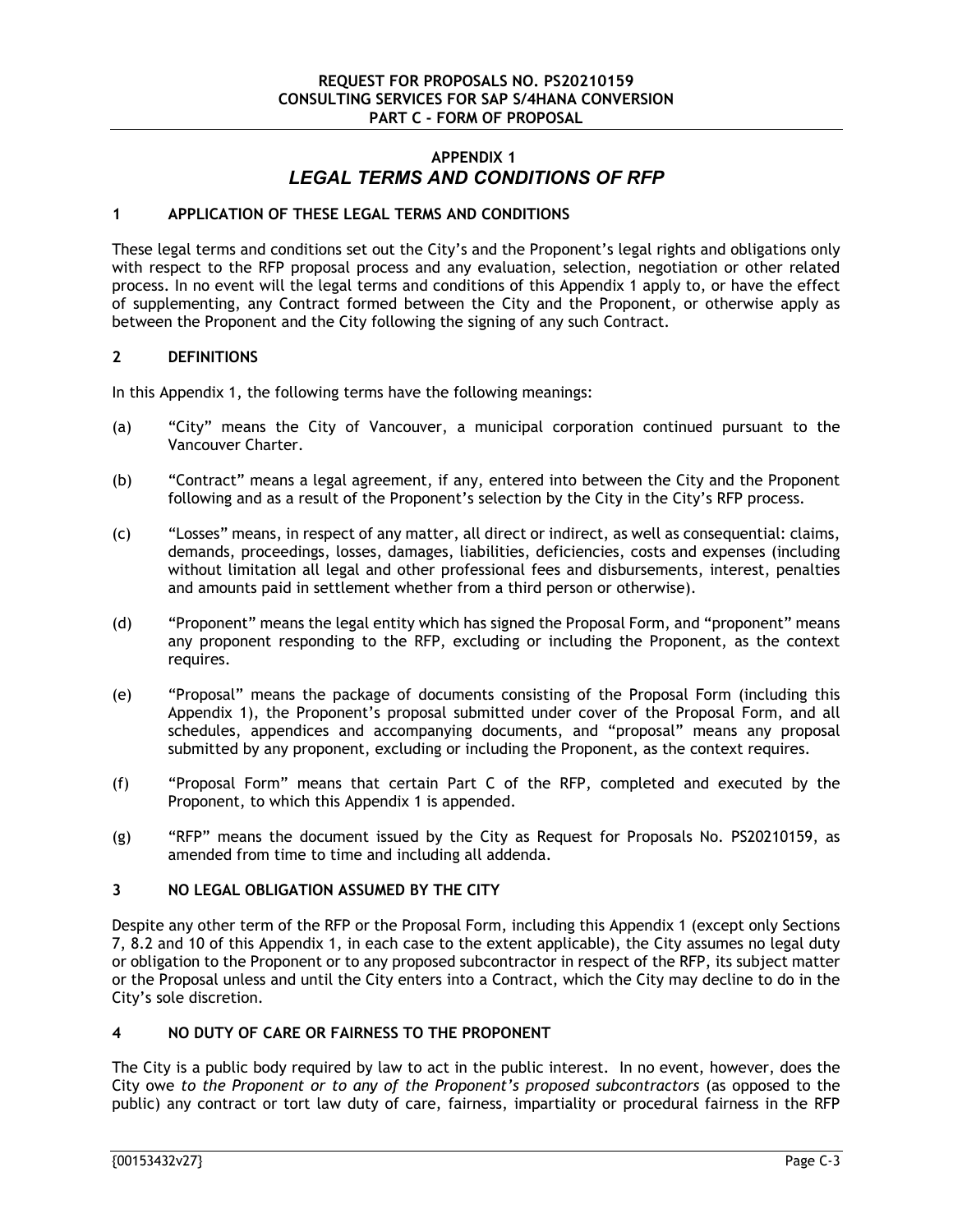### **REQUEST FOR PROPOSALS NO. PS20210159 CONSULTING SERVICES FOR SAP S/4HANA CONVERSION PART C - FORM OF PROPOSAL**

process, or any contract or tort law duty to preserve the integrity of the RFP process.The Proponent hereby waives and releases the City from any and all such duties and expressly assumes the risk of all Losses arising from participating in the RFP process on this basis.

## **5 EVALUATION OF PROPOSALS**

## 5.1 **Compliance / Non-Compliance**

Any proposal which contains an error, omission or misstatement, which contains qualifying conditions, which does not fully address all of the requirements or expectations of the RFP, or which otherwise fails to conform to the RFP may or may not be rejected by the City at the City's sole discretion. The City may also invite a proponent to adjust its proposal to remedy any such problem, without providing the other proponents an opportunity to amend their proposals.

## 5.2 **Reservation of Complete Control over Process**

The City reserves the right to retain complete control over the RFP and proposal processes at all times. Accordingly, the City is not legally obligated to review, consider or evaluate the proposals, or any particular proposal, and need not necessarily review, consider or evaluate the proposals, or any particular proposal, in accordance with the procedures set out in the RFP, and the City reserves the right to continue, interrupt, cease or modify its review, evaluation and negotiation processes in respect of any or all proposals at any time without further explanation or notification to any proponents.

## 5.3 **Discussions/Negotiations**

The City may, at any time prior to signing a Contract, discuss or negotiate changes to the scope of the RFP, any proposal or any proposed agreement with any one or more of the proponents without having any duty or obligation to advise the Proponent or to allow the Proponent to vary its Proposal as a result of such discussions or negotiations with other proponents or changes to the RFP or such proposals or proposed agreements, and, without limiting the general scope of Section 6 of this Appendix 1, the City will have no liability to the Proponent as a result of such discussions, negotiations or changes.

## 5.4 **Acceptance or Rejection of Proposals**

The City has in its sole discretion, the unfettered right to: accept any proposal; reject any proposal; reject all proposals; accept a proposal which is not the lowest-price proposal; accept a proposal that deviates from the requirements of the RFP or the conditions specified in the RFP; reject a proposal even if it is the only proposal received by the City; accept all or any part of a proposal; enter into agreements respecting the subject matter of the RFP with one or more proponents; or enter into one or more agreements respecting the subject matter of the RFP with any other person at any time.

## **6 PROTECTION OF CITY AGAINST LAWSUITS**

## 6.1 **Release by the Proponent**

Except only and to the extent that the City is in breach of Section 8.2 of this Appendix 1, the Proponent now releases the City, its officials, its agents and its employees from all liability for any Losses incurred in connection with the RFP or the Proposal, including any Losses in connection with:

(a) any alleged (or judicially determined) breach by the City or its officials, agents or employees of the RFP (it being agreed that, to the best of the parties' knowledge, the City has no obligation or duty under the RFP which it could breach (other than wholly unanticipated obligations or duties merely alleged or actually imposed judicially));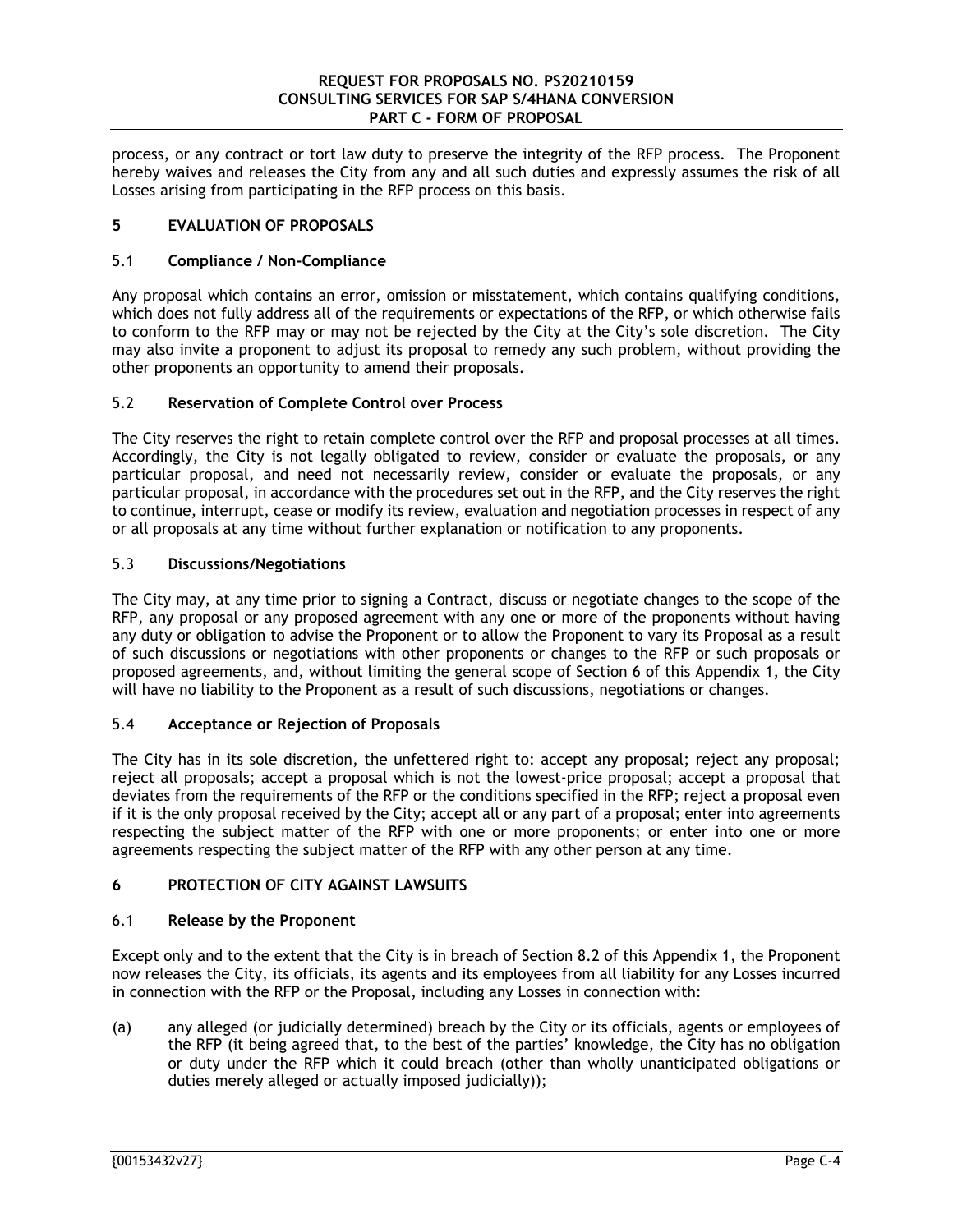- (b) any unintentional tort of the City or its officials or employees occurring in the course of conducting the RFP process;
- (c) the Proponent preparing and submitting the Proposal;
- (d) the City accepting or rejecting the Proposal or any other submission; or
- (e) the manner in which the City: reviews, considers, evaluates or negotiates any proposal; addresses or fails to address any proposal or proposals; resolves to enter into a Contract or not enter into a Contract or any similar agreement; or the identity of the proponent(s) or other persons, if any, with whom the City enters any agreement respecting the subject matter of the RFP.

## 6.2 **Indemnity by the Proponent**

Except only and to the extent that the City breaches Section 8.2 of this Appendix 1, the Proponent indemnifies and will protect, save and hold harmless the City, its officials, its agents and its employees from and against all Losses, in respect of any claim or threatened claim by the Proponent or any of its proposed subcontractors or agents alleging or pleading:

- (a) any alleged (or judicially determined) breach by the City or its officials or employees of the RFP (it being agreed that, to the best of the parties' knowledge, the City has no obligation or duty under the RFP which it could breach (other than wholly unanticipated obligations or duties merely alleged or actually imposed judicially));
- (b) any unintentional tort of the City or its officials or employees occurring in the course of conducting the RFP process, or
- (c) liability on any other basis related to the RFP or the proposal process.

## 6.3 **Limitation of City Liability**

In the event that, with respect to anything relating to the RFP or this proposal process (except only and to the extent that the City breaches Section 8.2 of this Appendix 1), the City or its officials, agents or employees are found to have breached (including fundamentally breached) any duty or obligation of any kind to the Proponent or its subcontractors or agents whether at law or in equity or in contract or in tort, or are found liable to the Proponent or its subcontractors or agents on any basis or legal principle of any kind, the City's liability is limited to a maximum of \$100, despite any other term or agreement to the contrary.

## **7 DISPUTE RESOLUTION**

Any dispute relating in any manner to the RFP or the proposal process (except to the extent that the City breaches this Section 7 or Section 8.2 of this Appendix 1, and also excepting any disputes arising between the City and the Proponent under a Contract (or a similar contract between the City and a proponent other than the Proponent)) will be resolved by arbitration in accordance with the *Commercial Arbitration Act* (British Columbia), amended as follows:

- (a) The arbitrator will be selected by the City's Director of Legal Services;
- (b) Section 6 of this Appendix 1 will: (i) bind the City, the Proponent and the arbitrator; and (ii) survive any and all awards made by the arbitrator; and
- (c) The Proponent will bear all costs of the arbitration.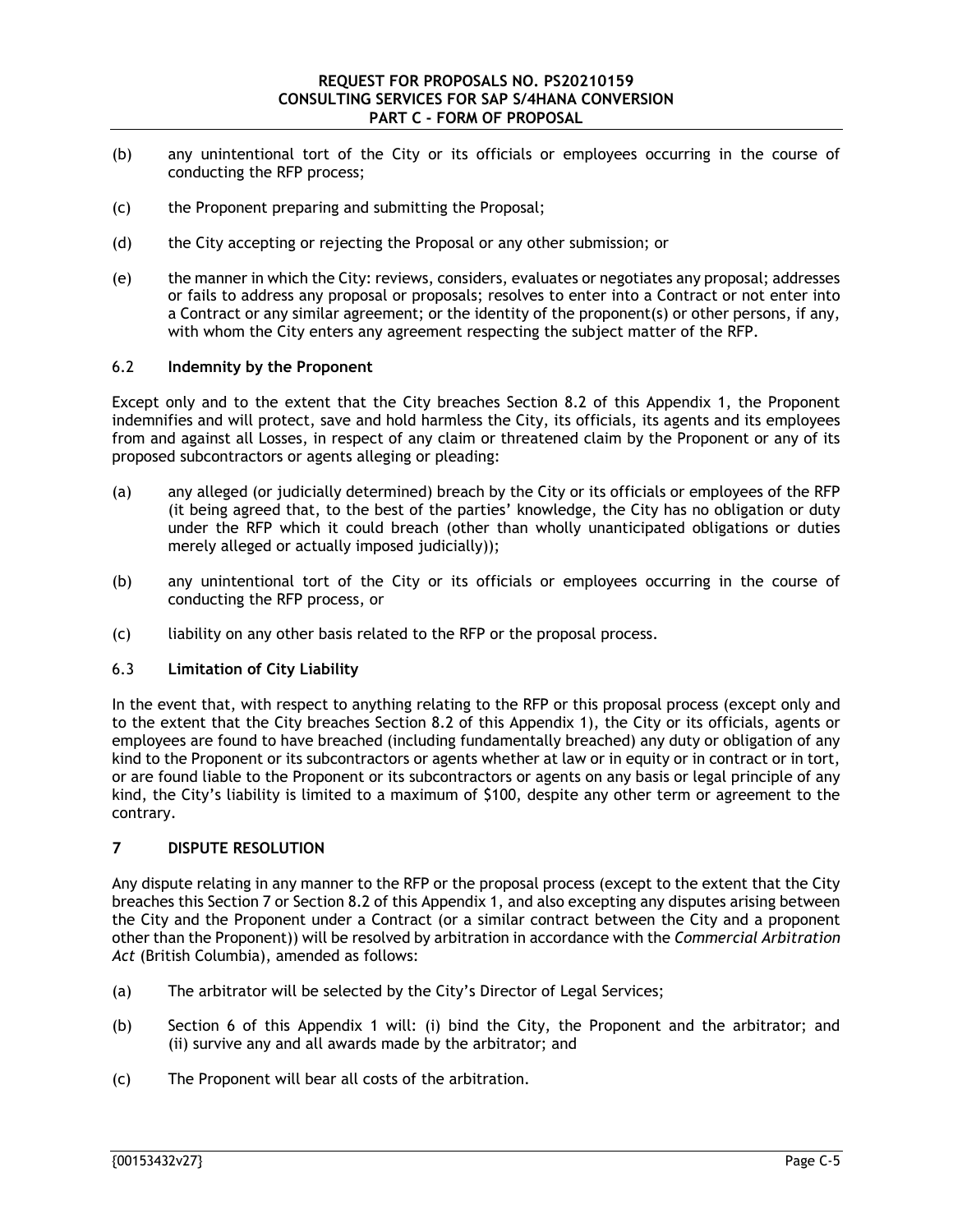## **8 PROTECTION AND OWNERSHIP OF INFORMATION**

## 8.1 **RFP and Proposal Documents City's Property**

- (a) All RFP-related documents provided to the Proponent by the City remain the property of the City and must be returned to the City, or destroyed, upon request by the City.
- (b) The documentation containing the Proposal, once submitted to the City, becomes the property of the City, and the City is under no obligation to return the Proposal to the Proponent.

## 8.2 **Proponent's Submission Confidential**

Subject to the applicable provisions of the *Freedom of Information and Protection of Privacy Act* (British Columbia), other applicable legal requirements, and the City's right to publicly disclose information about or from the Proposal, including without limitation names and prices, in the course of publicly reporting to the Vancouver City Council about the RFP, the City will treat the Proposal (and the City's evaluation of it), in confidence in substantially the same manner as it treats its own confidential material and information.

## 8.3 **All City Information Confidential**

- (a) The Proponent will not divulge or disclose to any third parties any non-public documents or information concerning the affairs of the City which have been or are in the future provided or communicated to the Proponent at any time (whether before, during or after the RFP process). Furthermore, the Proponent agrees that it has not and must not use or exploit any such nonpublic documents or information in any manner, including in submitting its Proposal.
- (b) The Proponent now irrevocably waives all rights it may have by statute, at law or in equity, to obtain any records produced or kept by the City in evaluating its Proposal (and any other submissions) and now agrees that under no circumstances will it make any application to the City or any court for disclosure of any records pertaining to the receipt, evaluation or selection of its Proposal (or any other submissions) including, without limitation, records relating only to the Proponent.

## **9 NO CONFLICT OF INTEREST / NO COLLUSION / NO LOBBYING**

## 9.1 **Declaration as to no Conflict of Interest in RFP Process**

- (a) The Proponent confirms and warrants that there is no officer, director, shareholder, partner, employee or contractor of the Proponent or of any of its proposed subcontractors, or any other person related to the Proponent's or any proposed subcontractor's organization (a "person having an interest") or any spouse, business associate, friend or relative of a person having an interest who is: (i) an official or employee of the City; or (ii) related to or has any business or family relationship with an elected official or employee of the City, in each case, such that there could be any conflict of interest or any appearance of conflict of interest in the evaluation or consideration of the Proposal by the City, and, in each case, except as set out, in all material detail, in a separate section titled "Conflicts; Collusion; Lobbying" in the Proposal in accordance with the form set out in Part C – APPENDIX 10.
- (b) The Proponent confirms and warrants that there is no person having an interest (as defined above) who is a former official, former employee or former contractor of the City and who has non-public information relevant to the RFP obtained during his or her employment or engagement by the City, except as set out, in all material detail, in a separate section titled "Conflicts;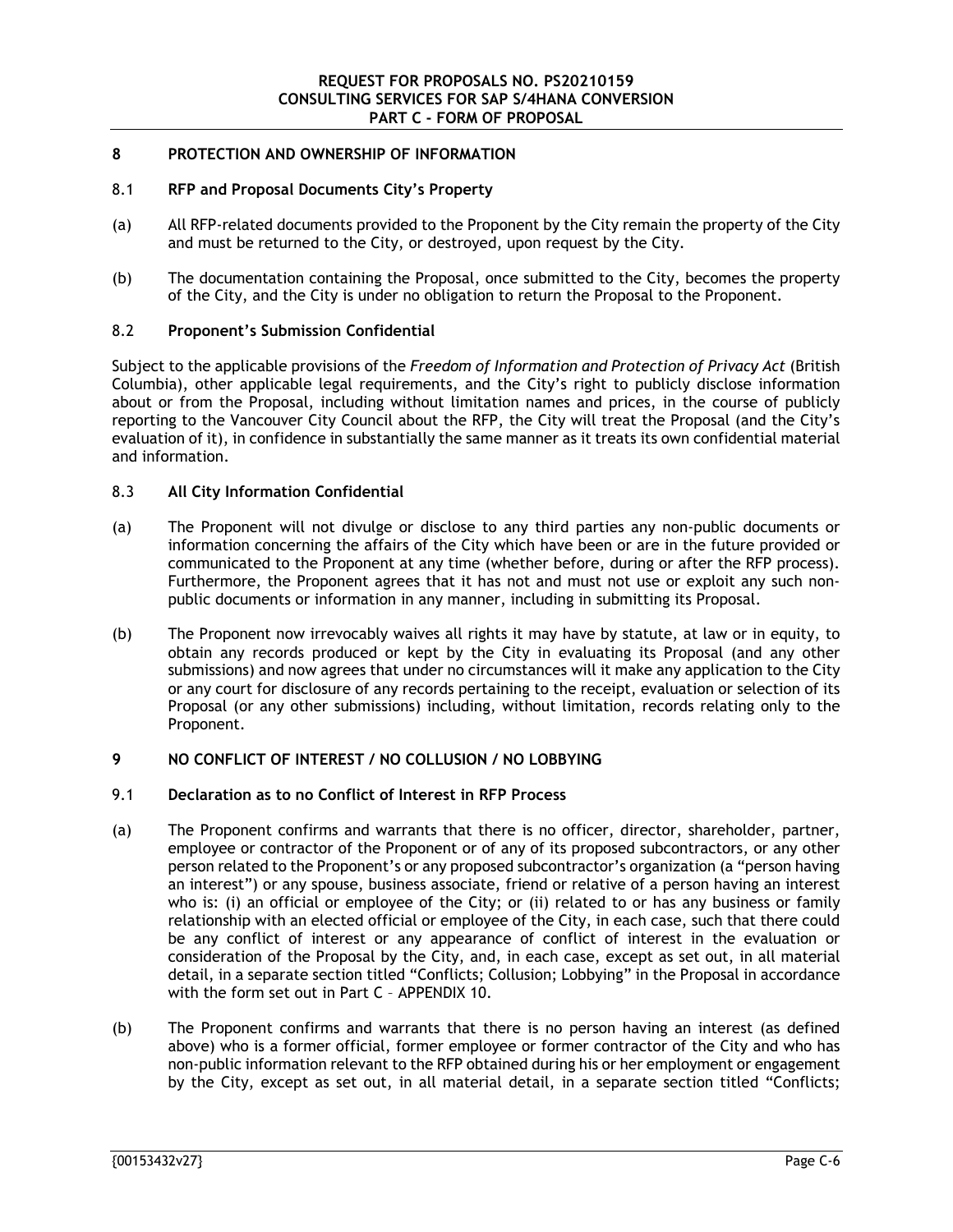Collusion; Lobbying" in the Proposal in accordance with the form set out in Part C – APPENDIX 10.

## 9.2 **Declaration as to No Conflict of Interest Respecting Proposed Supply**

The Proponent confirms and warrants that neither the Proponent nor any of its proposed subcontractors is currently engaged in supplying (or is proposing to supply) goods or services to a third party such that entering into an agreement with the City in relation to the subject matter of the RFP would create a conflict of interest or the appearance of a conflict of interest between the Proponent's duties to the City and the Proponent's or its subcontractors' duties to such third party, except as set out, in all material detail, in a separate section titled "Conflicts; Collusion; Lobbying" in the Proposal in accordance with the form set out in Part C – APPENDIX 10.

## 9.3 **Declaration as to No Collusion**

The Proponent confirms and warrants that:

- (a) the Proponent is not competing within the RFP process with any entity with which it is legally or financially associated or affiliated, and
- (b) the Proponent is not cooperating in any manner in relation to the RFP with any other proponent responding to the RFP,

in each case, except as set out, in all material detail, in a separate section titled "Conflicts, Collusion, Lobbying" in the Proposal in accordance with the form set out in Part C – APPENDIX 10.

## 9.4 **Declaration as to No Lobbying**

The Proponent confirms and warrants that:

- (a) neither it nor any officer, director, shareholder, partner, employee or agent of the Proponent or any of its proposed subcontractors is registered as a lobbyist under any lobbyist legislation in any jurisdiction in Canada or in the United States of America; and
- (b) neither it nor any officer, director, shareholder, partner, employee or agent of the Proponent or any of its proposed subcontractors has engaged in any form of political or other lobbying whatsoever with respect to the RFP or sought, other than through the submission of the Proposal, to influence the outcome of the RFP process,

in each case, except as set out, in all material detail, in a separate section titled "Conflicts, Collusion, Lobbying" in the Proposal in accordance with the form set out in Part C – APPENDIX 10.

## **10 GENERAL**

- (a) All of the terms of this Appendix 1 to this Proposal Form which by their nature require performance or fulfillment following the conclusion of the proposal process will survive the conclusion of such process and will remain legally enforceable by and against the Proponent and the City.
- (b) The legal invalidity or unenforceability of any provision of this Appendix 1 will not affect the validity or enforceability of any other provision of this Appendix 1, which will remain in full force and effect.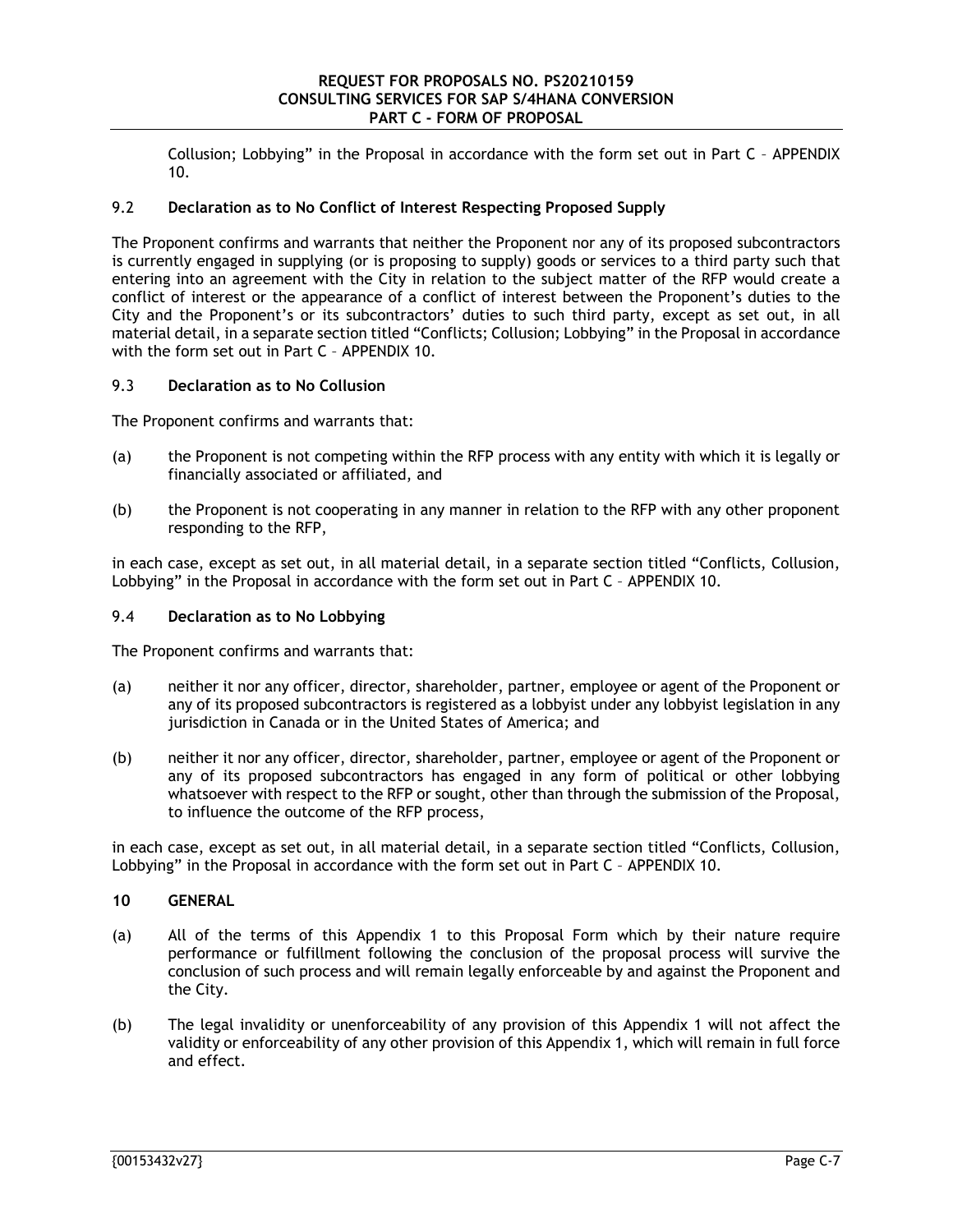(c) The Proponent now assumes and agrees to bear all costs and expenses incurred by the Proponent in preparing its Proposal and participating in the RFP process.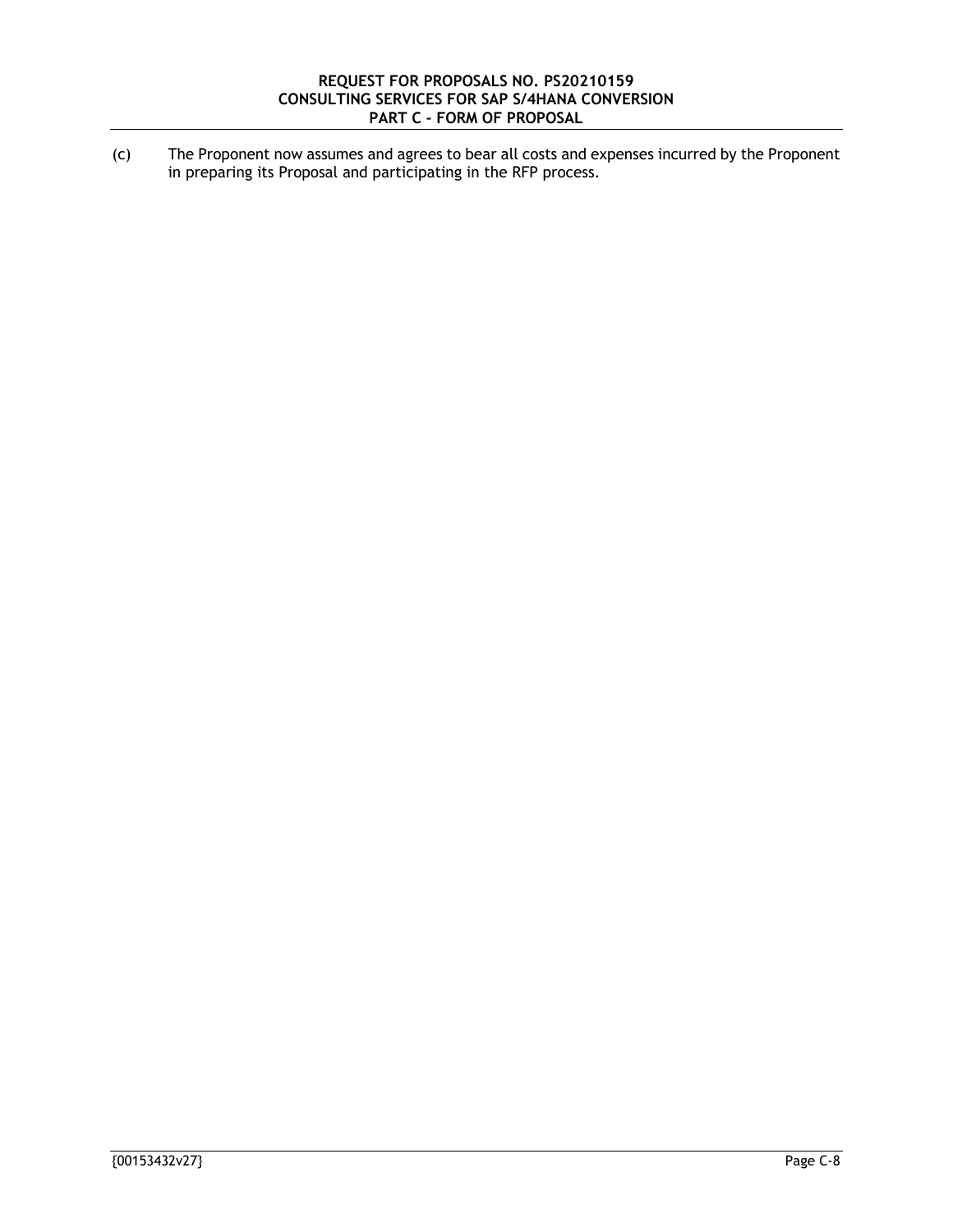# **APPENDIX 2** *QUESTIONNAIRE*

Complete this Appendix 2 - Questionnaire in the form set out below. Attach information with clear section titles to this Form of Proposal if space below does not suffice. **DO NOT INCLUDE ANY PRICING IN THE 'FORM OF PROPOSAL'.**

## **1.0 EXECUTIVE SUMMARY**

| Reference | Requirement                                                                                                                         |  |  |
|-----------|-------------------------------------------------------------------------------------------------------------------------------------|--|--|
| 1.1       | Provide a brief executive summary of your Proposal. Summarize your proposal and<br>comment on how it meets the City's requirements. |  |  |
| Response  |                                                                                                                                     |  |  |

## **2.0 COMPANY PROFILE AND KEY PERSONNEL**

| Reference | Requirement                                                                                                                                                                                                                                                                                                                                                                                                                                                                                                                          |  |  |  |
|-----------|--------------------------------------------------------------------------------------------------------------------------------------------------------------------------------------------------------------------------------------------------------------------------------------------------------------------------------------------------------------------------------------------------------------------------------------------------------------------------------------------------------------------------------------|--|--|--|
| 2.1       | Provide a description of your company, purpose and history of relevant successes<br>including number of years in business, size of the company, history of successes,<br>experience with similar projects, and what is most responsible for the Proponent's<br>success to date.<br>Refer to Part B Section 3.3 Technical Conversion - Service Provider's Qualifications for<br>the City's detail requirements.                                                                                                                       |  |  |  |
| Response  |                                                                                                                                                                                                                                                                                                                                                                                                                                                                                                                                      |  |  |  |
| 2.2       | Identify and provide professional biographical information for the key personnel<br>(including sub-consultant, if any) that would perform the Proponent's work, outlining<br>their intended roles in performing the Scope of Work. Also attach to this Form of<br>Proposal as an additional Appendix CVs and a project team organization chart,<br>identifying all roles and areas of responsibility.<br>Refer to Part B Section 3.3 Technical Conversion - Service Provider's Qualifications for<br>the City's detail requirements. |  |  |  |
| Response  |                                                                                                                                                                                                                                                                                                                                                                                                                                                                                                                                      |  |  |  |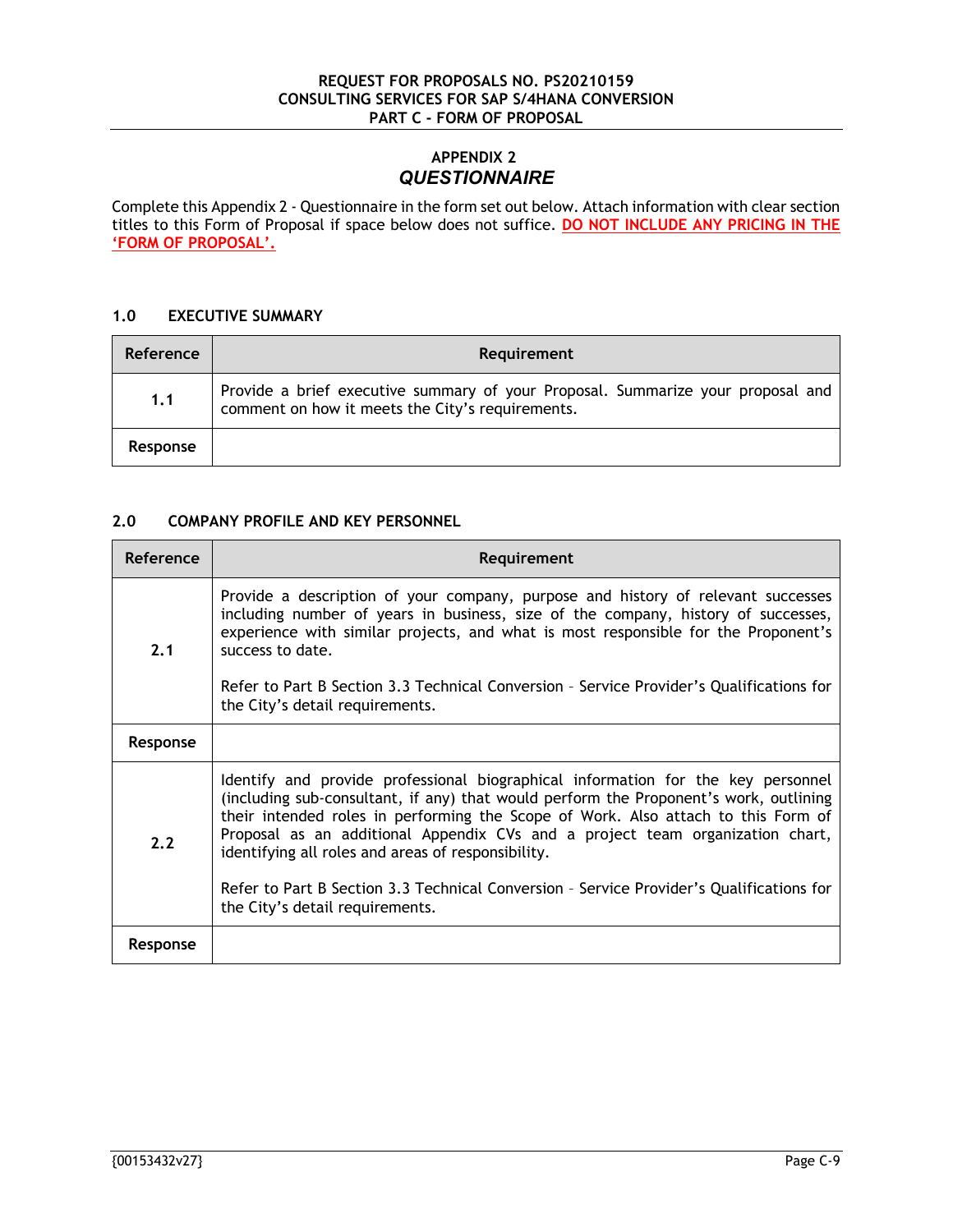# **3.0 PROJECT METHODOLOGY & WORK PROGRAM**

| Reference | Requirement                                                                                                                                                                                                                                                                                                                                                                   |
|-----------|-------------------------------------------------------------------------------------------------------------------------------------------------------------------------------------------------------------------------------------------------------------------------------------------------------------------------------------------------------------------------------|
| 3.1       | Describe the methods to be employed to perform, coordinate and communicate the<br>work and to control the scope, quality, schedule. Include a clear and thorough<br>description of all assumptions made. However the cost info should only be included in<br>Appendix 3 - Commercial Proposal with the detail explanation of assumptions.                                     |
| Response  |                                                                                                                                                                                                                                                                                                                                                                               |
| 3.2       | Provide a high level work plan and timeline (gantt format) for the conversion that<br>outlines all key work items with estimated durations and efforts of both consultant and<br>City resources.                                                                                                                                                                              |
| Response  |                                                                                                                                                                                                                                                                                                                                                                               |
| 3.3       | Based on the background provided in the RFP, what do you feel will be the biggest<br>challenge the project will face, and what is unique about how your proposed approach<br>will help us overcome that challenge? In addition, provide a brief indication of any other<br>special challenges or considerations foreseen by the Proponent and proposed solutions<br>for each. |
| Response  |                                                                                                                                                                                                                                                                                                                                                                               |
| 3.4       | Describe what makes your approach/methodology for conversion to S/4HANA different<br>than or perhaps superior to that of your competitors?                                                                                                                                                                                                                                    |
| Response  |                                                                                                                                                                                                                                                                                                                                                                               |
| 3.5       | How specifically will you work collaboratively with members of the City's SAP team in<br>completing the conversion work?                                                                                                                                                                                                                                                      |
| Response  |                                                                                                                                                                                                                                                                                                                                                                               |
| 3.6       | What will be your strategy/approach for ensuring that adequate knowledge transfer<br>occurs to the City's team in order to ensure ongoing system support and development?                                                                                                                                                                                                     |
| Response  |                                                                                                                                                                                                                                                                                                                                                                               |
| 3.7       | Given your experience in completing technical conversions to S/4HANA, how much of<br>the consultant work do you anticipate being completed remotely? Are there any<br>particular times/portions of the project where being onsite with City staff would be<br>important or necessary?                                                                                         |
| Response  |                                                                                                                                                                                                                                                                                                                                                                               |
| 3.8       | What will be your approach to ensuring that issues are identified and resolved properly<br>and in a timely manner?                                                                                                                                                                                                                                                            |
| Response  |                                                                                                                                                                                                                                                                                                                                                                               |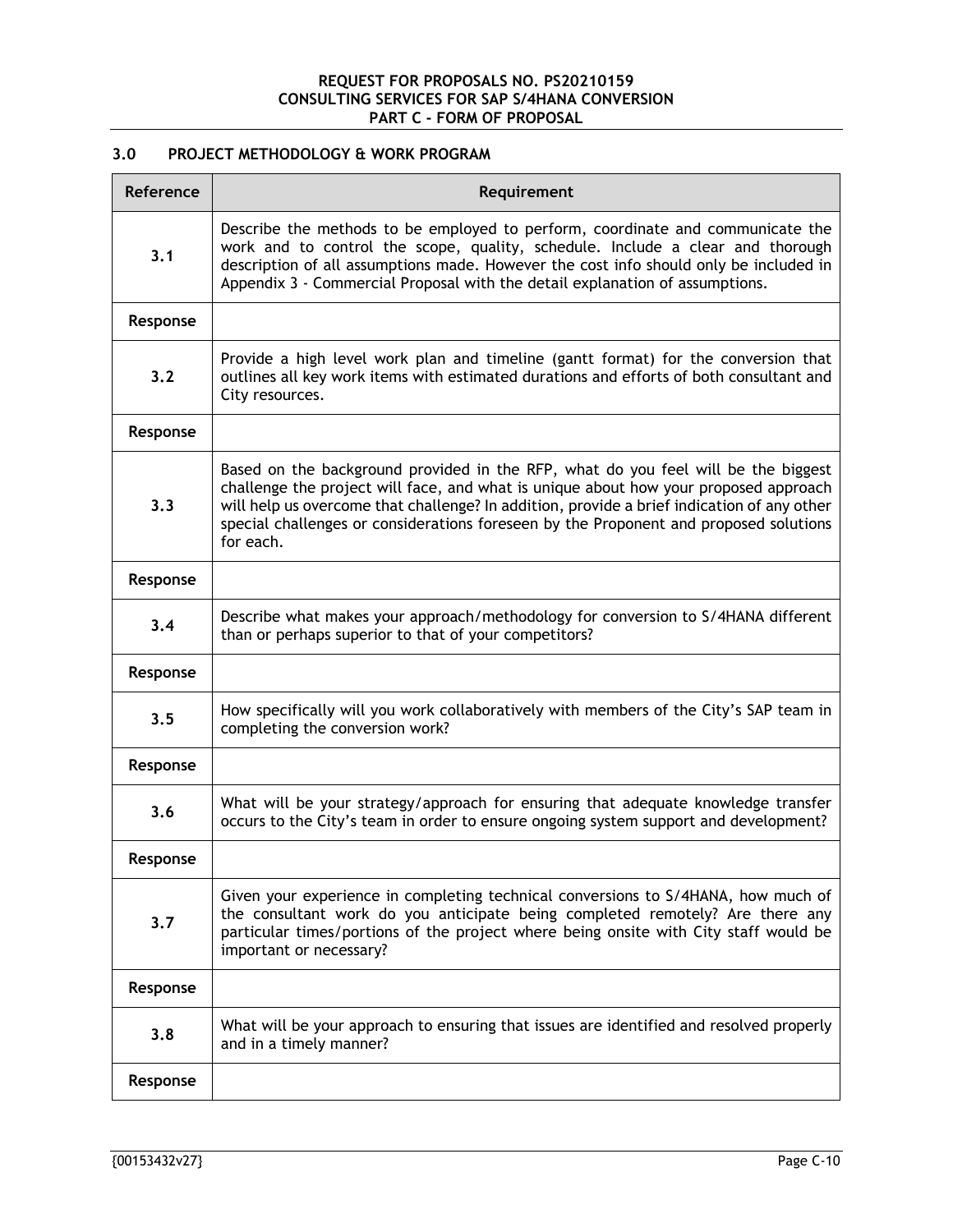# **4.0 SCOPE & REQUIREMENTS**

| Reference | Requirement                                                                                                                                                                                                 |  |
|-----------|-------------------------------------------------------------------------------------------------------------------------------------------------------------------------------------------------------------|--|
| 4.1       | Describe your company's approach or work plan for HR/Payroll function. For the<br>details, please refer to RFP Part B Section 5.1 Functional Scope, Item #2).                                               |  |
| Response  |                                                                                                                                                                                                             |  |
| 4.2       | Describe your company's approach or work plan for the SRM Classic function and<br>ESS/MSS via the Enterprise Portal. For the details, please refer to RFP Part B Section<br>5.1 Functional Scope, Item #3). |  |
| Response  |                                                                                                                                                                                                             |  |
| 4.3       | Describe your company's approach or work plan to meet the City's requirements for<br>converting existing Fiori applications stated in RFP Part B Section 5.1 Functional<br>Scope, Item #4).                 |  |
| Response  |                                                                                                                                                                                                             |  |
| 4,4       | Describe your company's approach or work plan to meet the City's requirements<br>stated in RFP Part B Section 5.1 Functional Scope, Item #5).                                                               |  |
| Response  |                                                                                                                                                                                                             |  |
| 4.5       | Describe your company's approach or work plan to meet the City's requirements for<br>testing stated in RFP Part B Section 5.1 Functional Scope, Item #6).                                                   |  |
| Response  |                                                                                                                                                                                                             |  |
| 4.6       | Describe your company's approach or work plan to meet the City's requirements<br>stated in RFP Part B Section 5.2 Technical Scope, Item #1) - Hardware / Architecture.                                      |  |
| Response  |                                                                                                                                                                                                             |  |
| 4.7       | Describe your company's approach or work plan to meet the City's requirements<br>stated in RFP Part B Section 5.2 Technical Scope, Item #2) - Custom Code.                                                  |  |
| Response  |                                                                                                                                                                                                             |  |
| 4.8       | Describe your company's approach or work plan to meet the City's requirements<br>stated in RFP Part B Section 5.2 Technical Scope, Item #3) - Security / Authorizations.                                    |  |
| Response  |                                                                                                                                                                                                             |  |
| 4.9       | Describe your company's approach or work plan to meet the City's timeline stated in<br>RFP Part B Section 6.1 - Timeline.                                                                                   |  |
| Response  |                                                                                                                                                                                                             |  |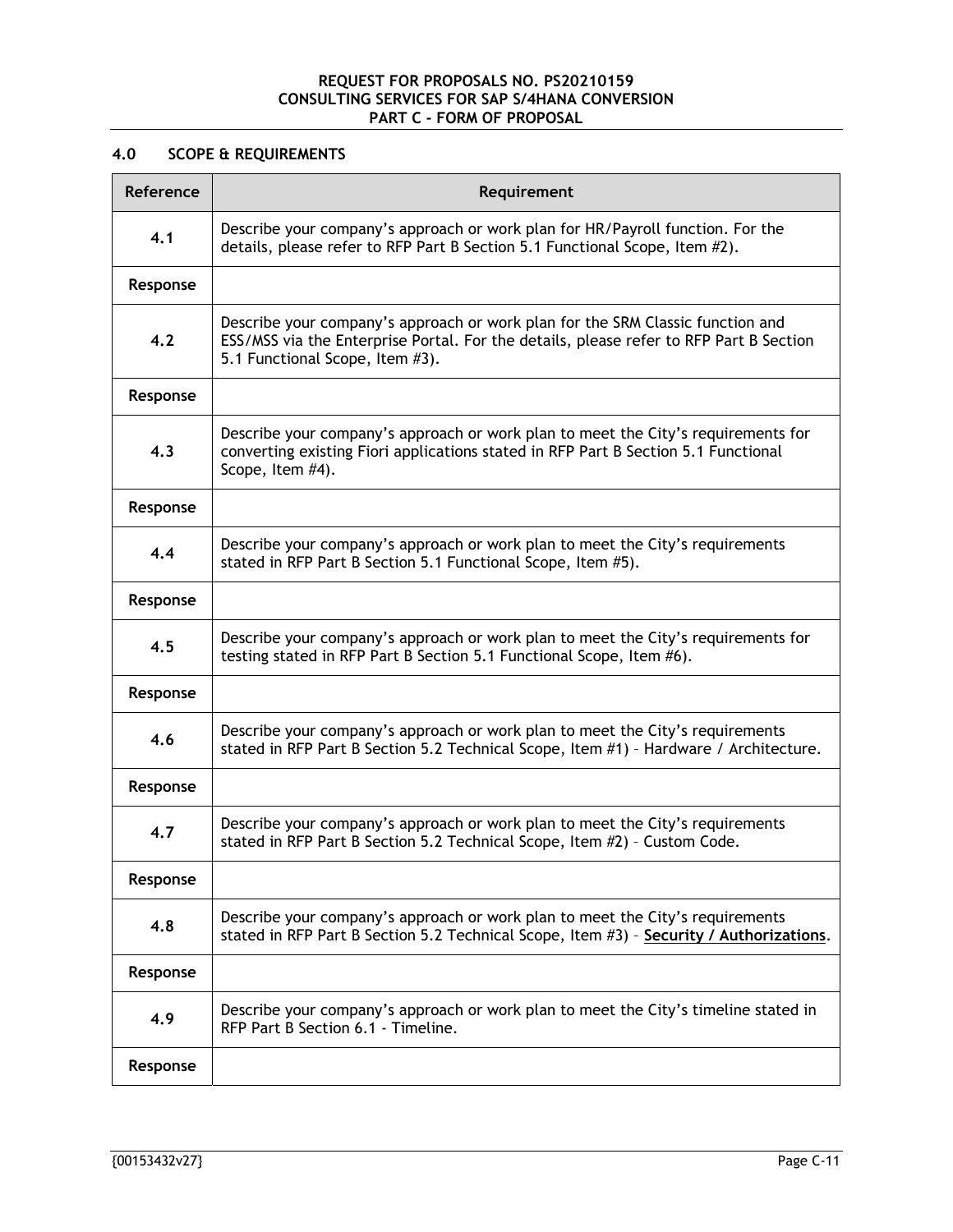# **5.0 VALUE ADDED SERVICES – SUPPORT FOR TRANSFORMATION PROGRAM**

| Reference                                                                                                                                                                                                                                                                                                                                                                                                                                                                                              | Requirement                                                                                                                                                                                                                                                                                                                                                                                                                                                                                            |  |  |
|--------------------------------------------------------------------------------------------------------------------------------------------------------------------------------------------------------------------------------------------------------------------------------------------------------------------------------------------------------------------------------------------------------------------------------------------------------------------------------------------------------|--------------------------------------------------------------------------------------------------------------------------------------------------------------------------------------------------------------------------------------------------------------------------------------------------------------------------------------------------------------------------------------------------------------------------------------------------------------------------------------------------------|--|--|
| 5.1                                                                                                                                                                                                                                                                                                                                                                                                                                                                                                    | Provide details of your company's experience supporting successful (post conversion)<br>transformation/modernization<br>programs? Provide<br>details<br>for two<br>successful<br>engagements that have delivered business value for similar organizations. Describe the<br>organizations similarities, scale and scope of the program and main elements that made<br>it successful (including but not limited to change management and the establishment of<br>governance and sustainment structures). |  |  |
|                                                                                                                                                                                                                                                                                                                                                                                                                                                                                                        | Refer to RFP Part B Section 7.2.1 - Qualifications                                                                                                                                                                                                                                                                                                                                                                                                                                                     |  |  |
| Response                                                                                                                                                                                                                                                                                                                                                                                                                                                                                               |                                                                                                                                                                                                                                                                                                                                                                                                                                                                                                        |  |  |
| $5.2$                                                                                                                                                                                                                                                                                                                                                                                                                                                                                                  | Provide details of your company's experience leading and successfully completing SAP<br>S/4 solution implementations in the areas of finance, logistics, HR, facilities and plant<br>maintenance, and reporting/BI (from business process analysis and design through to<br>final implementation).                                                                                                                                                                                                     |  |  |
|                                                                                                                                                                                                                                                                                                                                                                                                                                                                                                        | Refer to RFP Part B Section 7.2.2 - Qualifications                                                                                                                                                                                                                                                                                                                                                                                                                                                     |  |  |
| Response                                                                                                                                                                                                                                                                                                                                                                                                                                                                                               |                                                                                                                                                                                                                                                                                                                                                                                                                                                                                                        |  |  |
| Provide an overview of the depth and breadth of experience the City will have access<br>to during the engagement.<br>Provide details of roles with skills and experience. Provide a list of S/4 HANA functional<br>5.3<br>areas (modules /lines of business) staff have experience supporting. Identify any gaps<br>compared to our environment; how will gaps be addressed. Do you have access to<br>expertise in related non-SAP technologies?<br>Refer to RFP Part B Section 7.2.3 - Qualifications |                                                                                                                                                                                                                                                                                                                                                                                                                                                                                                        |  |  |
| Response                                                                                                                                                                                                                                                                                                                                                                                                                                                                                               |                                                                                                                                                                                                                                                                                                                                                                                                                                                                                                        |  |  |
| 5.4                                                                                                                                                                                                                                                                                                                                                                                                                                                                                                    | Provide an overview describing your methodology, including governance, for identifying,<br>scoping and prioritizing, sequencing S4/4HANA transformation opportunities. Identify<br>roles your company can provide to support the development of this type of<br>transformation/modernization program.                                                                                                                                                                                                  |  |  |
|                                                                                                                                                                                                                                                                                                                                                                                                                                                                                                        | Refer to RFP Part B Section 7.3.1 - Requirements                                                                                                                                                                                                                                                                                                                                                                                                                                                       |  |  |
| Response                                                                                                                                                                                                                                                                                                                                                                                                                                                                                               |                                                                                                                                                                                                                                                                                                                                                                                                                                                                                                        |  |  |
| 5.5                                                                                                                                                                                                                                                                                                                                                                                                                                                                                                    | Provide an overview of your methodology for implementing new SAP S/4 functional<br>business solutions. Identify roles your company can provide to support the development<br>of this type of transformation/modernization program.<br>Refer to RFP Part B Section 7.3.2 - Requirements                                                                                                                                                                                                                 |  |  |
|                                                                                                                                                                                                                                                                                                                                                                                                                                                                                                        |                                                                                                                                                                                                                                                                                                                                                                                                                                                                                                        |  |  |
| Response                                                                                                                                                                                                                                                                                                                                                                                                                                                                                               |                                                                                                                                                                                                                                                                                                                                                                                                                                                                                                        |  |  |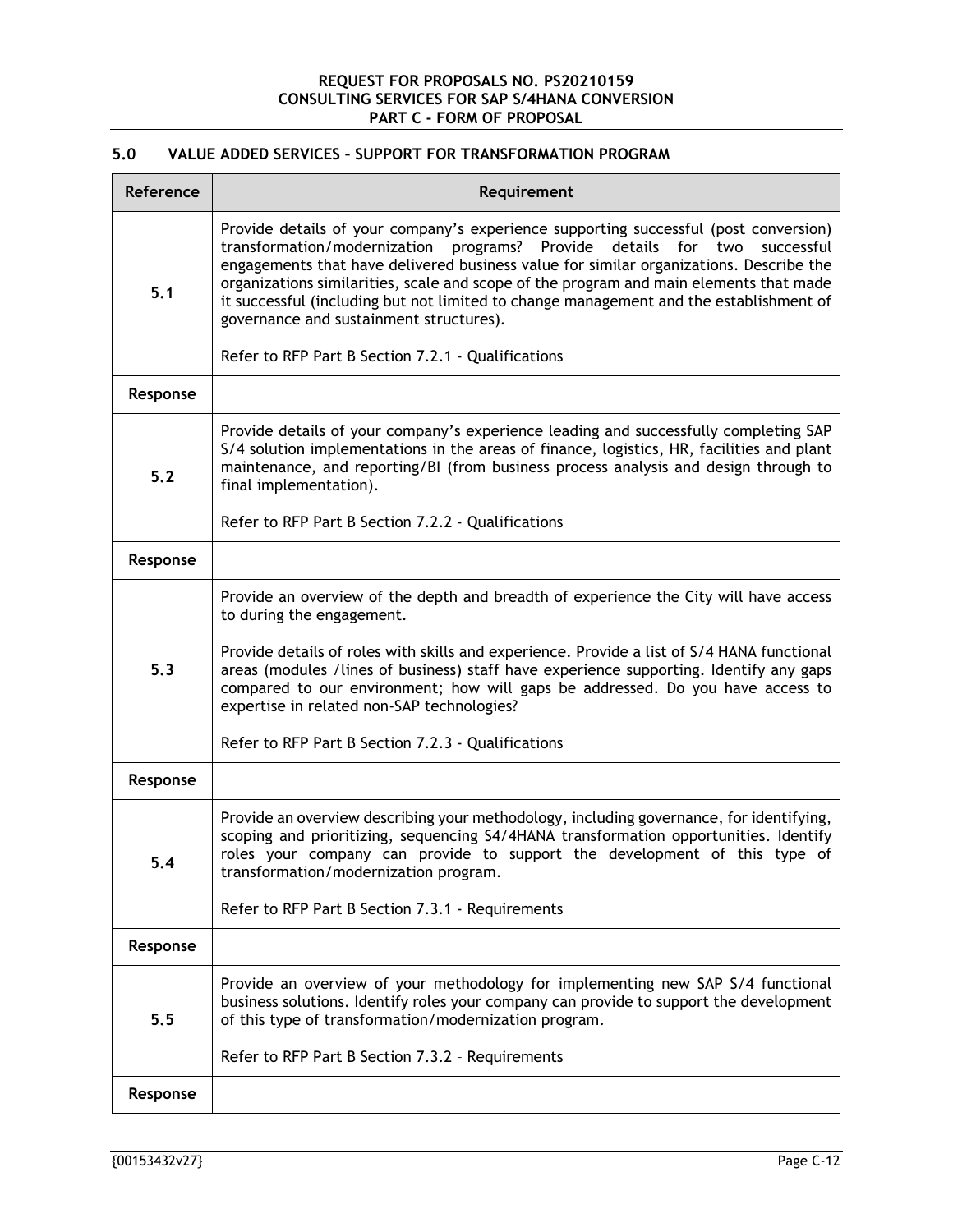| Reference | Requirement                                                                                                                                                                                                                                                                                                                                                                                                                                             |  |  |  |
|-----------|---------------------------------------------------------------------------------------------------------------------------------------------------------------------------------------------------------------------------------------------------------------------------------------------------------------------------------------------------------------------------------------------------------------------------------------------------------|--|--|--|
| 5.6       | Specifically the City is interested in implementing a budgeting and reporting solution<br>leveraging on SAP embedded best practices. Describe your experience implementing<br>this type of solution for similar clients. Which technical solutions have you implemented?<br>What were the key factors affecting this choice and common success factors for this<br>type of project?                                                                     |  |  |  |
|           | Refer to RFP Part B Section 7.3.2 - Requirements                                                                                                                                                                                                                                                                                                                                                                                                        |  |  |  |
| Response  |                                                                                                                                                                                                                                                                                                                                                                                                                                                         |  |  |  |
| 5.7       | Describe any other value added services, products or items not specifically asked for<br>and detail as to what the Proponent is prepared to supply as part of the contract. Unless<br>otherwise stated, it is understood that there are no extra costs for these value added<br>services, however, if there are any additional costs pertaining hereto, the summary and<br>explanation of those costs should be appended to Schedule B - Pricing Sheet. |  |  |  |
| Response  |                                                                                                                                                                                                                                                                                                                                                                                                                                                         |  |  |  |

# **6.0 INNOVATION**

| Reference | Requirement                                                                                                                                                                                                                                                                                                                                                                                                            |  |  |
|-----------|------------------------------------------------------------------------------------------------------------------------------------------------------------------------------------------------------------------------------------------------------------------------------------------------------------------------------------------------------------------------------------------------------------------------|--|--|
| 6.1       | Notwithstanding any other provision hereof, the City welcomes Proposals respecting<br>innovative or novel approaches to the City's objectives and requirements and may<br>consider value-creating Proposals that derogate from the Scope of Work. In the space<br>below, note any proposed innovative approaches to meeting the City's requirements.                                                                   |  |  |
| Response  |                                                                                                                                                                                                                                                                                                                                                                                                                        |  |  |
| 6.2       | Based only on information in the RFP, describe alternatives the City could consider to<br>using compatibility packs for HR/Payroll functions. Provide an initial assessment on<br>which approach should be adopted and why.                                                                                                                                                                                            |  |  |
| Response  |                                                                                                                                                                                                                                                                                                                                                                                                                        |  |  |
| 6.3       | Based only on information in this RFP would proponent's initial recommendation be to<br>continue to use the Enterprise Portal (integrating to S/4) or to roll out S/4 equivalent<br>functionality to replace SRM Classic functions (Shopping Carts, Goods Receipts, Service<br>Entries) and ESS/MSS functions (Time Entry/Approvals). Discuss different approaches<br>and considerations needed to determine strategy. |  |  |
| Response  |                                                                                                                                                                                                                                                                                                                                                                                                                        |  |  |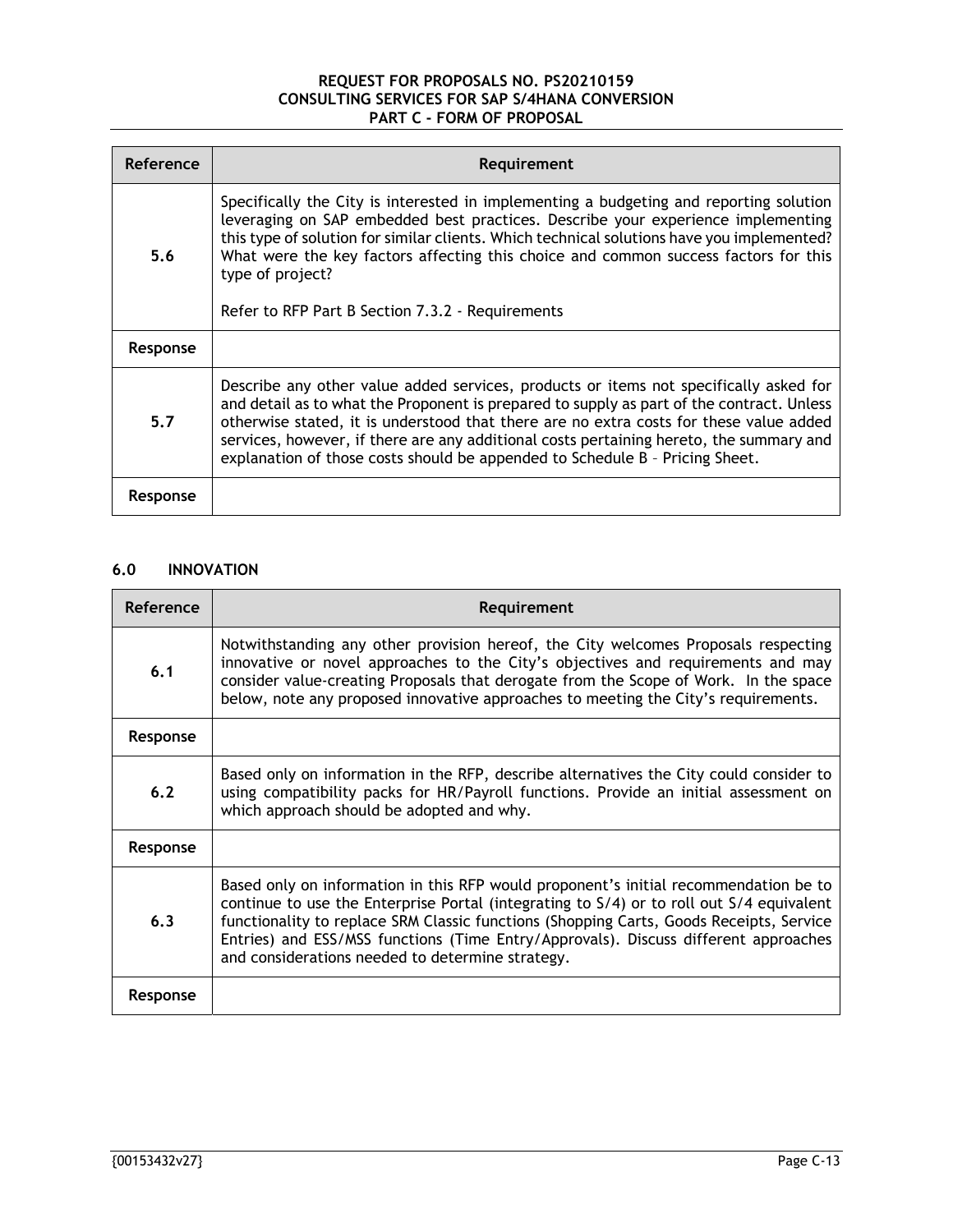## **7.0 SUSTAINABLE AND ETHICAL PROCUREMENT**

#### **SOCIAL SUSTAINABILITY**

#### **SUPPLIER DIVERSITY**

Please note for the Supplier Diversity, Vendors' are required to answer to the following question, which will be kept confidential in accordance with the Legal Terms and Conditions of this RFP.

In the space below, indicate the vendor's company profile with regards to social value and economic inclusion including recognized certifications and/or if owned/controlled by an equity-seeking demographic (including but not limited to non-profit, cooperative, Women, Indigenous Peoples, Ethnocultural People (minorities, newcomers, immigrants), persons with disabilities or LGBTQ2+ people).

| Majority owned/controlled/by: |                                                      | Social / Diverse Certifications                         |                                         |
|-------------------------------|------------------------------------------------------|---------------------------------------------------------|-----------------------------------------|
|                               | Women                                                | <b>BCorp</b><br>н                                       |                                         |
|                               | Indigenous Peoples                                   | <b>Supplier Diversity Certification</b><br>$\mathbf{L}$ |                                         |
|                               | Non-Profit/Charity (Social Enterprise)               | Enviro / Other Certifications                           |                                         |
|                               | Coop                                                 | <b>BuySocial</b>                                        |                                         |
|                               | Contribution<br>Corporation<br>Community<br>(3C/CCC) | <b>Living Wage</b>                                      |                                         |
|                               | Ethno-cultural Persons                               | Fairtrade                                               |                                         |
|                               | People with Disabilities                             | ClimateSmart)                                           | Green Business Certification (ie. LEED, |
|                               | LGBTQ2+                                              | Other: please indicate<br>□                             |                                         |
|                               | Other: please indicate                               |                                                         |                                         |
|                               | None of the above                                    | None of the above                                       |                                         |

#### **INDIGENOUS PARTICIPATION**

Do you have any business relationships, partnerships or joint-ventures with First Nations and/or Indigenous peoples or organizations? Y/N

a. If yes, please describe in detail:

Do you have a Supplier Diversity program to include/consider equity-seeking businesses as your vendors/suppliers/sub-contractors? Y/N

a. Please provide information on how you invest in economic development of small/social/diverse businesses as your suppliers or sub-contractors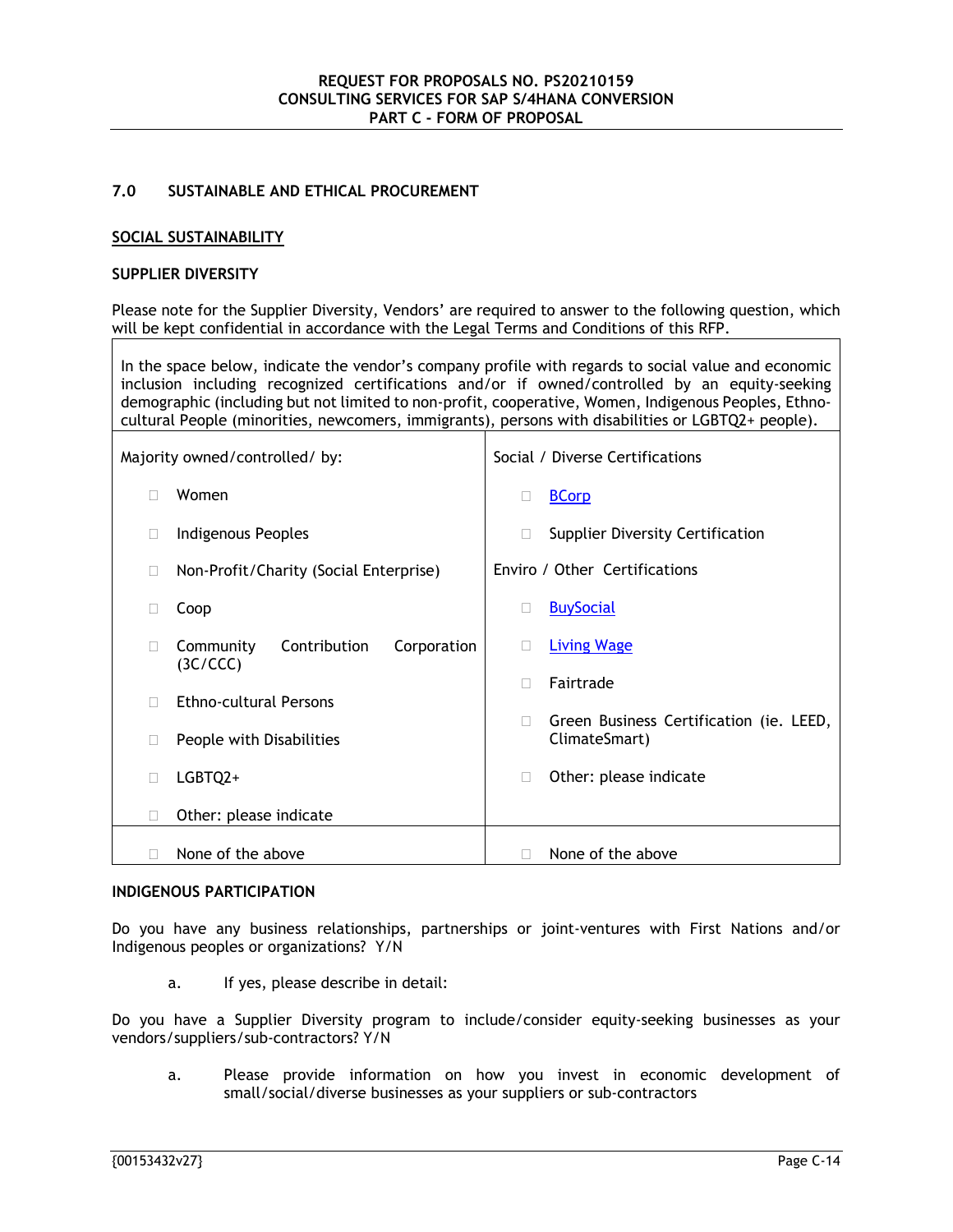What % or \$ of work from this contract will be directed to sub-contractors that identify as social/diverse based on certification and/or ownership/control by equity seeking demographic?)

| Category of Social Value $#$ of Businesses<br><b>Businesses</b><br>(Majority<br>owned/controlled/certified<br>by) | \$/% of contract | Name of the Businesses<br>being Sub-contracted |
|-------------------------------------------------------------------------------------------------------------------|------------------|------------------------------------------------|
| Indigenous Peoples                                                                                                |                  |                                                |
| Women                                                                                                             |                  |                                                |
| Ethno-cultural                                                                                                    |                  |                                                |
| People with Disabilities                                                                                          |                  |                                                |
| LGBTQ2+                                                                                                           |                  |                                                |
| Non-Profit/Charity (Social<br>Enterprise)                                                                         |                  |                                                |
| 3C/CCC; Coop; BCorp                                                                                               |                  |                                                |
| Other                                                                                                             |                  |                                                |

#### **EMPLOYMENT EQUITY & WORKFORCE DIVERSITY**

### **EMPLOYMENT EQUITY**

- 1. In addition to being an equal opportunity employer, please describe any policies/programs or how you advance employee equity, diversity and inclusion for under-represented populations (such as Women, Indigenous People, People with Disabilities)
- 2. Do you regularly conduct an employee equity "survey" or similar information/data collection on workforce diversity? Y/N
	- a. Please describe how you track/monitor your workforce diversity including frequency
- 3. Do you source/hire from Workforce Development and/or Skill Training programs, including pre-employment support, apprenticeships or ongoing employment support, for people who are under-represented and/or face barriers to traditional employment (such as Indigenous persons, Women, youth, Minorities, People with Disabilities including mental health)? Y/N
	- a. Please describe and/or use the table below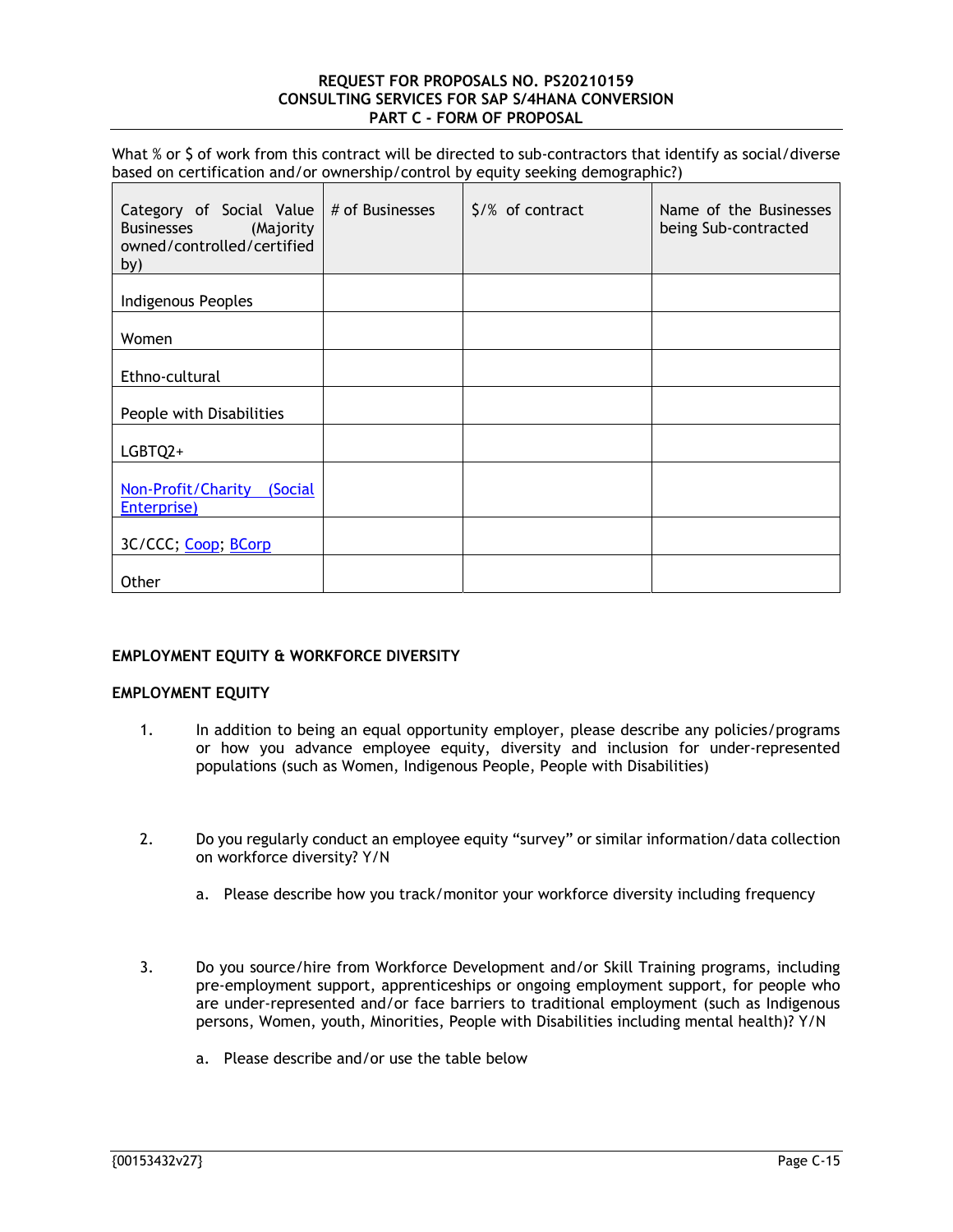| of<br>Partnership<br>Category<br>Organizations | Name of the Partnership<br>Organization(s) | # of staff (optional if makes sense) |
|------------------------------------------------|--------------------------------------------|--------------------------------------|
| Indigenous Peoples                             |                                            |                                      |
| Women                                          |                                            |                                      |
| <b>Ethno-Cultural Peoples</b>                  |                                            |                                      |
| People with Disabilities                       |                                            |                                      |
| LGBTQ2+                                        |                                            |                                      |
| Youth/Seniors                                  |                                            |                                      |
| Other                                          |                                            |                                      |

- 4. Do you support training for career advancement and/or skills development?
	- a. If yes, please describe
- 5. Do you compensate at or above a Living Wage (currently \$20.91/hr) Y/N

Do you provide non-mandatory benefits (i.e. extended health) to your employees? Y/N, if yes, please describe

#### **WORKFORCE DIVERSITY**

Vendors' are required to answer to the following question, which is for information gathering purposes only, and will be kept confidential in accordance with the Legal Terms and Conditions.

As best known, in the space below, indicate the vendor's company profile with regards to economic inclusion supporting employment equity, diversity, inclusion and reconciliation by an equity-seeking demographic (including but not limited to Women, Indigenous Peoples, Ethno-cultural People (minorities, newcomers, immigrants), persons with disabilities or LGBTQ2+ people). *Confidential & for information only*

|                                                      | Leadership/Management/Executive      | Workforce |
|------------------------------------------------------|--------------------------------------|-----------|
| <b>Overall Workforce Diversity:</b>                  | Diversity:                           |           |
| $\%$<br>Women                                        | Women<br>$\frac{0}{0}$               |           |
| Indigenous Peoples<br>$\frac{0}{0}$                  | Indigenous Peoples<br>$\%$           |           |
| Ethno-cultural People<br>$\%$                        | <b>Ethno-cultural People</b><br>$\%$ |           |
| People with Disabilities<br>$\%$                     | People with Disabilities<br>$\%$     |           |
| LGBTQ2+<br>$\frac{0}{0}$                             | LGBTO <sub>2+</sub><br>$\%$          |           |
| Other: please indicate<br>$\frac{0}{0}$              | Other: please indicate<br>$\%$       |           |
| If you choose not to respond please indicate<br>why: |                                      |           |
| Do not track this information                        |                                      |           |
| this<br>share<br>not<br>want<br>Do<br>to             |                                      |           |
| information                                          |                                      |           |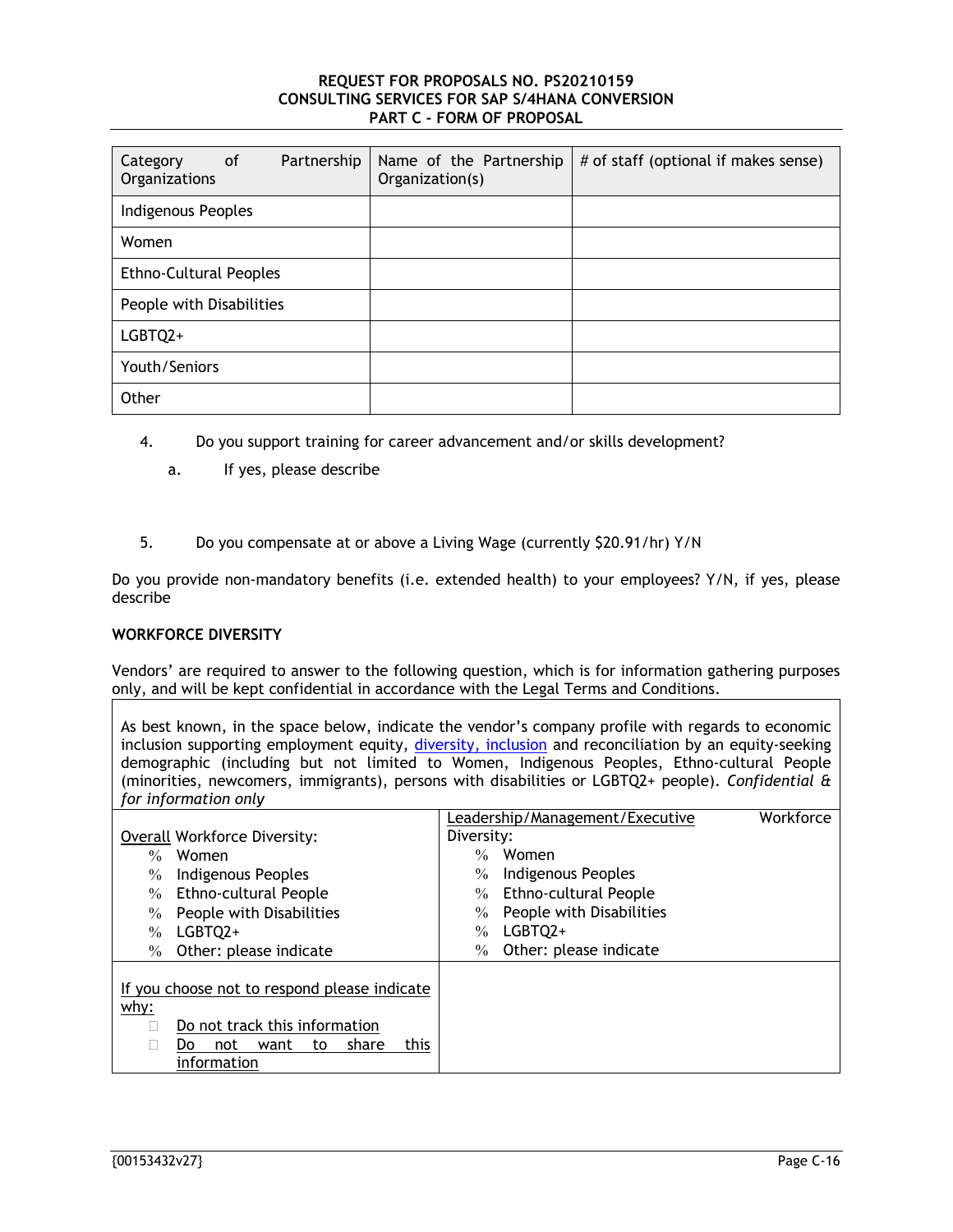## **ENVIRONMENTAL SUSTAINABILITY**

#### **ENVIRONMENTAL OPERATIONS**

City of Vancouver is committed to being the Greenest City and values the environmental impact and sustainability of proponents in addition to the goods or services offered with regards to Healthy Ecosystems (minimizing pollution/toxicity, conserving natural resources, and regenerating ecological; local food; clean water / water consumption), Zero Waste (reducing and/or diverting), Zero Carbon (reducing/eliminating greenhouse gases)

*1. For the following, please indicate those you track and/or report* 

|                                               | Track | Report |
|-----------------------------------------------|-------|--------|
| <b>GHG Emissions</b>                          |       |        |
| <b>Energy usage</b>                           |       |        |
| Water usage                                   |       |        |
| Any hazardous/toxic air or water emissions    | ш     |        |
| Generation/recycling/reduction of solid waste |       |        |
| Generation/recycling/reduction of hazardous   |       |        |
| Other                                         |       |        |

- *a. If reporting, please indicate to whom or where* 
	- *Government(s)/Agencies*
	- *Industry Association(s) ie.* "industry-wide environmental product declaration"
	- *CDP*
	- *Global certification system ie. World Business Council for Sustainable Development*
	- *Other(s) ie. Concrete Sustainability Council*
- b. Do you request/require your supply chain to track and report any of the above? Y/N, explain
- *2. Has your company achieved (or is it committed to) any of the following activities? Check all that apply and provide details/targets/goals* 
	- Increase renewable energy sources and/or reduce the company's overall energy usage
	- $\Box$  Reduced carbon use, GHG emissions or use of ozone depleting substances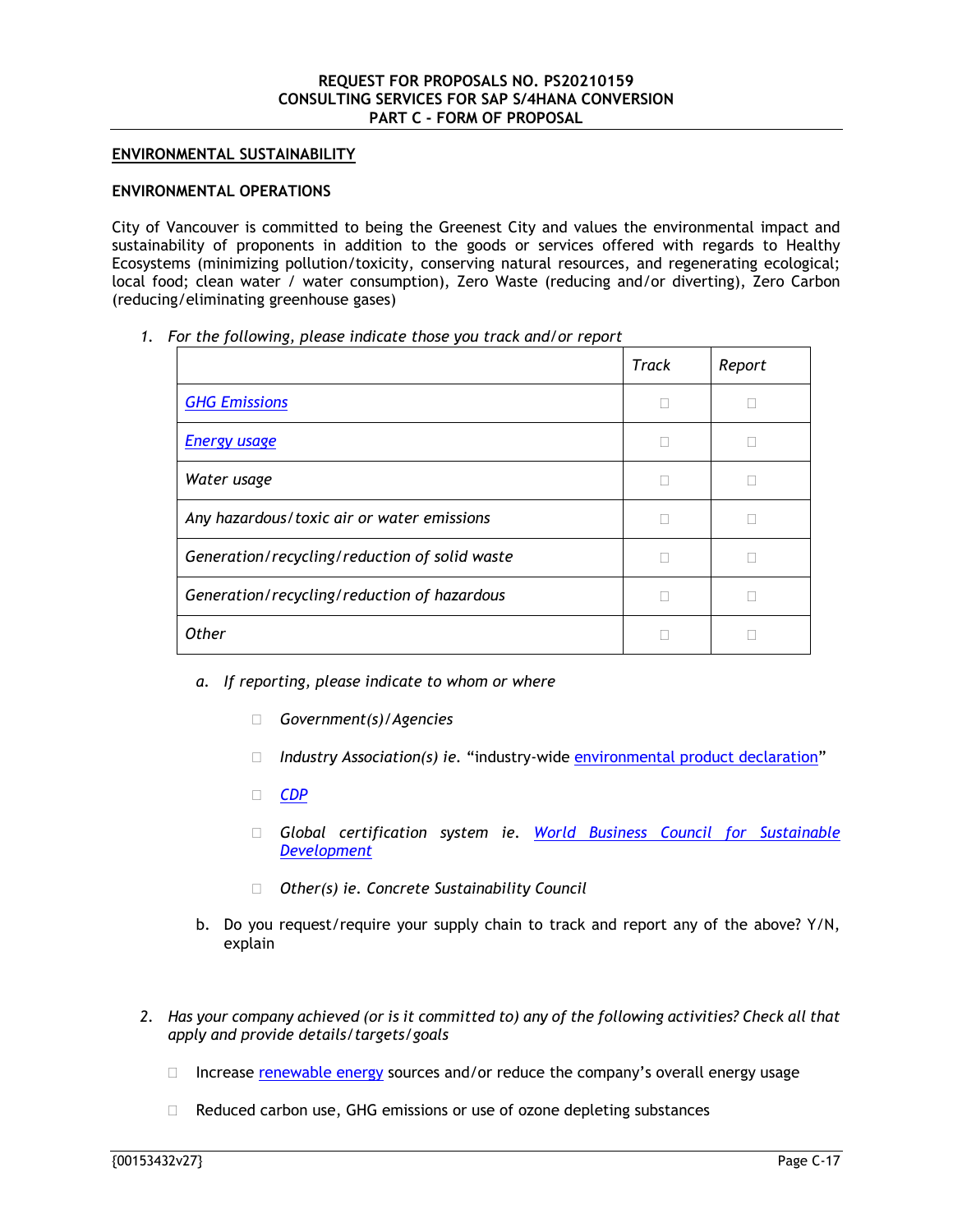- $\Box$  Implemented initiatives to reduce waste at the source or divert the waste from landfills/incineration
- $\Box$  Recycled water or other water recovery systems to reduce the use of potable water
- $\Box$  Responsibly dispose of all hazardous waste generated from production.
- □ 2030 Sustainable Development Goals of the United Nations
- Other: include an explanation of any on-going efforts or plans that the vendors has, or has taken to address climate change and their environmental impact

Please provide details

Do you engage with your supply chain on any above noted issues? Y/N, explain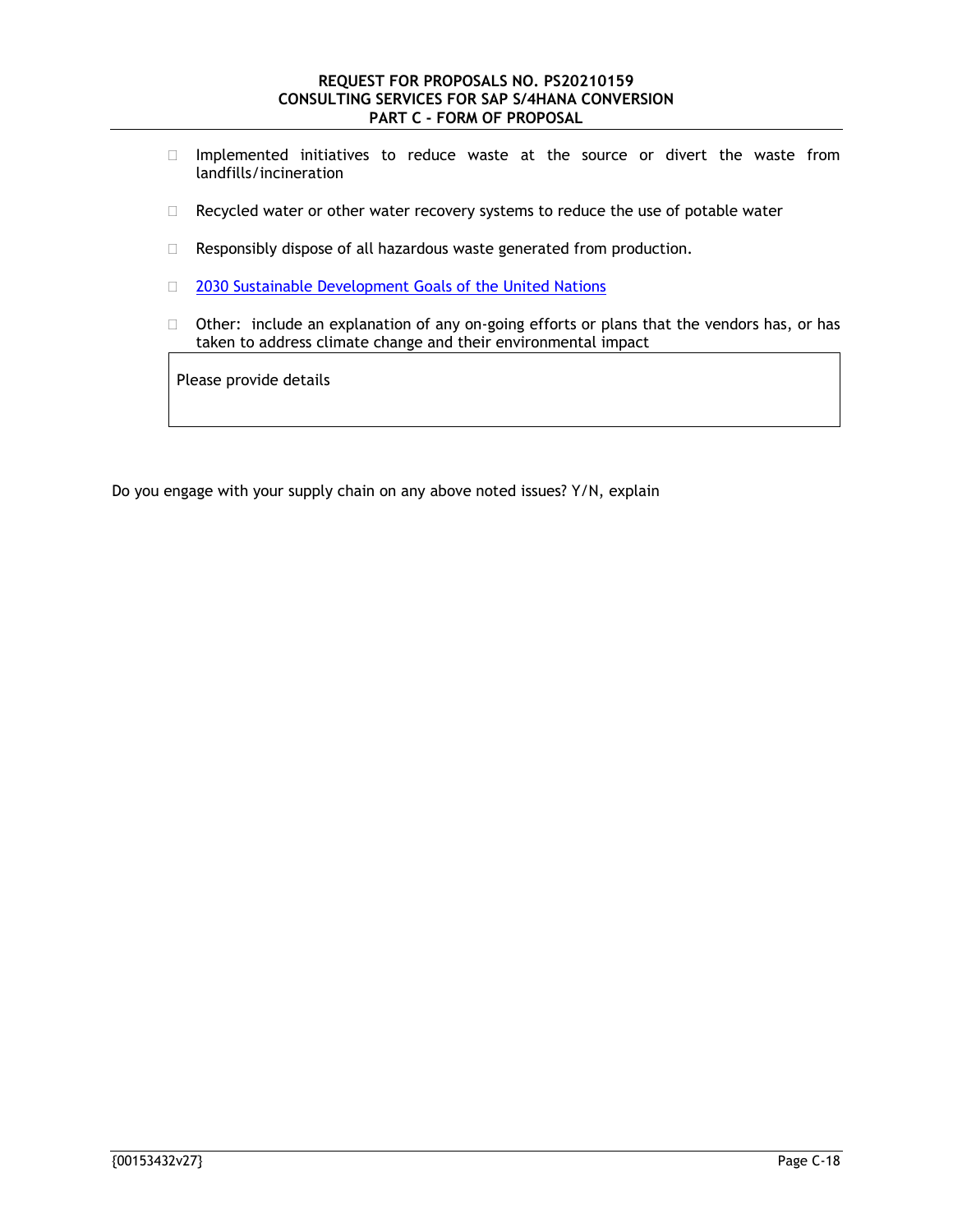# **APPENDIX 3** *COMMERCIAL PROPOSAL*

Complete Appendix 3 - Commercial Proposal as a separate excel file.

Proponent to provide proposed pricing and payment terms, which should be in accordance with Part A, Section (b) of the RFP (as well as any other sections of the RFP imposing requirements as to pricing).

When submitting its Proposal by email, please ensure Appendix 3 - Commercial Proposal is provided as a separate file to the entire Proposal.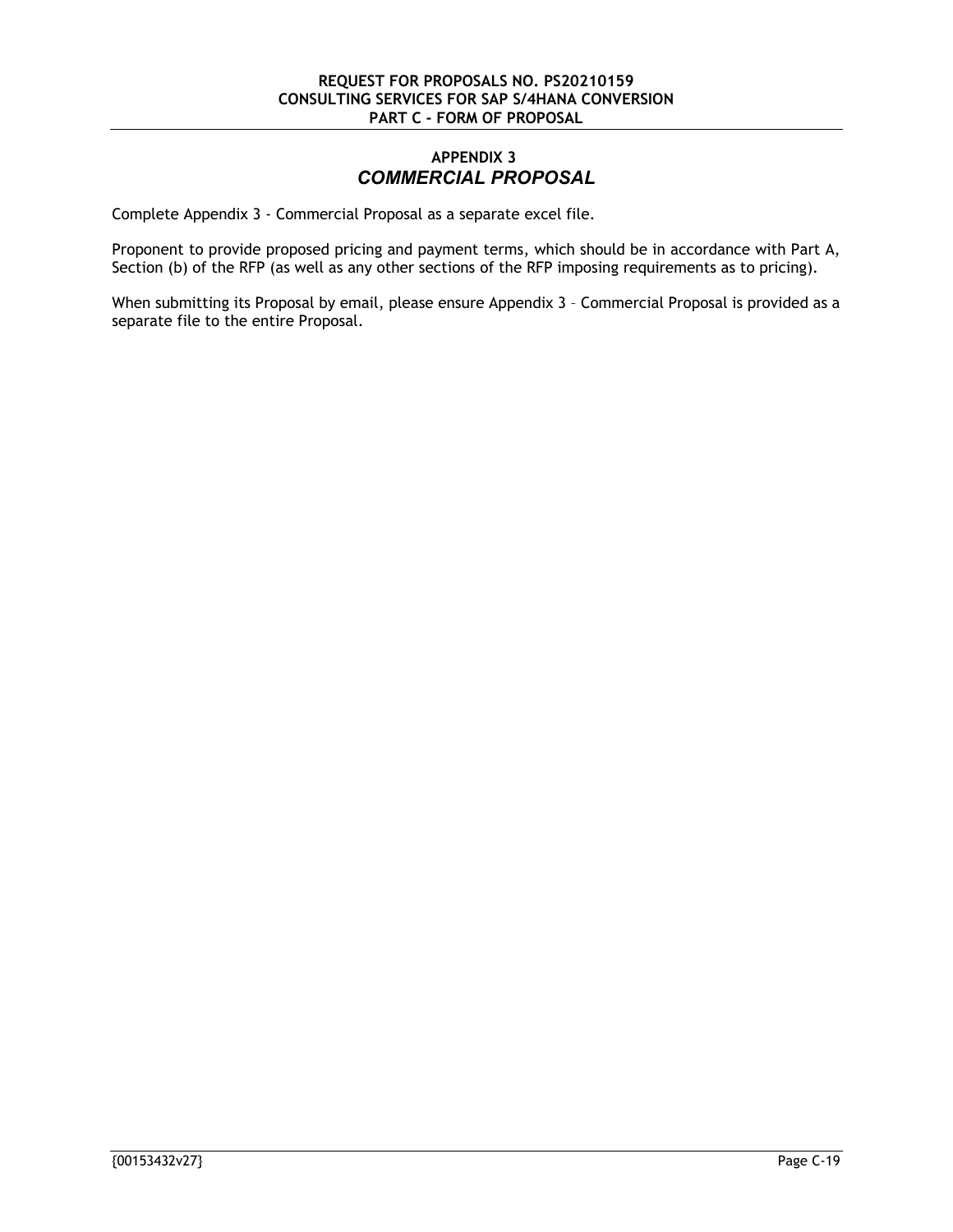# **APPENDIX 4** *PROPONENT'S REFERENCES*

Complete this Appendix 4 - Proponents References in the form set out below with references that are *relevant* to the Scope of Work set out in this RFP. Include in Description of the Project factors that demonstrate relevance e.g. reference is Canadian, reference is government, similarity of scope and schedule to this scope of work.

| Client Name #1                                              |  |
|-------------------------------------------------------------|--|
| <b>Address (City and Country)</b>                           |  |
| <b>Contact Name</b>                                         |  |
| <b>Title of Contact</b>                                     |  |
| Telephone No.                                               |  |
| <b>E-mail Address</b>                                       |  |
| Length of Relationship                                      |  |
| <b>Description of Project (including</b><br>timeline, etc.) |  |

| Client Name # 2                                             |  |
|-------------------------------------------------------------|--|
| <b>Address (City and Country)</b>                           |  |
| <b>Contact Name</b>                                         |  |
| <b>Title of Contact</b>                                     |  |
| Telephone No.                                               |  |
| <b>E-mail Address</b>                                       |  |
| Length of Relationship                                      |  |
| <b>Description of Project (including</b><br>timeline, etc.) |  |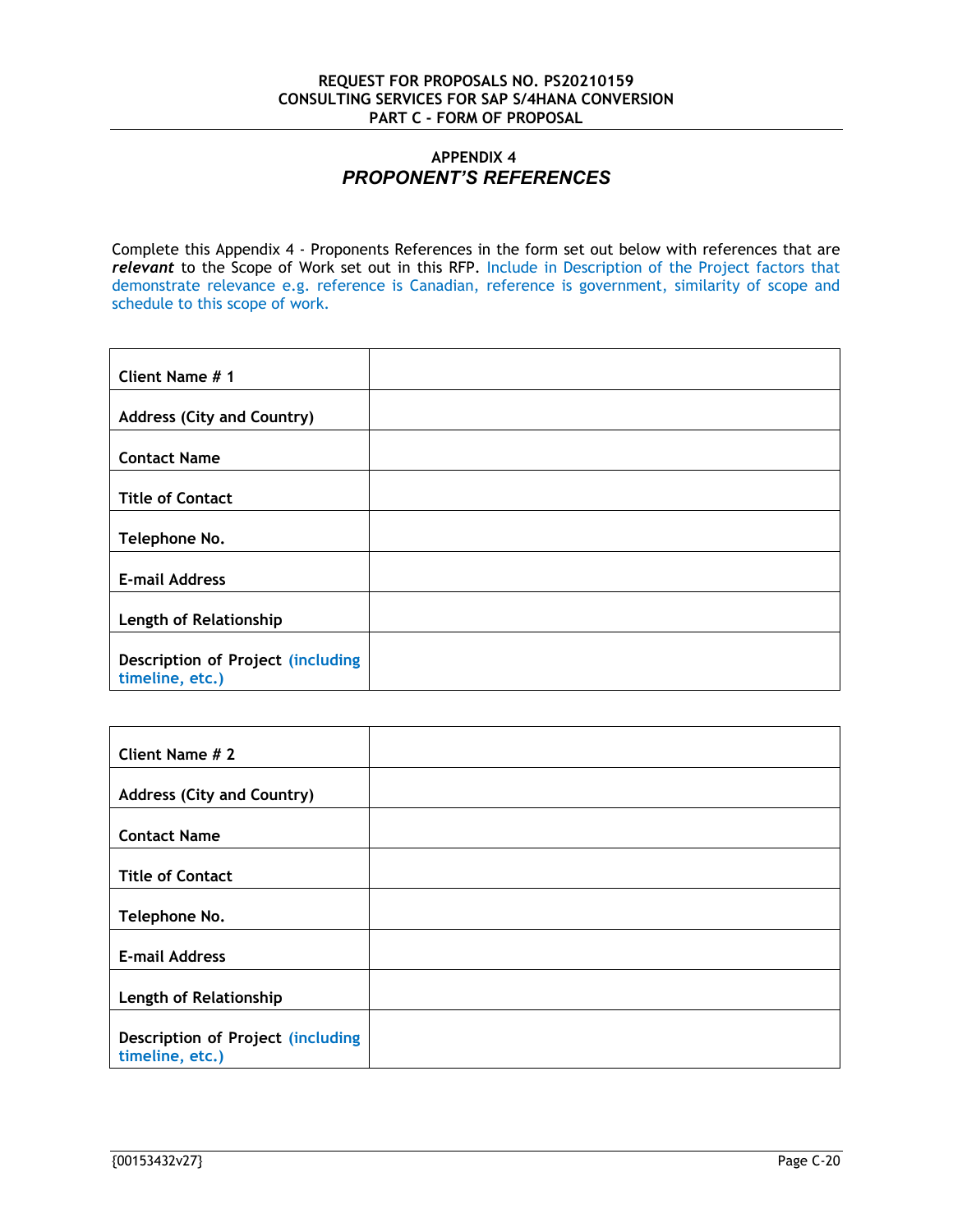| Client Name # 3                                             |  |
|-------------------------------------------------------------|--|
|                                                             |  |
| <b>Address (City and Country)</b>                           |  |
|                                                             |  |
| <b>Contact Name</b>                                         |  |
|                                                             |  |
| <b>Title of Contact</b>                                     |  |
|                                                             |  |
| Telephone No.                                               |  |
|                                                             |  |
| <b>E-mail Address</b>                                       |  |
|                                                             |  |
| Length of Relationship                                      |  |
|                                                             |  |
| <b>Description of Project (including</b><br>timeline, etc.) |  |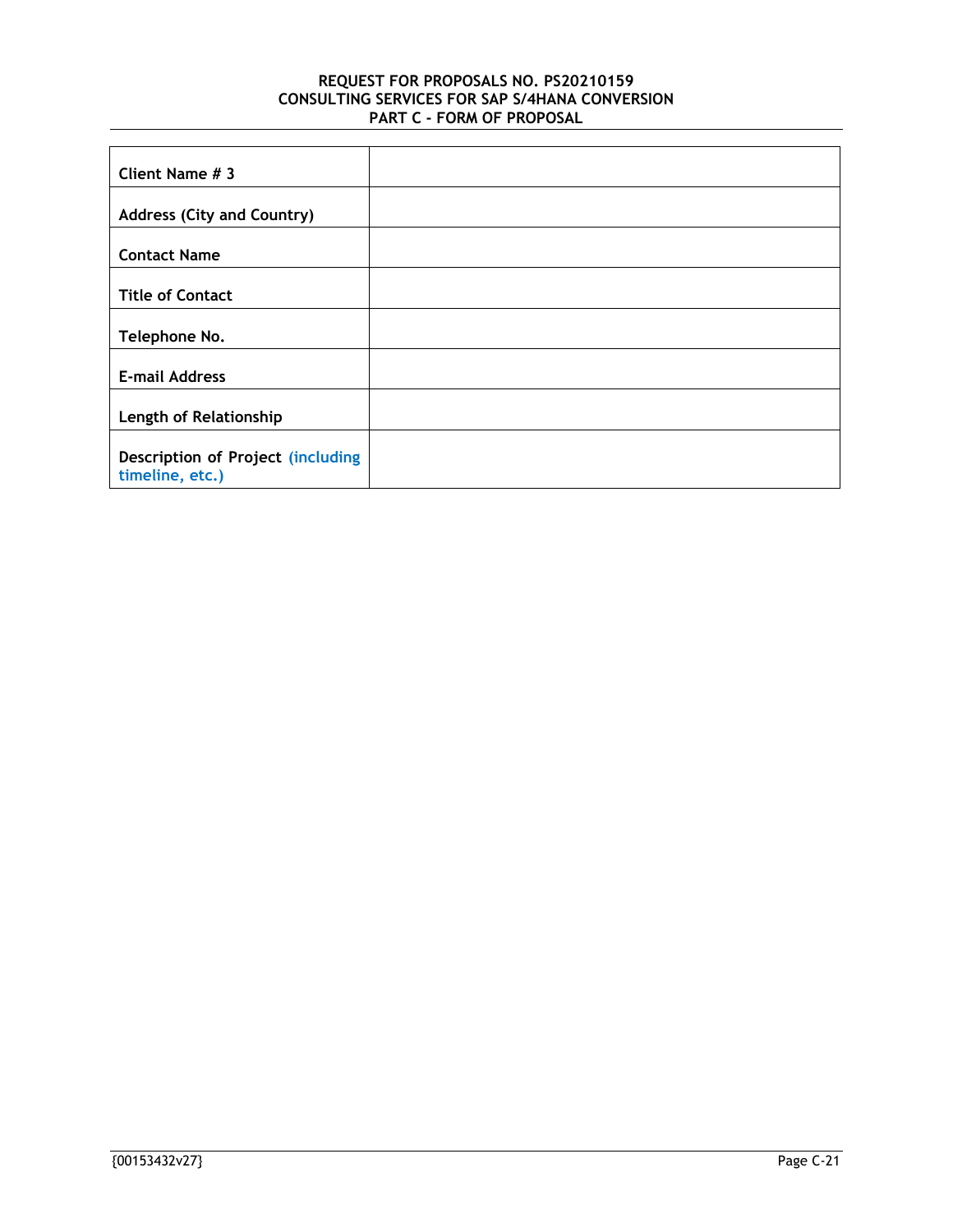# **APPENDIX 5** *CERTIFICATE OF INSURANCE*

Appendix 5 is to be duly completed and signed by the Proponent's insurance agent or broker as evidence of its existing insurance, along with a letter from its insurance broker or agent indicating whether or not (and, if not, then to what extent) it will be able to comply with the insurance requirements set out in the Form of Agreement, should the Proponent be selected as a successful Proponent.

Any successful Proponent will also be required to provide proof of the satisfaction of all insurance requirements prior to or concurrently with the City entering into any Agreement.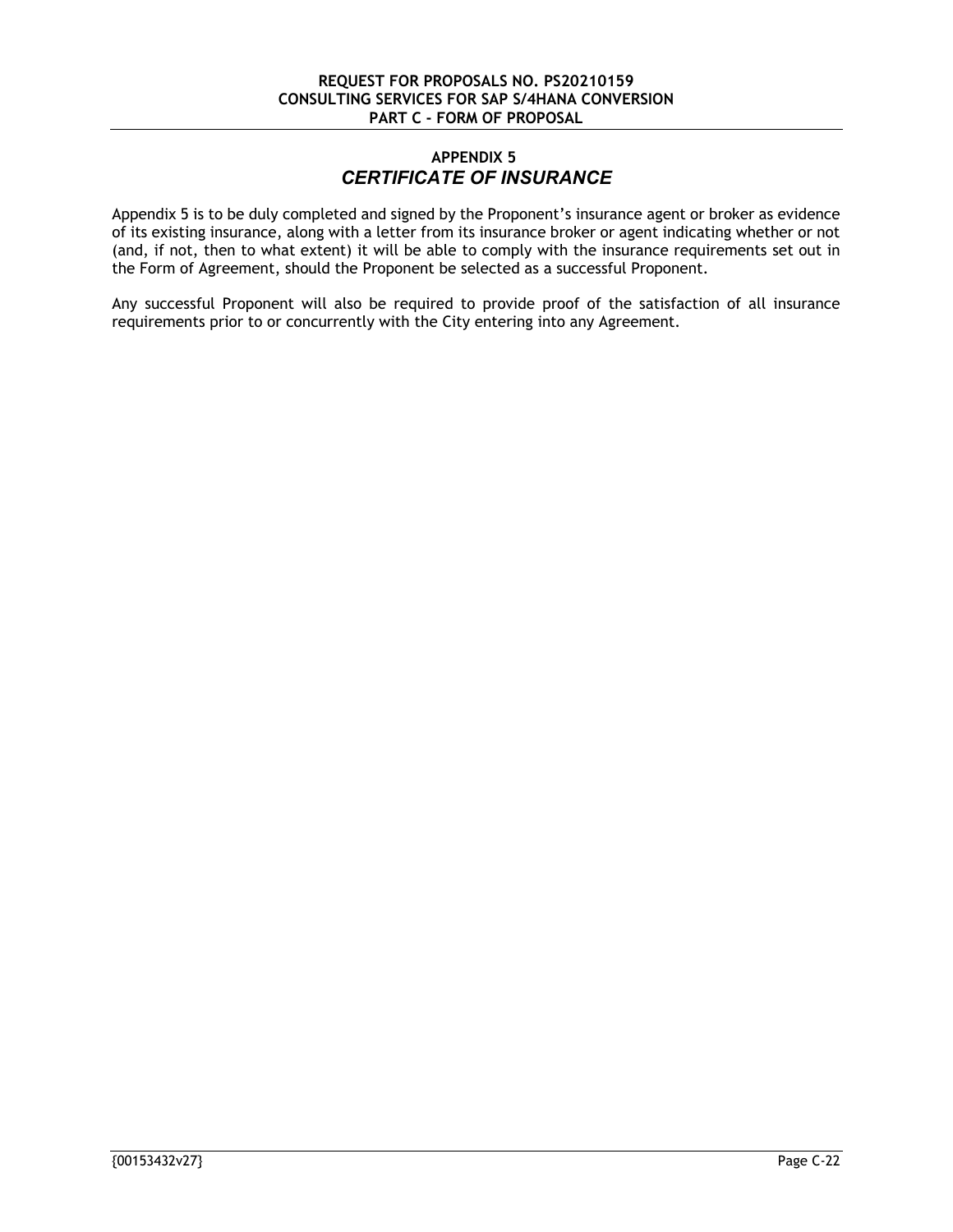|    | <b>CITY OF</b><br><b>VANCOUVER</b>                                                                                                                                                                                                                                                                                                                                                          | <b>APPENDIX 5 - CERTIFICATE OF EXISTING INSURANCE</b><br>TO BE COMPLETED AND APPENDED TO THE PROPOSAL/TENDER |                                                                                                                                                                                                                                                                                                                     |
|----|---------------------------------------------------------------------------------------------------------------------------------------------------------------------------------------------------------------------------------------------------------------------------------------------------------------------------------------------------------------------------------------------|--------------------------------------------------------------------------------------------------------------|---------------------------------------------------------------------------------------------------------------------------------------------------------------------------------------------------------------------------------------------------------------------------------------------------------------------|
|    | Section 2 through 8 - to be completed and executed by the Insurer or its Authorized Representative                                                                                                                                                                                                                                                                                          |                                                                                                              |                                                                                                                                                                                                                                                                                                                     |
| 1. | THIS CERTIFICATE IS ISSUED TO: City of Vancouver, 453 W 12th Avenue, Vancouver, BC, V5Y 1V4<br>and certifies that the insurance policy (policies) as listed herein has/have been issued to the Named Insured and is/are<br>in full force and effect.                                                                                                                                        |                                                                                                              |                                                                                                                                                                                                                                                                                                                     |
| 2. | NAMED INSURED (must be the same name as the proponent/bidder and is either an individual or a legally                                                                                                                                                                                                                                                                                       |                                                                                                              |                                                                                                                                                                                                                                                                                                                     |
|    | incorporated company)<br><b>BUSINESS TRADE NAME OF DOING BUSINESS AS</b>                                                                                                                                                                                                                                                                                                                    |                                                                                                              |                                                                                                                                                                                                                                                                                                                     |
|    |                                                                                                                                                                                                                                                                                                                                                                                             |                                                                                                              |                                                                                                                                                                                                                                                                                                                     |
|    | <b>BUSINESS ADDRESS</b>                                                                                                                                                                                                                                                                                                                                                                     |                                                                                                              |                                                                                                                                                                                                                                                                                                                     |
|    | <b>DESCRIPTION OF OPERATION</b>                                                                                                                                                                                                                                                                                                                                                             |                                                                                                              |                                                                                                                                                                                                                                                                                                                     |
|    | 3. PROPERTY INSURANCE (All Risks Coverage including Earthquake and Flood)                                                                                                                                                                                                                                                                                                                   |                                                                                                              |                                                                                                                                                                                                                                                                                                                     |
|    |                                                                                                                                                                                                                                                                                                                                                                                             |                                                                                                              |                                                                                                                                                                                                                                                                                                                     |
|    |                                                                                                                                                                                                                                                                                                                                                                                             |                                                                                                              |                                                                                                                                                                                                                                                                                                                     |
|    |                                                                                                                                                                                                                                                                                                                                                                                             |                                                                                                              |                                                                                                                                                                                                                                                                                                                     |
| 4. | <b>COMMERCIAL GENERAL LIABILITY INSURANCE (Occurrence Form)</b><br>Including the following extensions:<br>$\sqrt{\phantom{a}}$ Personal Injury                                                                                                                                                                                                                                              | <b>INSURER</b><br>POLICY NUMBER                                                                              |                                                                                                                                                                                                                                                                                                                     |
|    | $\sqrt{ }$ Property Damage including Loss of Use<br>$\sqrt{}$ Products and Completed Operations<br>$\sqrt{2}$ Cross Liability or Severability of Interest                                                                                                                                                                                                                                   | POLICY PERIOD<br>Limits of Liability (Bodily Injury and Property Damage Inclusive) -<br>Per Occurrence       | $\frac{1}{2}$                                                                                                                                                                                                                                                                                                       |
|    | $\sqrt{\phantom{a}}$ Employees as Additional Insureds<br>$\sqrt{ }$ Blanket Contractual Liability                                                                                                                                                                                                                                                                                           | Aggregate<br>All Risk Tenants' Legal Liability                                                               | $\frac{1}{2}$<br>$\frac{1}{2}$                                                                                                                                                                                                                                                                                      |
|    | $\sqrt{ }$ Non-Owned Auto Liability                                                                                                                                                                                                                                                                                                                                                         | Deductible Per Occurrence                                                                                    |                                                                                                                                                                                                                                                                                                                     |
|    | 5. AUTOMOBILE LIABILITY INSURANCE for operation of owned and/or leased vehicles                                                                                                                                                                                                                                                                                                             |                                                                                                              |                                                                                                                                                                                                                                                                                                                     |
|    | <b>INSURER</b><br><u> 1989 - Johann Barnett, fransk politiker (d. 1989)</u>                                                                                                                                                                                                                                                                                                                 | <b>Limits of Liability -</b><br>Combined Single Limit \$                                                     |                                                                                                                                                                                                                                                                                                                     |
|    | POLICY NUMBER<br>POLICY PERIOD From ____________ to ___________                                                                                                                                                                                                                                                                                                                             |                                                                                                              | If vehicles are insured by ICBC, complete and provide Form APV-47.                                                                                                                                                                                                                                                  |
|    | 6. <b>O UMBRELLA OR O EXCESS LIABILITY INSURANCE</b> Limits of Liability (Bodily Injury and Property Damage Inclusive)                                                                                                                                                                                                                                                                      |                                                                                                              |                                                                                                                                                                                                                                                                                                                     |
|    | <b>INSURER</b>                                                                                                                                                                                                                                                                                                                                                                              | Per Occurrence                                                                                               |                                                                                                                                                                                                                                                                                                                     |
|    | <u> 1989 - Johann Barnett, fransk politiker (</u>                                                                                                                                                                                                                                                                                                                                           | Aggregate                                                                                                    | $\frac{1}{2}$<br>$\frac{1}{2}$                                                                                                                                                                                                                                                                                      |
|    | POLICY NUMBER<br>POLICY PERIOD From _____________ to ____________                                                                                                                                                                                                                                                                                                                           |                                                                                                              | Self-Insured Retention \$                                                                                                                                                                                                                                                                                           |
|    | PROFESSIONAL LIABILITY INSURANCE                                                                                                                                                                                                                                                                                                                                                            | <b>Limits of Liability</b>                                                                                   |                                                                                                                                                                                                                                                                                                                     |
|    |                                                                                                                                                                                                                                                                                                                                                                                             | Aggregate                                                                                                    | $\frac{1}{2}$                                                                                                                                                                                                                                                                                                       |
|    | POLICY PERIOD From _____________ to ____________                                                                                                                                                                                                                                                                                                                                            | Deductible Per                                                                                               | $\frac{1}{2}$ $\frac{1}{2}$ $\frac{1}{2}$ $\frac{1}{2}$ $\frac{1}{2}$ $\frac{1}{2}$ $\frac{1}{2}$ $\frac{1}{2}$ $\frac{1}{2}$ $\frac{1}{2}$ $\frac{1}{2}$ $\frac{1}{2}$ $\frac{1}{2}$ $\frac{1}{2}$ $\frac{1}{2}$ $\frac{1}{2}$ $\frac{1}{2}$ $\frac{1}{2}$ $\frac{1}{2}$ $\frac{1}{2}$ $\frac{1}{2}$ $\frac{1}{2}$ |
|    |                                                                                                                                                                                                                                                                                                                                                                                             | Occurrence/Claim                                                                                             |                                                                                                                                                                                                                                                                                                                     |
|    | If the policy is in a "CLAIMS MADE" form, please specify the applicable Retroactive Date: ____________________                                                                                                                                                                                                                                                                              |                                                                                                              |                                                                                                                                                                                                                                                                                                                     |
| 8. | <b>OTHER INSURANCE</b>                                                                                                                                                                                                                                                                                                                                                                      |                                                                                                              |                                                                                                                                                                                                                                                                                                                     |
|    |                                                                                                                                                                                                                                                                                                                                                                                             | <b>Limits of Liability</b><br>Per Occurrence                                                                 | $\frac{1}{2}$                                                                                                                                                                                                                                                                                                       |
|    |                                                                                                                                                                                                                                                                                                                                                                                             | Aggregate                                                                                                    | $\frac{1}{2}$                                                                                                                                                                                                                                                                                                       |
|    | POLICY NUMBER<br>POLICY PERIOD From ____________ to ___________                                                                                                                                                                                                                                                                                                                             | Deductible Per Loss                                                                                          | $\frac{1}{2}$ $\frac{1}{2}$ $\frac{1}{2}$ $\frac{1}{2}$ $\frac{1}{2}$ $\frac{1}{2}$ $\frac{1}{2}$ $\frac{1}{2}$ $\frac{1}{2}$ $\frac{1}{2}$ $\frac{1}{2}$ $\frac{1}{2}$ $\frac{1}{2}$ $\frac{1}{2}$ $\frac{1}{2}$ $\frac{1}{2}$ $\frac{1}{2}$ $\frac{1}{2}$ $\frac{1}{2}$ $\frac{1}{2}$ $\frac{1}{2}$ $\frac{1}{2}$ |
|    | TYPE OF INSURANCE ___________________________                                                                                                                                                                                                                                                                                                                                               | <b>Limits of Liability</b>                                                                                   |                                                                                                                                                                                                                                                                                                                     |
|    | $\begin{picture}(20,10) \put(0,0){\dashbox{0.5}(10,0){ }} \put(15,0){\circle{10}} \put(25,0){\circle{10}} \put(25,0){\circle{10}} \put(25,0){\circle{10}} \put(25,0){\circle{10}} \put(25,0){\circle{10}} \put(25,0){\circle{10}} \put(25,0){\circle{10}} \put(25,0){\circle{10}} \put(25,0){\circle{10}} \put(25,0){\circle{10}} \put(25,0){\circle{10}} \put(25,0){\circle{10}} \put(25,$ | Per Occurrence<br>Aggregate                                                                                  | $\frac{1}{2}$                                                                                                                                                                                                                                                                                                       |
|    | POLICY NUMBER<br>POLICY PERIOD From _____________ to ____________                                                                                                                                                                                                                                                                                                                           | Deductible Per Loss                                                                                          | $\frac{1}{2}$<br>$\frac{1}{2}$                                                                                                                                                                                                                                                                                      |
|    | SIGNED BY THE INSURER OR ITS AUTHORIZED REPRESENTATIVE                                                                                                                                                                                                                                                                                                                                      |                                                                                                              |                                                                                                                                                                                                                                                                                                                     |
|    |                                                                                                                                                                                                                                                                                                                                                                                             |                                                                                                              |                                                                                                                                                                                                                                                                                                                     |
|    | PRINT NAME OF INSURER OR ITS AUTHORIZED REPRESENTATIVE, ADDRESS AND PHONE NUMBER                                                                                                                                                                                                                                                                                                            |                                                                                                              | Dated                                                                                                                                                                                                                                                                                                               |
|    |                                                                                                                                                                                                                                                                                                                                                                                             |                                                                                                              |                                                                                                                                                                                                                                                                                                                     |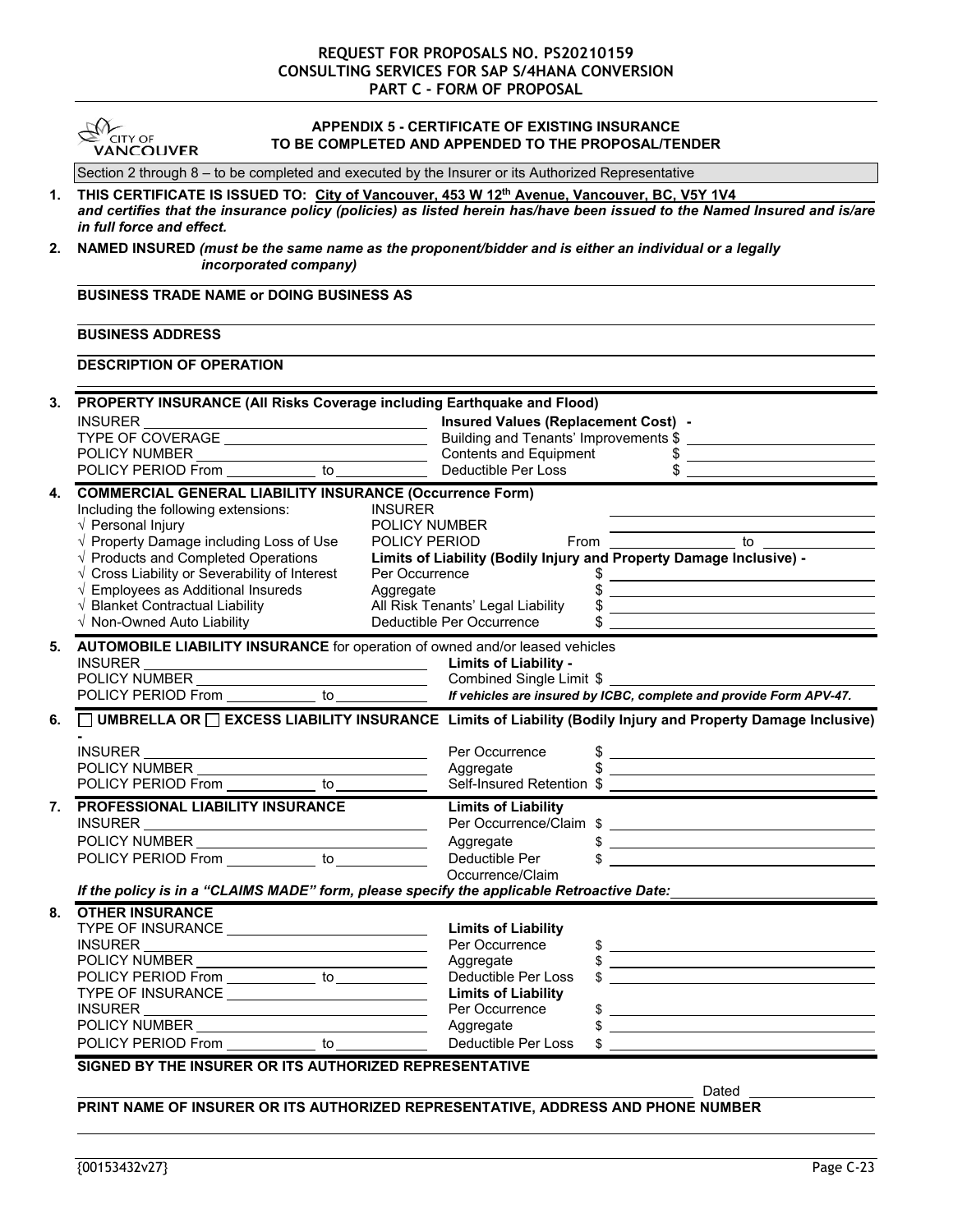# **APPENDIX 6** *DECLARATION OF SUPPLIER CODE OF CONDUCT COMPLIANCE*

Complete this Appendix 6 - Declaration of Supplier Code of Conduct Compliance in the form set out below.

**All proposed suppliers are to complete and submit this form to certify compliance with the supplier performance standards set out in the Supplier Code of Conduct.** 

The City of Vancouver expects each supplier of goods and services to the City to comply with the supplier performance standards set out in the City's Supplier Code of Conduct (SCC) <https://policy.vancouver.ca/AF01401P1.pdf>. The SCC defines minimum labour and environmental standards for City suppliers and their subcontractors.

Suppliers are expected to comply with the aforementioned standards upon submitting a tender, proposal, application, expression of interest or quotation to the City, or have a plan in place to comply within a specific period of time. The City reserves the right to determine an appropriate timeframe in which suppliers must come into compliance with these standards. To give effect to these requirements, an authorized signatory of each proposed vendor must complete the following declaration and include this declaration with its submission:

As an authorized signatory of \_\_\_\_\_\_\_\_\_\_\_\_\_\_\_\_\_\_\_\_\_\_\_\_\_\_\_\_*(vendor name),* I declare that I have reviewed the SCC and to the best of my knowledge, \_\_\_\_\_\_\_\_\_\_\_\_\_\_\_\_\_\_\_\_\_\_\_\_\_\_\_ *(vendor name)* and its proposed subcontractors have not been and are not currently in violation of the SCC or convicted of an offence under national and other applicable laws referred to in the SCC, other than as noted in the table below *(include all violations/convictions that have occurred in the past three years as well as plans for corrective action).*

| Section of SCC /<br>title of law | Date of violation<br>/conviction | Description of<br>violation /<br>conviction | Regulatory /<br>adjudication body and<br>document file number | Corrective<br>action plan |
|----------------------------------|----------------------------------|---------------------------------------------|---------------------------------------------------------------|---------------------------|
|                                  |                                  |                                             |                                                               |                           |
|                                  |                                  |                                             |                                                               |                           |

I understand that a false declaration and/or lack of a corrective action plan may result in no further consideration being given to the submission of \_\_\_\_\_\_\_\_\_\_\_\_\_\_\_\_\_\_\_\_\_\_\_\_\_\_\_\_ *(vendor name).* 

Signature:

Name and Title: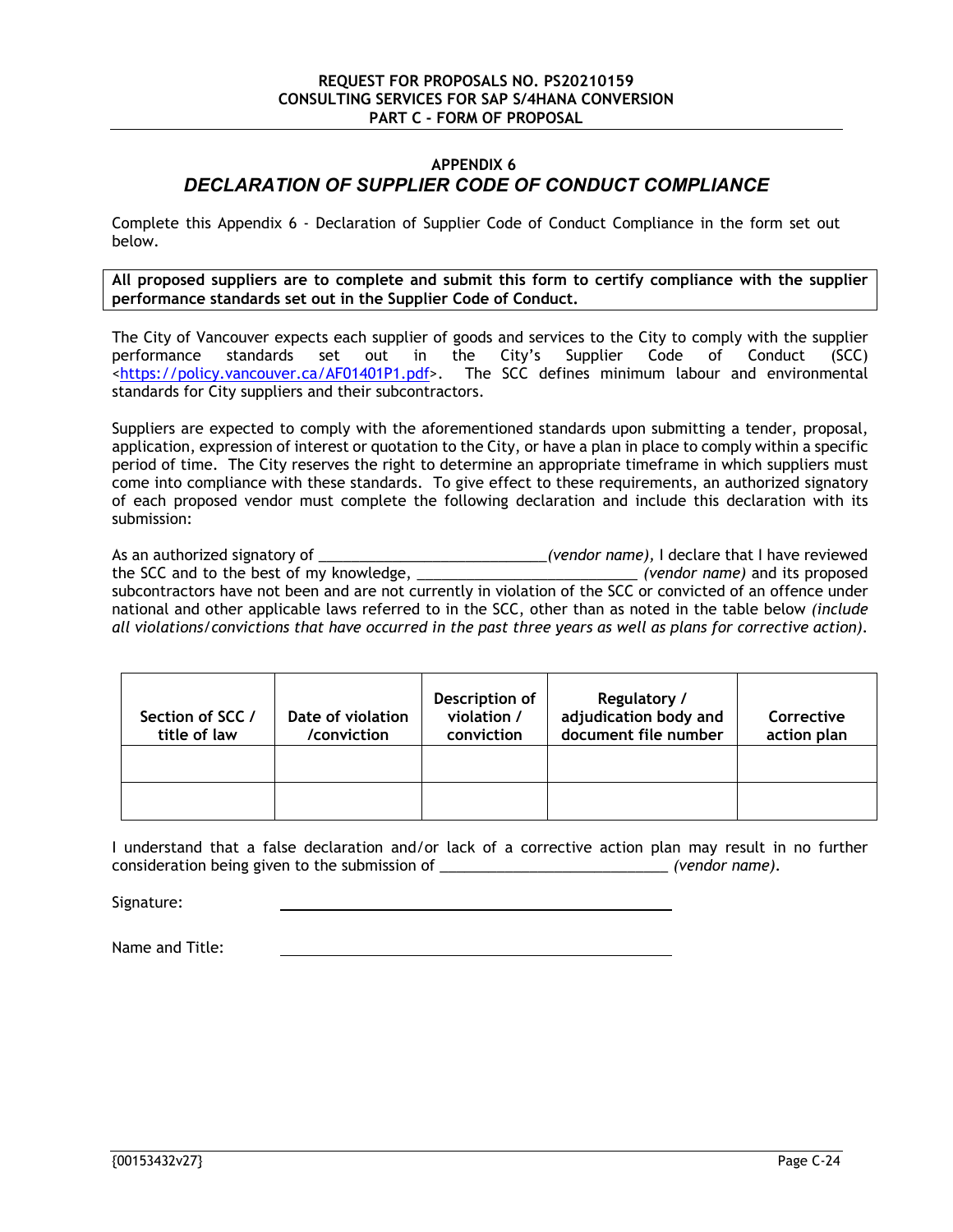# **APPENDIX 7** *PERSONAL INFORMATION CONSENT FORM(S)*

Complete one copy of this Appendix 7 - Personal Information Consent Form(s), in the form set out below, for each key personnel for whom a CV or other information regarding employment history and qualifications has been included in the Proposal.

# **PERSONAL INFORMATION CONSENT FORM**

#### **Reference #PS20210159**

## **Title: CONSULTING SERVICES FOR SAP S/4HANA CONVERSION**

With the provision of my signature at the foot of this statement I,

consent to the indirect collection from

(Print Name of Proponent) of my

(Print Name)

personal information in the form of a work history, resume or summary of qualifications.

In consenting to this indirect collection, I understand that my personal information, so collected, will be used by the City for the sole purpose of evaluating the submitted response to the above-noted procurement process. I understand further that my personal information, once collected by the City, will be handled by the City in accordance with the provisions of the (BC) *Freedom of Information and Protection of Privacy Act*.

Signature Date Date Date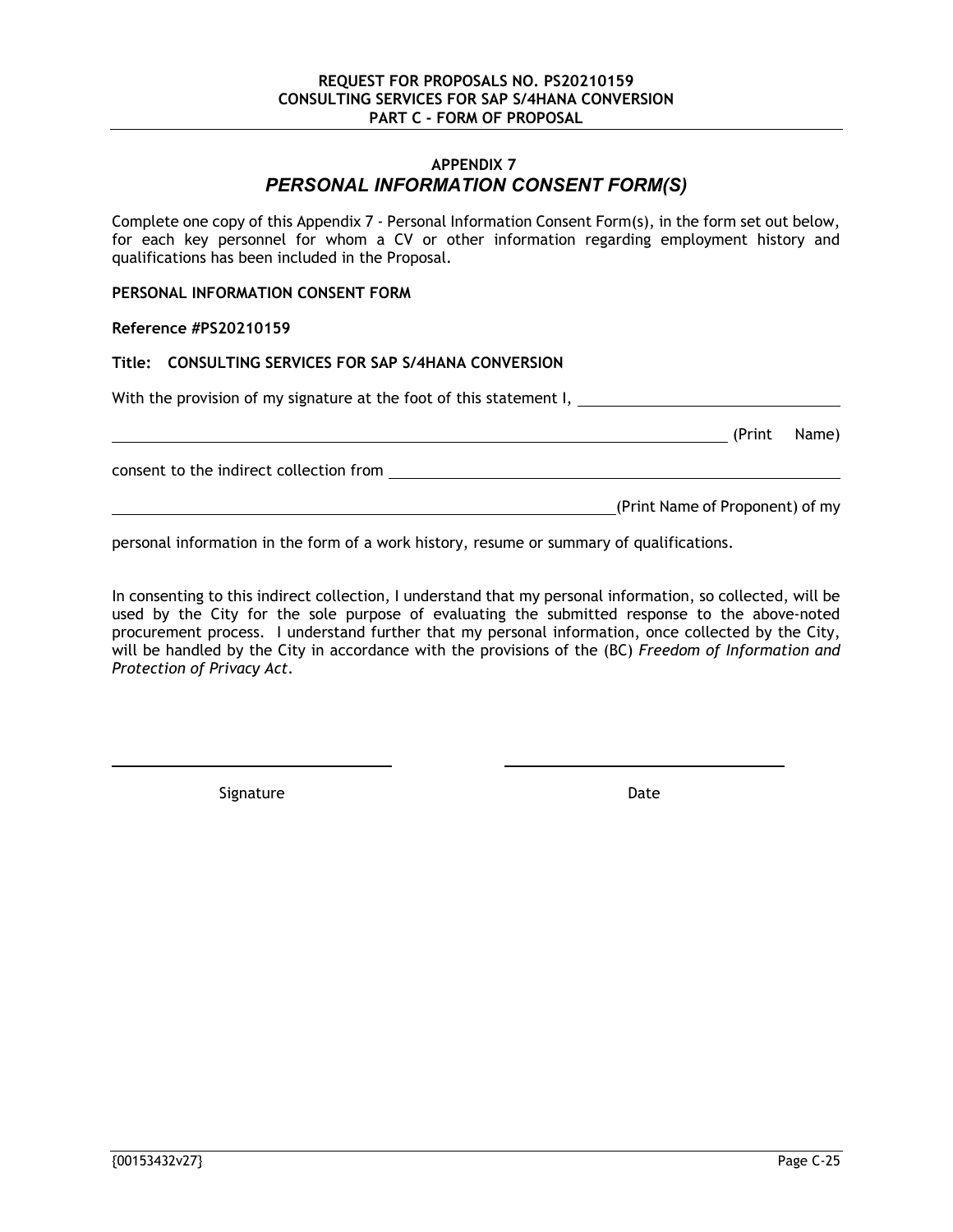# **APPENDIX 8** *SUBCONTRACTORS*

Complete this Appendix 8 - Subcontractors in the form set out below by listing all of the subcontractors that the Proponent proposes to use in carrying out its work under an Agreement, or state that the Proponent does not propose to use any subcontractors.

If selected to enter into an Agreement with the City, the Proponent may be limited to using subcontractors listed in its Proposal. If the City objects to a subcontractor listed in a Proposal, the City may permit a Proponent to propose a substitute Subcontractor acceptable to the City.

| Subcontracted Scope                                                                                                                                                                                                                                                                                                                                                                                                         |                                                                                                                                                                                                                                                                          |  |
|-----------------------------------------------------------------------------------------------------------------------------------------------------------------------------------------------------------------------------------------------------------------------------------------------------------------------------------------------------------------------------------------------------------------------------|--------------------------------------------------------------------------------------------------------------------------------------------------------------------------------------------------------------------------------------------------------------------------|--|
| Subcontractor                                                                                                                                                                                                                                                                                                                                                                                                               |                                                                                                                                                                                                                                                                          |  |
| Contact (name, title, email,<br>telephone no.)                                                                                                                                                                                                                                                                                                                                                                              |                                                                                                                                                                                                                                                                          |  |
| Approximate Percent of the<br>Work to be Subcontracted                                                                                                                                                                                                                                                                                                                                                                      |                                                                                                                                                                                                                                                                          |  |
| Social Value Business - shall<br>mean a business that has a<br>recognized environmental or<br>social certification and/or is<br>majority owned/controlled by<br>an equity-seeking demographic<br>(including but not limited to<br>non-profit,<br>cooperative,<br>Women, Indigenous Peoples,<br>Ethno-cultural<br>People<br>(minorities,<br>newcomers,<br>with<br>immigrants),<br>persons<br>disabilities or LGBTQ+ people). | In the space below, detail the Proponent's proposed use of Social<br>Value Businesses as sub-contractors/consultants (if any) and provide<br>brief company profiles of those Social Value Businesses and<br>descriptions of how they qualify as Social Value Businesses. |  |
|                                                                                                                                                                                                                                                                                                                                                                                                                             |                                                                                                                                                                                                                                                                          |  |
| The Subcontractor's Relevant                                                                                                                                                                                                                                                                                                                                                                                                | 1.<br>Project Name:                                                                                                                                                                                                                                                      |  |
| Experience (identify at least<br>three similar projects within<br>the last five years, including the<br>client)                                                                                                                                                                                                                                                                                                             | Client:                                                                                                                                                                                                                                                                  |  |
|                                                                                                                                                                                                                                                                                                                                                                                                                             | Nature of Work:                                                                                                                                                                                                                                                          |  |
|                                                                                                                                                                                                                                                                                                                                                                                                                             | Value:                                                                                                                                                                                                                                                                   |  |
|                                                                                                                                                                                                                                                                                                                                                                                                                             | Client Contact:                                                                                                                                                                                                                                                          |  |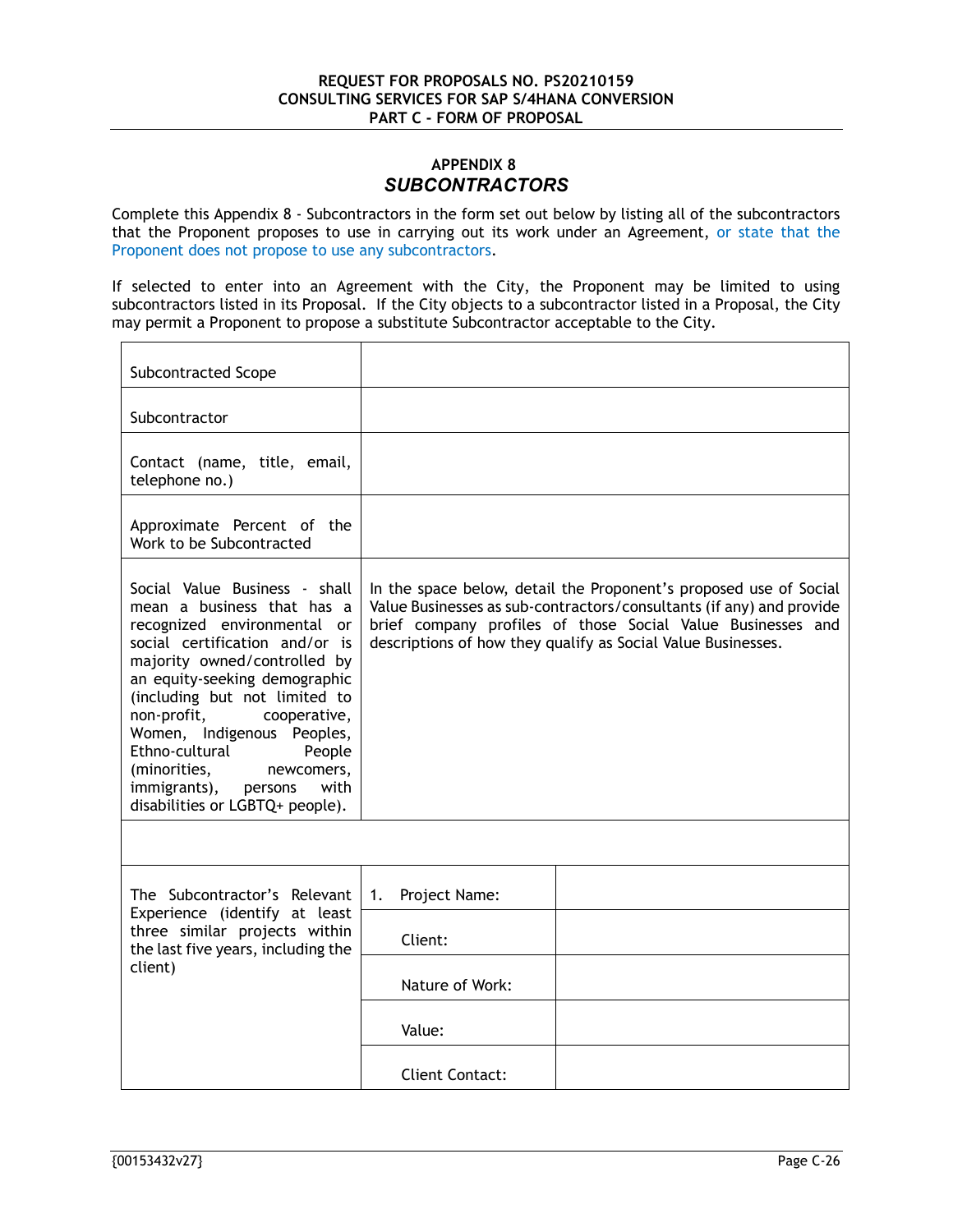| Project Name:<br>2.    |
|------------------------|
| Client:                |
| Nature of Work:        |
| Value:                 |
| <b>Client Contact:</b> |
| Project Name:<br>3.    |
| Client:                |
| Nature of Work:        |
| Value:                 |
| <b>Client Contact:</b> |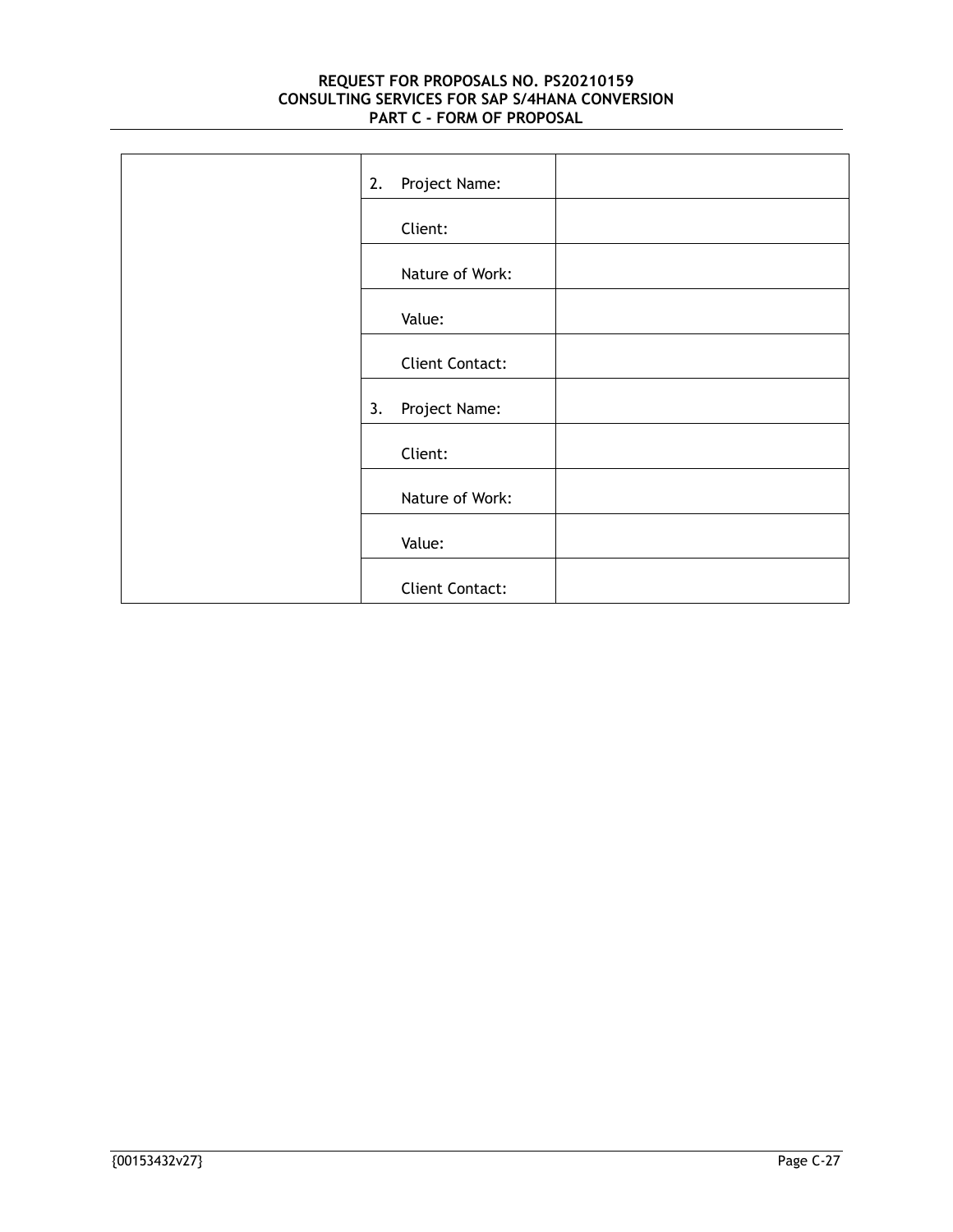# **APPENDIX 9** *PROPOSED AMENDMENTS TO FORM OF AGREEMENT*

Complete this Appendix 9 – Proposed Amendments to Form of Agreement in the form set out below by detailing any proposed amendments to the Form of Agreement attached as Part D. If no amendments to the Form of Agreement are proposed, state "none". It is at the City's sole discretion whether or not these proposed amendments will be considered for the Form of Agreement.

| Section / General<br>Condition | <b>Proposed Amendment</b> | <b>Rationale and Benefit</b> |
|--------------------------------|---------------------------|------------------------------|
|                                |                           |                              |
|                                |                           |                              |
|                                |                           |                              |
|                                |                           |                              |
|                                |                           |                              |
|                                |                           |                              |
|                                |                           |                              |
|                                |                           |                              |
|                                |                           |                              |
|                                |                           |                              |

 $\blacksquare$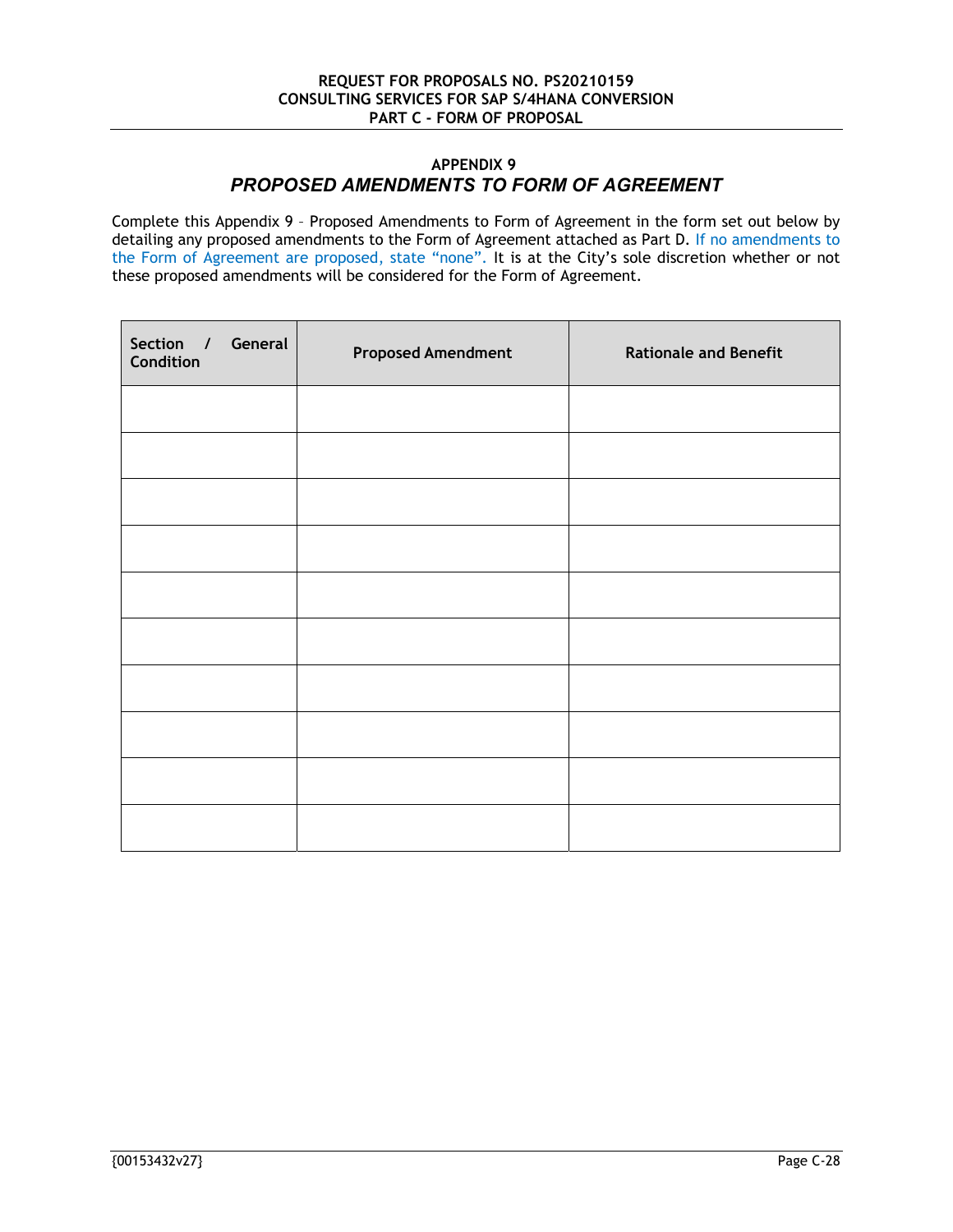# **APPENDIX 10** *CONFLICTS; COLLUSION; LOBBYING*

Complete this APPENDIX 10 – Conflicts; Collusion; Lobbying in the form set out below by setting out any exceptions to the declarations in Section 9 of the Legal Terms and Conditions attached as Appendix 1 to this Part C - Form of Proposal or indicate that there are **no** exceptions, as applicable.

| Exceptions to Declaration as to no Conflict of<br>Interest in RFP Process (Section 9.1 of Legal Terms<br>and Conditions)              |  |
|---------------------------------------------------------------------------------------------------------------------------------------|--|
| Exceptions to Declaration as to No Conflict of<br>Interest Respecting Proposed Supply (Section 9.2)<br>of Legal Terms and Conditions) |  |
| Exceptions to Declaration as to No Collusion<br>(Section 9.3 of Legal Terms and Conditions)                                           |  |
| Exceptions to Declarations as to No Lobbying<br>(Section 9.4 of Legal Terms and Conditions)                                           |  |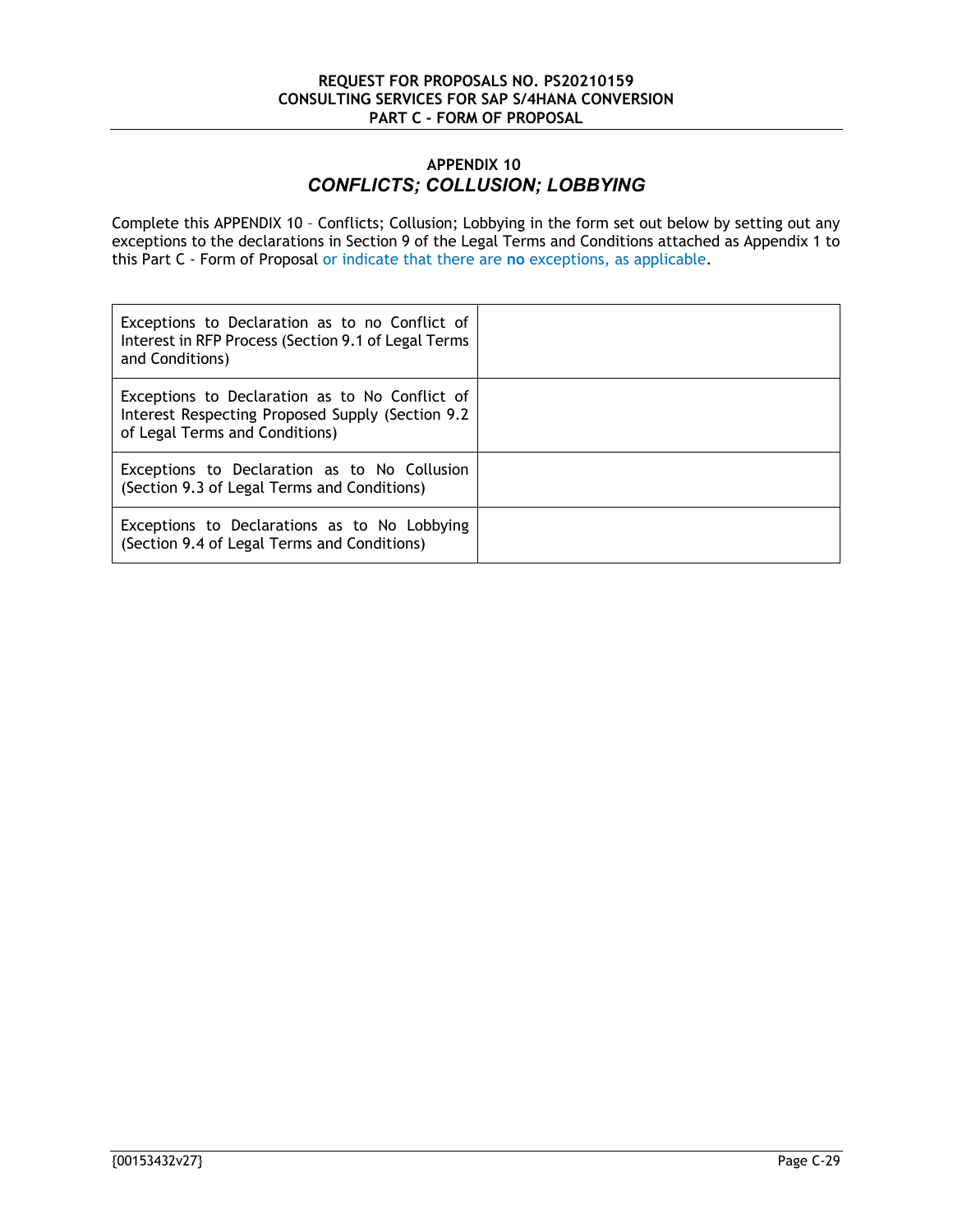# **APPENDIX 11** *PROOF OF WORKSAFEBC REGISTRATION*

Attached as APPENDIX 11 to this Form of Proposal proof of valid WorkSafeBC registration.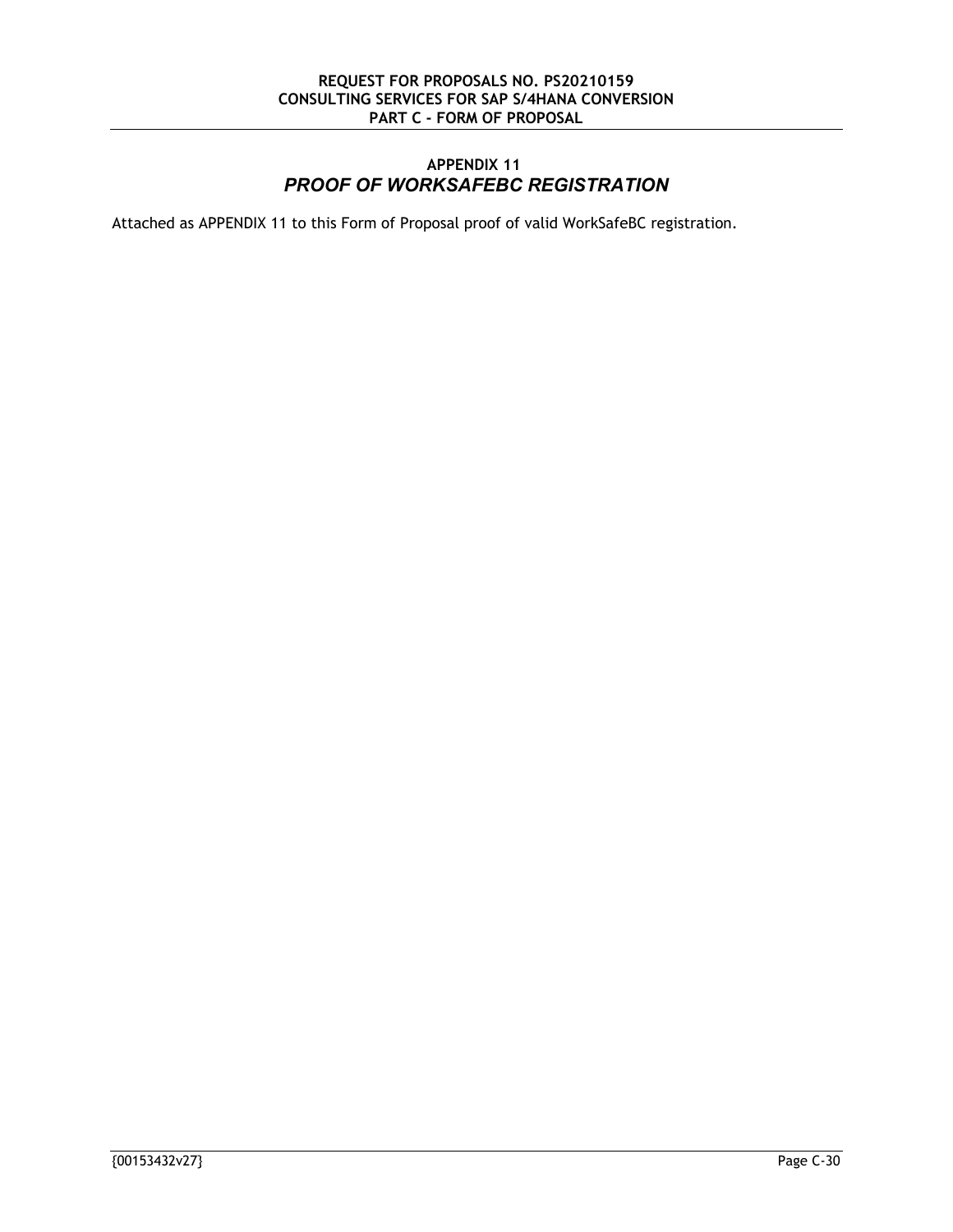# **PART D FORM OF AGREEMENT**



# **PROFESSIONAL SERVICES AGREEMENT**

# **RFP PS20210159 - CONSULTING SERVICES FOR SAP S/4HANA CONVERSION**

THIS AGREEMENT is made as of the **[day]** day of **[month/year]** (the "**Effective Date**")

BETWEEN:

**CITY OF VANCOUVER**  453 West 12th Avenue Vancouver, British Columbia V5Y 1V4

(the "**City**")

OF THE FIRST PART

AND:

**[CONSULTANT NAME] [address]** 

(the "**Consultant**")

OF THE SECOND PART

(the City and the Consultant are hereinafter sometimes referred to individually as "**Party**" and collectively as "**Parties**")

# **BACKGROUND:**

- A. The City requires the professional services described herein, and desires to engage the Consultant to perform said services.
- B. The Consultant has agreed to perform the said services in accordance with the terms and conditions of this Agreement.

NOW THEREFORE, in consideration of the mutual covenants and promises made by the Parties and other good and valuable consideration, the receipt and sufficiency of which is hereby acknowledged, the Parties hereby agree as follows: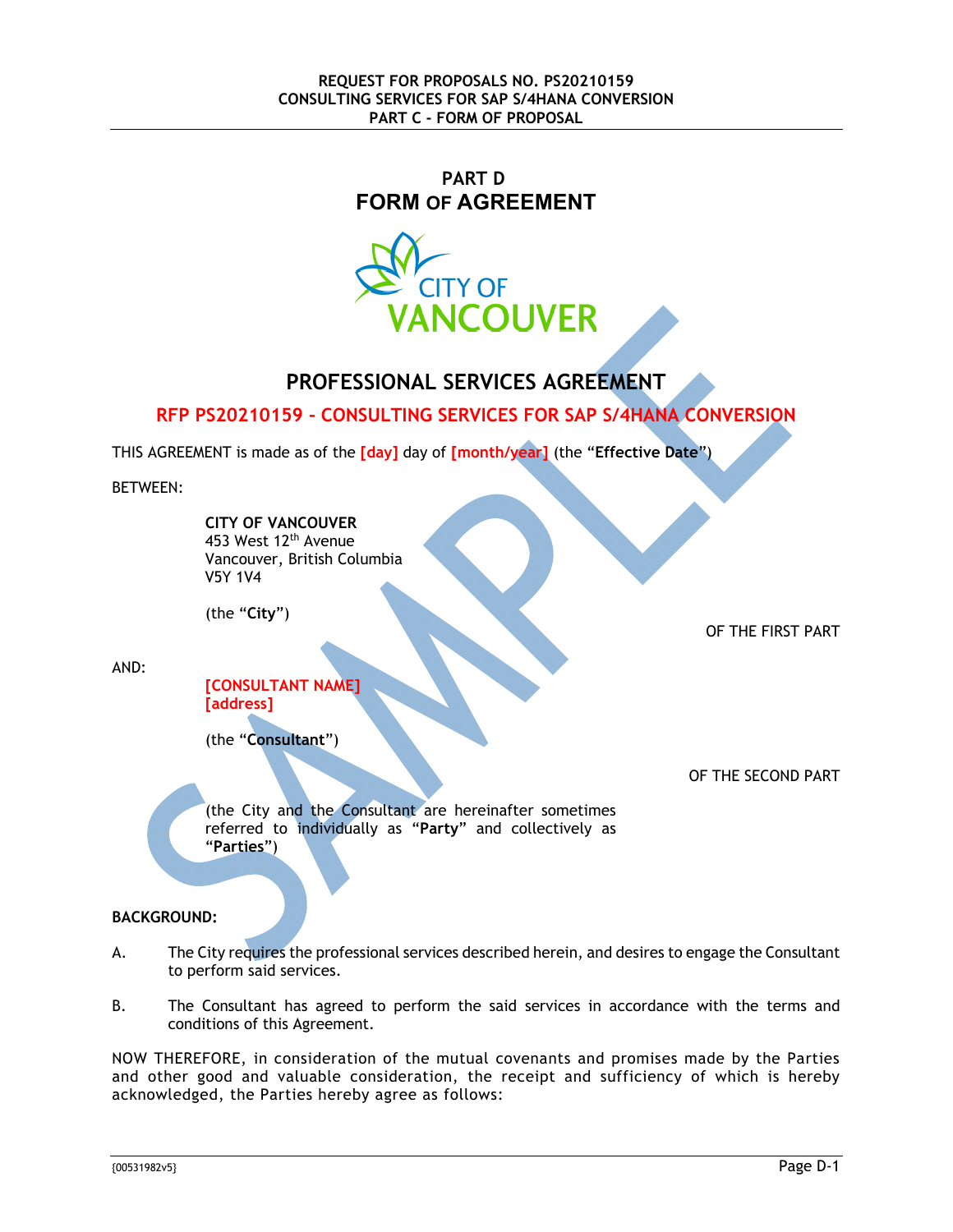# **1.0 INTERPRETATION**

- 1.1 In this Agreement, including the recitals, schedules and appendices to this Agreement, the following words and terms, unless the context otherwise requires, shall have the meanings set out below:
	- (a) "**Agreement**" means this Professional Services Agreement inclusive of all schedules, appendices, exhibits or other documents attached hereto or incorporated herein by reference, as amended from time to time;
	- (b) "**Applicable Laws**" means all statutes, regulations, by-laws, codes, rules, notices, orders, directives, standards and requirements of every competent federal, provincial, regional, municipal and other statutory authority applicable to the Consultant, any Subcontractor and the Services, including the Vancouver Building By-law, the British Columbia Building Code, and the British Columbia Fire Code, all as may be in force from time to time;
	- (c) "**City's Site**" means any land and/or premises owned by the City on which or in respect of which the Services are performed by the Consultant;
	- (d) "**City's Project Manager**" means the City's employee, or his/her delegate, who is authorized in writing to deal with the Consultant on behalf of the City in connection with the Services, or to make decisions in connection with this Agreement;
	- (e) **"Confidential Information"** has the meaning set out in Section 15.1
	- (f) "**Contract Document"** refers to each of the individual documents composing the Agreement, including this Professional Services Agreement (exclusive of the documents attached hereto or incorporated herein by reference) and each schedule, appendix, exhibit or other document attached to this Professional Services Agreement or incorporated into the Agreement by reference;
	- (g) "**Deliverables**" has the meaning set out in Section 17.1;
	- (h) "**Fee Invoice**" has the meaning set out in Section 5.1;
	- (i) **"GST"** means the tax payable and imposed pursuant to Part IX of the Excise Tax Act (Canada), as amended or replaced from time to time;
	- (j) "**Living Wage**" means the hourly wage established by the Living Wage Certifier from time to time during the Term, which includes: (i) direct wages; and (ii) the value of any nonmandatory benefits such as paid sick leave, employer-paid Medical Services Plan premiums and extended health benefits;
	- (k) "**Living Wage Certifier**" means the Living Wage for Families Campaign, any successor entity, or, in the event the Living Wage for Families Campaign ceases to carry on operations, such other living wage certification entity designated by the City to the Consultant in writing;
	- (l) "**Living Wage Employee**" means any and all employees of the Consultant and all Subcontractors of the Consultant that perform any part of the Services on a property owned by or leased to the City, including all streets, sidewalks and other public rights of way, for at least one consecutive hour, but excluding Students, volunteers and employees of Social Enterprises;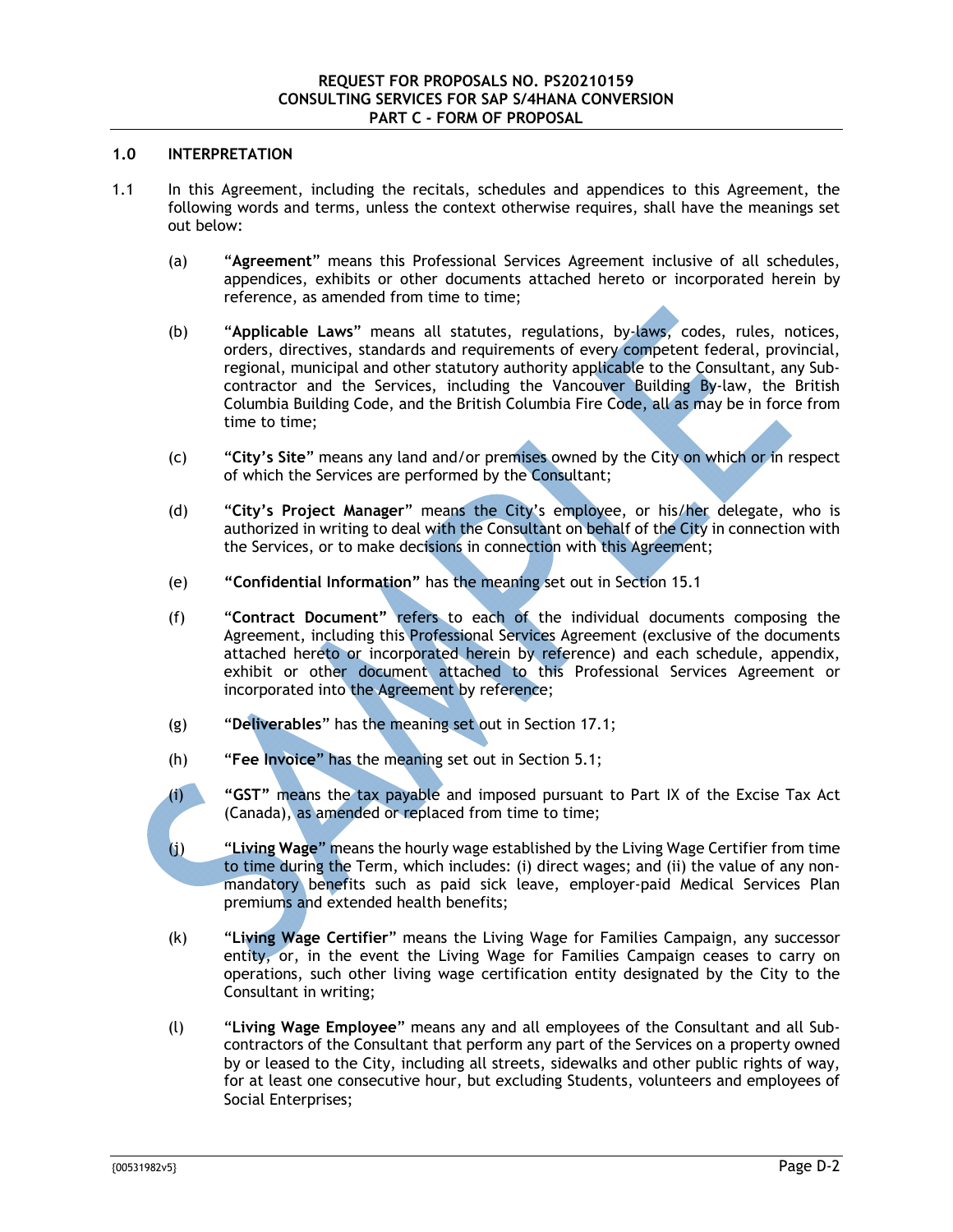- (m) "**Project Team**" has the meaning set out in subsection 2.2(c);
- (n) "**Proposa**l" means the proposal submitted by the Consultant in response to the RFP, a copy of which is attached hereto, or incorporated by reference herein by operation of, Appendix B;
- (a) "**PST**" means the provincial sales tax payable and imposed pursuant to the *Provincial Sales Tax Act* (British Columbia), as amended or replaced from time to time;
- (o) "**RFP**" means Request for Proposal PS20210159 CONSULTING SERVICES FOR SAP S/4HANA CONVERSION, together with all addenda and questions and answers attached hereto, or incorporated by reference herein by operation of, Appendix C;
- (p) "**Services**" has the meaning set out in Section 2.1;
- (q) "**Social Enterprise**" means a business that: (i) is owned by a non-profit organization or community services co-operative; (ii) is directly involved in the production and/or selling of goods and services for the combined purpose of generating income and achieving social, cultural, and/or environmental aims; and (iii) has a defined social and/or environmental mandate;
- (r) "**Student**" means an individual who is enrolled in a school, college, university or other educational institution and is employed by the Consultant or a Sub-contractor, as the case may be, to obtain practical workplace experience as a requirement of or credit for their education;
- (s) "**Sub-contractor**" has the meaning set out in Section 4.1; and
- (t) "**Term**" means the term of this Agreement as specified in Section 12.1.
- 1.2 The Contract Documents are complementary and what is called for by any one will be as binding as if called for by all. In the event of any conflict or inconsistency between or among any of the Contract Documents, the Contract Documents will be interpreted in the following order of priority, from highest to lowest:
	- (a) this Agreement, excluding Appendices B and C;
	- (b) the RFP; and
	- (c) the Proposal.

**[Modify the list as necessary upon award.]** 

- 1.3 In this Agreement, including the recitals, schedules and appendices to this Agreement, except as expressly stated to the contrary or the context otherwise requires:
	- (a) the recitals and headings to sections, schedules and appendices are for convenience and reference only and will not affect the interpretation of this Agreement;
	- (b) the terms "this Agreement", "hereof", "herein", "hereunder" and similar expressions refer, unless otherwise specified or the context otherwise requires, to this Agreement taken as a whole (including any and all attached schedules and appendices) and not to any particular section, subsection or other subdivision;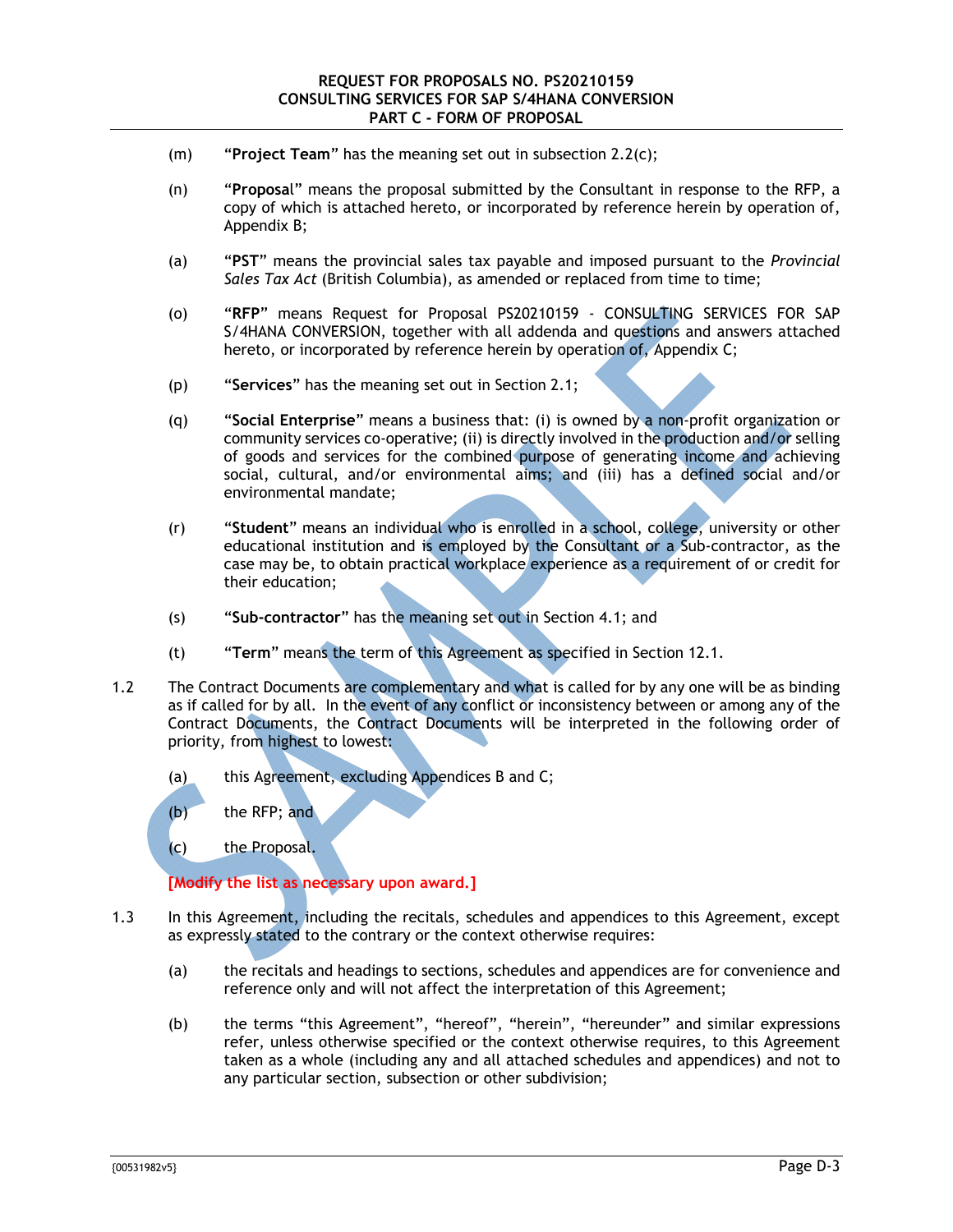- (c) each reference to a statute is deemed to be a reference to that statute and any successor statute, and to any regulations, rules, policies and criteria made under that statute and any successor statute, each as amended or re-enacted from time to time;
- (d) each reference to a rule, guideline, policy, regulation or directive is deemed to be a reference to any successor or replacement of such rule, guideline, policy, regulation or directive;
- (e) words importing the singular include the plural and vice versa and words importing gender include all genders;
- (f) references to time of day or date mean the local date or time in Vancouver, British Columbia;
- (g) all references to money mean lawful currency of Canada;
- (h) the word "written" includes printed, typewritten, faxed, e-mailed or otherwise capable of being visibly reproduced at the point of reception and "in writing" has a corresponding meaning; and
- (i) the words "include" and "including" are to be construed as meaning "including, without limitation".

# **2.0 CONSULTANT'S SERVICES TO THE CITY**

- 2.1 The Consultant will provide and be fully responsible for the following services (the "**Services**"):
	- (a) the services described in the RFP;
	- (b) the services which the Consultant proposed to provide in the Proposal; and
	- (c) all services not specifically included in subsections 2.1(a) and 2.1(b), but which are necessary or incidental to the completion of such other Services.
- 2.2 The Consultant will be fully responsible for:
	- (a) coordinating the Services with the City's Project Manager, or his/her delegate, and ensuring that the performance of the Services does not adversely impact any design or construction schedule for any project or work and/or services provided by the City's other consultants, in each case to which the Services relate;
	- (b) taking all steps required in placing, effecting and maintaining insurance and providing evidence of insurance as set out in Appendix A – Insurance Requirements; and
	- (c) maintaining and supervising its employees and Sub-contractors (the "**Project Team**") described in Section 3.1.
- 2.3 The Consultant represents and warrants to the City that the Consultant possesses the necessary skills, knowledge, qualifications and experience to perform the Services to the reasonable satisfaction of the City.
- 2.4 The Consultant will perform the Services: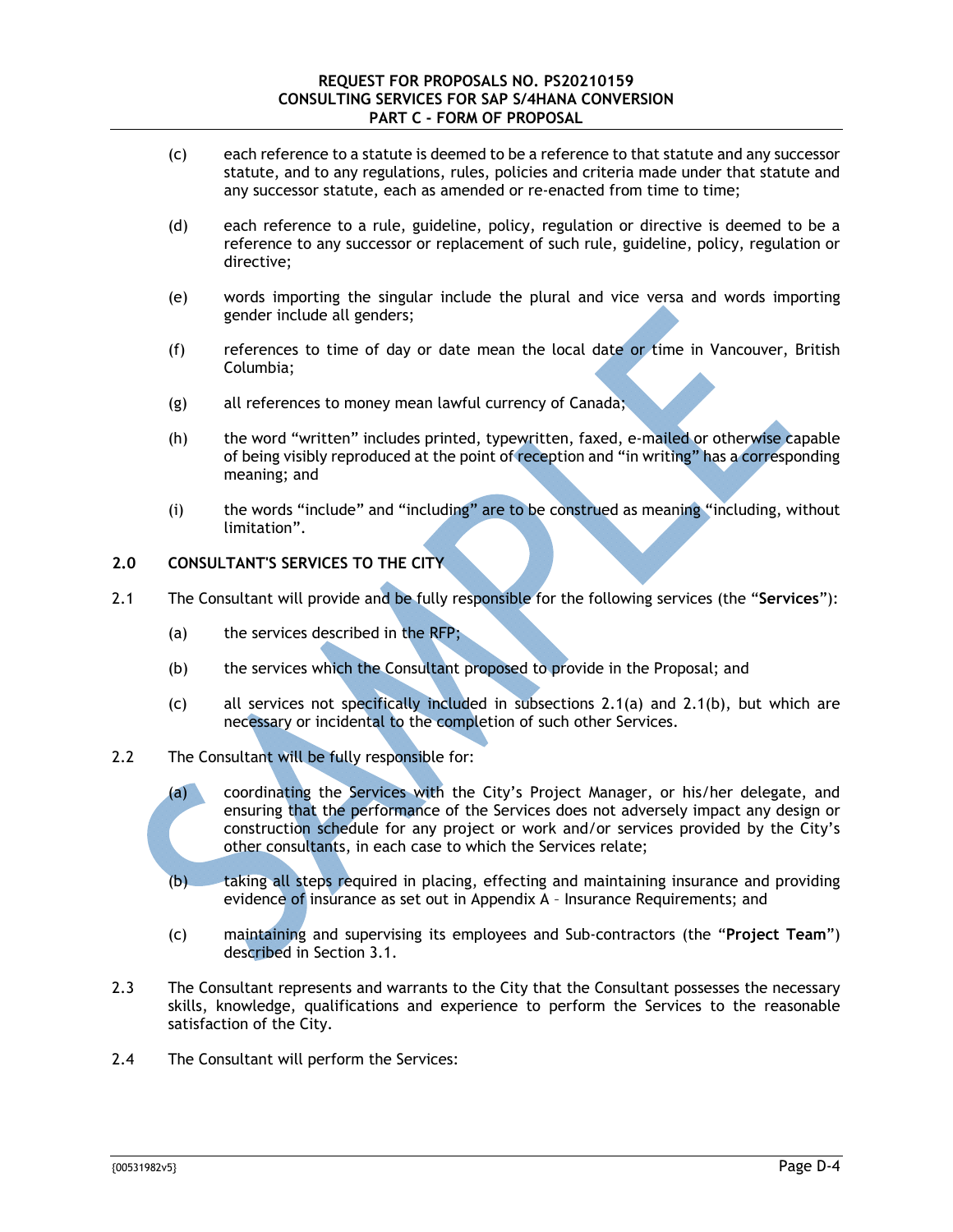- (a) with that degree of care, skill and diligence normally applied in the performance of services of a similar nature and magnitude to those contemplated by this Agreement at the time and place the Services are rendered;
- (b) in accordance with sound current professional practices and design standards; and
- (c) in conformity with any and all Applicable Laws.
- 2.5 The Consultant will commence the Services promptly and will use every reasonable effort to carry out the Services in accordance with:
	- (a) the requirements and appendices of this Agreement, or
	- (b) where no date is specified for the provision of any component of the Services by this Agreement, such completion dates as are reasonably specified from time to time by the City.
- 2.6 The Consultant will not permit, do or cause anything to be done at any time which could allow any lien, certificate of pending litigation, judgment or certificate of any court or any mortgage charge, conditional sale agreement, personal property security interest or encumbrance of any nature to be imposed or to remain on title to the City's Site or any other City property.

#### **3.0 PROJECT TEAM**

- 3.1 Subject to Section 3.2, the Consultant will utilize only the Project Team members noted in the Proposal.
- 3.2 Except for substitutions required by circumstances not within its reasonable control, the Consultant may not make substitutions of Project Team members without the prior written consent of the City, which consent will not be unreasonably withheld, delayed or conditioned.
- 3.3 For the purposes of this Section 3, "substitutions required by circumstances not within its reasonable control" means substitutions required by virtue of illness, death, injury, pregnancy, medical leave, or termination of employment or contract, but expressly excludes situations where the Project Team member is called upon to perform services for another client of the Consultant, its Sub-contractor or their affiliates.
- 3.4 The City may, with stated reasons and acting reasonably, request that the Consultant replace a Project Team member. The Consultant will, subject to scheduling and staffing considerations, make commercially reasonable efforts to replace the individual with someone of substantially similar competency and experience.
- 3.5 Regardless of whether or not the City consents to a substitution, or requests a substitution, the City will not be liable to pay additional compensation to the Consultant for any replacement Project Team member.

#### **3A Living Wage**

- 3A.1 Subject to Section 3A.2, it is a condition of this Agreement that, for the duration of the Term, the Consultant pays all Living Wage Employees not less than the Living Wage.
- 3A.2 Notwithstanding Section 3A.1, the Consultant has up to 6 months from the date on which any increase in the Living Wage is published by the Living Wage Certifier to increase wages for all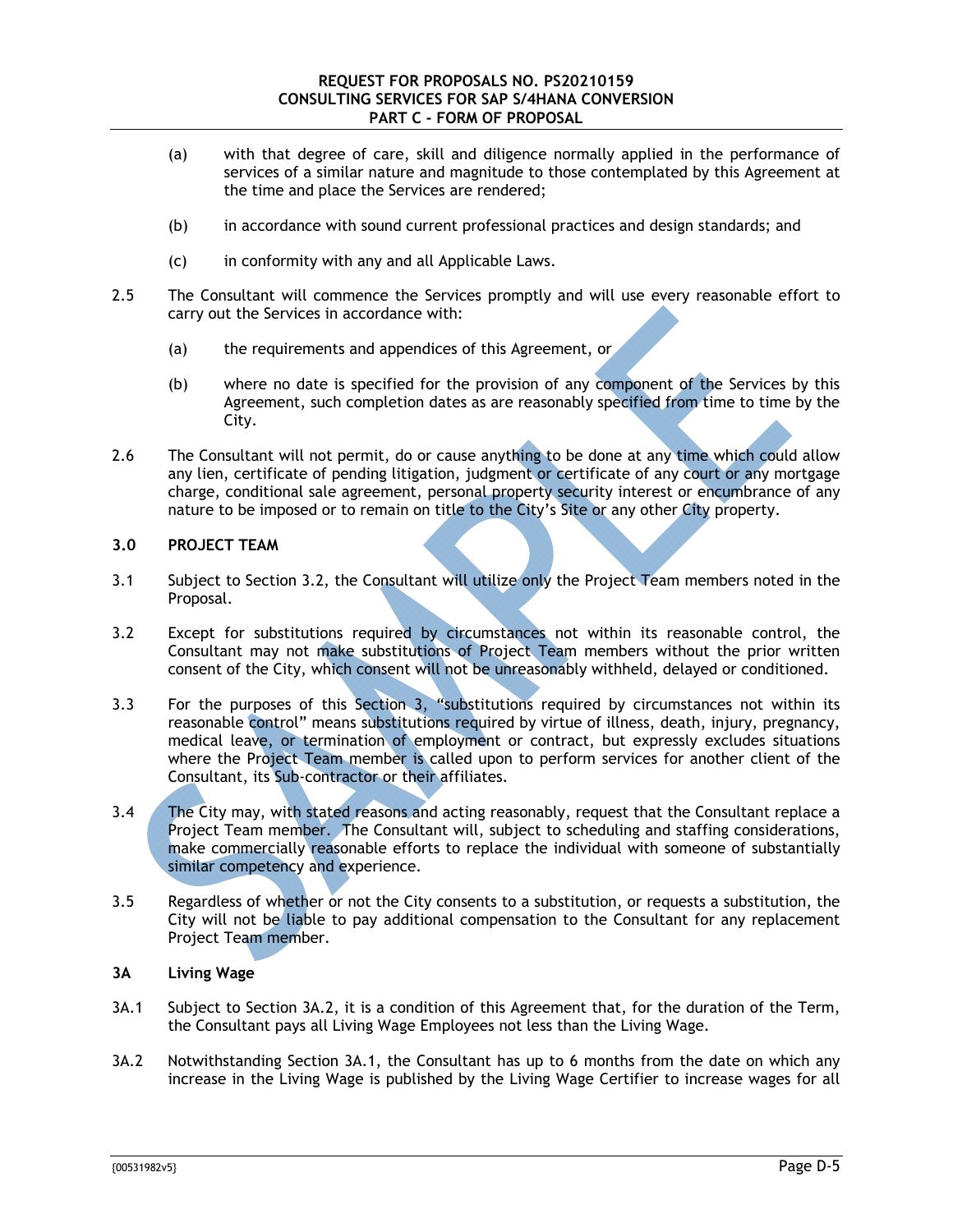Living Wage Employees such that all Living Wage Employees continue to be paid not less than the Living Wage.

- 3A.3 The Consultant shall ensure that the requirements of Section 3A.1 apply to all Sub-contractors.
- 3A.4 A breach by the Consultant of its obligations pursuant to Sections 3A.1 and 3A.3 shall constitute a material breach by the Consultant of this Agreement that shall entitle the City to terminate this Agreement with immediate effect if the Consultant has not remedied such breach within the time period specified by the City in writing to the Consultant.
- 3A.5 The Consultant shall maintain up-to-date records and accounts which clearly document its satisfaction of the requirements of this Article 3A and shall make the same available to the City upon request. The City may request copies of all such records and accounts which shall be provided to the City by the Consultant (subject to reimbursement of the Consultant's reasonable copying costs and any other direct costs and expenses, if any) at any time prior to the expiry of 365 days after completion of all of the Services or earlier termination of this Agreement. For avoidance of doubt, any records and accounts provided by the Consultant in accordance with this Section 3A.5 shall be deemed to be Confidential Information.
- 3A.6 The Consultant shall prepare and submit to the City in a format reasonably acceptable to the City before January 31 of each calendar year of the term or, for each partial calendar year of the term, within 30 days of the expiry of the term a living wage report setting out:
	- (a) the number of Living Wage Employees of the Consultant and each Sub-contractor who were paid a Living Wage pursuant to this Section 3A during the previous calendar year or portion thereof that would not have received a Living Wage for substantially similar work but for the obligations of the Consultant pursuant to this Section 3A; and
	- (b) the total incremental costs incurred by the Consultant, including any amounts paid to Sub-contractors, in order to fulfill its obligations pursuant to this Section 3A to pay a Living Wage to the Living Wage Employees described in Section 3A.6(a).

# **4.0 SUB-CONTRACTORS**

- 4.1 Unless expressly permitted pursuant to Section 3.0, the Consultant may not engage any contractor or consultant (in each case a "**Sub-contractor**") for the performance of any part of the Services, unless the Consultant has first obtained the written consent of the City, which consent may be arbitrarily withheld.
- 4.2 The Consultant will administer, coordinate, and manage all Services provided by any Subcontractors, and will assume full responsibility to the City for all work performed by the Subcontractors in relation to the Services and will pay all fees and disbursements of all Subcontractors, subject to reimbursement by the City where the City has expressly agreed in this Agreement that such reimbursement is to be separate from and additional to the fees and disbursements payable to the Consultant.
- 4.3 Where a Sub-contractor is used by the Consultant under this Agreement, the Consultant will legally bind the Sub-contractor to comply with this Agreement.
- 4.4 Nothing in this Agreement will create any contractual relationship between a Sub-contractor and the City.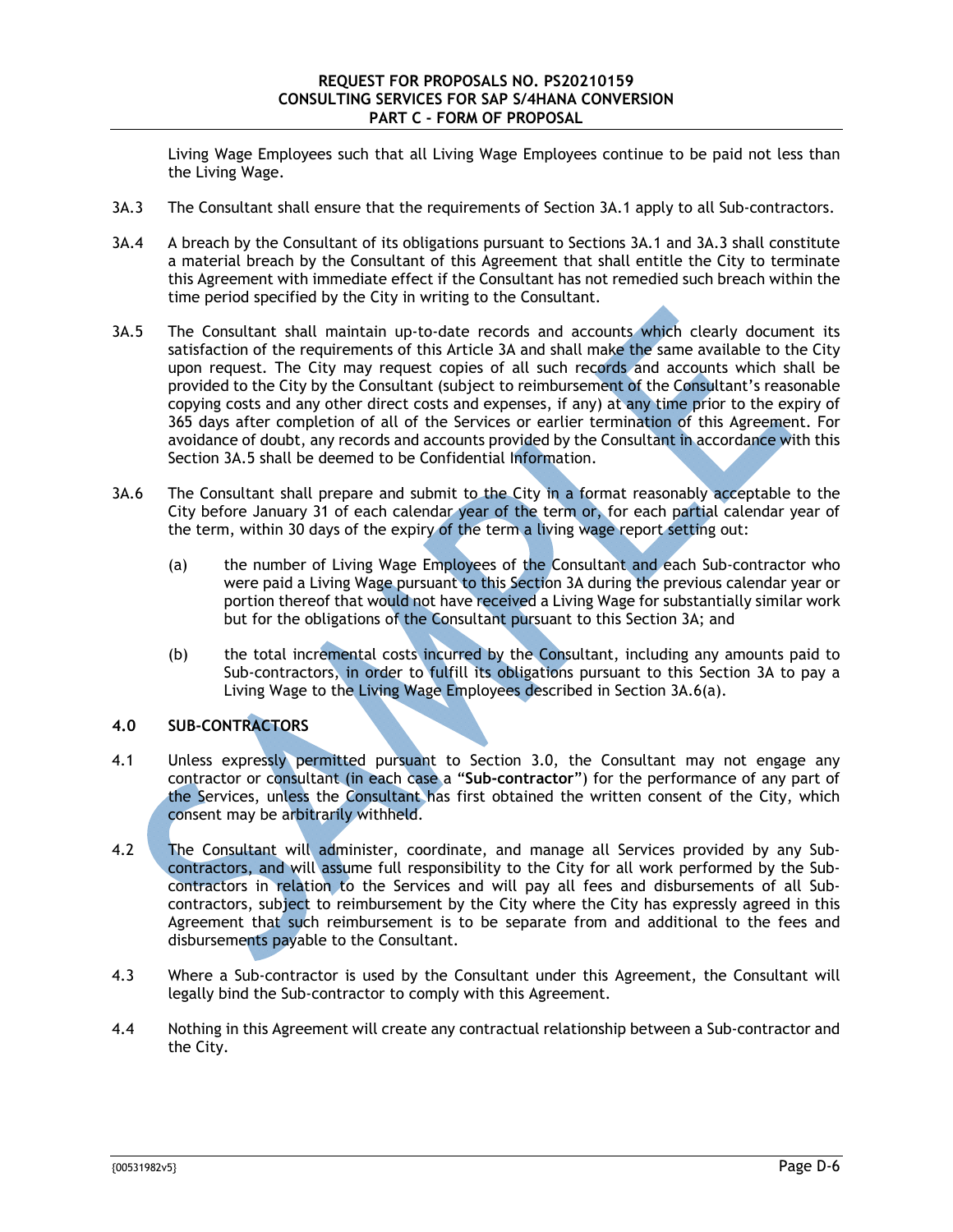# **5.0 BASIS OF PAYMENT TO THE CONSULTANT**

- 5.1 In consideration of the Services performed by the Consultant to the satisfaction of the City and in strict conformity with the terms hereof, the City will pay the Consultant:
	- (a) the fees set out in Appendix D; and
	- (b) subject to any "Fixed Disbursement Amount" defined herein, reimbursements for disbursements reasonably incurred by the Consultant in the performance of the Services, which shall be at actual cost without any addition for overhead or profit;

plus GST and PST as applicable to the sale made to the City hereunder.

- 5.2 Following the completion of each of the deliverables set out in Appendix D, the Consultant will submit to the City an invoice (each, a "**Fee Invoice**") in the form set out in Section 5.3 below setting out the fee payable by the City for the Deliverable in the amount set out in Appendix D, any disbursements related thereto and any GST and PST.
- 5.3 Following receipt of a Fee Invoice, the City's Project Manager shall review the invoice and raise any concerns with the Consultant within ten business days of receipt of the Fee Invoice. If the City's Project Manager raises any concerns with the invoice or requests additional information in respect of the invoice, the Consultant, if so requested, shall provide such information or will meet with the City's Project Manager to expedite and settle the disputed amount. Each invoice must contain:
	- (a) the Consultant's name, address and telephone number;
	- (b) the City purchase order number;
	- (c) the name of the City's Project Manager;
	- (d) the invoice number and date;
	- (e) details of any applicable taxes (with each tax shown separately); and
	- (f) tax registration number(s).
- 5.4 Except for amounts of Fee Invoices which the City in good faith is disputing and except for Fee Invoices (or portions of invoices) in respect of which the City has requested and not received supporting evidence or a meeting pursuant to Section 5.3, the City shall pay all Fee Invoices submitted to it for the Services within thirty (30) days of receipt thereof.
- 5.5 Notwithstanding anything to the contrary contained in this Agreement, save as otherwise mutually agreed in writing subsequent to the date hereof (or pursuant to Section 6.0), the maximum aggregate liability (the total of all "maximum amounts" in the Table in Appendix D) of the City hereunder (the "Maximum Fees and Disbursements") will be \$**[insert amount]**, plus GST as applicable to the sale made to the City hereunder.
- 5.6 If the City does not approve of or wishes to further review, audit or otherwise seek clarification concerning any of the Consultant's invoices, for whatever reason, the City will not be liable for interest charges in respect of that invoice for the period from the date the invoice is submitted until the date that the invoice is paid, provided however, the City will use reasonable efforts to have the review, audit or clarification resolved within a 60 day period. The City will, if it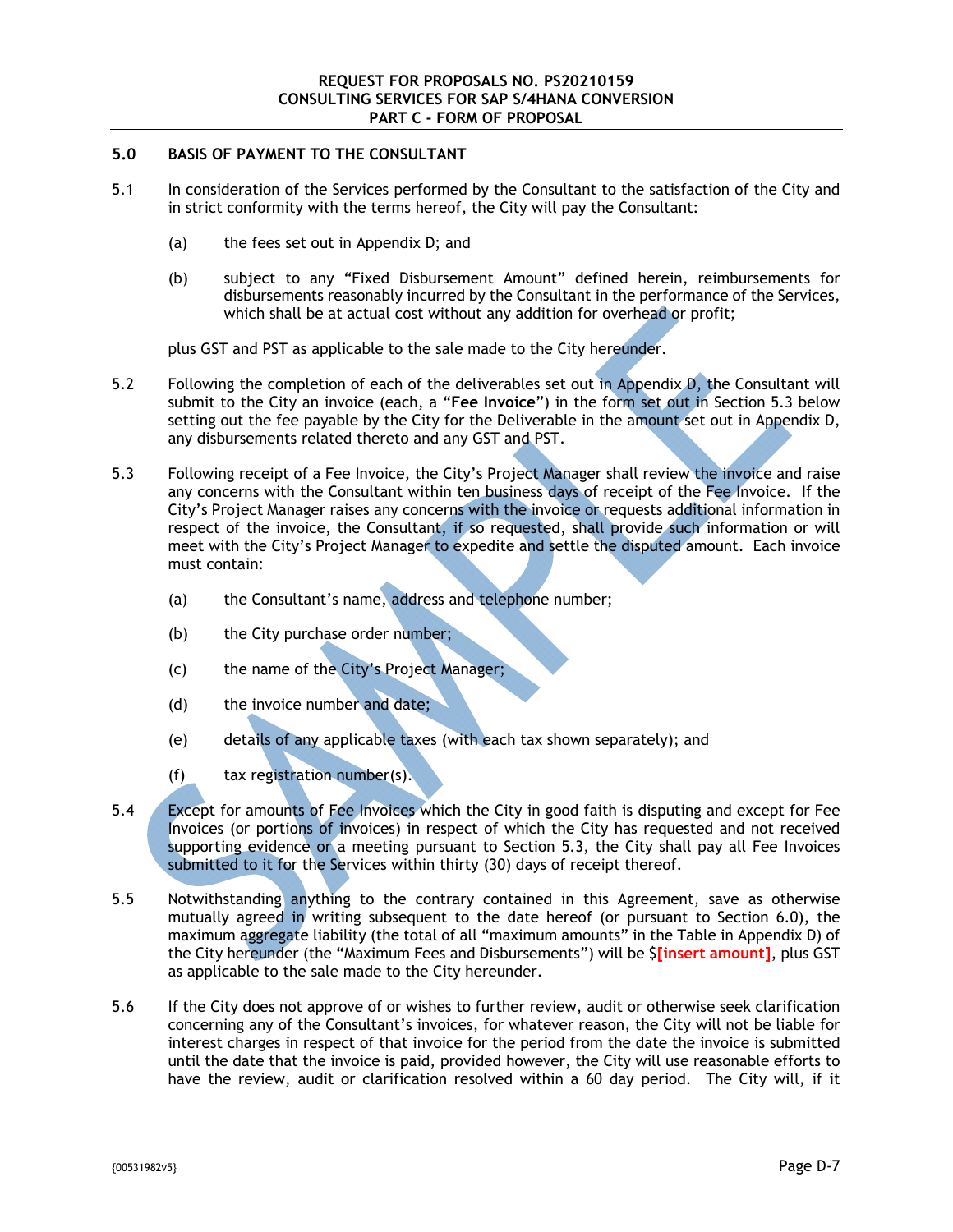approves the amount of such invoice, cause the respective invoice to be paid within 30 days of approval by electronic funds transfer to the bank account indicated by the Consultant.

- 5.7 The Consultant will keep proper accounts and records of all costs and expenditures forming the basis of any billing to the City, including but not limited to details of all disbursements and percentage amounts of work completed. The City shall for the purpose of review and examination have access to and be permitted to inspect such books, records, documents and any other evidence for inspection, copying and review for a period of one year after the termination for any reason of this Agreement.
- 5.8 The Consultant shall provide bank account information to the City to enable the City to make payments by electronic funds transfer, as contemplated hereby.

## **6.0 CHANGES TO SCOPE OF SERVICES**

- 6.1 The City's Project Manager may, from time to time and at any time on prior written notice to the Consultant, vary the scope of Services to be provided by the Consultant. In that case, the fees payable pursuant to this Agreement and any specified delivery dates for Deliverables will be adjusted as agreed to by both Parties in writing, and failing agreement, as reasonably determined by the City's Project Manager.
- 6.2 Should the Consultant consider that any request or instruction from the City's Project Manager constitutes a change in the scope of Services, the Consultant will provide the City's Project Manager with notice in writing within ten days of such request or instruction. If the Consultant does not deliver written notice to the City within the time period specified, the City will not be obligated to make any payments of additional fees, disbursements or out of pocket expenses to the Consultant.
- 6.3 The City's Project Manager will consider the Consultant's written notice (if any) within a further ten days of receipt of the Consultant's notice and determine and advise as to whether the request constitutes a change in the scope of the Services and, if necessary, the method by which the variation will be scoped and reimbursed. If the City determines that the professional fees payable to the Consultant should be increased due to an increase in the scope of the Services then any such increases will be based on the hourly rates set out in Section **[insert]** of the Proposal.

# **7.0 RELEASE AND INDEMNIFICATION**

- 7.1 The Consultant now releases the City, its officials, officers, employees and agents from all costs, losses, damages and expenses, including those caused by personal injury, death, property damage, loss and economic loss arising out of, suffered or experienced by the Consultant, its Sub-contractors, and their respective officers, employees and agents in connection with their performance of the Services under this Agreement.
- 7.2 In undertaking the Services, the Consultant acknowledges that the Consultant has inspected the City's Site, agrees to accept the City's Site "as-is" and undertakes to take all precautions necessary to ensure the safety of all persons employed or contracted by the Consultant to perform the Services.
- 7.3 Despite any insurance coverage of the City, the Consultant hereby agrees to indemnify and save harmless the City of Vancouver and its successors, assigns, official, employees, agents and authorized representatives and each of them (in each case an "**Indemnified Party**") from and against all costs, losses, claims, damages, actions, and causes of actions (collectively referred to as "**Claims**") that an Indemnified Party may sustain, incur, suffer or be put to at any time either before or after the expiration or termination of this Agreement, that arise out of errors,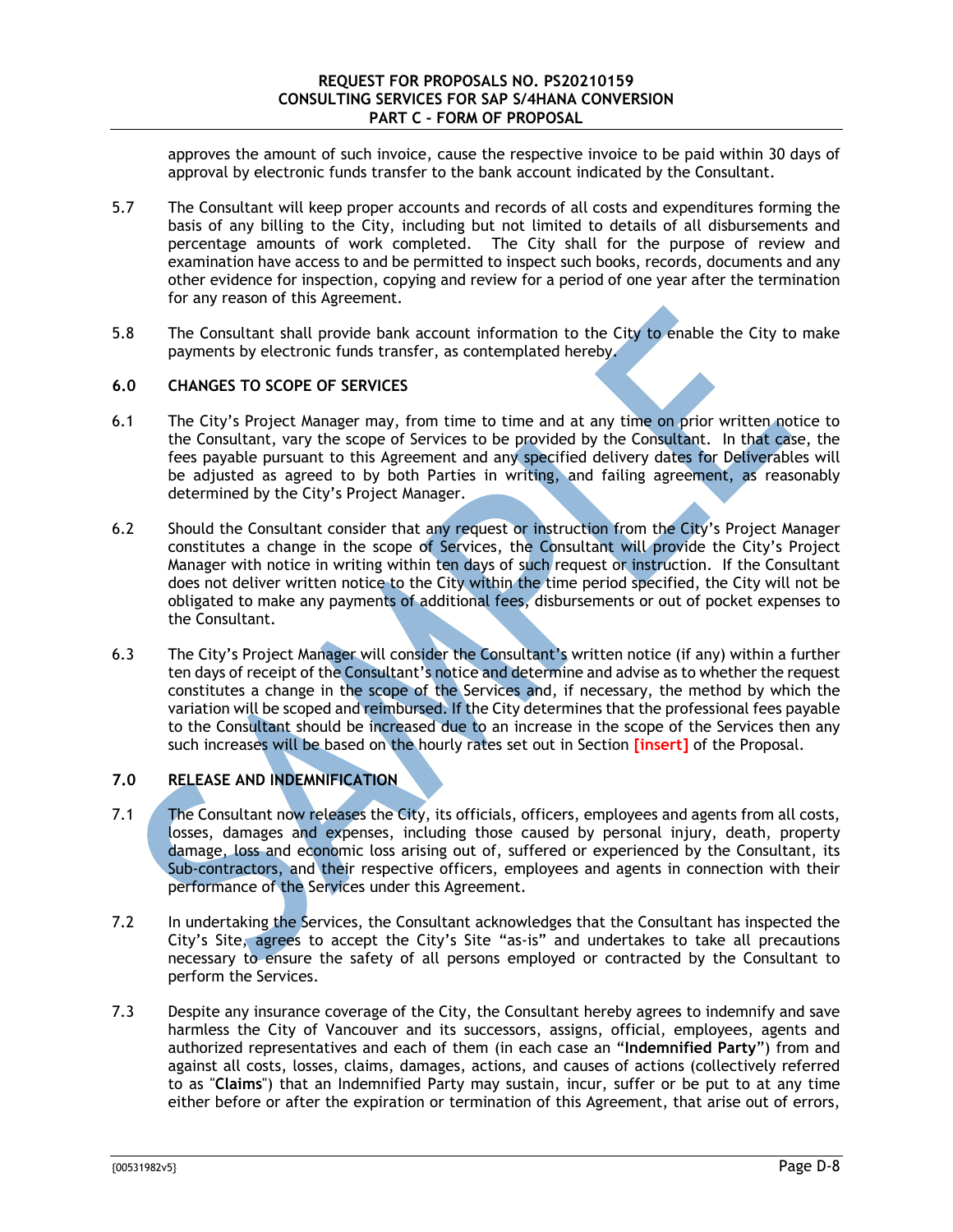omissions or negligent acts of the Consultant, its Sub-contractors, or their respective officers, employees or agents under this Agreement excepting always that this indemnity does not apply to the extent, if any, to which the Claims are caused by errors, omissions or negligent acts of an Indemnified Party.

- 7.4 This indemnity will not affect or prejudice the City from exercising any other rights that may be available to it at law or in equity.
- 7.5 The release and indemnity set out above will survive the expiry or sooner termination of this Agreement.

# **8.0 INSURANCE**

8.1 The Consultant will comply with the insurance requirements set out in Appendix A – Insurance Requirements.

## **9.0 WORKSAFEBC**

- 9.1 The Consultant agrees that it will procure and carry and pay for, full WorkSafeBC coverage for itself and all workers, employees, servants and others engaged in or upon any work or service which is the subject of this Agreement. The Consultant agrees that the City has the unfettered right to set off the amount of the unpaid premiums and assessments for such WorkSafeBC coverage against any monies owing by the City to the Consultant. The City will have the right to withhold payment under this Agreement until the WorkSafeBC premiums, assessments or penalties in respect of work done or service performed in fulfilling this Agreement have been paid in full.
- 9.2 The Consultant will provide the City with the Consultant's and each Sub-contractor's WorkSafeBC registration number and clearance letters from WorkSafeBC confirming that the Consultant and each Sub-contractor are registered in good standing with WorkSafeBC and that all assessments have been paid to the date thereof prior to the City having any obligation to pay monies under this Agreement. The Consultant will indemnify the City and hold harmless the City from all manner of claims, demands, costs, losses, penalties and proceedings arising out of or in any way related to unpaid WorkSafeBC assessments owing from any person or corporation engaged by the Consultant in the performance of this Agreement or arising out of or in any way related to the failure to observe safety rules, regulations and practices of WorkSafeBC, including penalties levied by WorkSafeBC.
- 9.3 Whenever the Consultant is required or permitted to perform any Services on any City sites, the Consultant is now appointed and now accepts appointment as the "prime contractor" (as defined in the WorkSafeBC regulations) in connection with such Services.

# **10.0 CITY INFORMATION/APPROVALS**

10.1 No reviews, approvals or inspections carried out or information supplied by the City will derogate from the duties and obligations of the Consultant (with respect to designs, reviews, inspections, approvals or otherwise), and all responsibility related to the Services will be and remain with the Consultant. For greater certainty, any information provided by the City to the Consultant, whether under the RFP or under this Agreement, including any studies, reports, plans, drawings, or specifications, is provided to the Consultant for information purposes only and may not be relied upon by the Consultant.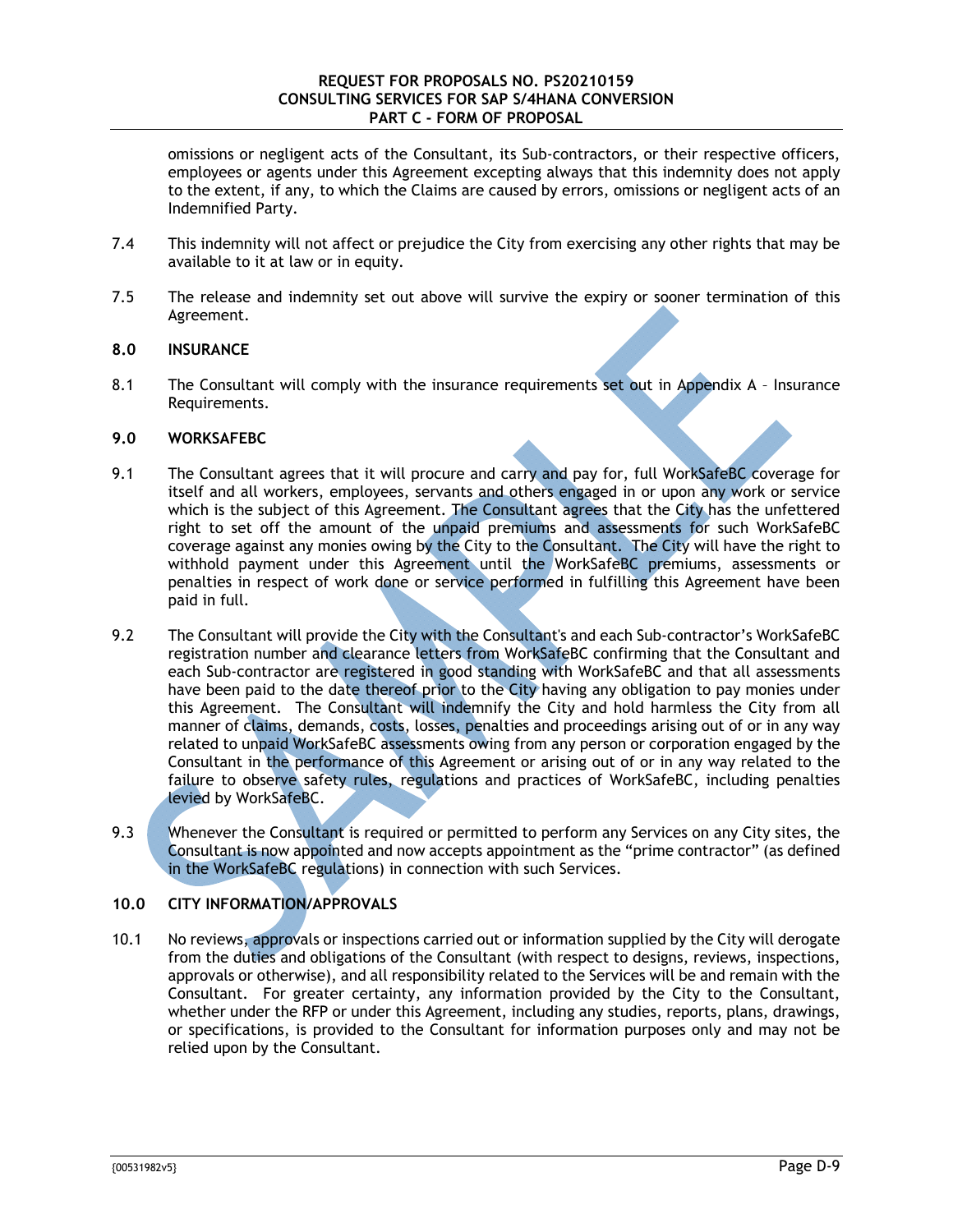# **11.0 COMMUNICATION BETWEEN CONSULTANT AND CITY**

11.1 The City appoints **[insert name] [email address]** as the City's Project Manager for the purposes of this Agreement.

In the event of the revocation in writing of **[insert name]**'s appointment as the City's Project Manager by the City, **[insert name]** will have no further authority under this Agreement, except as may be specifically designated in writing by the City and agreed to in writing by **[insert name]**, and all references to the City's Project Manager in this Agreement will thereafter be deemed to be a reference to the City or to such other person designated in writing by the City to the Consultant.

The City's Project Manager may from time to time delegate to a representative the performance of or the authority to perform the duties, responsibilities, rights and obligations of the City in respect of which the City's Project Manager has been designated and appointed its sole and exclusive agent.

- 11.2 The Consultant appoints **[insert name] [email address]** as its representative for the purposes of this Agreement (the "**Consultant's Project Manager**").
- 11.3 Unless otherwise agreed to in writing by the Parties, all material communication between the Consultant and the City regarding this Agreement, including performance of the Services, will be between the City's Project Manager and the Consultant's Project Manager.

## **12.0 TERM OF AGREEMENT**

12.1 This Agreement will commence on the Effective Date and will expire on the completion of the Services, which Services must be completed by **[insert date]** (the "**Term**").

## **13.0 TERMINATION**

- 13.1 The City at any time, in its sole judgment, may, whether or not cause exists, terminate the services of the Consultant in whole or in part by giving ten days' prior written notice to the Consultant. If termination is not for cause, the Consultant will be paid for all Services properly performed to the date of the delivery of the said notice (subject to the terms of this Agreement) plus all necessary and reasonable wind-up costs incurred, if any, in closing out the Services or the part terminated.
- 13.2 Despite Section 13.1, in no event and under no circumstances will the Consultant's "necessary and reasonable wind-up costs incurred" pursuant to Section 13.1 exceed \$500 (including all taxes).

# **14.0 ASSIGNMENT**

- 14.1 The Consultant will not assign this Agreement in whole or in part except with the prior written consent of the City, which consent will not be unreasonably withheld, delayed or conditioned. Any attempt to assign this Agreement without such consent will be void and of no effect. However, the Consultant will be permitted to assign this Agreement to any entity into, by or with which the business or assets of the Consultant have been merged, acquired, consolidated or reorganized, or any entity which purchases all or substantially all of the business or assets of the Consultant, provided always that the Consultant first provides the City with:
	- (a) reasonable particulars of the transaction (permitting the City to independently verify the nature of the transaction); and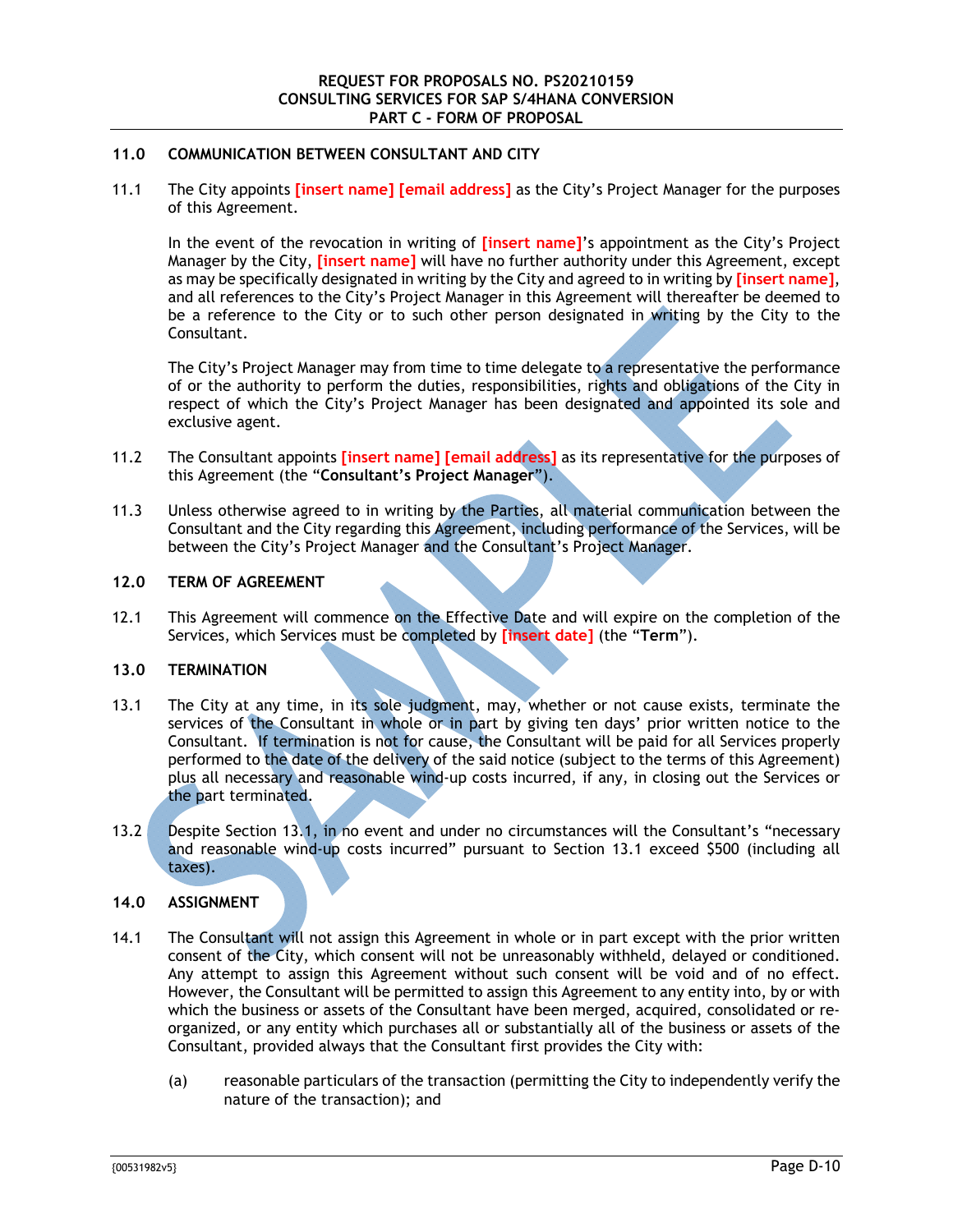(b) a legally enforceable covenant from the new entity confirming that it is legally bound to the City to perform this Agreement.

## **15.0 CONFIDENTIALITY**

- 15.1 In the course of or for the purpose of performing the Services, the Consultant will obtain or have access to information, including but not limited to technical information, financial information and business information, which is confidential to the City, and is the exclusive, world-wide property of the City and/or its suppliers and customers (collectively "**Confidential Information**"). Excluded from the definition of Confidential Information is:
	- (a) information which is in, or becomes part of, the public domain, not due to the Consultant's breach of this Agreement or the Consultant's actions;
	- (b) information which was previously in the Consultant's possession and did not originate from the City; and
	- (c) information which lawfully becomes available to the Consultant from a third party not under an obligation of confidence to the City regarding such information.
- 15.2 The Consultant will not use or reproduce the Confidential Information other than as reasonably required for the performance of the Services under this Agreement. The Consultant will not, without the prior written consent of the City given on such terms and conditions as it prescribes in its sole discretion, disclose or allow access to the Confidential Information to any person, except to only those of its own employees who have a need to know the Confidential Information solely for the provision of the Services, and who have been advised of its confidential nature and have agreed to be bound by the confidentiality and use-restriction provisions in this Section 15.0. The Consultant will take all reasonable precautions against the Confidential Information being used by or disclosed to any unauthorized person.
- 15.3 If the Consultant is required by any law, legal proceeding, or court or government order, to disclose any Confidential Information, the Consultant shall limit its disclosure of such Confidential Information to the extent and purpose legally required, provided that prior to any disclosure the Consultant will promptly notify the City in writing of the existence and the terms, and conditions of the required disclosure and, at the City's request and expense, co-operate in obtaining a protective order or other assurance that confidential treatment and restrictions on use will be accorded such Confidential Information.
- 15.4 The City is subject to the *Freedom of Information and Protection of Privacy Act* (British Columbia), which imposes significant obligations on the City's contractors to protect all personal information acquired from the City in the course of providing services to the City. The Consultant confirms and acknowledges its obligations to comply with all obligations imposed on it pursuant to the *Freedom of Information and Protection of Privacy Act* (British Columbia) with respect to all personal information received from the City whether as part of the Confidential Information or otherwise.
- 15.5 The Consultant acknowledges that in the event of a breach by the Consultant or any of its employees of their respective confidentiality obligations pursuant to this Section 15.0, damages alone would not be an adequate remedy. The Consultant therefore agrees with the City that, in addition to and without limiting any other right or remedy it may have, the City will have the right to an immediate injunction or other available equitable relief in any court of competent jurisdiction enjoining any threatened or actual breach of such obligations.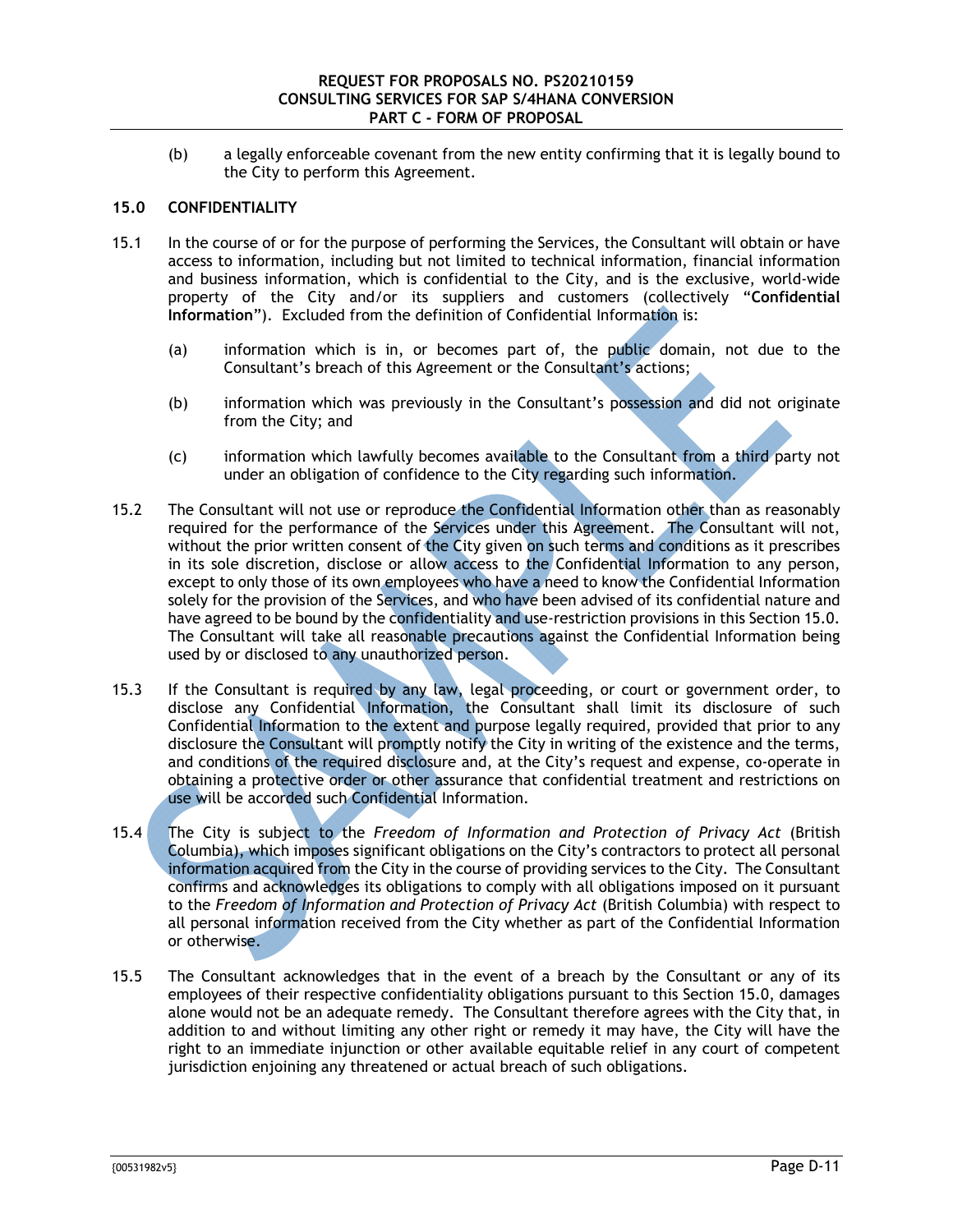- 15.6 The Consultant shall return all copies of the Confidential Information to the City, in all tangible forms and media, and delete all Confidential Information resident in any databases or systems, upon the earliest of the following dates:
	- (a) completion of the Services;
	- (b) expiration or earlier termination of this Agreement; and
	- (c) written request of the City for return of the Confidential Information;

provided that the Consultant shall have the right to retain one copy of the Confidential Information solely for archival purposes or as otherwise may be required by law, subject to its ongoing confidentiality and restricted use obligations.

15.7 This Section 15.0 shall survive the expiration or earlier termination of this Agreement.

## **16.0 NO PROMOTION OF RELATIONSHIP**

- 16.1 The Consultant will not disclose or promote its relationship with the City, including by means of any verbal declarations, announcements, sales, marketing or other literature, letters, client lists, websites, internet domain names, press releases, brochures or other written materials (the "**Communications**") without the express prior written consent of the City (except as may be necessary for the Consultant to perform its obligations under this Agreement).
- 16.2 Furthermore, the Consultant undertakes and will cause all of its Sub-contractors to undertake not to disclose or promote its relationship with the City in any Communications in a manner which could suggest or create an association, express or implied, between the Consultant and the City. Without limiting the generality of the foregoing, the Consultant will not refer to or use any website, domain name, official emblem, logo or mascot of the City of Vancouver in any Communications, without the express prior written consent of the City.

#### **17.0 DELIVERABLES**

- 17.1 As a result of or as part of providing the Services, the Consultant may receive, create, produce, acquire or collect one or more of the following:
	- (a) products, goods, equipment, supplies, models, prototypes and other materials;
	- (b) information and data;
	- (c) reports, drawings, plans, designs, depictions, specifications and other documentation; and
	- (d) any other items identified in this Agreement as deliverables;

(collectively, the "**Deliverables**").

- 17.2 Deliverables are deemed not to include:
	- (a) any item not required to be produced by the Consultant or supplied to the City as part of or together with the Services, provided that if the City has paid or is liable to pay for any portion of such item's creation, production, acquisition or collection then such item shall be deemed to be a Deliverable;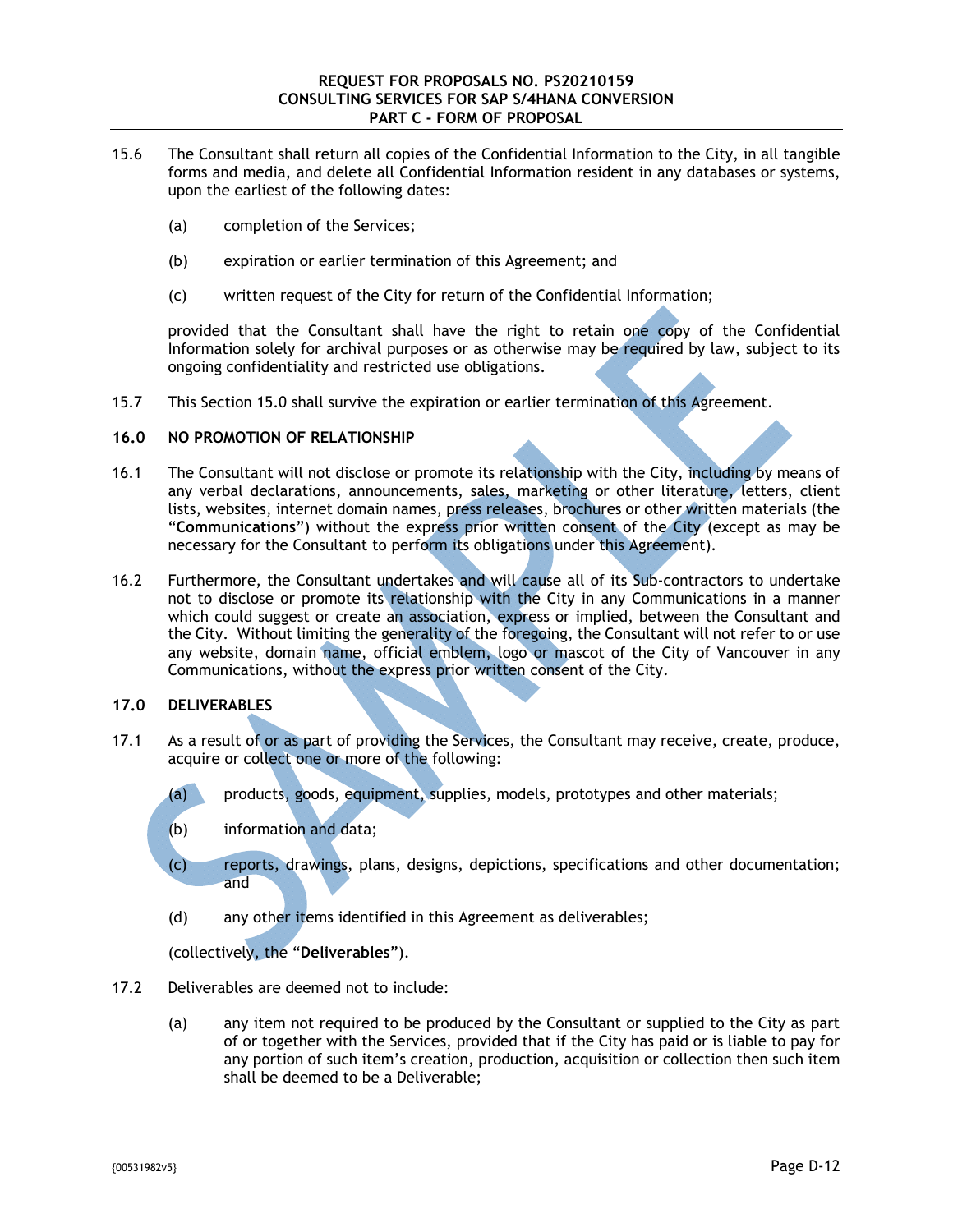- (b) any item produced as a result of the Services, which is specified in this Agreement as being excluded from the Deliverables category; and
- (c) any item which pre-existed the effective date of this Agreement, that is owned by a third party or that is used by the Consultant as part of the services provided to any of its other customers (the "**Pre-Existing Materials**").
- 17.3 All Deliverables will be owned solely by the City unless otherwise expressly provided herein. The City shall have the complete and unfettered right to use and deal with the Deliverables for its own benefit in any way it sees fit without limitation, and without accounting in any way to the Consultant.
- 17.4 The Consultant will keep accurate records and provide regular reports to the City about the Deliverables as they are created or acquired, and grant to the City access to the Deliverables at all times on reasonable notice. The Consultant will treat each Deliverable as subject to the confidentiality provisions set out in Section 15.0 unless advised otherwise by the City.
- 17.5 Each Deliverable, as to the whole or that portion of the Deliverable then existing, will be delivered by the Consultant to the City on the earliest of each of the following events:
	- (a) the date specified in this Agreement for the delivery of such Deliverable;
	- (b) immediately on the date of expiration or sooner termination of this Agreement; or
	- (c) the date specified by written notice of the City requesting delivery of all or any part of the Deliverable.
- 17.6 The Consultant transfers to the City, free of all liens and encumbrances, ownership of each Deliverable, and assigns all of its world-wide present and future rights, title and interest in and to each Deliverable, including copyright, effective as of the date of creation or acquisition of such Deliverable by the Consultant. The Consultant irrevocably waives, in favour of the City, all moral rights in the Deliverables. The Consultant will obtain from its employees and any independent contractors, all required assignments and releases of intellectual property, and waivers of moral rights, in the Deliverables. The Consultant will not assert any rights to or interests in, or apply for or register any copyright or other rights or interests in, the Deliverables, or assist any other person in doing so. The Consultant shall provide to the City, during and after the term of this Agreement, any reasonable assistance required for the City to obtain, perfect and enforce its ownership of and rights in the Deliverables, including without limitation execution of assignments and transfers of the Deliverables. This Section does not apply to Pre-Existing Materials.
- 17.7 The Consultant will not incorporate any Pre-Existing Materials in any Deliverable without first:
	- (a) advising the City, in writing, of the nature of the Pre-Existing Materials and their proposed use and obtaining the City's written consent to do so;
	- (b) acquiring from each third-party owner of such Pre-Existing Materials, a fully paid-up, perpetual, non-exclusive license, in writing, for the City to use the Pre-Existing Materials as part of the Deliverable; and
	- (c) granting, in writing, to the City with respect to such Pre-Existing Materials that the Consultant owns, a fully paid-up, perpetual, non-exclusive license to use the Pre-Existing Materials as part of the Deliverable.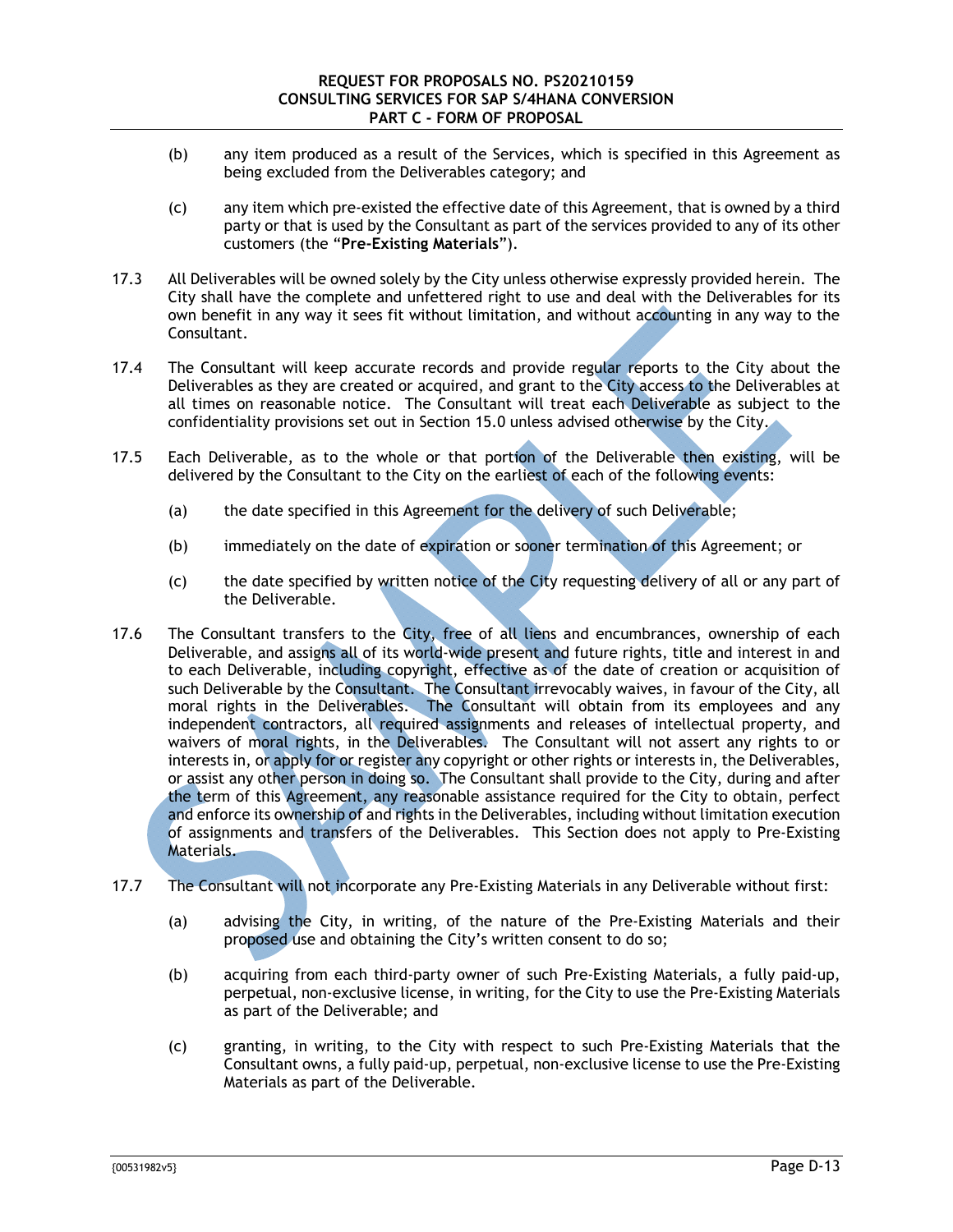17.8 The Consultant represents and warrants that the Deliverables will not infringe, misappropriate or misuse any copyright, patent, trade-mark, trade secret, or confidential or proprietary information of a third party. The Consultant shall defend, indemnify and hold the City harmless from and against any and all damage, liability, cost and expense incurred by the City in connection with any claim by a third party that a Deliverable infringed, misappropriated or misused its copyright, patent, trade-mark, trade secret, or confidential or proprietary information.

### **18.0 NOTICES**

- 18.1 Any notice required or permitted to be given to the Consultant will be sufficiently given if delivered in writing by the City's Project Manager to the Consultant's Project Manager personally or, if mailed, by registered mail to the last known address of the Consultant.
- 18.2 Any notice required or permitted to be given to the City will be sufficiently given if delivered in writing by the Consultant's Project Manager to the City's Project Manager personally or, if mailed, by registered mail to City of Vancouver at  $453$  West  $12<sup>th</sup>$  Avenue, Vancouver, B.C., V5Y 1V4 (addressed to the attention of the City's Project Manager).

## **19.0 NO CONFLICT OF INTEREST**

- 19.1 The Consultant agrees that during the Term the Consultant will not engage in any conduct which would or might put the interests of the City into conflict with the interests of any other person, whether or not a client of the Consultant's. Without limiting the general scope of this Section 19.1 and by way of example only, the Consultant is prohibited from and will not provide any services which assist or could be seen to be assisting any person in responding to a request for proposal or invitation to tender, or otherwise giving that person an unfair competitive advantage over other proponents or tenderers responding to a request for proposal or invitation to tender by the City. The Consultant now acknowledges that a breach of this Section 19.1 could constitute not only a breach of this Agreement but also a violation of the *Competition Act* (Canada) and *Criminal Code* of Canada, and accordingly, could be punishable as a crime (as well as a breach of contract).
- 19.2 The Consultant now confirms and warrants that there is no officer, director, shareholder, partner or employee or other person related to the Consultant's organization (a "**person having an interest**") or any spouse, business associate, friend or relative of a person having an interest who is:
	- (a) an elected official or employee of the City; or
	- (b) related to or has any business or family relationship with an elected official or employee of the City, such that there would be any conflict of interest or any appearance of a conflict of interest in the administration of this Agreement or the performance of the Services.

# **20.0 NON-RESIDENT WITHHOLDING TAX**

20.1 If the Consultant is a non-resident of Canada as defined in Canadian income tax legislation, the City may withhold from all monies payable under this Agreement such amounts as set out in Canadian income tax legislation, unless a Canada Revenue Agency waiver has been provided to the City within the time limit required under the Canada Revenue Agency administrative guidelines as in effect from time to time and, in any event, prior to payment of an invoiced amount.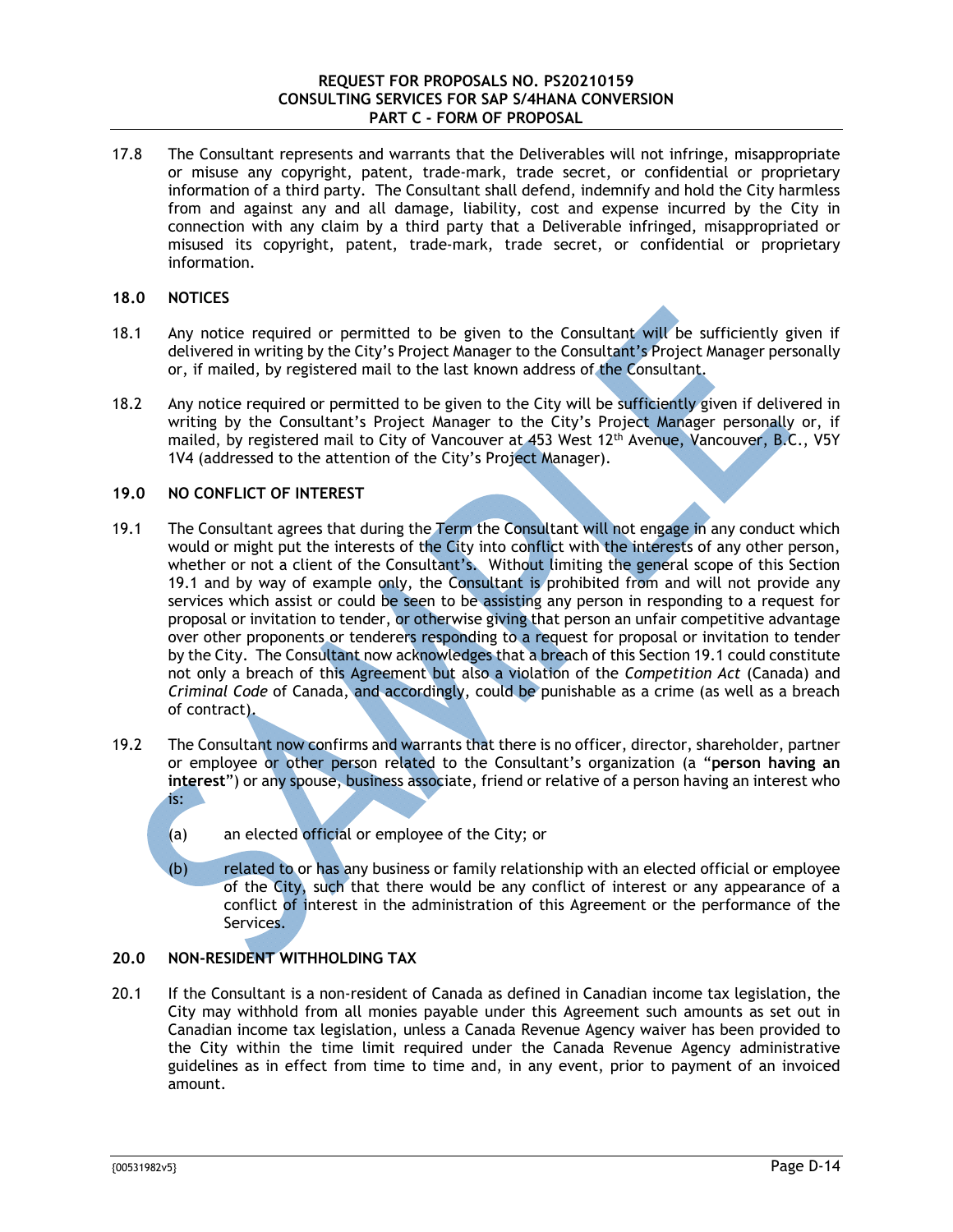#### **REQUEST FOR PROPOSALS NO. PS20210159 CONSULTING SERVICES FOR SAP S/4HANA CONVERSION PART C - FORM OF PROPOSAL**

- 20.2 The City shall receive full credit under this Agreement for monies withheld as of and from the date of the withholding and no interest will be payable by the City on sums withheld and later paid directly to the Consultant.
- 20.3 The Consultant shall indemnify the City for any losses, damages or expenses incurred by the City as a result of the Consultant's failure to properly disclose to the City its non-resident status, as defined in Canadian income tax legislation.

### **21.0 COMPLIANCE WITH LAW**

- 21.1 The Consultant will comply with the City of Vancouver License By-law and maintain a valid business license throughout the duration of this Agreement.
- 21.2 The Consultant agrees that it will during the Term comply with all Applicable Laws.

### **22.0 GOVERNING LAW AND RESOLUTION OF DISPUTES**

22.1 This Agreement will be governed by the laws of the Province of British Columbia and the courts of British Columbia will have exclusive jurisdiction to determine all disputes arising under this Agreement and the Parties now irrevocably agree to submit all disputes to the courts of British Columbia for resolution.

## **23.0 INDEPENDENT CONSULTANT**

- 23.1 This Agreement is a contract for services and the Consultant, its permitted Sub-contractors, and the officers, directors, shareholders, partners, personnel, affiliates and agents of the Consultant and its permitted Sub-contractors are not, nor are they to be deemed to be, partners, appointees, employees or agents of the City.
- 23.2 The Consultant will not represent to anyone that the Consultant has any authority to bind the City in any way or that the Consultant is an employee or agent of the City.

### **24.0 INDEPENDENT LEGAL ADVICE**

24.1 The Consultant acknowledges that the Consultant has been given the opportunity to seek independent legal advice before executing this Agreement.

## **25.0 TIME FOR PERFORMANCE**

- 25.1 **Time of the Essence**. Time shall be of the essence of this Agreement.
- 25.2 **Unavoidable Delay**. Notwithstanding Section 25.1, except for the performance of obligations to pay money, the time periods for the City and the Consultant to perform under this Agreement will be extended for periods of time during which their performance is delayed or prevented due to an Unavoidable Delay. For the purposes of this Section, an "**Unavoidable Delay**" means any circumstances beyond the reasonable control of the party trying to perform (such as, for example, acts of God, war or other strife or governmental action) but expressly excludes any and all delays caused by the Consultant's lack of financial resources; the Consultant's insolvency ; strikes, lockouts or other withdrawals of services arising out of any labour dispute involving the City, the Consultant or a Sub-contractor; or governmental action taken in the enforcement of any law specifically against the Consultant or its Sub- Consultants. If an Unavoidable Delay occurs, the non-performing party will, as soon as possible after the occurrence of the Unavoidable Delay, give written notice to the other party describing the circumstances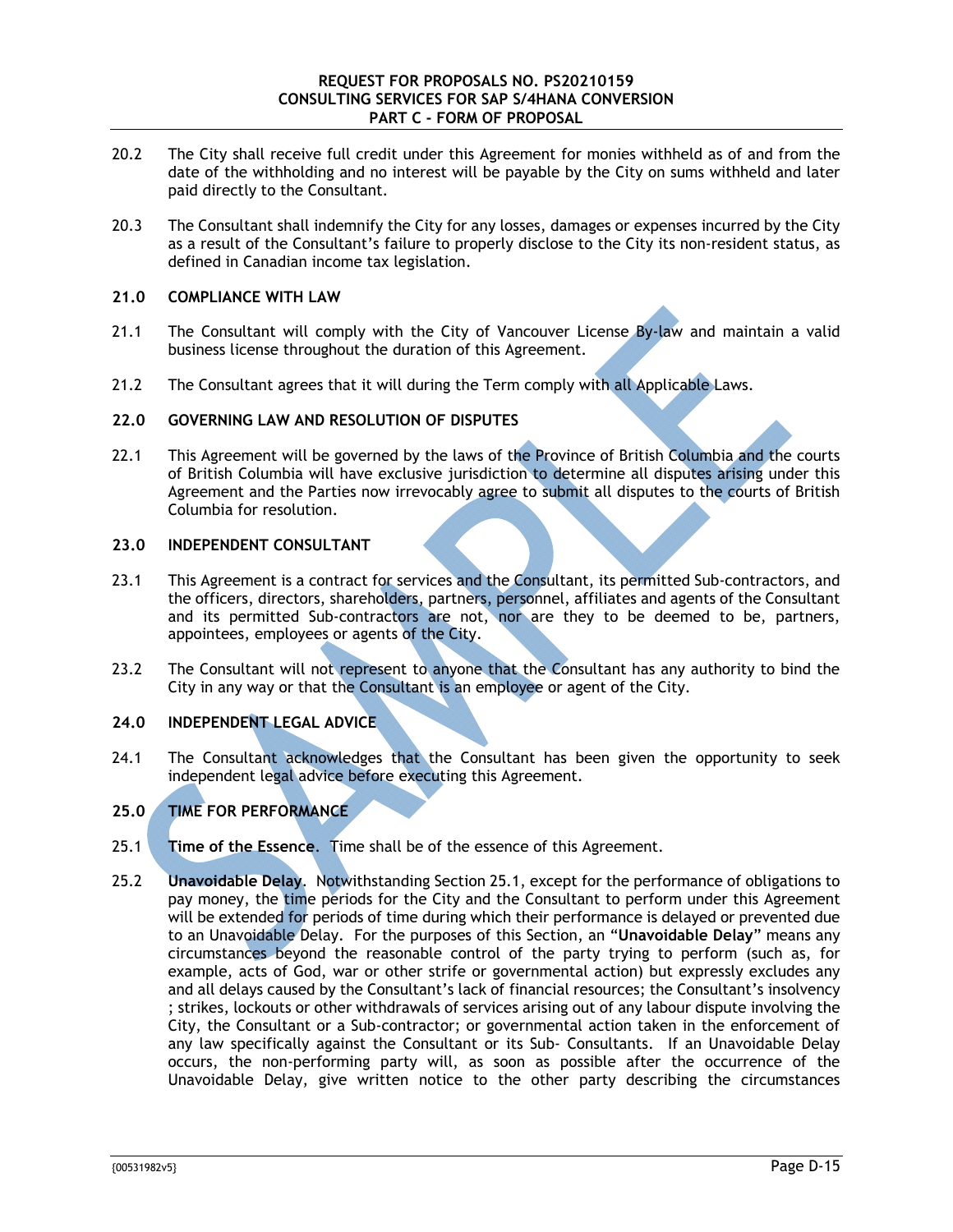preventing continued performance and the efforts being made to resume performance of its obligations under this Agreement.

## **26.0 GENERAL**

- 26.1 **No Waiver.** No action or failure to act by the City shall constitute a waiver of any right or duty under this Agreement, or constitute an approval or acquiescence in any breach hereunder, except as may be specifically agreed in writing by the City.
- 26.2 **Severability.** The invalidity, illegality or unenforceability of any portion or provision of this Agreement or the occurrence of any event rendering any portion or provision of this Agreement void shall in no way affect the validity or enforceability of any other portion or provision of this Agreement. Any void portion or provision shall be deemed severed from this Agreement and the balance of this Agreement shall be construed and enforced as if this Agreement did not contain the particular portion or provision held to be void. The Parties further agree to amend this Agreement to replace any stricken provision with a valid provision that comes as close as possible to the intent of the stricken position.
- 26.3 **Remedies Cumulative**. The remedies of the Parties provided for in this Agreement are cumulative and are in addition to any remedies available to the Parties at law or in equity. No remedy will be deemed to exclude or restrict the right of a Party to any other remedies against the other Party and a Party may from time to time have recourse to one or more of the remedies specified in this Agreement or at law notwithstanding the termination of this Agreement.
- 26.4 **Further Assurances**. Each Party shall execute such further and other documents and instruments and do such further and other acts as may be necessary to implement and carry out the provisions and intent of this Agreement.
- 26.5 **Entire Agreement**. The Contract Documents constitute the entire agreement between the Parties with respect to the subject matter hereof, and supersede all previous communications, representations and agreements, whether oral or written, with respect to the subject matter hereof.
- 26.6 **Amendment**. This Agreement shall not be amended except as specifically agreed in writing by both the City and the Consultant.
- 26.7 **Joint and Several Liability of Joint Venture Participants**. If the Consultant is a joint venture of two or more entities, it is understood and agreed that the grants, covenants, provisos, claims, rights, powers, privileges and liabilities of the entities who comprise the Consultant shall be joint and several.
- 26.8 **Schedules and Appendices**. The schedules and appendices attached hereto are incorporated by reference in and form an integral part of this Agreement.
- 26.9 **Set-Off**. The City may at its option, withhold and set-off against any amount owing to the Consultant (whether under this Agreement or otherwise) any amounts payable by the Consultant to the City (whether under this Agreement or otherwise) and the amount of any damages suffered or claims made or to be made by the City as a result of any other claim it may have against the Consultant, whether such claim is at law or in equity or tort or on any other basis.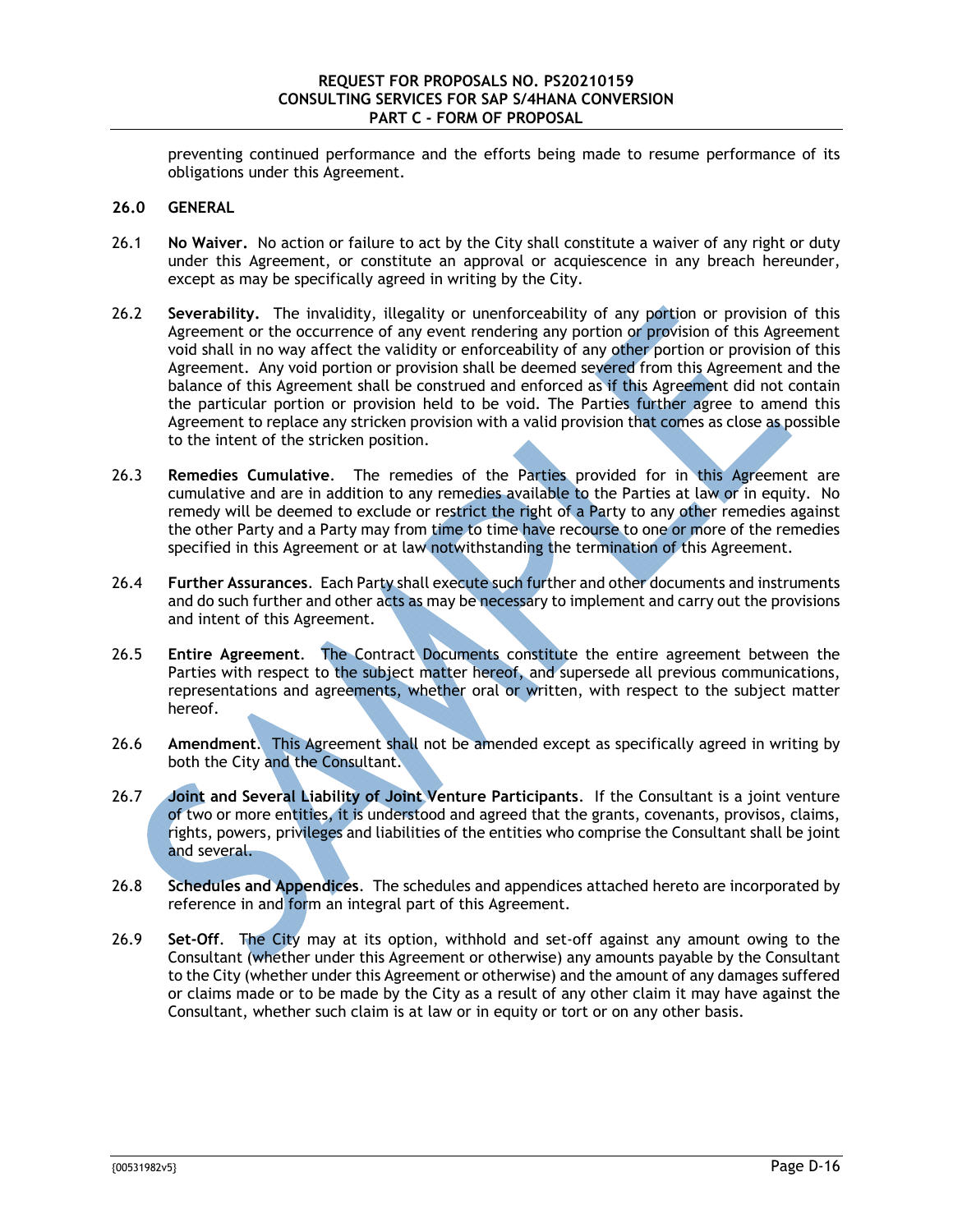#### **REQUEST FOR PROPOSALS NO. PS20210159 CONSULTING SERVICES FOR SAP S/4HANA CONVERSION PART C - FORM OF PROPOSAL**

- 26.10 **Enurement**. This Agreement shall enure to the benefit of and be binding upon the City and the Consultant and their respective successors and permitted assigns.
- 26.11 **Execution**. This Agreement may be executed in one or more counterparts each of which will constitute an original and together will constitute one and the same Agreement. This Agreement may be executed by the Parties electronically or by facsimile and if so executed and transmitted, this Agreement will be for all purposes as effective as if the Parties had delivered an executed original Agreement.

As evidence of their agreement to be bound by the above contract terms, the City and the Consultant each have executed this Agreement as of the day and year first above written.

| <b>CITY OF VANCOUVER</b>    |  |  |
|-----------------------------|--|--|
| Authorized Signatory        |  |  |
| Print Name and Title        |  |  |
| [NAME OF CONSULTANT]        |  |  |
| <b>Authorized Signatory</b> |  |  |
|                             |  |  |
| Print Name and Title        |  |  |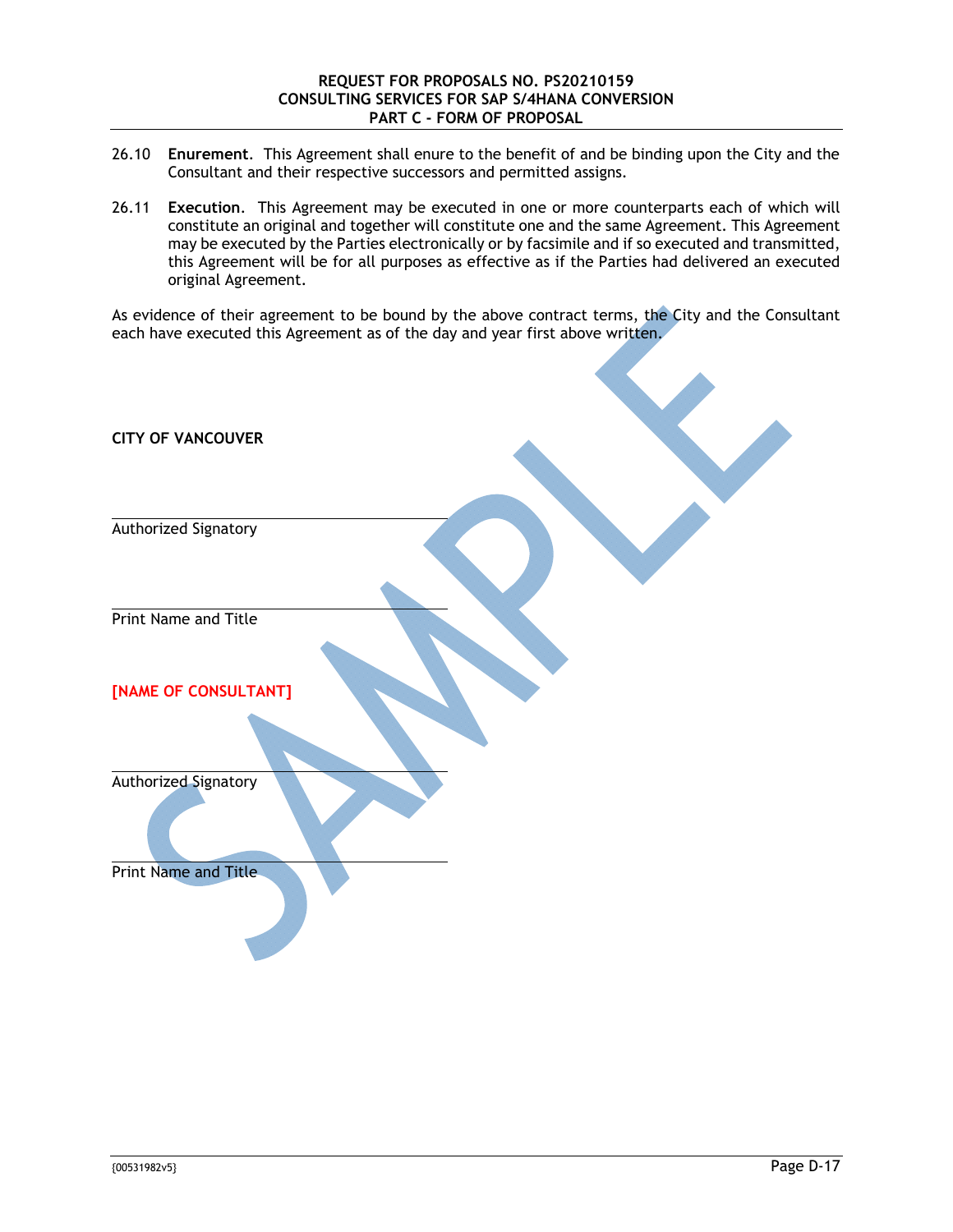### **APPENDIX A - INSURANCE REQUIREMENTS**

- A1.1 **Required Types/Amounts** Prior to commencing the Services, the Consultant will obtain at its own expense:
	- (a) a professional (errors and omissions) liability insurance policy with limits of not less than \$2,000,000 per claim and not less than \$5,000,000 in aggregate and a deductible of not more than \$50,000, protecting the Consultant against all claims for loss or damage arising out of any error or omission of the Consultant or the Consultant's personnel in the performance of the Services; and
	- (b) a commercial general liability insurance policy with a limit of not less than \$2,000,000 per occurrence, and a deductible of not more than \$5,000, protecting the Consultant and the Consultant's personnel against all claims for personal injury, including death and bodily injury, and property damage or loss, arising out of the operations of the Consultant or the actions of the Consultant or the Consultant's personnel. The policy must contain a cross-liability clause in favour of the City and will name the City and the City's officials, employees and agents as additional insureds.

#### A1.2 **Required Policy Terms**

All required insurance policies must remain in full force and effect at all times until completion of the Services or earlier cancellation of this Agreement, and for a period of not less than two years thereafter, and must:

- (a) be obtained from and issued by insurers authorized to carry on business within British Columbia, on terms satisfactory to the City's Director of Risk Management, acting reasonably;
- (b) be primary insurance in respect to the City, and any insurance or self-insurance maintained by the City will be in excess of this insurance and will not contribute with such policies; and
- (c) contain a provision that such insurance coverage will not be cancelled without the insurer giving the City at least 30 calendar days' prior written notice,

and, for any property insurance carried by the Consultant, contain a clause that waives the insurer's right of subrogation against the City and the City's officials, employees and agents.

#### A1.3 **Insurance Certificate**

Prior to signing, and immediately following the signature of, this Agreement, the Consultant shall have provided, or shall provide, the City's Project Manager with evidence of all required insurance to be taken out in the form of one or more certificate(s) of insurance. The certificate(s) of insurance will identify the Agreement title, number, policyholder and scope of work and must not contain any qualifications or disclaimers. Proof of insurance, in the form of such certificate(s) of insurance (or copies of the policy(ies) themselves, if requested), will be made available to the City's Project Manager at any time during the performance of the Services immediately upon request.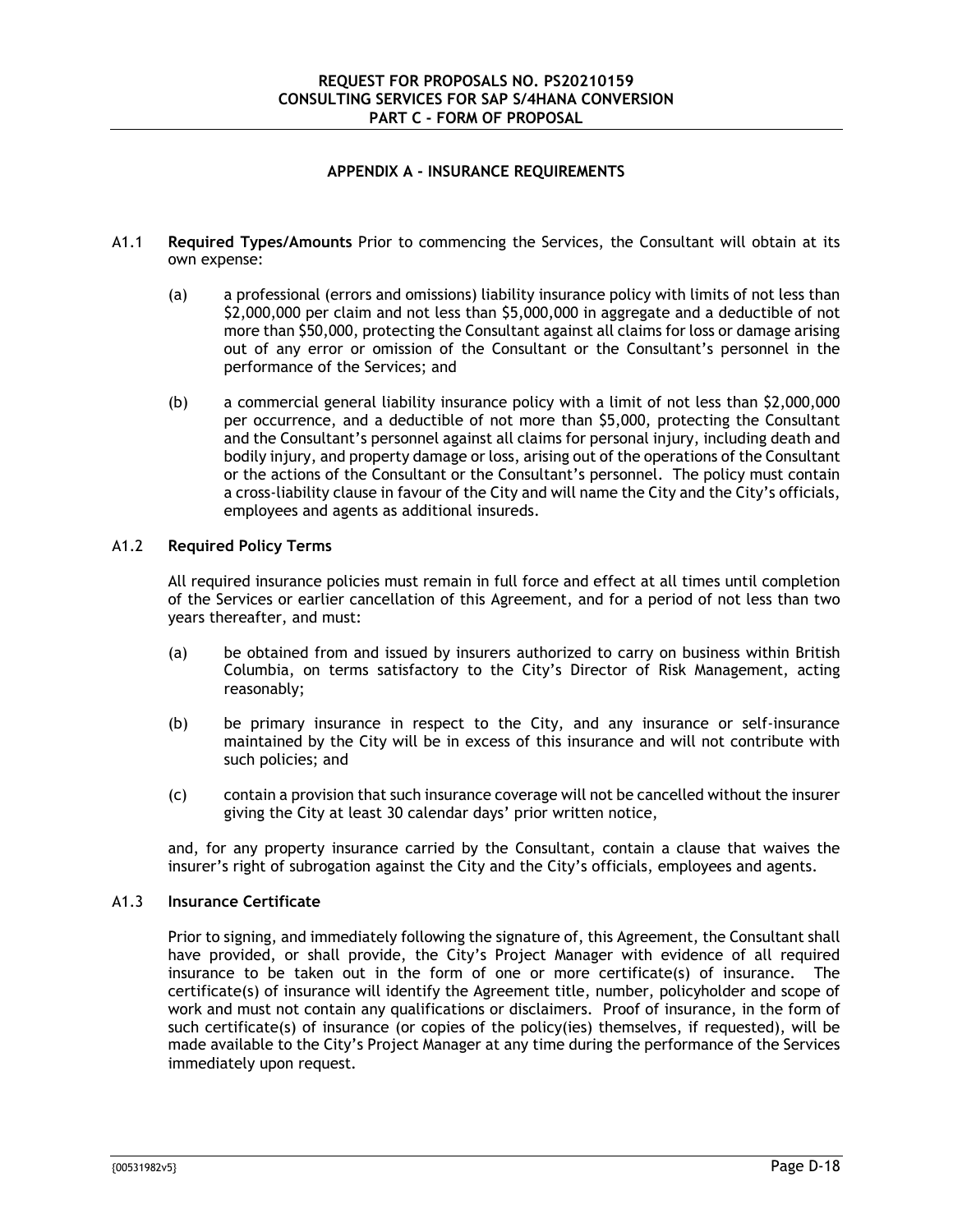## A1.4 **Sub-Contractors' Insurance**

The Consultant will provide in its agreements with its Sub-contractors insurance clauses in the same form as in this Agreement. Upon request, the Consultant will deposit with the City's Project Manager detailed certificates of insurance for the policies of its Sub-contractors (or copies of the policy(ies) themselves, if requested) and a copy of the applicable insurance clauses from its Sub-contractor agreements.

#### A1.5 **Insurance Requirements Additional to any other Requirements**

The Consultant and each of its Sub-contractors will provide, at its own cost, any additional insurance which it is required by law to provide or which it considers necessary.

#### A1.6 **Insurance Requirements Independent of Agreement Obligations**

Neither the providing of insurance by the Consultant or the Sub-contractors in accordance with this Agreement, nor the insolvency, bankruptcy or the failure of any insurance company to pay any claim accruing, will be held to relieve the Consultant from any other provisions of this Agreement with respect to liability of the Consultant or otherwise.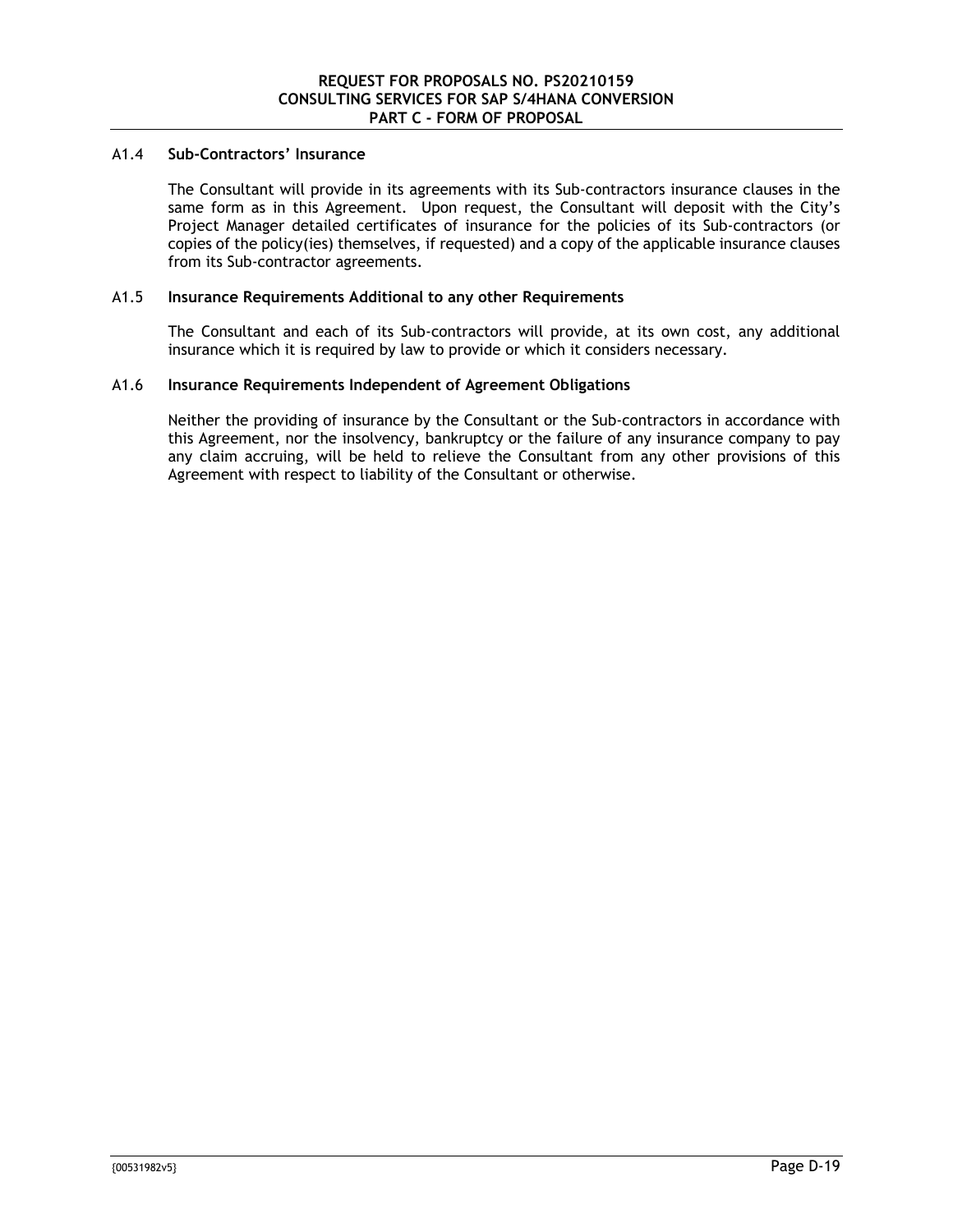# **APPENDIX B – PROPOSAL**

To be attached upon award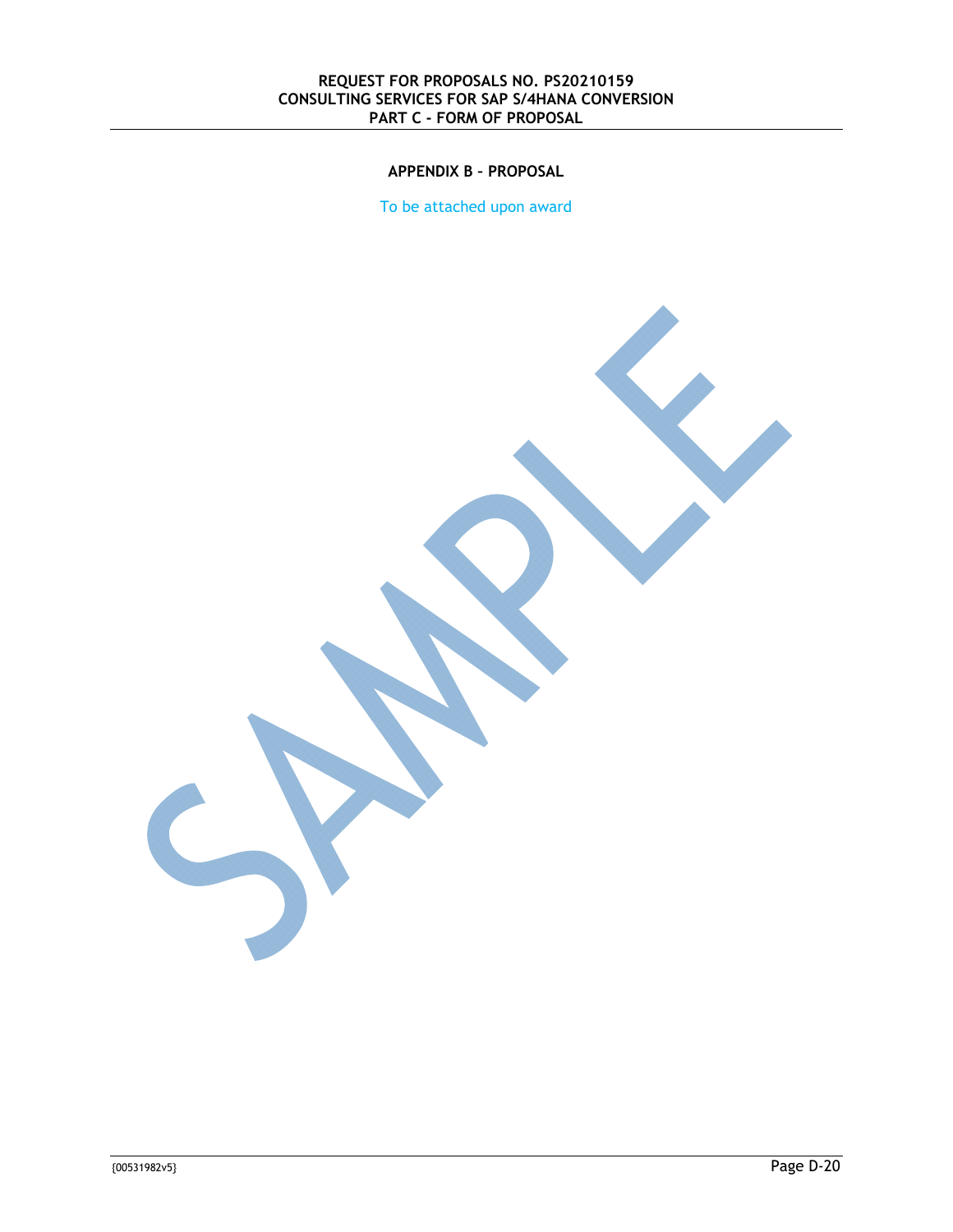## **APPENDIX C – RFP**

To be attached upon award